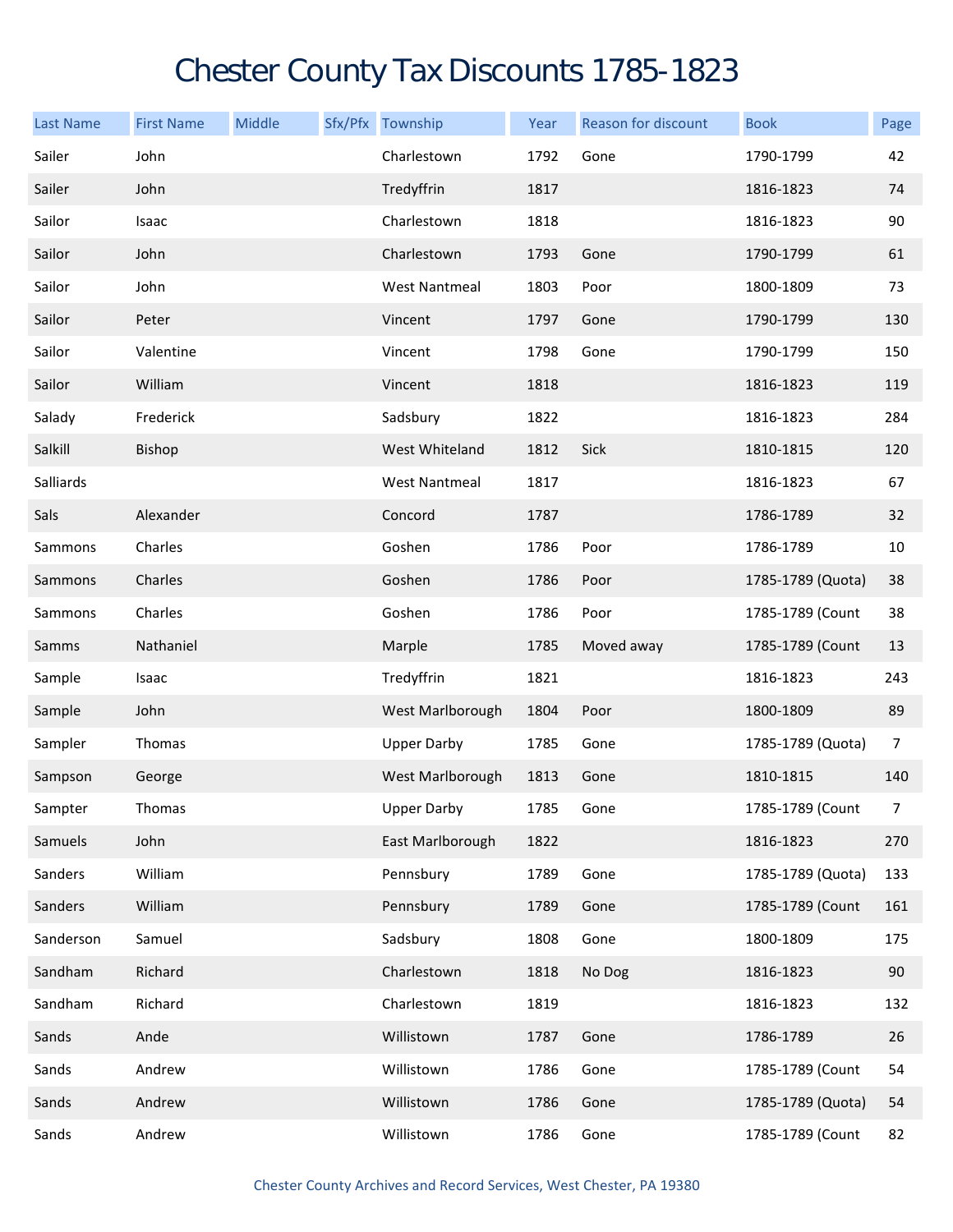| <b>Last Name</b>  | <b>First Name</b> | Middle | Sfx/Pfx Township     | Year | Reason for discount | <b>Book</b>       | Page |
|-------------------|-------------------|--------|----------------------|------|---------------------|-------------------|------|
| Sands             | Andrew            |        | Willistown           | 1787 | Gone                | 1786-1789         | 54   |
| Sands             | James             |        | West Caln            | 1808 |                     | 1800-1809         | 162  |
| Sands             | Joseph            |        | East Whiteland       | 1821 |                     | 1816-1823         | 249  |
| Sands             | Joseph            |        | Tredyffrin           | 1821 |                     | 1816-1823         | 243  |
| Sands             | Michael           |        | <b>East Nantmeal</b> | 1800 | Poor                | 1800-1809         | 13   |
| Sands             | William           |        | Brandywine           | 1810 |                     | 1810-1815         | 4    |
| Sands             | William           |        | <b>West Nantmeal</b> | 1814 | Gone                | 1810-1815         | 187  |
| Sands             | William           |        | Lower Oxford         | 1815 | Gone                | 1810-1815         | 230  |
| Sands             | William           |        | Westtown             | 1820 |                     | 1816-1823         | 205  |
| Sankey            | Charles           |        | London Grove         | 1823 |                     | 1816-1823         | 310  |
| Sankey            | William           |        | Ridley               | 1786 | Gone                | 1785-1789 (Count  | 78   |
| Sankey            | William           |        | Ridley               | 1786 | Ran away            | 1785-1789 (Quota) | 50   |
| Sankey            | William           |        | Ridley               | 1786 | Ran away            | 1785-1789 (Count  | 50   |
| Sankey            | William           |        | Ridley               | 1787 | In Maryland         | 1785-1789 (Quota) | 78   |
| Sankey            | William           |        | Ridley               | 1787 | Gone                | 1786-1789         | 50   |
| Sankey            | William           |        | Ridley               | 1787 | Gone to Maryland    | 1785-1789 (Count  | 106  |
| Sankey            | William           |        | Ridley               | 1788 | Gone to Maryland    | 1786-1789         | 78   |
| Sanky             | Giles             |        | East Fallowfield     | 1821 |                     | 1816-1823         | 219  |
| Sanky             | William           |        | Ridley               | 1786 | Ran away            | 1786-1789         | 22   |
| Sanky             | William           |        | East Fallowfield     | 1817 |                     | 1816-1823         | 51   |
| Sannanhouse Henry |                   |        | East Whiteland       | 1785 | Poor                | 1785-1789 (Count  | 27   |
| Sans              | W.                |        | West Nantmeal        | 1812 | None                | 1810-1815         | 107  |
| Sanson            | Francis           |        | Westtown             | 1817 | Gone                | 1816-1823         | 78   |
| Sargeant          | Hugh              |        | West Nottingham      | 1802 | Cripple & Poor      | 1800-1809         | 52   |
| Sashman           | Henry             |        | West Whiteland       | 1788 | Not found           | 1785-1789 (Count  | 140  |
| Sashman           | Henry             |        | West Whiteland       | 1788 | Not found           | 1785-1789 (Quota) | 112  |
| Sauceman          | Peter             |        | West Caln            | 1820 |                     | 1816-1823         | 173  |
| Saunders          | Jeremiah          |        | Westtown             | 1803 | Gone                | 1800-1809         | 78   |
| Saunders          | John              |        | Pennsbury            | 1800 | Poor                | 1800-1809         | 15   |
| Saunders          | John              |        | East Marlborough     | 1801 | Gone                | 1800-1809         | 29   |
| Saunders          | John              |        | East Marlborough     | 1804 | Gone                | 1800-1809         | 89   |
| Saunders          | John              |        | Uwchlan              | 1817 |                     | 1816-1823         | 74   |
| Saunders          | John              |        | East Caln            | 1819 |                     | 1816-1823         | 130  |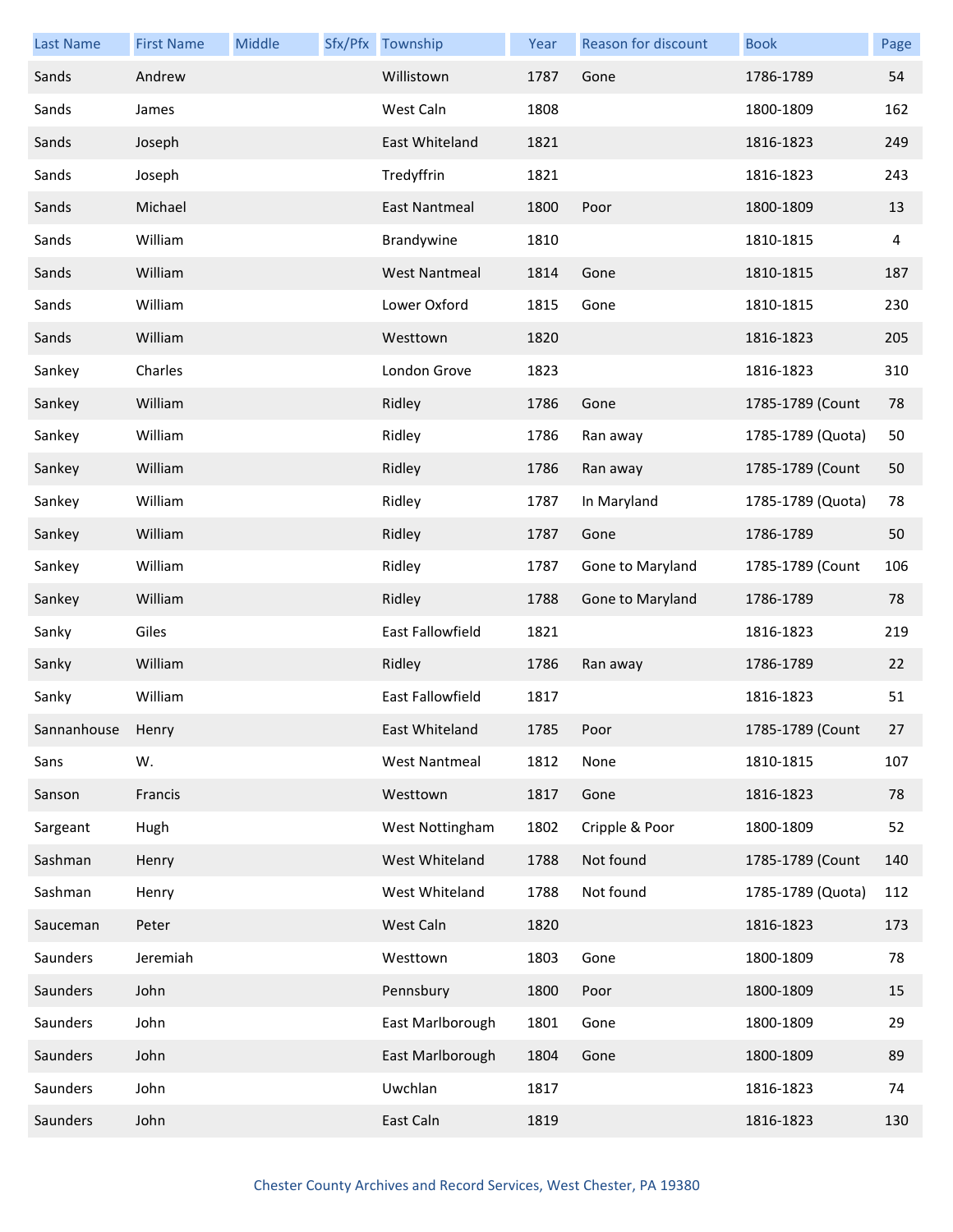| <b>Last Name</b> | <b>First Name</b> | Middle | Sfx/Pfx Township        | Year | Reason for discount | <b>Book</b>       | Page           |
|------------------|-------------------|--------|-------------------------|------|---------------------|-------------------|----------------|
| Saunders         | John              |        | Uwchlan                 | 1821 |                     | 1816-1823         | 245            |
| Saunderson       | Samuel            |        | Sadsbury                | 1805 | Gone                | 1800-1809         | 115            |
| Sausman          | Joseph            |        | West Whiteland          | 1789 | Gone                | 1785-1789 (Count  | 168            |
| Sausman          | Joseph            |        | West Whiteland          | 1789 | Gone                | 1785-1789 (Quota) | 140            |
| Sausman          | Joseph            |        | West Whiteland          | 1790 | Gone                | 1790-1799         | 19             |
| Savage           | Barnard           |        | Westtown                | 1811 | Gone                | 1810-1815         | 77             |
| Savage           | George            |        | Coventry                | 1787 | Poor                | 1785-1789 (Quota) | 60             |
| Savage           | George            |        | Coventry                | 1793 | Gone                | 1790-1799         | 61             |
| Savage           | George            |        | Vincent                 | 1822 |                     | 1816-1823         | 288            |
| Savage           | John              |        | <b>East Fallowfield</b> | 1823 |                     | 1816-1823         | 304            |
| Savage           | Patrick           |        | East Caln               | 1789 | Gone                | 1785-1789 (Count  | 145            |
| Savage           | Patrick           |        | East Caln               | 1789 | Gone                | 1785-1789 (Quota) | 117            |
| Savage           | Patrick           |        | East Caln               | 1790 | Gone                | 1790-1799         | $\overline{2}$ |
| Savill           | Samuel            | L.     | West Chester            | 1823 |                     | 1816-1823         | 336            |
| Saxon            | Samuel            |        | Kennett                 | 1814 | Gone                | 1810-1815         | 175            |
| Sayfreed         | Balser            |        | Coventry                | 1823 |                     | 1816-1823         | 302            |
| Saylor           | John              |        | <b>East Nantmeal</b>    | 1814 | Under age           | 1810-1815         | 186            |
| Saylor           | Philip            |        | Pikeland                | 1785 |                     | 1785-1789 (Count  | 20             |
| Sayman           | Charles           |        | Goshen                  | 1785 | Gone                | 1785-1789 (Quota) | 10             |
| Scanlen          | John              |        | Chester                 | 1786 | Chair useless       | 1785-1789 (Count  | 59             |
| Scanlen          | John              |        | Chester                 | 1787 | Poor                | 1785-1789 (Quota) | 59             |
| Scanlen          | John              |        | Chester                 | 1788 | Chair useless       | 1786-1789         | 59             |
| Scanlin          | Robert            |        | Brandywine              | 1811 | Gone                | 1810-1815         | 45             |
| Scanlin          | Robert            |        | Brandywine              | 1812 | Paid elsewhere      | 1810-1815         | 85             |
| Scanlin          | Robert            |        | Brandywine              | 1813 | Gone                | 1810-1815         | 125            |
| Scarborough      | Thomas            |        | Charlestown             | 1823 |                     | 1816-1823         | 301            |
| Scarlet          | John              |        | New Garden              | 1787 |                     | 1785-1789 (Quota) | 71             |
| Scarlet          | John              |        | New Garden              | 1787 |                     | 1785-1789 (Count  | 99             |
| Scarlet          | Joseph            |        | New Garden              | 1785 | Gone                | 1785-1789 (Quota) | 15             |
| Scarlet          | Joseph            |        | New Garden              | 1786 | Gone                | 1785-1789 (Quota) | 43             |
| Scarlet          | Joseph            |        | New Garden              | 1786 | Gone                | 1785-1789 (Count  | 43             |
| Scarlet          | Joseph            |        | New Garden              | 1786 | Gone                | 1786-1789         | 15             |
| Schofield        | George            |        | <b>West Nantmeal</b>    | 1786 | Gone                | 1785-1789 (Count  | 73             |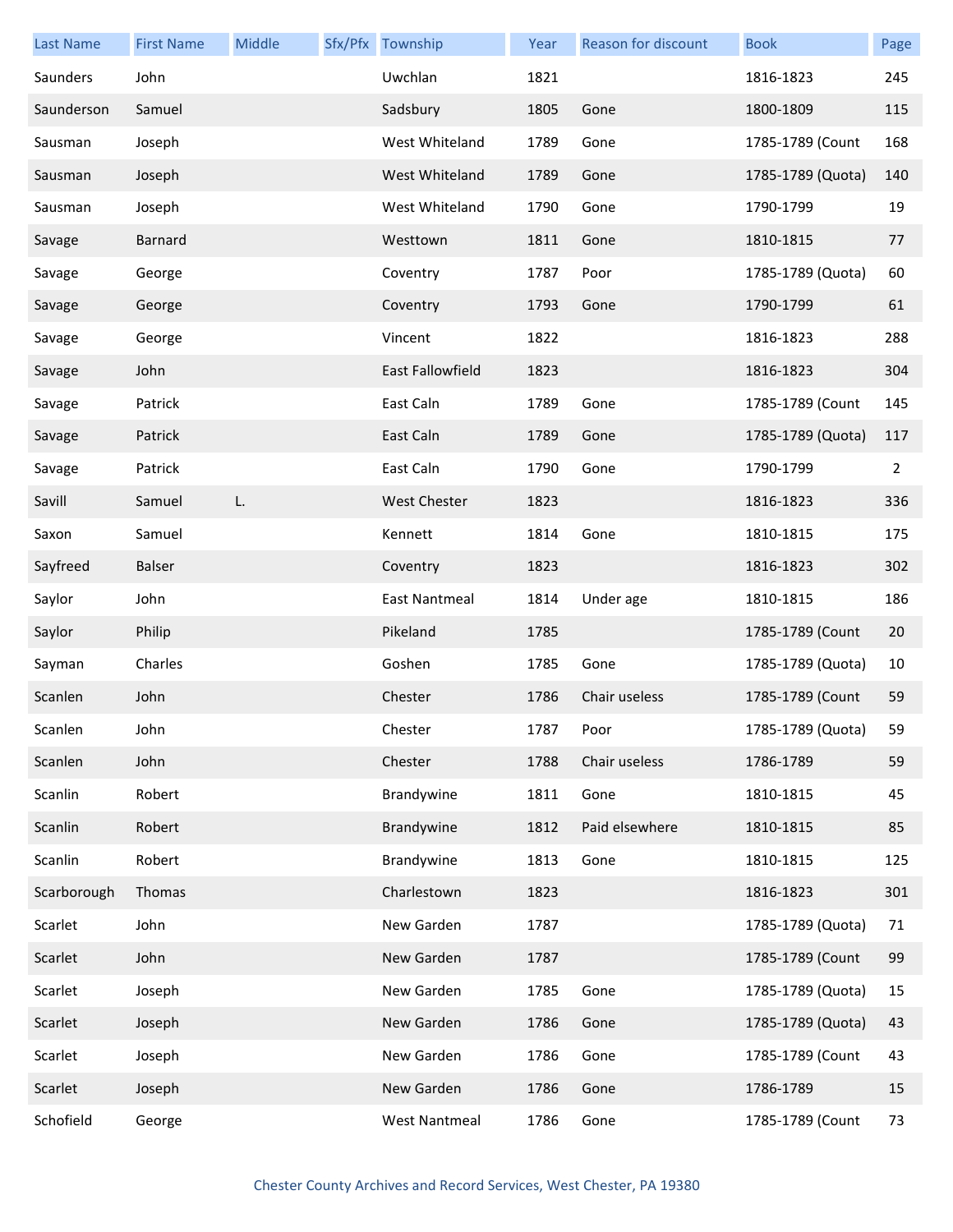| <b>Last Name</b> | <b>First Name</b> | Middle | Sfx/Pfx Township     | Year | Reason for discount  | <b>Book</b>       | Page           |
|------------------|-------------------|--------|----------------------|------|----------------------|-------------------|----------------|
| Scholfield       | Doctor            |        | Sadsbury             | 1819 |                      | 1816-1823         | 157            |
| Scholfield       | Edward            |        | Charlestown          | 1819 |                      | 1816-1823         | 132            |
| Scholfield       | George            |        | <b>West Nantmeal</b> | 1785 | Paid in Philadelphia | 1785-1789 (Quota) | 17             |
| Scholfield       | George            |        | <b>West Nantmeal</b> | 1786 | Gone                 | 1785-1789 (Quota) | 45             |
| Scholfield       | George            |        | <b>West Nantmeal</b> | 1787 | Gone                 | 1785-1789 (Count  | 101            |
| Scholfield       | Jesse             |        | Vincent              | 1818 | Poor                 | 1816-1823         | 119            |
| Scholfield       | Jesse             |        | Charlestown          | 1823 |                      | 1816-1823         | 301            |
| Scholfield       | Jonathan          |        | Sadsbury             | 1821 |                      | 1816-1823         | 242            |
| Scholfield       | Nathan            |        | Goshen               | 1796 |                      | 1790-1799         | 100            |
| Scholfield       | Nathan            |        | Brandywine           | 1816 |                      | 1816-1823         | 4              |
| Scholfield       | William           |        | Tredyffrin           | 1816 |                      | 1816-1823         | 32             |
| Schotten         | Richard           |        | East Bradford        | 1785 | Gone                 | 1785-1789 (Quota) | $\overline{2}$ |
| Schroady         | Henry             |        | Londonderry          | 1810 | Gone                 | 1810-1815         | 16             |
| Schrock          | George            |        | Vincent              | 1822 |                      | 1816-1823         | 288            |
| Schule           | Henry             |        | West Caln            | 1786 | Not found            | 1785-1789 (Quota) | 35             |
| Schule           | Henry             |        | West Caln            | 1786 | Not found            | 1785-1789 (Count  | 34             |
| Schule           | Henry             |        | West Caln            | 1788 | Not found            | 1786-1789         | 6              |
| Schurr           | George            |        | Charlestown          | 1800 | Gone                 | 1800-1809         | 4              |
| Schuylkill Navi  |                   |        | Charlestown          | 1822 |                      | 1816-1823         | 258            |
| Scipper          | Nicholas          |        | West Chester         | 1808 | Gone                 | 1800-1809         | 179            |
| Scogan           | Solomon           |        | Newlin               | 1785 | Overrated            | 1785-1789 (Quota) | 16             |
| Scoggin          | Reese             |        | East Marlborough     | 1788 | Dead                 | 1785-1789 (Count  | 126            |
| Scoggin          | Reese             |        | East Marlborough     | 1788 | Dead                 | 1785-1789 (Quota) | 98             |
| Scoggin          | Reese             |        | Pennsbury            | 1789 | Dead                 | 1785-1789 (Count  | 161            |
| Scoggins         | Aaron             |        | Newlin               | 1785 | Gone                 | 1785-1789 (Count  | 16             |
| Scogin           | Reese             |        | Pennsbury            | 1789 | Dead                 | 1785-1789 (Quota) | 133            |
| Scolfield        | George            |        | <b>West Nantmeal</b> | 1787 | Gone                 | 1785-1789 (Quota) | 73             |
| Scolts           | Jacob             |        | Vincent              | 1790 | Gone                 | 1790-1799         | 17             |
| Scot             | James             |        | Willistown           | 1817 |                      | 1816-1823         | 77             |
| Scott            | Abraham           |        | East Caln            | 1796 | Poor                 | 1790-1799         | 96             |
| Scott            | Abram             |        | East Caln            | 1788 | Poor                 | 1785-1789 (Quota) | 90             |
| Scott            | Abram             |        | East Caln            | 1788 | Gone                 | 1785-1789 (Count  | 118            |
| Scott            | Abram             |        | East Caln            | 1789 | Poor                 | 1785-1789 (Quota) | 117            |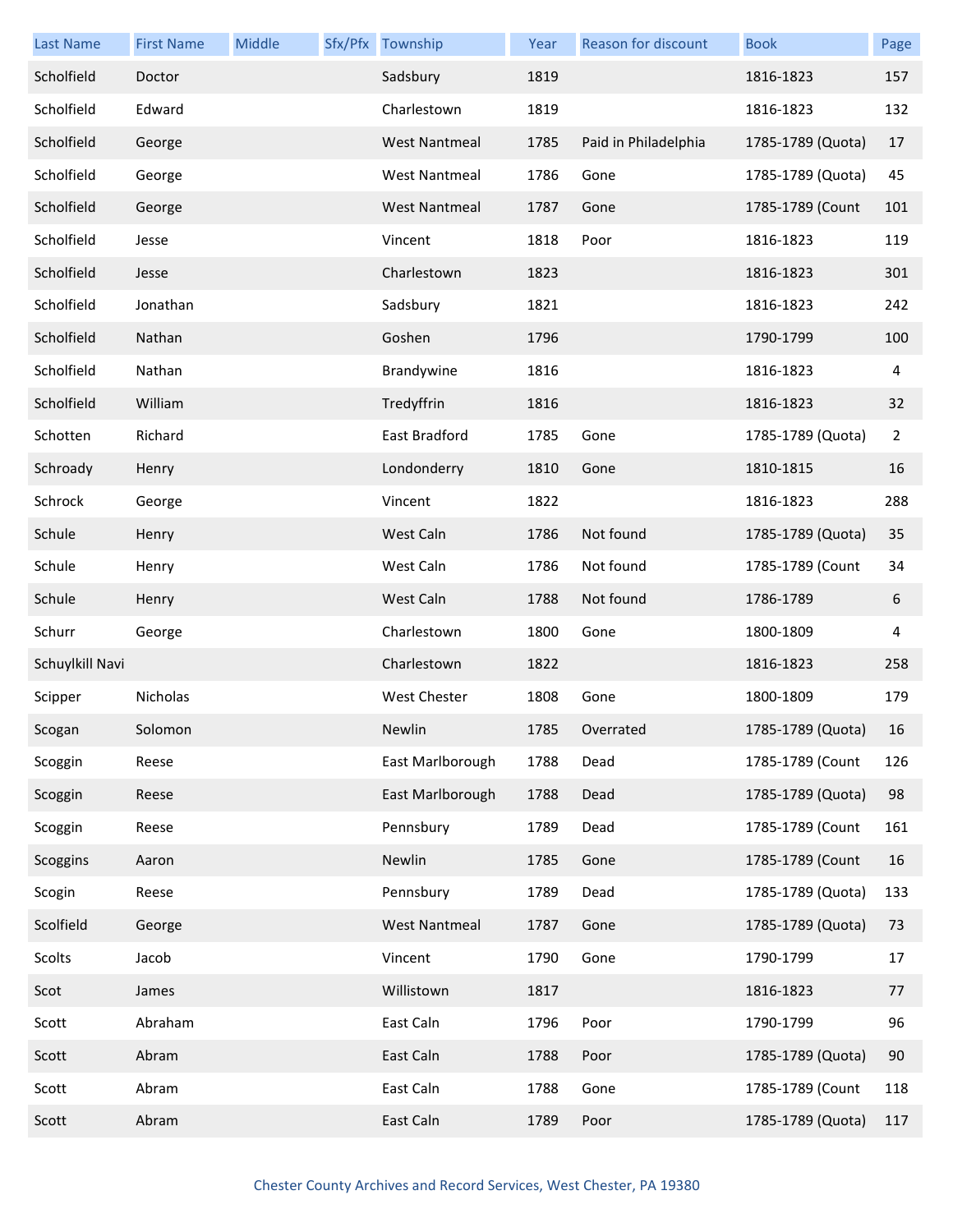| <b>Last Name</b> | <b>First Name</b> | Middle | Sfx/Pfx Township   | <b>Year</b> | Reason for discount | <b>Book</b>       | Page           |
|------------------|-------------------|--------|--------------------|-------------|---------------------|-------------------|----------------|
| Scott            | Abram             |        | East Caln          | 1789        | Poor                | 1785-1789 (Count  | 145            |
| Scott            | Abram             |        | East Caln          | 1790        | Poor                | 1790-1799         | $\overline{2}$ |
| Scott            | Ann               |        | Willistown         | 1821        |                     | 1816-1823         | 247            |
| Scott            | Benjamin          |        | West Caln          | 1791        | Gone                | 1790-1799         | 22             |
| Scott            | Benjamin          |        | West Caln          | 1792        | Gone                | 1790-1799         | 41             |
| Scott            | Benjamin          |        | West Caln          | 1793        | Gone                | 1790-1799         | 60             |
| Scott            | Charles           |        | East Whiteland     | 1797        | Charged to land     | 1790-1799         | 132            |
| Scott            | Charles           |        | Tredyffrin         | 1820        |                     | 1816-1823         | 201            |
| Scott            | Charles           |        | East Whiteland     | 1822        |                     | 1816-1823         | 291            |
| Scott            | Christ.           |        | <b>Upper Darby</b> | 1785        | Gone                | 1785-1789 (Quota) | $\overline{7}$ |
| Scott            | Christ.           |        | <b>Upper Darby</b> | 1786        | Gone                | 1785-1789 (Count  | 35             |
| Scott            | Christ.           |        | <b>Upper Darby</b> | 1786        | Gone                | 1785-1789 (Count  | 63             |
| Scott            | Christopher       |        | <b>Upper Darby</b> | 1786        | Gone                | 1785-1789 (Quota) | 35             |
| Scott            | David             |        | Oxford             | 1786        | Gone                | 1785-1789 (Quota) | 47             |
| Scott            | David             |        | Oxford             | 1786        |                     | 1785-1789 (Count  | 47             |
| Scott            | David             |        | Oxford             | 1787        |                     | 1786-1789         | 19             |
| Scott            | David             |        | East Marlborough   | 1789        | Married             | 1785-1789 (Quota) | 127            |
| Scott            | David             |        | East Marlborough   | 1789        | Married             | 1785-1789 (Count  | 155            |
| Scott            | David             |        | West Bradford      | 1791        | Overrated           | 1790-1799         | 21             |
| Scott            | David             |        | East Fallowfield   | 1815        | Gone                | 1810-1815         | 212            |
| Scott            | David             |        | East Fallowfield   |             | 1815 No Dog         | 1810-1815         | 212            |
| Scott            | David             |        | Tredyffrin         | 1815        |                     | 1810-1815         | 235            |
| Scott            | Henry             |        | Charlestown        | 1816        |                     | 1816-1823         | $\overline{7}$ |
| Scott            | James             |        | Newtown            | 1788        | Poor                | 1785-1789 (Quota) | 101            |
| Scott            | James             |        | Newtown            | 1788        | Poor                | 1785-1789 (Count  | 129            |
| Scott            | James             |        | Coventry           | 1789        | Gone                | 1785-1789 (Count  | 147            |
| Scott            | James             |        | Coventry           | 1789        | Gone                | 1785-1789 (Quota) | 119            |
| Scott            | James             |        | Newtown            | 1789        | Poor                | 1785-1789 (Quota) | 128            |
| Scott            | James             |        | Newtown            | 1789        | Poor                | 1785-1789 (Count  | 156            |
| Scott            | James             |        | New London         | 1792        | Gone                | 1790-1799         | 49             |
| Scott            | James             |        | Charlestown        | 1806        | Gone                | 1800-1809         | 123            |
| Scott            | James             |        | Charlestown        | 1815        |                     | 1810-1815         | 209            |
| Scott            | James             |        | Goshen             | 1816        |                     | 1816-1823         | 12             |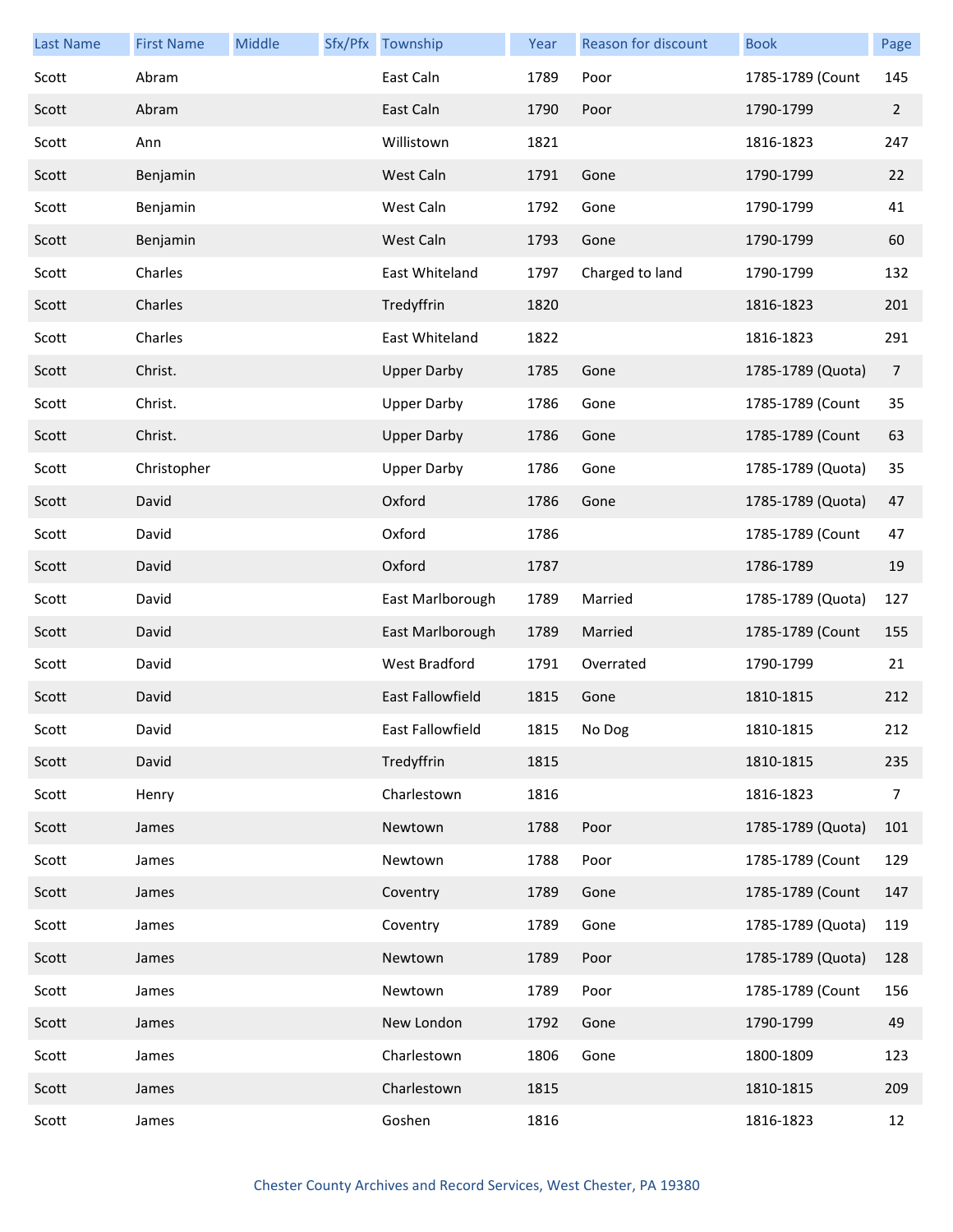| <b>Last Name</b> | <b>First Name</b> | Middle | Sfx/Pfx Township | Year | <b>Reason for discount</b> | <b>Book</b>       | Page |
|------------------|-------------------|--------|------------------|------|----------------------------|-------------------|------|
| Scott            | James             |        | Goshen           | 1817 |                            | 1816-1823         | 53   |
| Scott            | James             |        | Charlestown      | 1817 |                            | 1816-1823         | 48   |
| Scott            | James             |        | Pennsbury        | 1819 |                            | 1816-1823         | 156  |
| Scott            | James             |        | East Whiteland   | 1820 |                            | 1816-1823         | 206  |
| Scott            | James             |        | West Marlborough | 1821 |                            | 1816-1823         | 229  |
| Scott            | James             |        | West Marlborough | 1823 |                            | 1816-1823         | 314  |
| Scott            | James             |        | Newlin           | 1823 |                            | 1816-1823         | 315  |
| Scott            | John              |        | Uwchlan          | 1785 | Overrated                  | 1785-1789 (Count  | 25   |
| Scott            | John              |        | Willistown       | 1787 | Overrated                  | 1785-1789 (Quota) | 82   |
| Scott            | John              |        | Sadsbury         | 1789 | Sickness                   | 1785-1789 (Count  | 164  |
| Scott            | John              |        | West Fallowfield | 1789 | Gone                       | 1785-1789 (Quota) | 122  |
| Scott            | John              |        | West Fallowfield | 1789 | Error                      | 1785-1789 (Count  | 150  |
| Scott            | John              |        | East Whiteland   | 1789 | Overrated                  | 1785-1789 (Quota) | 139  |
| Scott            | John              |        | Sadsbury         | 1789 | Sickness                   | 1785-1789 (Quota) | 135  |
| Scott            | John              |        | East Whiteland   | 1789 | Gone                       | 1785-1789 (Count  | 168  |
| Scott            | John              |        | East Whiteland   | 1790 | Gone                       | 1790-1799         | 18   |
| Scott            | John              |        | West Fallowfield | 1790 | Gone                       | 1790-1799         | 5    |
| Scott            | John              |        | West Fallowfield | 1791 | Gone                       | 1790-1799         | 25   |
| Scott            | John              |        | East Nottingham  | 1791 | Gone                       | 1790-1799         | 31   |
| Scott            | John              |        | East Nottingham  | 1792 | Not found                  | 1790-1799         | 50   |
| Scott            | John              |        | West Fallowfield | 1792 | Gone                       | 1790-1799         | 44   |
| Scott            | John              |        | East Nottingham  | 1793 | Gone                       | 1790-1799         | 69   |
| Scott            | John              |        | London Britain   | 1795 |                            | 1790-1799         | 84   |
| Scott            | John              |        | East Whiteland   | 1805 | Gone                       | 1800-1809         | 118  |
| Scott            | John              |        | Easttown         | 1806 | Gone                       | 1800-1809         | 124  |
| Scott            | John              |        | Willistown       | 1810 | No Dog                     | 1810-1815         | 36   |
| Scott            | John              |        | East Nottingham  | 1811 | Poor                       | 1810-1815         | 66   |
| Scott            | John              |        | New London       | 1811 | No Dog                     | 1810-1815         | 65   |
| Scott            | John              |        | New London       | 1811 | Gone                       | 1810-1815         | 65   |
| Scott            | John              |        | East Nottingham  | 1812 | Gone                       | 1810-1815         | 104  |
| Scott            | John              |        | Goshen           | 1816 |                            | 1816-1823         | 12   |
| Scott            | John              |        | Sadsbury         | 1816 |                            | 1816-1823         | 31   |
| Scott            | John              |        | Charlestown      | 1817 |                            | 1816-1823         | 48   |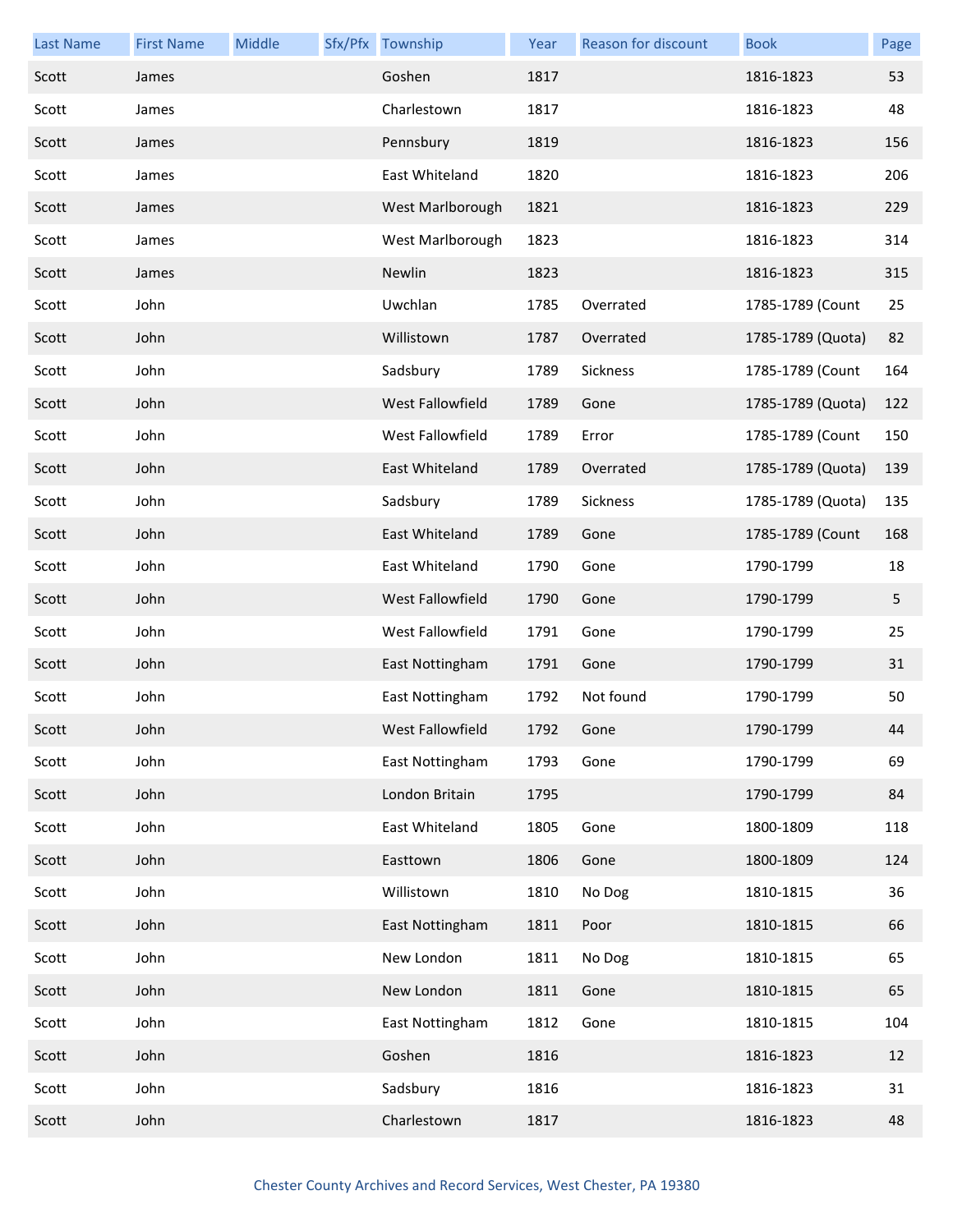| <b>Last Name</b> | <b>First Name</b> | Middle | Sfx/Pfx Township | Year | Reason for discount | <b>Book</b>       | Page           |
|------------------|-------------------|--------|------------------|------|---------------------|-------------------|----------------|
| Scott            | John              |        | New London       | 1818 | Gone                | 1816-1823         | 105            |
| Scott            | John              |        | Vincent          | 1818 | Gone                | 1816-1823         | 119            |
| Scott            | John              |        | Vincent          | 1821 |                     | 1816-1823         | 246            |
| Scott            | John              |        | Kennett          | 1822 |                     | 1816-1823         | 266            |
| Scott            | John              |        | Vincent          | 1822 |                     | 1816-1823         | 288            |
| Scott            | Joseph            |        | East Whiteland   | 1810 | Dog Dead            | 1810-1815         | 38             |
| Scott            | Joseph            |        | Tredyffrin       | 1815 | Gone                | 1810-1815         | 235            |
| Scott            | Joseph            | R.     | East Caln        | 1816 |                     | 1816-1823         | 5              |
| Scott            | Joshua            |        | East Marlborough | 1790 | Poor                | 1790-1799         | 9              |
| Scott            | Joshua            |        | East Marlborough | 1791 | Poor                | 1790-1799         | 28             |
| Scott            | Mary              |        | West Goshen      | 1822 |                     | 1816-1823         | 264            |
| Scott            | Mathew            |        | Oxford           | 1786 | Leg broke           | 1785-1789 (Quota) | 47             |
| Scott            | Mathew            |        | Oxford           | 1786 | Leg broke           | 1785-1789 (Count  | 47             |
| Scott            | Mathew            |        | Oxford           | 1787 | Leg broke           | 1786-1789         | 19             |
| Scott            | Matthew           |        | East Bradford    | 1808 | Gone                | 1800-1809         | 160            |
| Scott            | Matthew           |        | Goshen           | 1812 | Not found           | 1810-1815         | 93             |
| Scott            | Rebecca           |        | East Nottingham  | 1804 | Dead                | 1800-1809         | 91             |
| Scott            | Richard           |        | East Bradford    | 1785 | Gone                | 1785-1789 (Count  | $\overline{2}$ |
| Scott            | Robert            |        | Edgmont          | 1785 | Gone                | 1785-1789 (Quota) | 8              |
| Scott            | Robert            |        | Willistown       | 1786 | Paid in Newtown     | 1785-1789 (Count  | 82             |
| Scott            | Robert            |        | Willistown       | 1787 | Paid in Newtown     | 1786-1789         | 54             |
| Scott            | Robert            |        | New London       | 1788 | Ran away            | 1785-1789 (Quota) | 102            |
| Scott            | Robert            |        | New London       | 1788 | Gone                | 1785-1789 (Count  | 130            |
| Scott            | Robert            |        | New London       | 1789 | Not such man        | 1785-1789 (Quota) | 130            |
| Scott            | Robert            |        | New London       | 1789 | No such man         | 1785-1789 (Count  | 158            |
| Scott            | Robert            |        | New London       | 1790 | Poor                | 1790-1799         | 10             |
| Scott            | Robert            |        | New London       | 1797 | Poor                | 1790-1799         | 123            |
| Scott            | Robert            |        | East Nottingham  | 1801 | Poor                | 1800-1809         | 31             |
| Scott            | Robert            |        | West Marlborough | 1803 | Gone                | 1800-1809         | 69             |
| Scott            | Robert            |        | East Nottingham  | 1803 | Dead                | 1800-1809         | 71             |
| Scott            | Robert            |        | Charlestown      | 1807 | Gone                | 1800-1809         | 143            |
| Scott            | Samuel            |        | Birmingham       | 1802 | Poor                | 1800-1809         | 40             |
| Scott            | Sarah             |        | Easttown         | 1786 | Error               | 1785-1789 (Count  | 37             |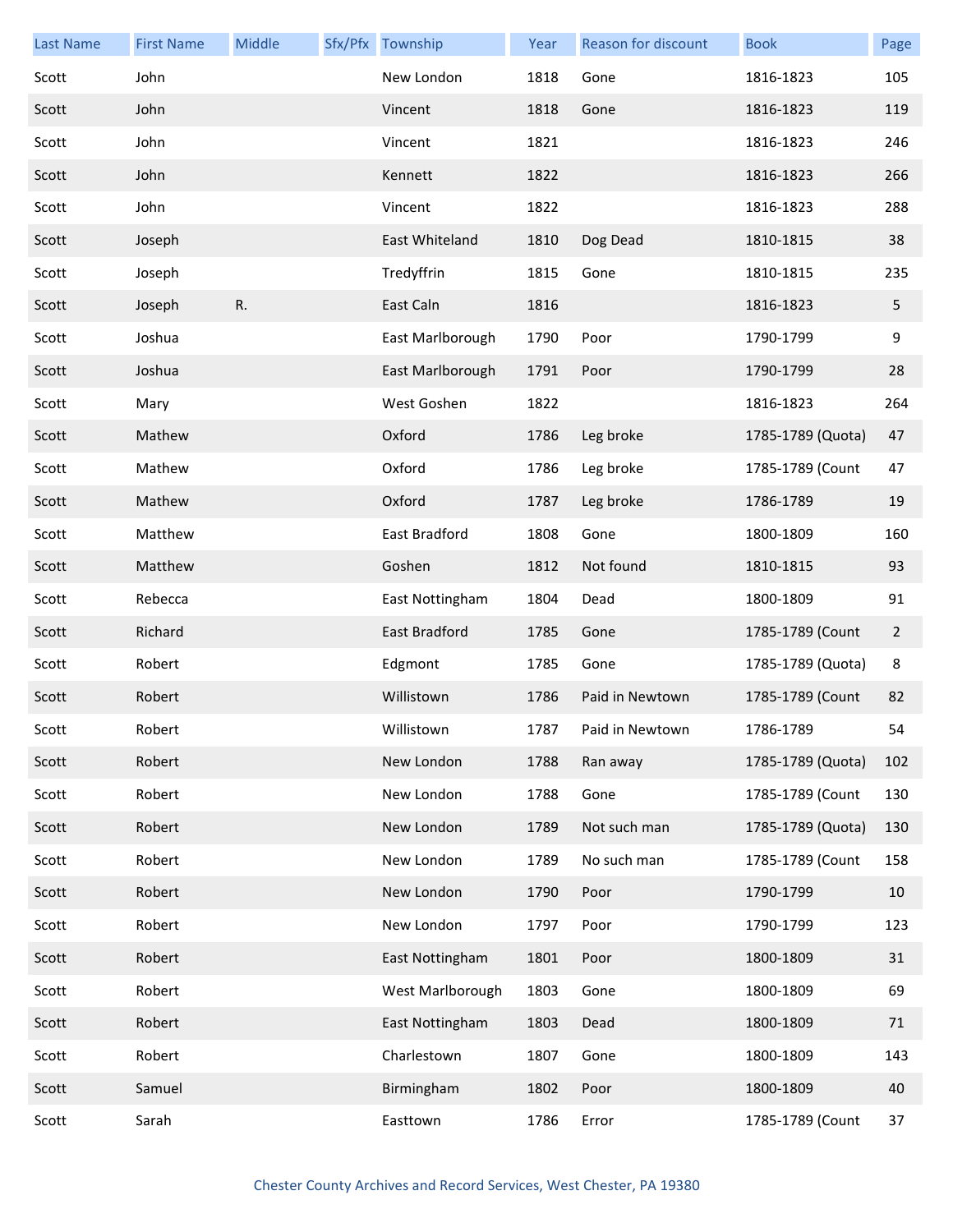| <b>Last Name</b> | <b>First Name</b> | Middle | Sfx/Pfx Township        | Year | Reason for discount                       | <b>Book</b>       | Page         |
|------------------|-------------------|--------|-------------------------|------|-------------------------------------------|-------------------|--------------|
| Scott            | Sarah             |        | Easttown                | 1786 | Error                                     | 1785-1789 (Quota) | 37           |
| Scott            | Sarah             |        | Easttown                | 1787 | Error                                     | 1786-1789         | 9            |
| Scott            | Thomas            |        | Aston                   | 1785 | Gone                                      | 1785-1789 (Count  | $\mathbf{1}$ |
| Scott            | Thomas            |        | Sadsbury                | 1787 | Counterfiet money recei 1785-1789 (Quota) |                   | 79           |
| Scott            | Thomas            |        | New London              | 1799 | Gone                                      | 1790-1799         | 163          |
| Scott            | Thomas            |        | <b>East Fallowfield</b> | 1803 | Infirm                                    | 1800-1809         | 65           |
| Scott            | Thomas            |        | East Nottingham         | 1805 | Dead                                      | 1800-1809         | 111          |
| Scott            | Thomas            |        | East Caln               | 1812 |                                           | 1810-1815         | 86           |
| Scott            | Thomas            |        | East Caln               | 1814 | Unseated land                             | 1810-1815         | 166          |
| Scott            | Thomas            |        | East Caln               | 1815 | Unseated land                             | 1810-1815         | 207          |
| Scott            | Thomas            |        | East Caln               | 1818 |                                           | 1816-1823         | 88           |
| Scott            | Thomas            |        | East Caln               | 1822 | Unseated land                             | 1816-1823         | 256          |
| Scott            | William           |        | Middletown              | 1788 | Poor                                      | 1785-1789 (Quota) | 98           |
| Scott            | William           |        | Middletown              | 1788 | Poor                                      | 1785-1789 (Count  | 126          |
| Scott            | William           |        | Goshen                  | 1795 | Gone                                      | 1790-1799         | 81           |
| Scott            | William           |        | Goshen                  | 1796 | Gone                                      | 1790-1799         | 100          |
| Scott            | William           |        | Tredyffrin              | 1804 | Paid in Easttown                          | 1800-1809         | 96           |
| Scott            | William           |        | Kennett                 | 1817 | Gone                                      | 1816-1823         | 55           |
| Scully           | Samuel            |        | East Bradford           | 1807 | Gone                                      | 1800-1809         | 140          |
| Scully           | Thomas            |        | West Fallowfield        | 1804 | Gone                                      | 1800-1809         | 85           |
| Scully           | Thomas            |        | Pennsbury               | 1822 |                                           | 1816-1823         | 283          |
| Seal             | Abraham           |        | Birmingham              | 1792 | Paid in Goshen                            | 1790-1799         | 39           |
| Seal             | Abraham           |        | Goshen                  | 1793 | Gone                                      | 1790-1799         | 63           |
| Seal             | Benjamin          |        | Birmingham              | 1821 |                                           | 1816-1823         | 210          |
| Seal             | Jesse             |        | East Goshen             | 1820 |                                           | 1816-1823         | 179          |
| Seal             | Joshua            | T.     | East Whiteland          | 1816 |                                           | 1816-1823         | 38           |
| Seal             | Joshua            | T.     | Charlestown             | 1819 | Gone                                      | 1816-1823         | 132          |
| Seal             | Joshua            | T.     | Charlestown             | 1820 |                                           | 1816-1823         | 175          |
| Seal             | William           |        | New Garden              | 1816 |                                           | 1816-1823         | 22           |
| Seal             | William           |        | Sadsbury                | 1818 |                                           | 1816-1823         | 115          |
| Seal             | William           |        | Pennsbury               | 1823 |                                           | 1816-1823         | 324          |
| Seales           | Michael           |        | Pennsbury               | 1786 | Gone to England                           | 1785-1789 (Count  | 76           |
| Seales           | Michael           |        | Pennsbury               | 1787 | Gone to England                           | 1786-1789         | 48           |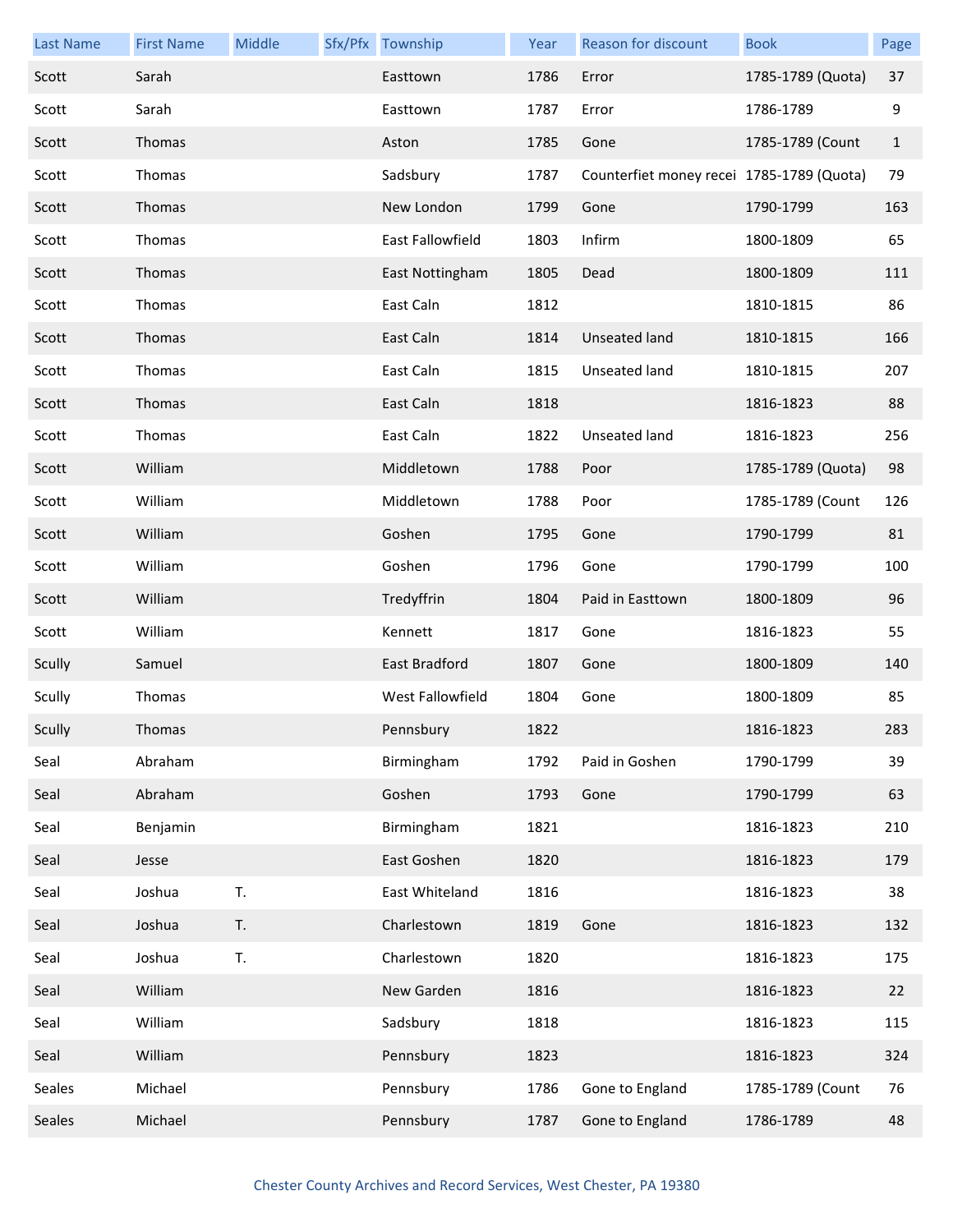| <b>Last Name</b> | <b>First Name</b> | Middle | Sfx/Pfx Township     | Year | Reason for discount | <b>Book</b>       | Page |
|------------------|-------------------|--------|----------------------|------|---------------------|-------------------|------|
| Sealy            | Elisha            |        | Sadsbury             | 1817 |                     | 1816-1823         | 72   |
| Seely            | Elisha            |        | Sadsbury             | 1823 |                     | 1816-1823         | 327  |
| Sefflin          | Henry             |        | West Bradford        | 1793 | Gone                | 1790-1799         | 59   |
| Seiglar          | Michael           |        | Tredyffrin           | 1786 | Gone                | 1785-1789 (Count  | 81   |
| Seiglar          | Michael           |        | Tredyffrin           | 1787 | Gone                | 1785-1789 (Count  | 109  |
| Seiglar          | Michael           |        | Tredyffrin           | 1788 | Gone                | 1786-1789         | 81   |
| Seldenright      | David             |        | <b>East Nantmeal</b> | 1811 | No Dog              | 1810-1815         | 61   |
| Selkeld          | Esther            |        | New Garden           | 1792 | Gone                | 1790-1799         | 49   |
| Selkeld          | William           |        | Chester              | 1785 | Gone                | 1785-1789 (Quota) | 3    |
| Selkeld          | William           |        | Chester              | 1785 | Ran away            | 1785-1789 (Count  | 3    |
| Sell             | Jacob             |        | Honey Brook          | 1789 | Gone                | 1785-1789 (Count  | 151  |
| Sellars          | Jonathan          |        | West Bradford        | 1786 | Barn burnt          | 1785-1789 (Count  | 59   |
| Sellers          | Abiah             |        | West Bradford        | 1805 | Dead                | 1800-1809         | 101  |
| Sellers          | Frederick         |        | Uwchlan              | 1814 | Gone                | 1810-1815         | 195  |
| Sellers          | George            |        | New Garden           | 1785 | Gone                | 1785-1789 (Quota) | 15   |
| Sellers          | George            |        | <b>West Nantmeal</b> | 1803 | Poor                | 1800-1809         | 73   |
| Sellers          | Hannah            |        | West Caln            | 1813 | Gone                | 1810-1815         | 127  |
| Sellers          | John              |        | <b>Upper Darby</b>   | 1787 |                     | 1785-1789 (Count  | 91   |
| Sellers          | John              |        | <b>Upper Darby</b>   | 1788 | Old Sulkey          | 1785-1789 (Count  | 119  |
| Sellers          | John              |        | <b>Upper Darby</b>   | 1788 | Old Sulkey          | 1785-1789 (Quota) | 91   |
| Sellers          | John              |        | Upper Darby          | 1789 |                     | 1786-1789         | 63   |
| Sellers          | John              |        | <b>Upper Oxford</b>  | 1807 |                     | 1800-1809         | 153  |
| Sellers          | Jonathan          |        | West Bradford        | 1786 | <b>Burnt out</b>    | 1785-1789 (Quota) | 31   |
| Sellers          | Jonathan          |        | West Bradford        | 1787 | <b>Barn Burnt</b>   | 1786-1789         | 31   |
| Sellers          | Jonathan          |        | West Bradford        | 1811 | No Dog              | 1810-1815         | 44   |
| Sellers          | Samuel            |        | East Marlborough     | 1811 | No Dog              | 1810-1815         | 59   |
| Sellers          | Samuel            |        | West Marlborough     | 1815 | Gone                | 1810-1815         | 221  |
| Senate           | Oliver            |        | West Fallowfield     | 1788 | Poor                | 1785-1789 (Quota) | 94   |
| Senate           | Oliver            |        | West Fallowfield     | 1788 | Poor                | 1785-1789 (Count  | 122  |
| Senen            | Eli               |        | New London           | 1822 |                     | 1816-1823         | 273  |
| Sentman          | John              |        | London Grove         | 1816 | Gone                | 1816-1823         | 15   |
| Sentman          | Joseph            |        | New London           | 1816 |                     | 1816-1823         | 21   |
| Sentman          | Michael           |        | New London           | 1816 |                     | 1816-1823         | 21   |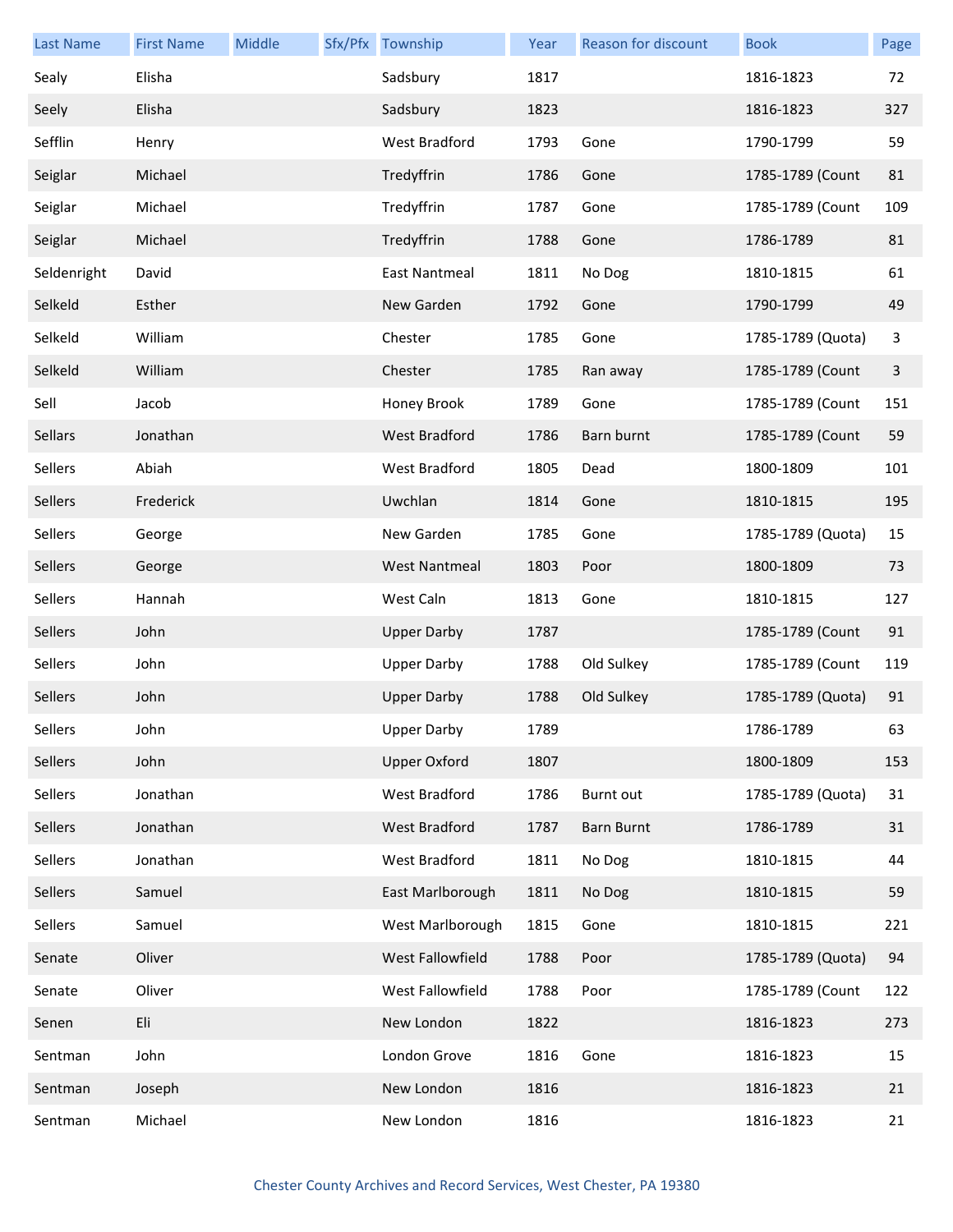| <b>Last Name</b>       | <b>First Name</b> | Middle | Sfx/Pfx Township | Year | Reason for discount     | <b>Book</b>       | Page |
|------------------------|-------------------|--------|------------------|------|-------------------------|-------------------|------|
| Serch                  | James             |        | Charlestown      | 1813 | Gone                    | 1810-1815         | 128  |
| Serch                  | James             |        | Charlestown      | 1813 | Gone                    | 1810-1815         | 128  |
| Sergeant               | Jacob             |        | West Nottingham  | 1785 | Gone                    | 1785-1789 (Quota) | 19   |
| Sergeant               | Jacob             |        | West Nottingham  | 1786 | Gone                    | 1785-1789 (Quota) | 47   |
| Sergeant               | Jacob             |        | West Nottingham  | 1786 | Gone                    | 1785-1789 (Count  | 47   |
| Sergeant               | Jacob             |        | West Nottingham  | 1787 | Gone                    | 1786-1789         | 19   |
| Sergeant               | Jacob             |        | West Nottingham  | 1788 | Paid in Lancaster       | 1785-1789 (Quota) | 103  |
| Sergeant               | John              |        | West Nottingham  | 1788 | Paid in Lancaster Count | 1785-1789 (Count  | 131  |
| Sergeant               | John              |        | Goshen           | 1791 | Gone                    | 1790-1799         | 25   |
| Sergeant               | Jonathan          |        | West Caln        | 1795 | Charged to land         | 1790-1799         | 79   |
| Sergeant               | Mary              |        | West Nottingham  | 1823 |                         | 1816-1823         | 319  |
| Sergeant               | William           |        | East Nantmeal    | 1785 | Gone                    | 1785-1789 (Count  | 17   |
| Seright                | John              |        | Honey Brook      | 1807 | Minor                   | 1800-1809         | 146  |
| Serrell                | Jacob             |        | Lower Darby      | 1786 | Overflowing of the tide | 1785-1789 (Quota) | 36   |
| Serrick                | Adam              |        | Coventry         | 1822 |                         | 1816-1823         | 259  |
| Service                | John              |        | New Garden       | 1804 | Gone                    | 1800-1809         | 91   |
| Seryhil                | William           |        | West Caln        | 1814 |                         | 1810-1815         | 167  |
| Setsler                | Frederick         |        | Coventry         | 1813 | Gone                    | 1810-1815         | 129  |
| Setsler                | Philip            |        | Coventry         | 1810 | Mistake                 | 1810-1815         | 8    |
| Seymor                 | Solomon           |        | Sadsbury         | 1810 | No Dog                  | 1810-1815         | 31   |
| Seypole                | John              |        | Tredyffrin       | 1816 |                         | 1816-1823         | 32   |
| Shade                  | George            |        | Uwchlan          | 1812 | Gone                    | 1810-1815         | 115  |
| Shade                  | V.                |        | Tredyffrin       | 1812 |                         | 1810-1815         | 114  |
| Shafer                 | Abraham           |        | Charlestown      | 1816 |                         | 1816-1823         | 7    |
| Shafer                 | Abraham           |        | West Caln        | 1818 |                         | 1816-1823         | 89   |
| Shafer                 | Abraham           |        | West Caln        | 1820 |                         | 1816-1823         | 173  |
| Shafer                 | Abraham           |        | West Caln        | 1822 |                         | 1816-1823         | 257  |
| Shafer                 | Abram             |        | West Caln        | 1814 |                         | 1810-1815         | 167  |
| Shaffenberger Nicholas |                   |        | Vincent          | 1786 | Gone                    | 1785-1789 (Count  | 81   |
| Shaffenberger Nicholas |                   |        | Vincent          | 1788 | Charged to land         | 1786-1789         | 53   |
| Shaffer                | Abram             |        | Charlestown      | 1788 | Gone                    | 1785-1789 (Count  | 119  |
| Shaffer                | Abram             |        | Charlestown      | 1788 | Gone                    | 1785-1789 (Quota) | 91   |
| Shaffer                | Abram             |        | Charlestown      | 1789 | Gone                    | 1785-1789 (Count  | 146  |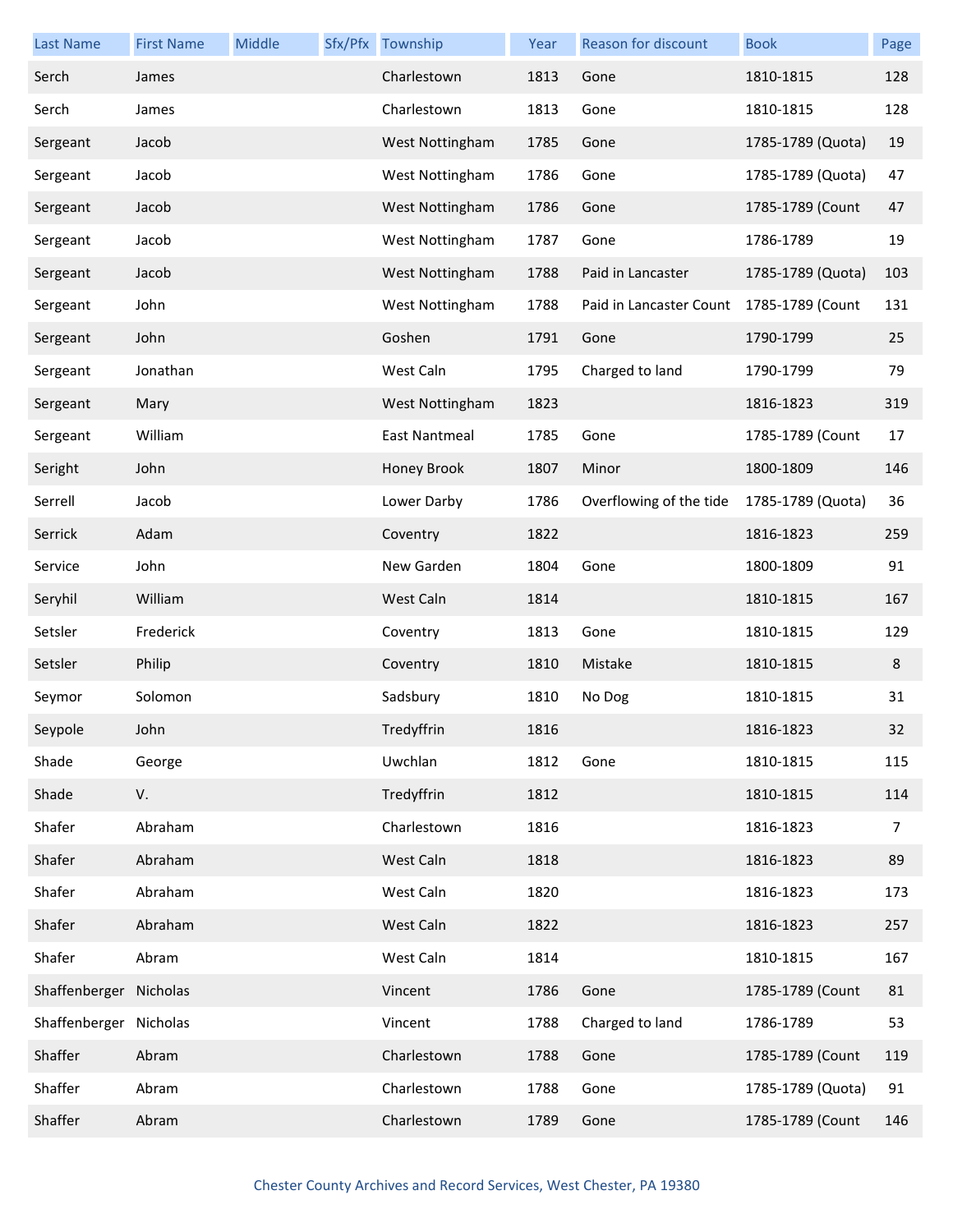| <b>Last Name</b> | <b>First Name</b> | Middle | Sfx/Pfx Township     | Year | Reason for discount | <b>Book</b>       | Page           |
|------------------|-------------------|--------|----------------------|------|---------------------|-------------------|----------------|
| Shaffer          | Frederick         |        | Pikeland             | 1810 | Gone                | 1810-1815         | 30             |
| Shaffer          | John              |        | New London           | 1808 | Gone                | 1800-1809         | 170            |
| Shaffer          | Michael           |        | <b>West Nantmeal</b> | 1796 | Gone                | 1790-1799         | 107            |
| Shaffer          | Philip            |        | Vincent              | 1789 | Gone                | 1785-1789 (Count  | 166            |
| Shaffner         | John              |        | Charlestown          | 1817 |                     | 1816-1823         | 48             |
| Shaffner         | Martin            |        | Charlestown          | 1811 | No Dog              | 1810-1815         | 48             |
| Shahan           | Daniel            |        | West Chester         | 1812 | Gone                | 1810-1815         | 121            |
| Shaneholts       | John              |        | Vincent              | 1822 |                     | 1816-1823         | 288            |
| Shaner           | Adam              |        | Uwchlan              | 1802 | Error               | 1800-1809         | 57             |
| Shaner           | Jacob             |        | Uwchlan              | 1804 | Gone                | 1800-1809         | 97             |
| Shaner           | William           |        | <b>East Nantmeal</b> | 1798 | Gone                | 1790-1799         | 145            |
| Shaney           | George            |        | West Marlborough     | 1812 | Gone                | 1810-1815         | 100            |
| Shanklen         | William           |        | West Bradford        | 1787 | Gone                | 1785-1789 (Quota) | 58             |
| Shanklen         | William           |        | <b>West Bradford</b> | 1787 | Gone                | 1785-1789 (Count  | 87             |
| Shanklin         | James             |        | Birmingham           | 1792 | Gone                | 1790-1799         | 39             |
| Shanklin         | Samuel            |        | Westtown             | 1819 |                     | 1816-1823         | 163            |
| Shanklin         | William           |        | West Bradford        | 1788 | Gone                | 1786-1789         | 59             |
| Shannon          | George            |        | <b>West Chester</b>  | 1804 | Under age           | 1800-1809         | 99             |
| Shannon          | James             |        | Sadsbury             | 1798 | Gone                | 1790-1799         | 148            |
| Shannon          | James             |        | West Caln            | 1802 | Gone                | 1800-1809         | 43             |
| Shannon          | John              |        | Sadsbury             | 1810 | No Dog              | 1810-1815         | 31             |
| Shannon          | John              |        | Charlestown          | 1811 | Unseated land       | 1810-1815         | 48             |
| Shannon          | John              |        | Vincent              | 1822 | Unseated land       | 1816-1823         | 288            |
| Shannon          | Joseph            |        | East Whiteland       | 1795 | Gone                | 1790-1799         | 93             |
| Shannon          | Michael           |        | Brandywine           | 1800 | Not found           | 1800-1809         | $\overline{2}$ |
| Shannon          | Michael           |        | London Grove         | 1804 | Gone                | 1800-1809         | 87             |
| Shannon          | Robert            |        | Charlestown          | 1819 | Unseated land       | 1816-1823         | 132            |
| Shanon           | Benjamin          |        | Tredyffrin           | 1810 | Gone                | 1810-1815         | 33             |
| Shanon           | John              |        | Vincent              | 1821 | Error               | 1816-1823         | 246            |
| Shanon           | Robert            |        | West Caln            | 1822 |                     | 1816-1823         | 257            |
| Share            | Frederick         |        | <b>West Nantmeal</b> | 1793 | Gone                | 1790-1799         | 70             |
| Sharkey          | Patrick           |        | Brandywine           | 1793 | Dead                | 1790-1799         | 59             |
| Sharp            | David             |        | Uwchlan              | 1816 |                     | 1816-1823         | 34             |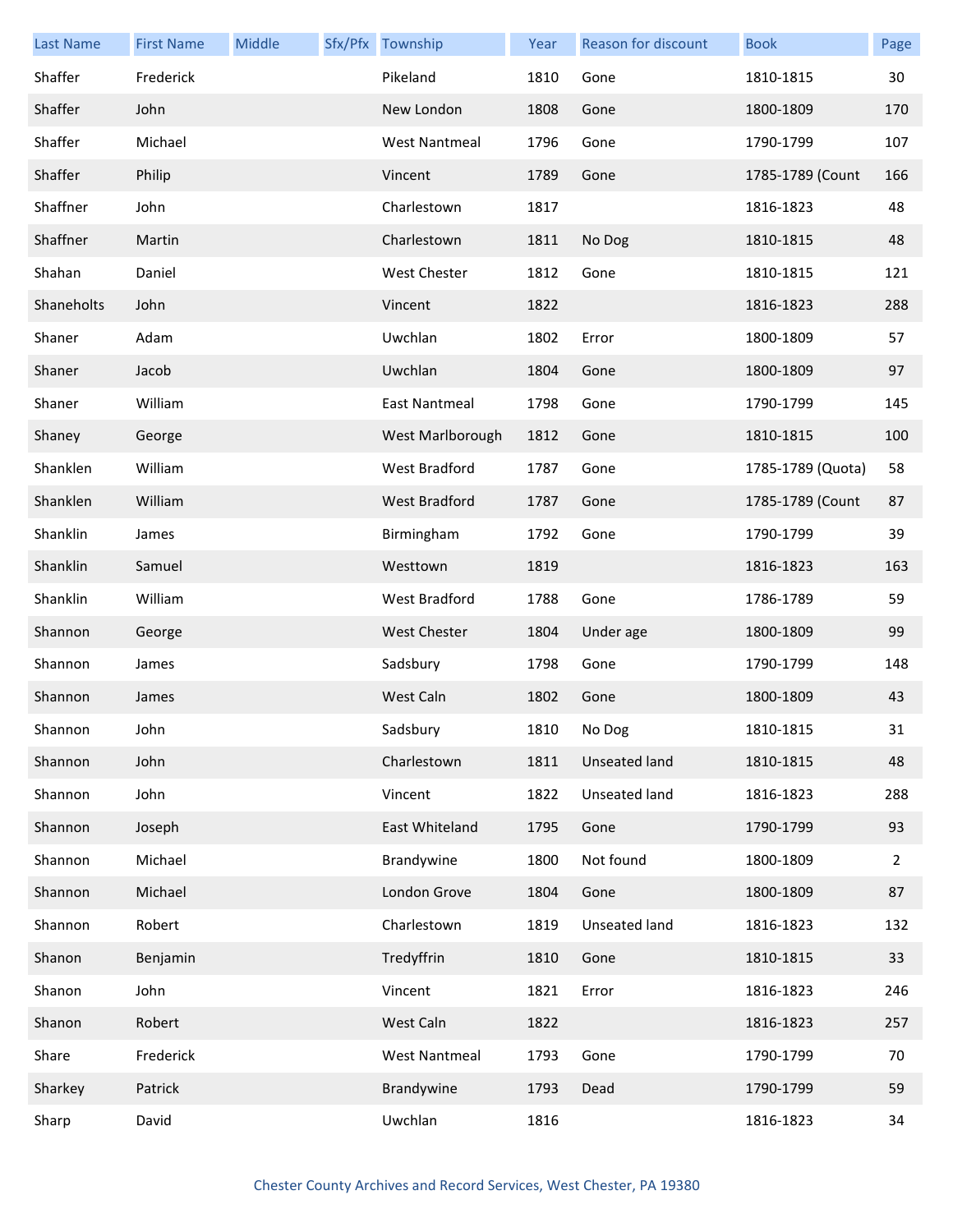| <b>Last Name</b> | <b>First Name</b> | Middle | Sfx/Pfx Township    | Year | Reason for discount | <b>Book</b>       | Page        |
|------------------|-------------------|--------|---------------------|------|---------------------|-------------------|-------------|
| Sharp            | Isaac             |        | New Garden          | 1817 |                     | 1816-1823         | 63          |
| Sharp            | Isaac             |        | New Garden          | 1823 |                     | 1816-1823         | 317         |
| Sharp            | James             |        | East Caln           | 1790 | Gone                | 1790-1799         | $2^{\circ}$ |
| Sharp            | James             |        | <b>Upper Oxford</b> | 1797 | Gone                | 1790-1799         | 127         |
| Sharp            | James             |        | <b>Upper Oxford</b> | 1804 | Gone                | 1800-1809         | 93          |
| Sharp            | James             |        | <b>Upper Oxford</b> | 1805 | Gone                | 1800-1809         | 113         |
| Sharp            | James             |        | <b>Upper Oxford</b> | 1808 | Poor                | 1800-1809         | 173         |
| Sharp            | James             |        | <b>Upper Oxford</b> | 1809 | Old                 | 1800-1809         | 193         |
| Sharp            | James             |        | <b>Upper Oxford</b> | 1810 |                     | 1810-1815         | 27          |
| Sharp            | James             |        | <b>Upper Oxford</b> | 1810 |                     | 1810-1815         | 27          |
| Sharp            | James             |        | <b>Upper Oxford</b> | 1811 | Poor                | 1810-1815         | 69          |
| Sharp            | James             |        | Lower Oxford        | 1816 |                     | 1816-1823         | 28          |
| Sharp            | James             |        | Newlin              | 1820 |                     | 1816-1823         | 188         |
| Sharp            | John              |        | West Fallowfield    | 1797 | Gone                | 1790-1799         | 119         |
| Sharp            | John              |        | Tredyffrin          | 1803 | Gone                | 1800-1809         | 76          |
| Sharp            | John              |        | Tredyffrin          | 1803 | Gone                | 1800-1809         | 76          |
| Sharp            | John              |        | Tredyffrin          | 1809 |                     | 1800-1809         | 196         |
| Sharp            | John              |        | Tredyffrin          | 1816 |                     | 1816-1823         | 32          |
| Sharp            | John              |        | Tredyffrin          | 1818 |                     | 1816-1823         | 116         |
| Sharp            | John              |        | Tredyffrin          | 1819 |                     | 1816-1823         | 158         |
| Sharp            | John              |        | Tredyffrin          | 1820 |                     | 1816-1823         | 201         |
| Sharp            | John              |        | Easttown            | 1821 |                     | 1816-1823         | 218         |
| Sharp            | John              |        | Tredyffrin          | 1821 |                     | 1816-1823         | 243         |
| Sharp            | Joseph            |        | Springfield         | 1786 | Gone                | 1785-1789 (Count  | 79          |
| Sharp            | Joseph            |        | Sadsbury            | 1786 | Gone                | 1785-1789 (Count  | 51          |
| Sharp            | Joseph            |        | Sadsbury            | 1786 | Gone                | 1785-1789 (Quota) | 51          |
| Sharp            | Joseph            |        | Sadsbury            | 1787 | Gone                | 1786-1789         | 51          |
| Sharp            | Joseph            |        | Sadsbury            | 1788 | Gone                | 1786-1789         | 23          |
| Sharp            | Joseph            |        | London Grove        | 1800 | Overrated           | 1800-1809         | 8           |
| Sharp            | Joseph            |        | Londonderry         | 1807 | Overcharged         | 1800-1809         | 147         |
| Sharp            | Joseph            |        | Londonderry         | 1817 | Unseated land       | 1816-1823         | 57          |
| Sharp            | Joseph            |        | Willistown          | 1820 |                     | 1816-1823         | 204         |
| Sharp            | Mary              |        | East Nottingham     | 1787 |                     | 1785-1789 (Count  | 102         |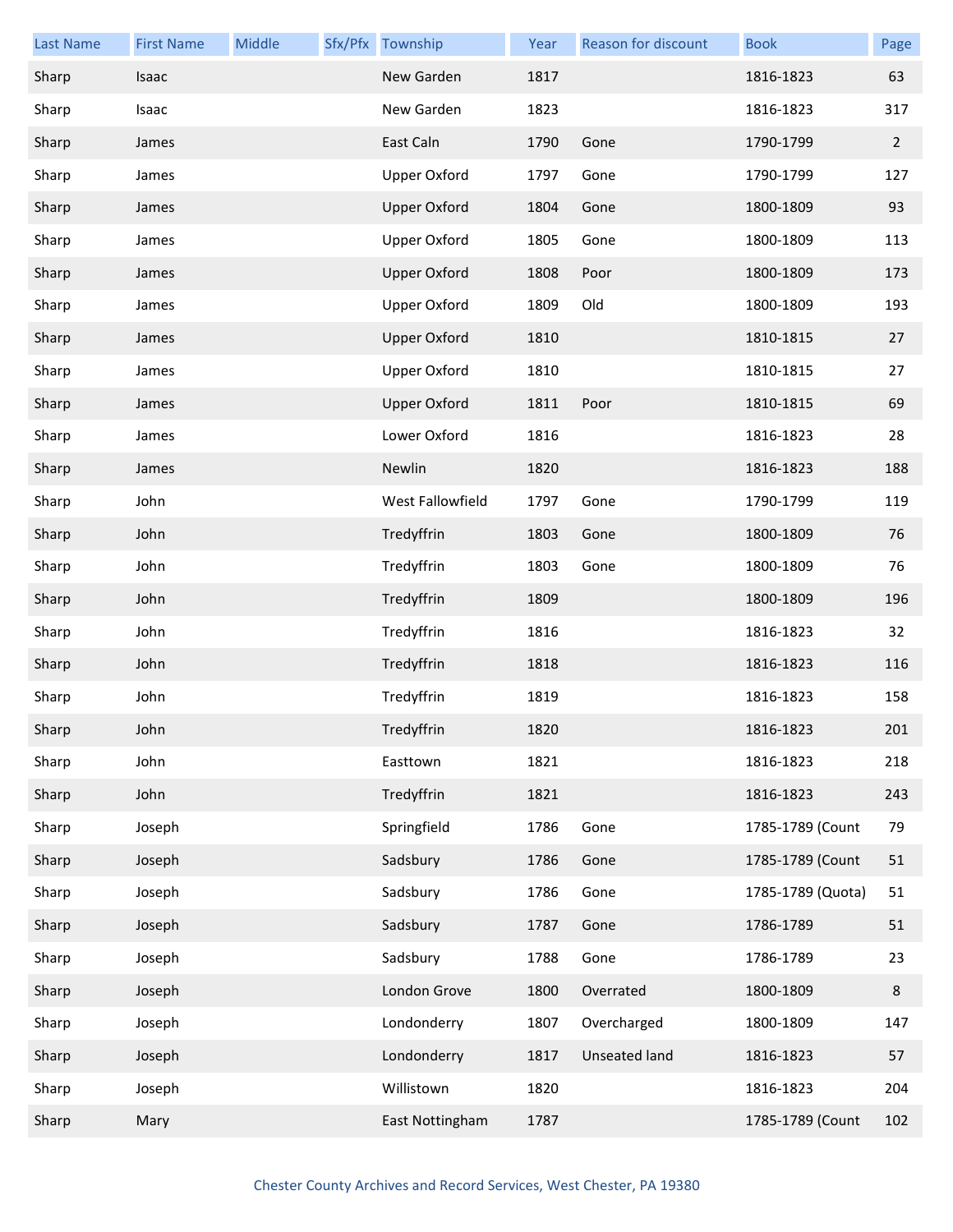| <b>Last Name</b> | <b>First Name</b> | Middle |     | Sfx/Pfx Township     | Year | <b>Reason for discount</b>        | <b>Book</b>       | Page |
|------------------|-------------------|--------|-----|----------------------|------|-----------------------------------|-------------------|------|
| Sharp            | Mary              |        |     | East Nottingham      | 1791 | Charged to land                   | 1790-1799         | 31   |
| Sharp            | Mary              |        |     | East Nottingham      | 1797 | Charged to land                   | 1790-1799         | 125  |
| Sharp            | Samuel            |        | Jr. | New Garden           | 1814 | Gone                              | 1810-1815         | 183  |
| Sharp            | Samuel            |        |     | New Garden           | 1817 |                                   | 1816-1823         | 63   |
| Sharp            | Thomas            |        |     | Tredyffrin           | 1785 | Poor                              | 1785-1789 (Count  | 25   |
| Sharp            | Thomas            |        |     | Tredyffrin           | 1787 | Poor                              | 1785-1789 (Count  | 109  |
| Sharp            | Thomas            |        |     | Tredyffrin           | 1788 | Poor                              | 1786-1789         | 81   |
| Sharp            | Thomas            |        |     | Tredyffrin           | 1789 | Poor                              | 1785-1789 (Count  | 164  |
| Sharp            | Thomas            |        |     | East Nottingham      | 1789 | Charged to land                   | 1785-1789 (Count  | 159  |
| Sharp            | Thomas            |        |     | Tredyffrin           | 1789 | Poor                              | 1785-1789 (Quota) | 136  |
| Sharp            | Thomas            |        |     | Tredyffrin           | 1792 | Poor                              | 1790-1799         | 54   |
| Sharp            | Thomas            |        |     | Tredyffrin           | 1809 |                                   | 1800-1809         | 196  |
| Sharp            | Thomas            |        |     | Tredyffrin           | 1811 | No Dog                            | 1810-1815         | 74   |
| Sharp            | Thomas            |        |     | Easttown             | 1820 |                                   | 1816-1823         | 176  |
| Sharples         | Aaron             |        |     | New Garden           | 1821 |                                   | 1816-1823         | 232  |
| Sharples         | Abraham           |        |     | New Garden           | 1789 | Gone                              | 1785-1789 (Count  | 156  |
| Sharples         | Abraham           |        |     | New Garden           | 1789 | Gone                              | 1785-1789 (Quota) | 128  |
| Sharples         | Abraham           |        |     | <b>East Bradford</b> | 1793 | Overrated                         | 1790-1799         | 58   |
| Sharples         | Benjamin          |        |     | Sadsbury             | 1797 | Gone                              | 1790-1799         | 128  |
| Sharples         | Jacob             |        |     | East Caln            | 1813 | Gone                              | 1810-1815         | 126  |
| Sharples         | Jacob             |        |     | East Caln            | 1814 | Gone to Philadelphia              | 1810-1815         | 166  |
| Sharples         | Jacob             |        |     | East Caln            | 1818 |                                   | 1816-1823         | 88   |
| Sharples         | James             |        |     | East Whiteland       | 1800 | Paid in Delaware County 1800-1809 |                   | 19   |
| Sharples         | Jesse             |        |     | Lower Darby          | 1787 | Chair useless                     | 1785-1789 (Count  | 92   |
| Sharples         | Jesse             |        |     | Thornbury            | 1804 | Gone                              | 1800-1809         | 97   |
| Sharples         | Jesse             |        |     | Newlin               | 1821 |                                   | 1816-1823         | 230  |
| Sharples         | Joseph            |        |     | New Garden           | 1822 |                                   | 1816-1823         | 274  |
| Sharples         | Joshua            |        |     | East Bradford        | 1804 | Gone                              | 1800-1809         | 81   |
| Sharples         | Nathan            |        |     | Goshen               | 1789 | Overrated                         | 1785-1789 (Quota) | 122  |
| Sharples         | Nathan            |        |     | Goshen               | 1789 | Overrated                         | 1785-1789 (Count  | 150  |
| Sharples         | Nathan            |        |     | East Goshen          | 1822 |                                   | 1816-1823         | 263  |
| Sharples         | Nathaniel         |        |     | East Caln            | 1818 |                                   | 1816-1823         | 88   |
| Sharples         | Samuel            |        |     | Willistown           | 1823 |                                   | 1816-1823         | 332  |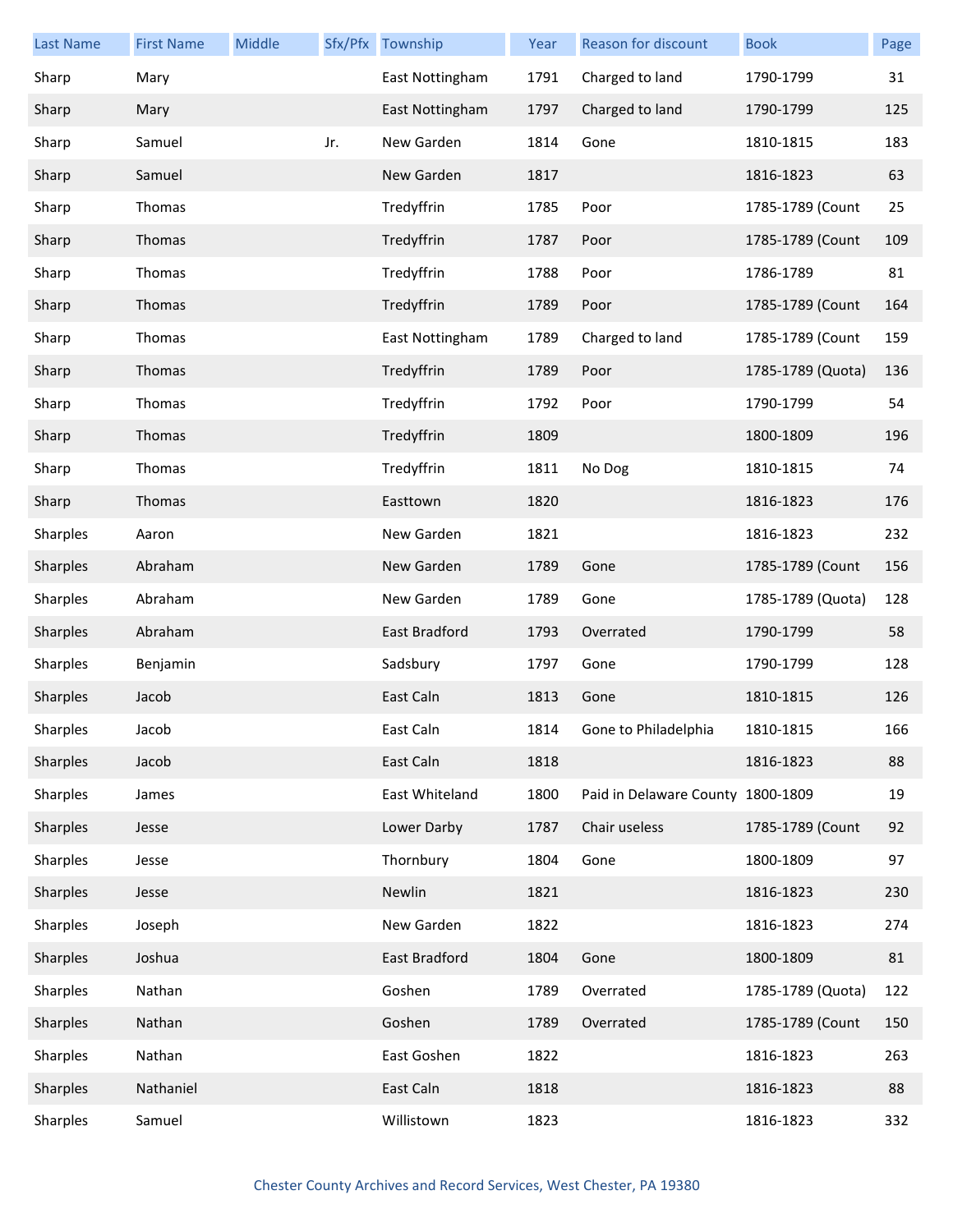| <b>Last Name</b> | <b>First Name</b> | Middle | Sfx/Pfx Township     | Year | Reason for discount                        | <b>Book</b>       | Page           |
|------------------|-------------------|--------|----------------------|------|--------------------------------------------|-------------------|----------------|
| Sharpless        | Jacob             |        | New Garden           | 1786 | Gone                                       | 1785-1789 (Quota) | 43             |
| Sharpless        | Jacob             |        | New Garden           | 1786 | Gone                                       | 1786-1789         | 15             |
| Sharpless        | Jacob             |        | New Garden           | 1786 | Gone                                       | 1785-1789 (Count  | 43             |
| Sharpless        | Joseph            |        | London Grove         | 1809 | Gone                                       | 1800-1809         | 187            |
| Sharpless        | Nathaniel         |        | Nether Providence    | 1785 | Dead                                       | 1785-1789 (Quota) | 21             |
| Sharpless        | Samuel            |        | Middletown           | 1787 | Account of overplus in C 1785-1789 (Quota) |                   | 70             |
| Sharply          | Robert            |        | East Caln            | 1822 |                                            | 1816-1823         | 256            |
| Shaw             | Abner             |        | West Chester         | 1815 |                                            | 1810-1815         | 242            |
| Shaw             | Archibald         |        | Kennett              | 1785 | Dead                                       | 1785-1789 (Quota) | 11             |
| Shaw             | Archibald         |        | Sadsbury             | 1805 | Gone                                       | 1800-1809         | 115            |
| Shaw             | Caleb             |        | <b>West Bradford</b> | 1792 | Gone                                       | 1790-1799         | 40             |
| Shaw             | Caleb             |        | Goshen               | 1815 | Paid elsewhere                             | 1810-1815         | 214            |
| Shaw             | Charles           |        | <b>West Bradford</b> | 1800 | Poor                                       | 1800-1809         | $\overline{2}$ |
| Shaw             | Charles           |        | <b>West Bradford</b> | 1812 | Poor                                       | 1810-1815         | 84             |
| Shaw             | Charles           |        | Pennsbury            | 1820 | No Dog                                     | 1816-1823         | 198            |
| Shaw             | Isaac             |        | West Bradford        | 1785 | Gone to Virginia                           | 1785-1789 (Count  | 3              |
| Shaw             | Isaac             |        | East Caln            | 1786 | Gone                                       | 1785-1789 (Count  | 34             |
| Shaw             | Isaac             |        | East Caln            | 1786 | Gone                                       | 1785-1789 (Count  | 62             |
| Shaw             | Isaac             |        | East Caln            | 1786 | Gone                                       | 1785-1789 (Quota) | 34             |
| Shaw             | Isaac             |        | East Caln            | 1788 | Gone off                                   | 1786-1789         | 6              |
| Shaw             | Isaac             |        | East Caln            | 1788 | Gone                                       | 1786-1789         | 34             |
| Shaw             | James             |        | East Marlborough     | 1785 |                                            | 1785-1789 (Count  | 14             |
| Shaw             | James             |        | Kennett              | 1788 | Poor                                       | 1785-1789 (Count  | 123            |
| Shaw             | james             |        | Kennett              | 1788 | Poor                                       | 1785-1789 (Quota) | 95             |
| Shaw             | Jeremiah          |        | West Bradford        | 1823 |                                            | 1816-1823         | 297            |
| Shaw             | John              |        | <b>Upper Darby</b>   | 1785 | Not found                                  | 1785-1789 (Count  | 7              |
| Shaw             | John              |        | West Caln            | 1789 | Poor                                       | 1785-1789 (Quota) | 118            |
| Shaw             | John              |        | West Caln            | 1789 | Gone                                       | 1785-1789 (Count  | 146            |
| Shaw             | Robert            |        | East Fallowfield     | 1788 | Gone                                       | 1785-1789 (Count  | 121            |
| Shaw             | Robert            |        | East Fallowfield     | 1788 | Gone                                       | 1785-1789 (Quota) | 93             |
| Shaw             | Samuel            |        | West Bradford        | 1802 | Gone                                       | 1800-1809         | 41             |
| Shea             | Ezekiel           |        | <b>West Nantmeal</b> | 1785 | Gone                                       | 1785-1789 (Count  | 17             |
| Sheaf            | John              |        | Honey Brook          | 1819 |                                            | 1816-1823         | 139            |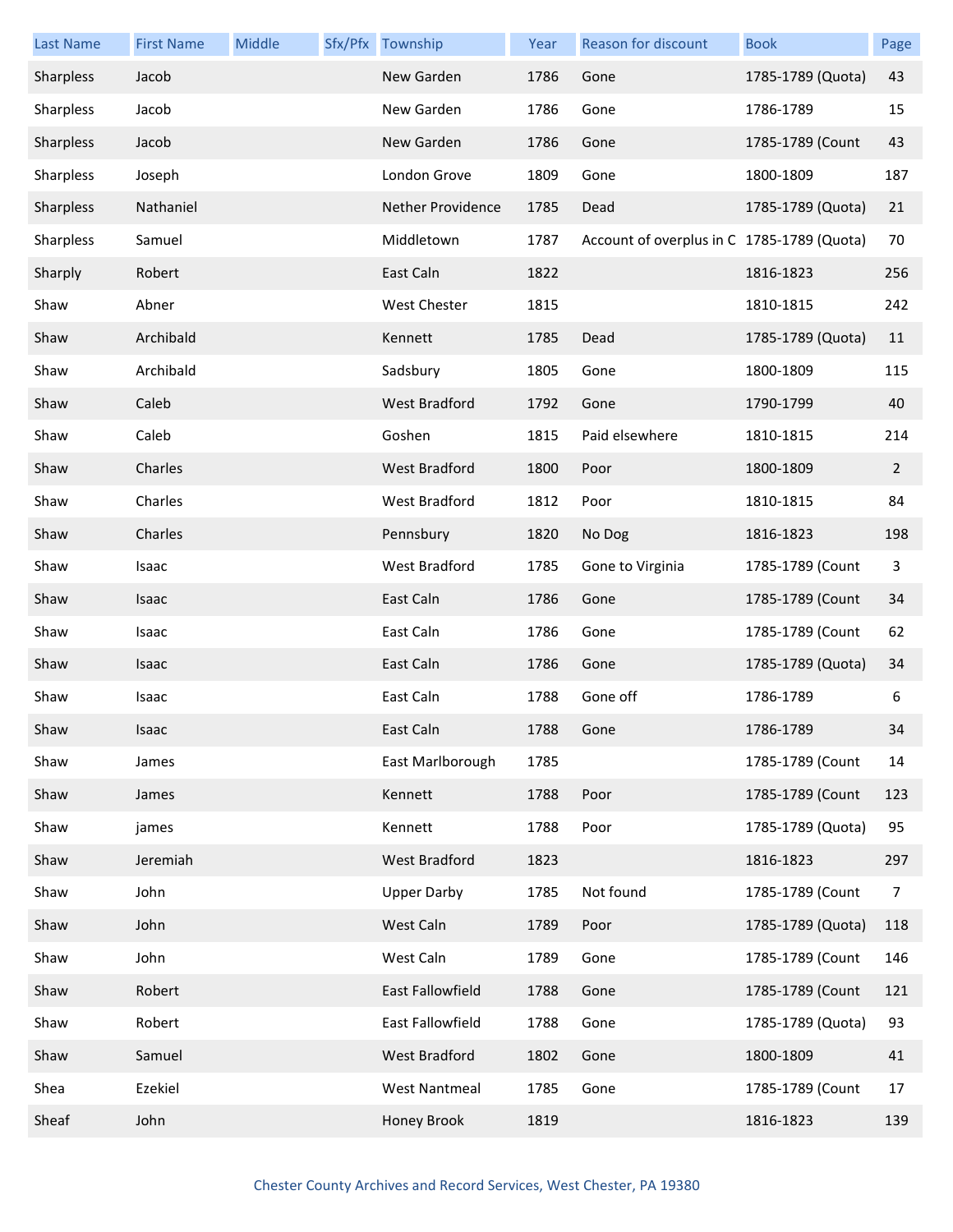| <b>Last Name</b>      | <b>First Name</b> | Middle | Sfx/Pfx Township     | Year | Reason for discount                 | <b>Book</b>       | Page |
|-----------------------|-------------------|--------|----------------------|------|-------------------------------------|-------------------|------|
| Sheaf                 | Laurence          |        | Londonderry          | 1806 | Not found                           | 1800-1809         | 127  |
| Sheaff                | Philip            |        | Haverford            | 1789 | Overrated                           | 1785-1789 (Quota) | 123  |
| Sheaff                | Philip            |        | Haverford            | 1789 | Overrated                           | 1785-1789 (Count  | 151  |
| Sheaffer              | Abram             |        | Charlestown          | 1789 | Gone                                | 1785-1789 (Quota) | 118  |
| Sheaffer              | Abram             |        | West Caln            | 1817 |                                     | 1816-1823         | 47   |
| Shealer               | Jacob             |        | East Nantmeal        | 1805 | Paid in West Nantmeal               | 1800-1809         | 112  |
| Shealer               | Martin            |        | East Nantmeal        | 1790 | Gone                                | 1790-1799         | 12   |
| Shearer               | Andrew            |        | Westtown             | 1798 | Not found                           | 1790-1799         | 151  |
| Shearer               | Conrad            |        | Vincent              | 1822 |                                     | 1816-1823         | 288  |
| Shearer               | John              |        | Ridley               | 1788 | Poor                                | 1785-1789 (Count  | 134  |
| Shearer               | John              |        | Ridley               | 1788 | Poor                                | 1785-1789 (Quota) | 106  |
| Shearer               | John              |        | West Caln            | 1791 | Dead                                | 1790-1799         | 22   |
| Shearer               | John              |        | East Nottingham      | 1818 |                                     | 1816-1823         | 107  |
| Shearer               | John              |        | Vincent              | 1822 |                                     | 1816-1823         | 288  |
| Shearer               | Thomas            |        | West Caln            | 1785 | Gone                                | 1785-1789 (Count  | 6    |
| Shearer               | Thomas            |        | West Caln            | 1786 | Overrated                           | 1785-1789 (Count  | 34   |
| Shearer               | Thomas            |        | West Caln            | 1786 |                                     | 1785-1789 (Quota) | 35   |
| Shearer               | Thomas            |        | West Caln            | 1788 | Overrated                           | 1786-1789         | 6    |
| Shearer               | Thomas            |        | West Caln            | 1801 | Insane                              | 1800-1809         | 23   |
| Shearer               | William           |        | New London           | 1797 | Paid part in East Notting 1790-1799 |                   | 123  |
| Shearer               | William           |        | East Caln            | 1808 | Gone                                | 1800-1809         | 162  |
| Shearer               | William           |        | New London           | 1817 |                                     | 1816-1823         | 62   |
| Shederick             | Robert            |        | Brandywine           | 1792 | Under age                           | 1790-1799         | 40   |
| Shedrick              | Robert            |        | Brandywine           | 1793 | Gone                                | 1790-1799         | 59   |
| Sheeder               | Frederick         |        | Vincent              | 1821 | Error                               | 1816-1823         | 246  |
| Sheeler               | Henry             |        | <b>West Nantmeal</b> | 1810 |                                     | 1810-1815         | 26   |
| Sheeler               | Henry             |        | <b>West Nantmeal</b> | 1812 | Gone                                | 1810-1815         | 107  |
| Sheen                 | William           |        | West Bradford        | 1792 | Poor                                | 1790-1799         | 40   |
| Sheer                 | William           |        | Sadsbury             | 1816 |                                     | 1816-1823         | 31   |
| Sheer                 | William           |        | Charlestown          | 1817 |                                     | 1816-1823         | 48   |
| Sheeter               | Henry             |        | Charlestown          | 1813 | Gone                                | 1810-1815         | 128  |
| Shefenberger          | Nicholas          |        | <b>West Nantmeal</b> | 1823 |                                     | 1816-1823         | 321  |
| Sheffenberger Abraham |                   |        | <b>West Nantmeal</b> | 1813 | Dead                                | 1810-1815         | 147  |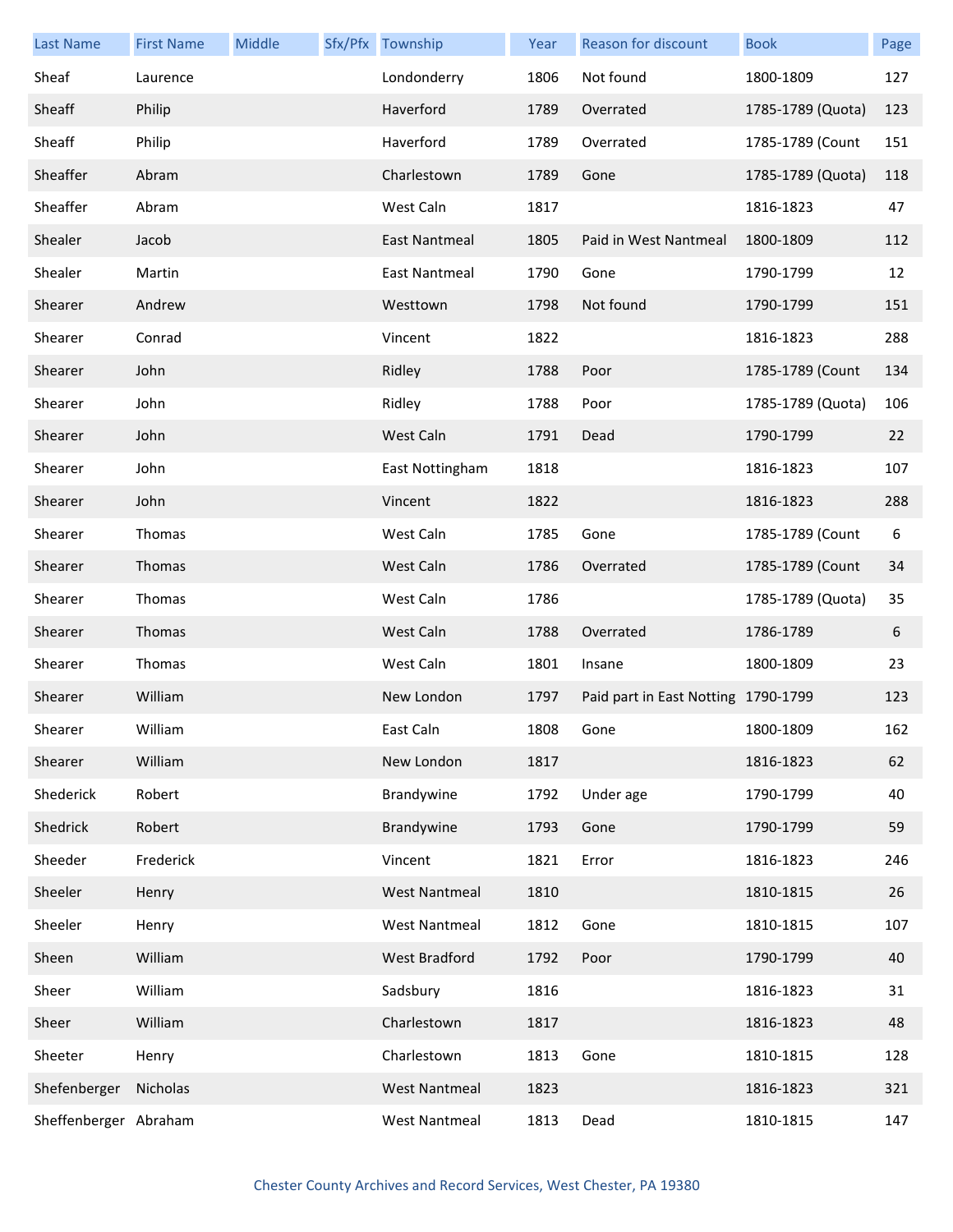| <b>Last Name</b>       | <b>First Name</b> | Middle | Sfx/Pfx Township        | Year | Reason for discount    | <b>Book</b>       | Page |
|------------------------|-------------------|--------|-------------------------|------|------------------------|-------------------|------|
| Sheffenberger Daniel   |                   |        | <b>West Nantmeal</b>    | 1816 |                        | 1816-1823         | 26   |
| Sheffenberger Nicholas |                   |        | <b>West Nantmeal</b>    | 1810 |                        | 1810-1815         | 26   |
| Sheffenberger Nicholas |                   |        | <b>West Nantmeal</b>    | 1810 | Paid elsewhere         | 1810-1815         | 26   |
| Sheffenberger Nicholas |                   |        | <b>West Nantmeal</b>    | 1822 |                        | 1816-1823         | 278  |
| Sheffer                | Philip            |        | Vincent                 | 1789 | Gone                   | 1785-1789 (Quota) | 138  |
| Sheladay               | Samuel            |        | West Marlborough        | 1816 |                        | 1816-1823         | 19   |
| Shelby                 | Charles           |        | Vincent                 | 1823 |                        | 1816-1823         | 331  |
| Sheldrake              | William           |        | Easttown                | 1820 |                        | 1816-1823         | 176  |
| Sheldron               | Thomas            |        | Willistown              | 1820 |                        | 1816-1823         | 204  |
| Shellady               | James             |        | Londonderry             | 1819 | Error                  | 1816-1823         | 143  |
| Shelley                | James             |        | <b>Upper Chichester</b> | 1786 |                        | 1785-1789 (Count  | 61   |
| Shelley                | James             |        | <b>Upper Chichester</b> | 1787 |                        | 1786-1789         | 33   |
| Shelley                | William           |        | <b>Upper Chichester</b> | 1786 | Gone                   | 1785-1789 (Quota) | 33   |
| Shelly                 | Adam              |        | Coventry                | 1823 |                        | 1816-1823         | 302  |
| Shelly                 | William           |        | <b>Upper Chichester</b> | 1786 | Gone off               | 1786-1789         | 5    |
| Shelly                 | William           |        | <b>Upper Chichester</b> | 1786 | Gone                   | 1785-1789 (Count  | 33   |
| Shelly                 | William           |        | <b>Upper Chichester</b> | 1789 | Paid in Delaware State | 1785-1789 (Quota) | 116  |
| Shelly                 | William           |        | <b>Upper Chichester</b> | 1789 | Paid in Delaware State | 1785-1789 (Count  | 144  |
| Sheneman               | Benjamin          |        | Vincent                 | 1806 | Gone                   | 1800-1809         | 137  |
| Sheneman               | Zacharias         |        | Pikeland                | 1813 | No Dog                 | 1810-1815         | 151  |
| Shenholts              | John              |        | Vincent                 | 1823 |                        | 1816-1823         | 331  |
| Shenholtz              | John              |        | Vincent                 | 1815 | No Dog                 | 1810-1815         | 237  |
| Shenkle                | John              |        | Coventry                | 1821 |                        | 1816-1823         | 216  |
| Sheperd                | John              |        | <b>Upper Darby</b>      | 1786 | Gone                   | 1785-1789 (Count  | 35   |
| Sheperd                | John              |        | West Fallowfield        | 1823 |                        | 1816-1823         | 305  |
| Shephard               | George            |        | Ridley                  | 1787 | Under age              | 1785-1789 (Quota) | 78   |
| Shepherd               | George            |        | Ridley                  | 1787 | Under age              | 1785-1789 (Count  | 106  |
| Shepherd               | Isaac             |        | East Nottingham         | 1791 | Poor                   | 1790-1799         | 31   |
| Shepherd               | Isaac             |        | East Nottingham         | 1803 | Poor                   | 1800-1809         | 71   |
| Shepherd               | James             |        | East Nottingham         | 1785 | Poor                   | 1785-1789 (Count  | 18   |
| Shepherd               | James             |        | East Nottingham         | 1796 | Poor                   | 1790-1799         | 105  |
| Shepherd               | James             |        | Kennett                 | 1816 | Gone                   | 1816-1823         | 14   |
| Shepherd               | John              |        | East Nottingham         | 1785 | Gone                   | 1785-1789 (Count  | 18   |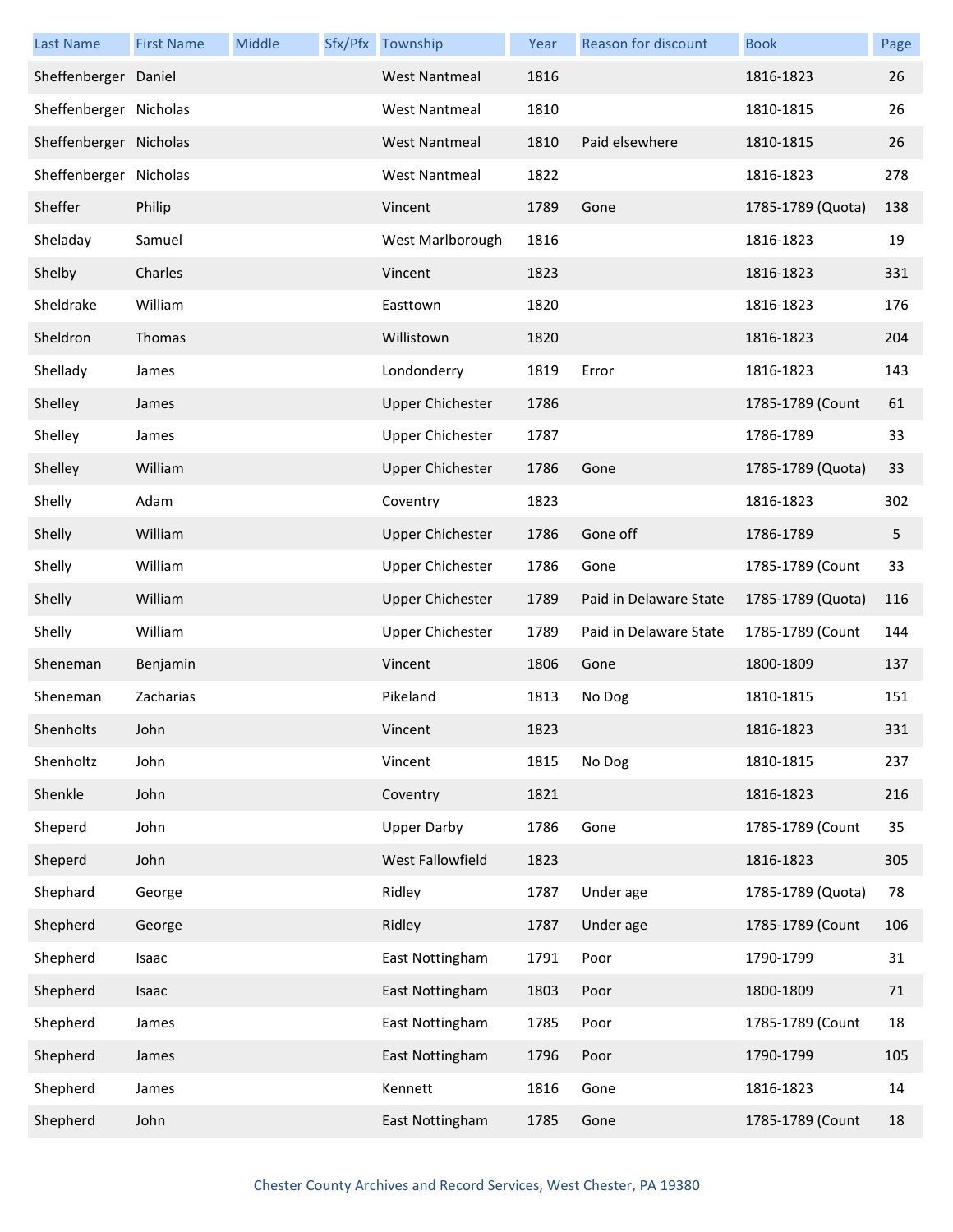| <b>Last Name</b> | <b>First Name</b> | Middle |     | Sfx/Pfx Township    | Year | Reason for discount | <b>Book</b>       | Page |
|------------------|-------------------|--------|-----|---------------------|------|---------------------|-------------------|------|
| Shepherd         | John              |        |     | <b>Upper Darby</b>  | 1786 | Gone                | 1785-1789 (Quota) | 35   |
| Shepherd         | John              |        |     | Tredyffrin          | 1804 | Dead                | 1800-1809         | 96   |
| Shepherd         | Mary              |        |     | East Nottingham     | 1801 | Poor                | 1800-1809         | 31   |
| Shepherd         | Thomas            |        |     | <b>Upper Oxford</b> | 1812 | No such man         | 1810-1815         | 108  |
| Shepherd         | William           |        |     | Uwchlan             | 1785 | Gone                | 1785-1789 (Quota) | 26   |
| Shepherd         | William           |        |     | East Nottingham     | 1791 | Poor                | 1790-1799         | 31   |
| Shepherd         | William           |        |     | East Nottingham     | 1792 | Not found           | 1790-1799         | 50   |
| Shepherd         | William           |        |     | East Nottingham     | 1797 | Gone                | 1790-1799         | 125  |
| Shephey          | Philip            |        |     | Pikeland            | 1787 | Gone                | 1785-1789 (Quota) | 76   |
| Sheply           | Bennett           |        |     | New London          | 1820 |                     | 1816-1823         | 189  |
| Sheppard         | George            |        |     | Ridley              | 1788 | Under age           | 1786-1789         | 78   |
| Sheppard         | John              |        |     | East Marlborough    | 1817 |                     | 1816-1823         | 59   |
| Shepperd         | James             |        |     | East Nottingham     | 1791 | Lame                | 1790-1799         | 31   |
| Shepperd         | Jane              |        |     | Tredyffrin          | 1803 | Poor                | 1800-1809         | 76   |
| Sheredy          | James             |        |     | Londonderry         | 1815 |                     | 1810-1815         | 218  |
| Sherer           | William           |        | Jr. | New London          | 1810 | Gone                | 1810-1815         | 21   |
| Sherlock         | Robert            |        |     | West Whiteland      | 1808 | Gone                | 1800-1809         | 179  |
| Sherry           | Truman            |        |     | Lower Oxford        | 1816 |                     | 1816-1823         | 28   |
| Shew             | William           |        |     | Uwchlan             | 1817 |                     | 1816-1823         | 74   |
| Shewake          | George            |        |     | Pikeland            | 1808 | Gone                | 1800-1809         | 174  |
| Shewart          | Thomas            |        |     | West Bradford       | 1803 | Poor                | 1800-1809         | 61   |
| Shields          | Charles           |        |     | New Garden          | 1813 | Enlisted            | 1810-1815         | 143  |
| Shields          | Charles           |        |     | New Garden          | 1813 | Enlisted            | 1810-1815         | 143  |
| Shields          | Edward            |        |     | Pennsbury           | 1788 | Poor                | 1785-1789 (Count  | 132  |
| Shields          | Edward            |        |     | Pennsbury           | 1788 | Poor                | 1785-1789 (Quota) | 104  |
| Shields          | Edward            |        |     | Pennsbury           | 1791 | Poor                | 1790-1799         | 34   |
| Shields          | Edward            |        |     | Pennsbury           | 1792 | Gone                | 1790-1799         | 53   |
| Shields          | Edward            |        |     | East Bradford       | 1797 | Dead                | 1790-1799         | 114  |
| Shields          | Francis           |        |     | <b>Upper Darby</b>  | 1785 | Gone                | 1785-1789 (Count  | 7    |
| Shields          | Francis           |        |     | <b>Upper Darby</b>  | 1785 | Gone                | 1785-1789 (Quota) | 7    |
| Shields          | Francis           |        |     | Kennett             | 1798 | Gone                | 1790-1799         | 139  |
| Shields          | John              |        |     | East Caln           | 1808 | Gone                | 1800-1809         | 162  |
| Shields          | Thomas            |        |     | East Caln           | 1823 |                     | 1816-1823         | 299  |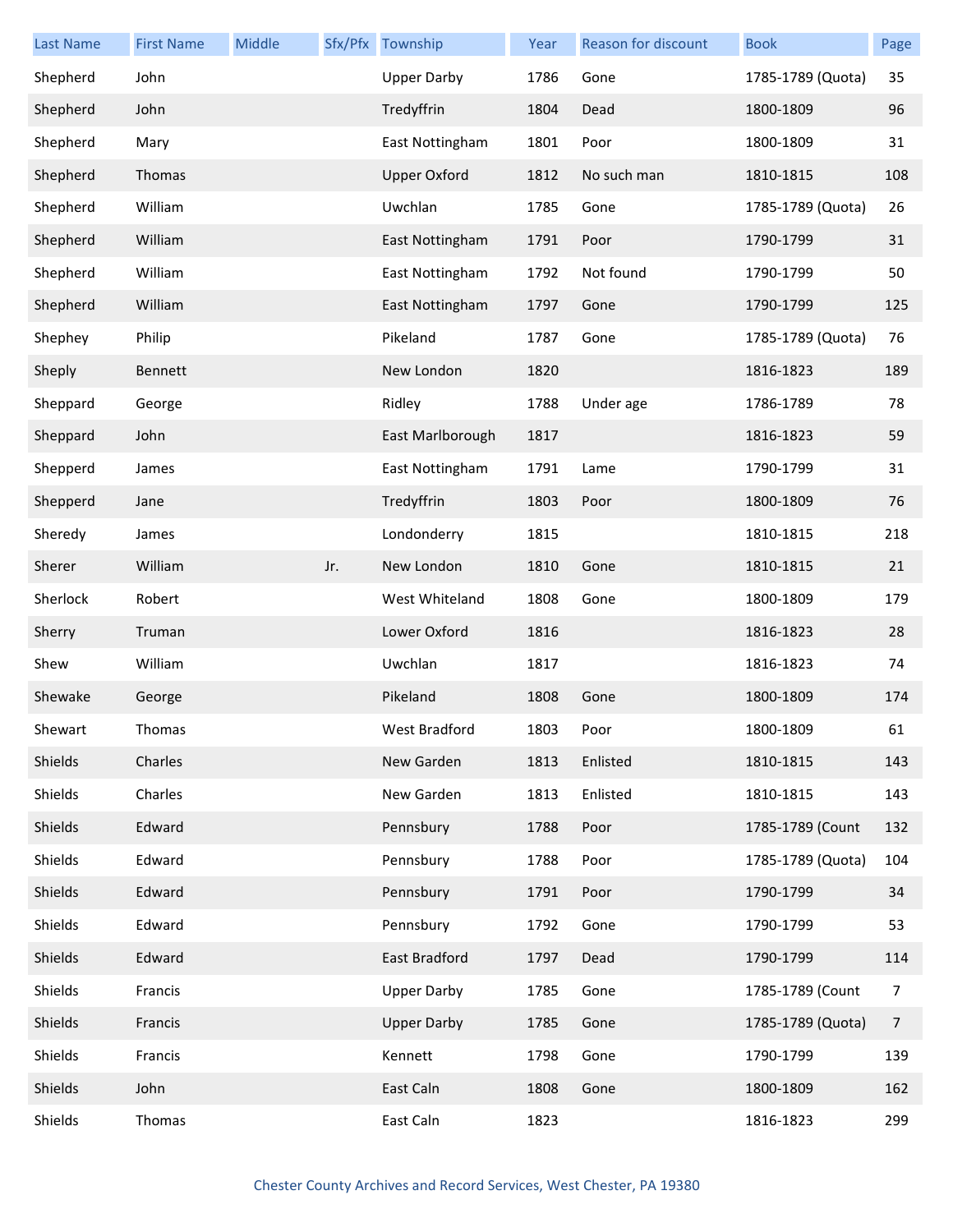| <b>Last Name</b> | <b>First Name</b> | Middle    |      | Sfx/Pfx Township     | Year | Reason for discount | <b>Book</b>       | Page           |
|------------------|-------------------|-----------|------|----------------------|------|---------------------|-------------------|----------------|
| Shiligh          | John              |           |      | Pikeland             | 1797 | Gone                | 1790-1799         | 127            |
| Shimer           | Adam              |           |      | Coventry             | 1807 | Gone                | 1800-1809         | 143            |
| Shimer           | Bartholomew       |           |      | Charlestown          | 1814 | Gone                | 1810-1815         | 168            |
| Shimer           | Bartholomew       |           |      | Pikeland             | 1817 |                     | 1816-1823         | 71             |
| Shimer           | Daniel            |           |      | Pikeland             | 1801 | Cripple             | 1800-1809         | 35             |
| Shimer           | F.                | J.        |      | West Caln            | 1812 | Gone                | 1810-1815         | 87             |
| Shimer           | Frederick         |           |      | Charlestown          | 1816 |                     | 1816-1823         | $\overline{7}$ |
| Shimer           | Henry             |           |      | Pikeland             | 1816 |                     | 1816-1823         | 30             |
| Shimer           | Peter             |           |      | Pikeland             | 1807 | Gone                | 1800-1809         | 154            |
| Shin             | George            |           |      | Vincent              | 1806 | Poor                | 1800-1809         | 137            |
| Shin             | William           | <b>B.</b> |      | West Nottingham      | 1822 |                     | 1816-1823         | 276            |
| Shineholtz       | Peter             |           |      | Vincent              | 1804 | Gone                | 1800-1809         | 97             |
| Shiner           | Conrad            |           |      | Pikeland             | 1793 | Overrated           | 1790-1799         | 72             |
| Shiner           | Forrester         |           |      | West Marlborough     | 1787 | Poor                | 1786-1789         | 43             |
| Shiner           | Frederick         |           |      | Pikeland             | 1820 |                     | 1816-1823         | 197            |
| Shiner           | Jacob             |           |      | Uwchlan              | 1803 | Gone                | 1800-1809         | 77             |
| Shiner           | William           |           |      | Coventry             | 1810 | One Dog             | 1810-1815         | 8              |
| Shines           | Forrester         |           |      | West Marlborough     | 1786 | Poor                | 1785-1789 (Count  | 71             |
| Shingle          | George            |           |      | East Nantmeal        | 1813 | No Dog              | 1810-1815         | 146            |
| Shingle          | Jacob             |           |      | <b>West Nantmeal</b> | 1816 |                     | 1816-1823         | 26             |
| Shingle          | John              |           |      | East Nantmeal        | 1819 |                     | 1816-1823         | 151            |
| Shingles         | William           |           |      | Willistown           | 1818 |                     | 1816-1823         | 120            |
| Shinkle          | George            |           |      | Coventry             | 1789 | Gone                | 1785-1789 (Count  | 147            |
| Shinkle          | George            |           |      | Coventry             | 1789 | Gone                | 1785-1789 (Quota) | 119            |
| Shinkle          | John              |           |      | Coventry             | 1823 |                     | 1816-1823         | 302            |
| Shinline         | Jacob             |           |      | Tredyffrin           | 1820 | Unseated land       | 1816-1823         | 201            |
| Shipley          | Bennett           |           |      | East Marlborough     | 1821 |                     | 1816-1823         | 228            |
| Shippen          | Edward            |           | Esq. | West Caln            | 1789 | Charged to land     | 1785-1789 (Quota) | 118            |
| Shippen          | Edward            |           | Esq. | West Caln            | 1790 | Charged to land     | 1790-1799         | $\mathbf{3}$   |
| Shippen          | Edward            |           | Esq. | West Caln            | 1791 | Charged to land     | 1790-1799         | 22             |
| Shippen          | Edward            |           |      | West Caln            | 1792 | Charged to land     | 1790-1799         | 41             |
| Shippen          | Edward            |           |      | West Caln            | 1793 | Charged to land     | 1790-1799         | 60             |
| Shippen          | John              |           | Esq. | Westtown             | 1797 | Gone                | 1790-1799         | 131            |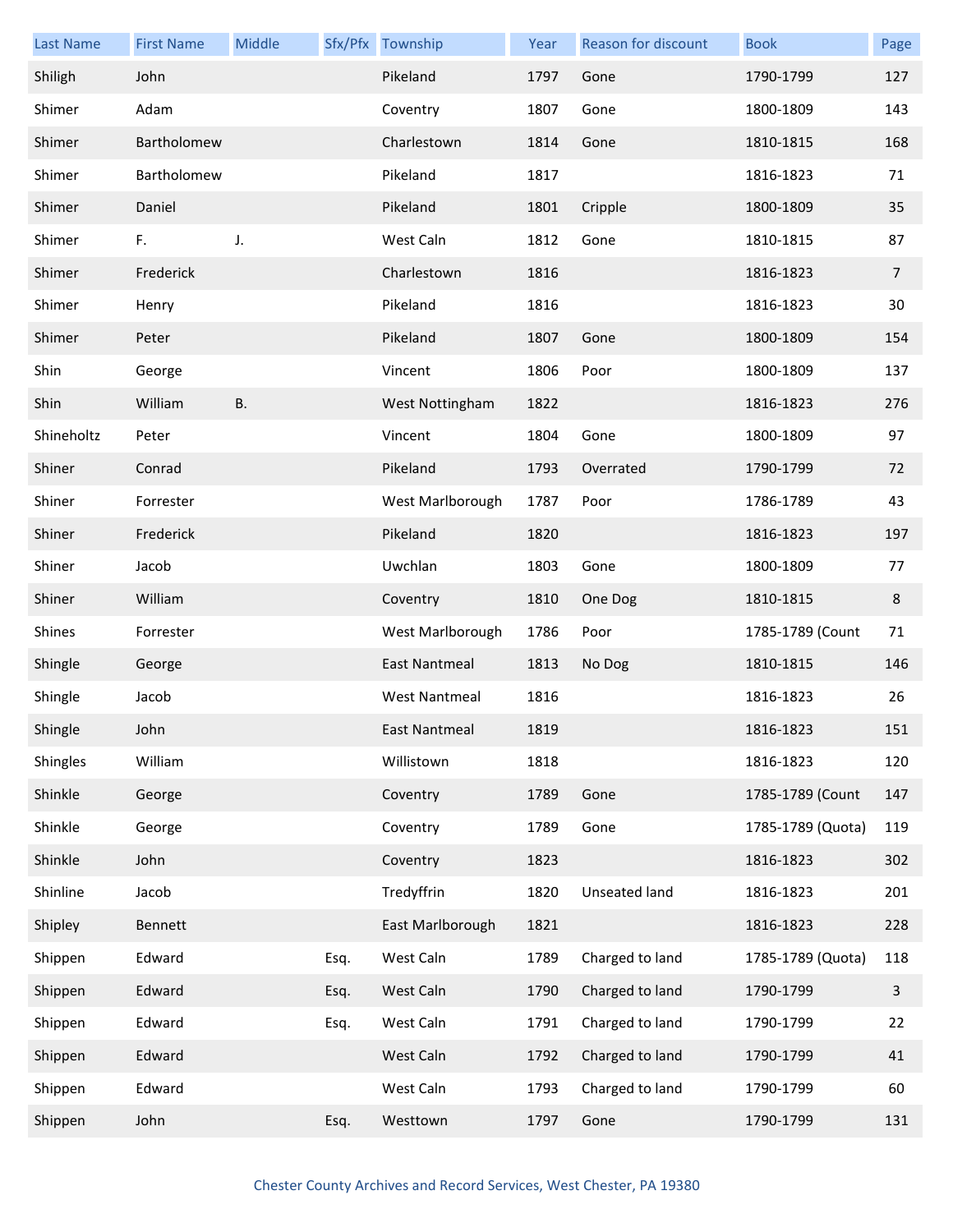| Last Name | <b>First Name</b> | Middle |      | Sfx/Pfx Township     | Year | Reason for discount     | <b>Book</b>       | Page           |
|-----------|-------------------|--------|------|----------------------|------|-------------------------|-------------------|----------------|
| Shippen   | John              |        | Esq. | Goshen               | 1797 | Gone                    | 1790-1799         | 119            |
| Shipping  | Edward            |        | Esq. | West Caln            | 1789 | Charged to land         | 1785-1789 (Count  | 146            |
| Shirkey   | Patrick           |        |      | East Whiteland       | 1789 | Poor                    | 1785-1789 (Quota) | 139            |
| Shirkey   | Patrick           |        |      | East Whiteland       | 1789 | Gone                    | 1785-1789 (Count  | 168            |
| Shirky    | Barney            |        |      | Brandywine           | 1797 | Gone                    | 1790-1799         | 115            |
| Shirlock  | Robert            |        |      | Goshen               | 1806 | Gone                    | 1800-1809         | 125            |
| Shirtliff | Richard           |        |      | Birmingham           | 1785 | In goal                 | 1785-1789 (Quota) | $\overline{2}$ |
| Shirtliff | Richard           |        |      | Birmingham           | 1785 | Gone                    | 1785-1789 (Count  | $\overline{2}$ |
| Shirtliff | Robert            |        |      | West Whiteland       | 1792 | Gone                    | 1790-1799         | 57             |
| Shisler   | Jacob             |        |      | Vincent              | 1823 |                         | 1816-1823         | 331            |
| Shitler   | Peter             |        |      | Uwchlan              | 1811 | No Dog                  | 1810-1815         | 75             |
| Shiver    | Adam              |        |      | Uwchlan              | 1807 | Gone                    | 1800-1809         | 156            |
| Shivery   | Andrew            |        |      | Kennett              | 1788 | Poor                    | 1785-1789 (Quota) | 95             |
| Shivery   | Andrew            |        |      | Kennett              | 1788 | Poor                    | 1785-1789 (Count  | 123            |
| Shivery   | Andrew            |        |      | Kennett              | 1791 | Gone                    | 1790-1799         | 26             |
| Shoe      | Jacob             |        |      | <b>East Nantmeal</b> | 1799 | Charged to land         | 1790-1799         | 165            |
| Shoe      | Philip            |        |      | Coventry             | 1785 | Gone                    | 1785-1789 (Count  | 4              |
| Shoemaker | Joel              |        |      | Sadsbury             | 1805 | Under age               | 1800-1809         | 115            |
| Shoemaker | Joel              |        |      | Sadsbury             | 1814 | Gone                    | 1810-1815         | 192            |
| Shoemaker | Joel              |        |      | Sadsbury             | 1817 |                         | 1816-1823         | 72             |
| Shoemaker | Joel              |        |      | Sadsbury             | 1819 |                         | 1816-1823         | 157            |
| Shoemaker | Joel              |        |      | Sadsbury             | 1819 |                         | 1816-1823         | 157            |
| Shoemaker | Joel              |        |      | Sadsbury             | 1823 |                         | 1816-1823         | 327            |
| Shoemaker | John              |        |      | Sadsbury             | 1811 | Gone                    | 1810-1815         | 72             |
| Shoemaker | John              |        |      | Sadsbury             | 1823 |                         | 1816-1823         | 327            |
| Shoemaker | Peter             |        |      | Sadsbury             | 1786 | Paid in Lancaster       | 1785-1789 (Quota) | 51             |
| Shoemaker | Peter             |        |      | Sadsbury             | 1786 | Paid in Lancaster Count | 1785-1789 (Count  | 51             |
| Shoemaker | Peter             |        |      | Sadsbury             | 1788 | Paid in Lancaster       | 1786-1789         | 23             |
| Shoemaker | Peter             |        |      | West Marlborough     | 1793 | Poor                    | 1790-1799         | 67             |
| Shoemaker | Peter             |        |      | Sadsbury             | 1799 | Poor                    | 1790-1799         | 168            |
| Shoemaker | Peter             |        | Jr.  | West Caln            | 1820 |                         | 1816-1823         | 173            |
| Shoemaker | Samuel            |        |      | <b>Upper Oxford</b>  | 1821 |                         | 1816-1823         | 238            |
| Shoeman   | Ludwick           |        |      | Vincent              | 1796 | Gone                    | 1790-1799         | 111            |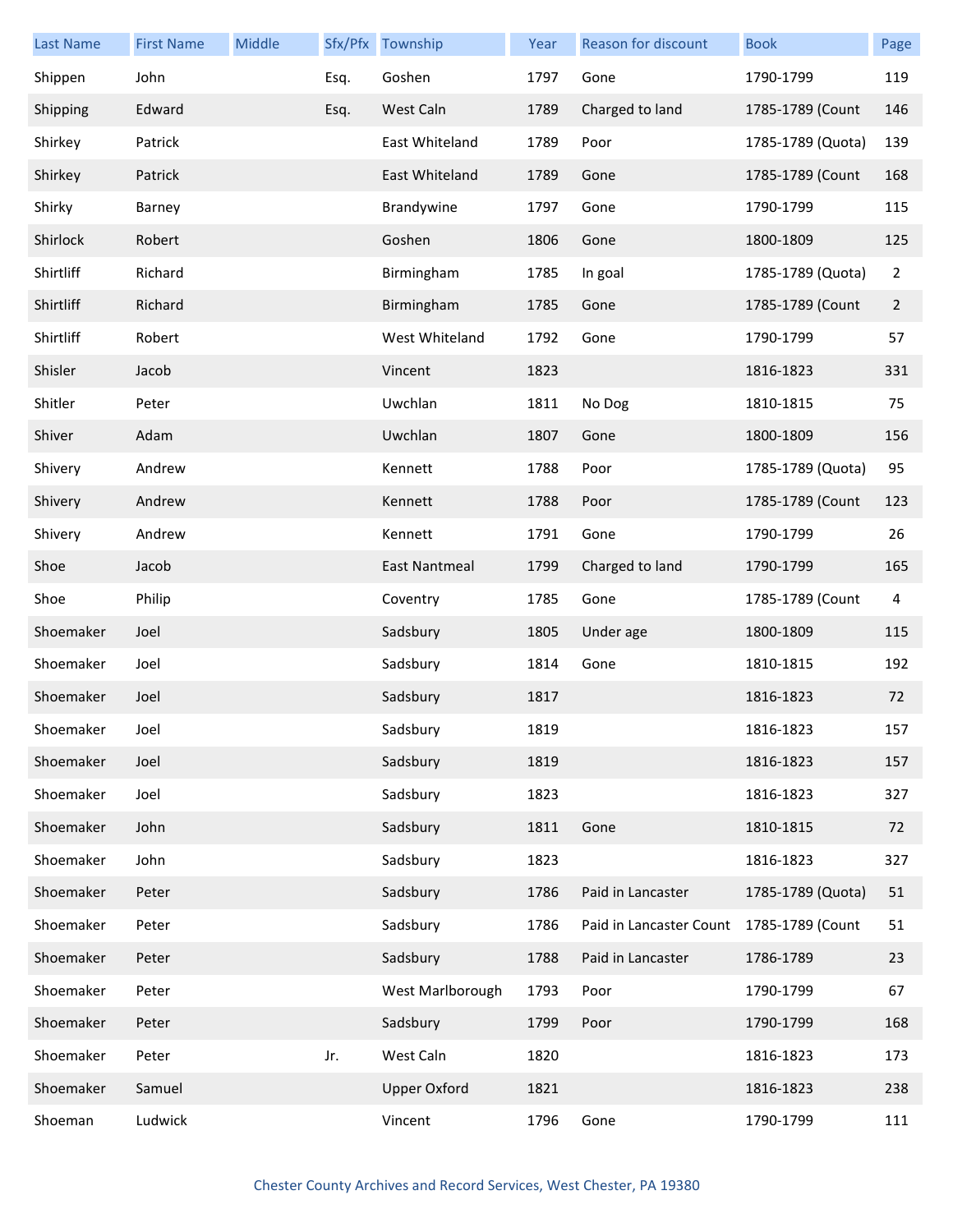| <b>Last Name</b>    | <b>First Name</b> | Middle | Sfx/Pfx Township     | Year | Reason for discount | <b>Book</b>       | Page |
|---------------------|-------------------|--------|----------------------|------|---------------------|-------------------|------|
| Shoenholtz          | Marten            |        | Pikeland             | 1786 | Not found           | 1785-1789 (Count  | 48   |
| Shoenholtz          | Martin            |        | Pikeland             | 1786 | Not found           | 1785-1789 (Quota) | 48   |
| Shoenholtz          | Martin            |        | Pikeland             | 1787 | Not to be found     | 1786-1789         | 20   |
| Shofenberger        | George            |        | <b>West Nantmeal</b> | 1818 |                     | 1816-1823         | 110  |
| Shofenberger        | George            |        | <b>West Nantmeal</b> | 1820 |                     | 1816-1823         | 194  |
| Shoffenberger Henry |                   |        | <b>West Nantmeal</b> | 1808 | Gone                | 1800-1809         | 172  |
| Sholby              | Charles           |        | Vincent              | 1820 |                     | 1816-1823         | 203  |
| Shomaker            | Peter             |        | Sadsbury             | 1789 | Poor                | 1785-1789 (Quota) | 135  |
| Shomaker            | Peter             |        | Sadsbury             | 1789 | Poor                | 1785-1789 (Count  | 164  |
| Shoot               | James             |        | West Caln            | 1814 |                     | 1810-1815         | 167  |
| Short               | David             |        | Coventry             | 1816 |                     | 1816-1823         | 8    |
| Short               | George            |        | Vincent              | 1805 | Poor                | 1800-1809         | 117  |
| Short               | John              |        | West Fallowfield     | 1805 | Gone                | 1800-1809         | 105  |
| Shortledge          | George            |        | New Garden           | 1823 |                     | 1816-1823         | 317  |
| Shortledge          | Isaac             |        | New Garden           | 1819 |                     | 1816-1823         | 148  |
| Shortledge          | James             |        | London Britain       | 1814 | Gone                | 1810-1815         | 178  |
| Shortledge          | James             |        | New Garden           | 1819 |                     | 1816-1823         | 148  |
| Shortledge          | Joshua            |        | New Garden           | 1821 |                     | 1816-1823         | 232  |
| Shortledge          | Reuben            |        | New Garden           | 1821 |                     | 1816-1823         | 232  |
| Shortledge          | Thomas            |        | London Britain       | 1814 | Gone                | 1810-1815         | 178  |
| Shortledge          | Thomas            |        | New Garden           |      | 1819 Twice taxed    | 1816-1823         | 148  |
| Shotten             | <b>Brian</b>      |        | Chester              | 1785 | Poor                | 1785-1789 (Count  | 3    |
| Showalter           | Daniel            |        | Tredyffrin           | 1790 | Gone                | 1790-1799         | 15   |
| Showalter           | David             |        | Willistown           | 1819 | Unseated land       | 1816-1823         | 162  |
| Showalter           | Jacob             |        | Oxford               | 1789 | Gone                | 1785-1789 (Count  | 160  |
| Showalter           | Jacob             |        | Oxford               | 1789 | Gone                | 1785-1789 (Quota) | 132  |
| Showalter           | Jacob             |        | Oxford               | 1790 | Gone                | 1790-1799         | 13   |
| Showalter           | Jacob             |        | Londonderry          | 1790 | Gone                | 1790-1799         | 7    |
| Showalter           | Jacob             |        | Vincent              | 1815 | No Dog              | 1810-1815         | 237  |
| Showalter           | John              |        | Charlestown          | 1814 | No Dog              | 1810-1815         | 168  |
| Showalter           | John              |        | Charlestown          | 1822 |                     | 1816-1823         | 258  |
| Shrievley           | Matthias          |        | Vincent              | 1795 | Under age           | 1790-1799         | 92   |
| Shrives             | William           |        | Pikeland             | 1803 | Paid in Charlestown | 1800-1809         | 75   |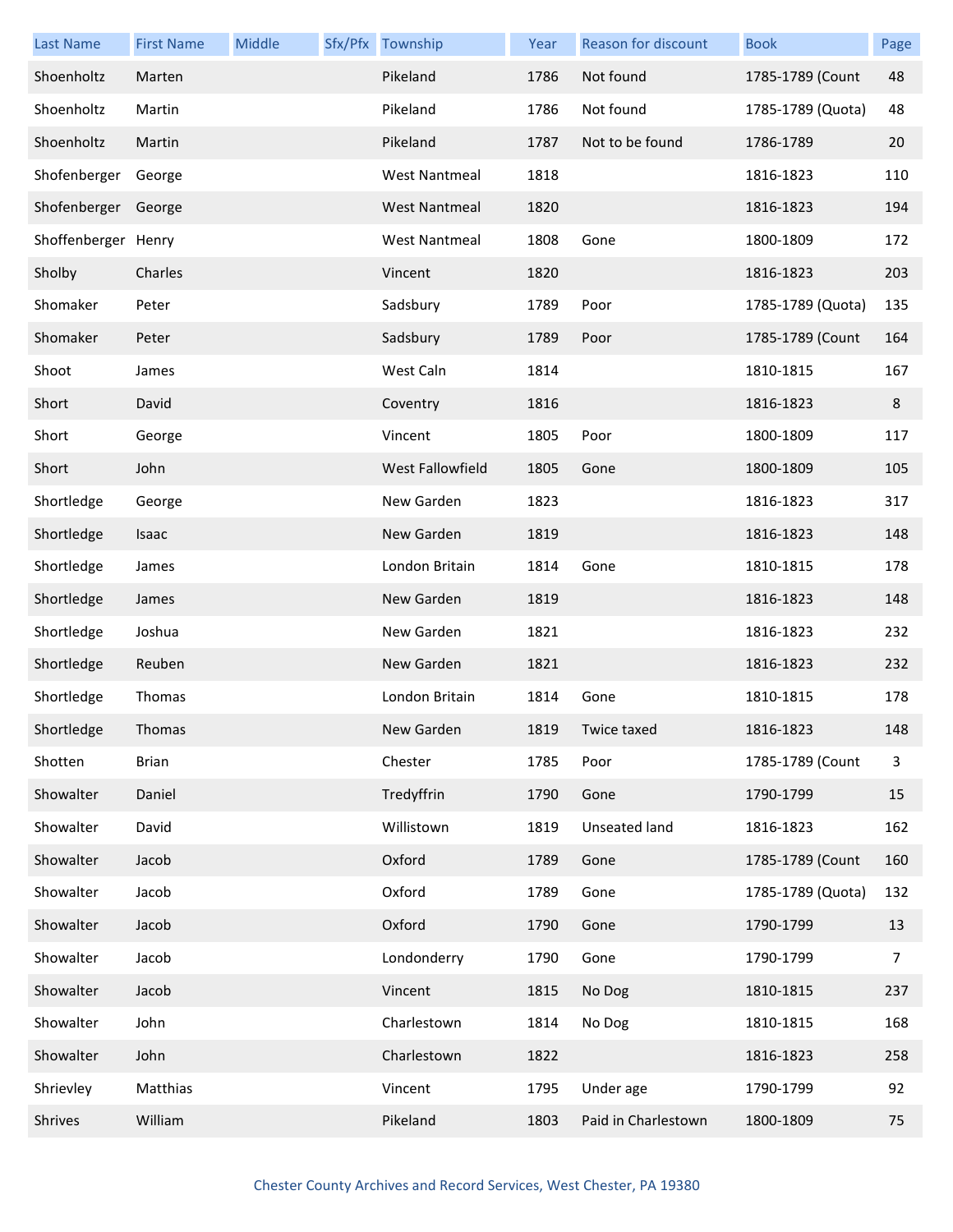| <b>Last Name</b>     | <b>First Name</b> | Middle |     | Sfx/Pfx Township     | Year | <b>Reason for discount</b> | <b>Book</b>       | Page           |
|----------------------|-------------------|--------|-----|----------------------|------|----------------------------|-------------------|----------------|
| Shrock               | Adam              |        |     | Vincent              | 1789 | Gone                       | 1785-1789 (Quota) | 138            |
| Shrock               | Daniel            |        |     | East Caln            | 1818 |                            | 1816-1823         | 88             |
| Shrock               | Daniel            |        |     | East Caln            | 1822 | Unseated land              | 1816-1823         | 256            |
| Shrock               | Daniel            |        |     | Coventry             | 1823 |                            | 1816-1823         | 302            |
| Shrock               | John              |        |     | Vincent              | 1787 | Overrated                  | 1785-1789 (Quota) | 81             |
| Shrock               | John              |        |     | Vincent              | 1787 | Overrated                  | 1785-1789 (Count  | 109            |
| Shrock               | John              |        |     | Vincent              | 1788 | Overrated                  | 1786-1789         | 81             |
| Shroff               | Peter             |        |     | West Caln            | 1805 | Gone                       | 1800-1809         | 102            |
| Shuard               | Thomas            |        |     | West Bradford        | 1807 | Poor                       | 1800-1809         | 141            |
| Shuard               | Warwick           |        |     | <b>West Bradford</b> | 1812 | Gone                       | 1810-1815         | 84             |
| Shuck                | David             |        |     | East Caln            | 1822 |                            | 1816-1823         | 256            |
| Shuder               | Peter             |        |     | East Nantmeal        | 1785 | Poor                       | 1785-1789 (Count  | 17             |
| Shue                 | Michael           |        |     | Charlestown          | 1817 |                            | 1816-1823         | 48             |
| Shuffenberger Daniel |                   |        |     | <b>West Nantmeal</b> | 1817 |                            | 1816-1823         | 67             |
| Shugar               | John              |        |     | Kennett              | 1786 | Poor                       | 1785-1789 (Quota) | 39             |
| Shugar               | John              |        |     | Kennett              | 1786 | Poor                       | 1785-1789 (Count  | 39             |
| <b>Shugars</b>       | John              |        |     | Honey Brook          | 1812 | Poor                       | 1810-1815         | 94             |
| Shugars              | Thomas            |        |     | <b>West Bradford</b> | 1790 | Losses                     | 1790-1799         | $\overline{2}$ |
| Shugart              | Eli               |        |     | West Caln            | 1814 |                            | 1810-1815         | 167            |
| Shugart              | Eli               |        |     | West Caln            | 1815 | No Dog                     | 1810-1815         | 208            |
| Shugart              | Eli               |        |     | East Bradford        | 1816 | No Dog                     | 1816-1823         | $2^{\circ}$    |
| Shugart              | Eli               |        |     | West Caln            | 1817 |                            | 1816-1823         | 47             |
| Shugart              | Eli               |        | Jr. | West Caln            | 1818 |                            | 1816-1823         | 89             |
| Shugart              | Elis              |        |     | <b>West Bradford</b> | 1790 | Married                    | 1790-1799         | $\overline{2}$ |
| Shugart              | John              |        |     | Kennett              | 1787 | Poor                       | 1786-1789         | 11             |
| Shugart              | John              |        |     | West Caln            | 1813 | Gone                       | 1810-1815         | 127            |
| Shugart              | John              |        |     | West Caln            | 1813 | Gone                       | 1810-1815         | 127            |
| Shugart              | Joseph            |        |     | East Bradford        | 1802 | Paid in Westtown           | 1800-1809         | 41             |
| Shugart              | Samuel            |        |     | West Caln            | 1812 | Unseated land              | 1810-1815         | 87             |
| Shugart              | Samuel            |        |     | West Caln            | 1813 | Unseated land              | 1810-1815         | 127            |
| Shugart              | Zachery           |        |     | Honey Brook          | 1813 | Poor                       | 1810-1815         | 134            |
| Shugart              | Zacheus           |        |     | Honey Brook          | 1812 | Gone                       | 1810-1815         | 94             |
| Shuler               | John              |        |     | Lower Oxford         | 1820 |                            | 1816-1823         | 196            |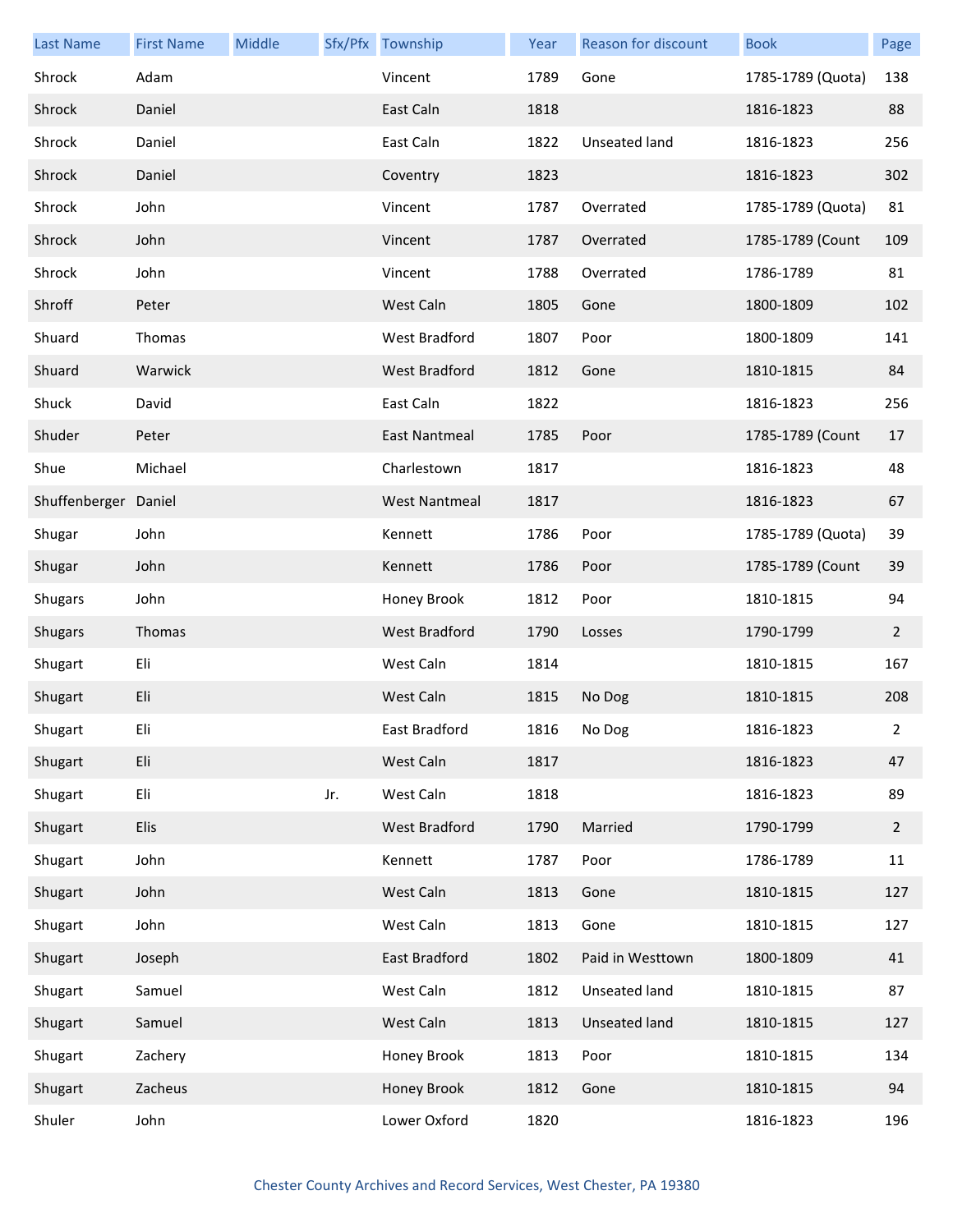| <b>Last Name</b> | <b>First Name</b> | Middle | Sfx/Pfx Township     | Year | Reason for discount | <b>Book</b>       | Page           |
|------------------|-------------------|--------|----------------------|------|---------------------|-------------------|----------------|
| Shuler           | John              |        | Lower Oxford         | 1822 |                     | 1816-1823         | 280            |
| Shull            | John              |        | Vincent              | 1788 | Poor                | 1785-1789 (Quota) | 109            |
| Shull            | John              |        | Vincent              | 1788 | Poor                | 1785-1789 (Count  | 137            |
| Shull            | John              |        | Coventry             | 1790 | Poor                | 1790-1799         | 8              |
| Shull            | John              |        | Vincent              | 1791 | Poor                | 1790-1799         | 36             |
| Shull            | Philip            |        | Vincent              | 1792 | Poor                | 1790-1799         | 55             |
| Shuman           | Jacob             |        | Charlestown          | 1815 |                     | 1810-1815         | 209            |
| Shuman           | John              |        | Coventry             | 1821 |                     | 1816-1823         | 216            |
| Shuman           | Peter             |        | Vincent              | 1822 |                     | 1816-1823         | 288            |
| Shunk            | Abram             |        | Coventry             | 1813 | Poor                | 1810-1815         | 129            |
| Shunk            | Abram             |        | Coventry             | 1816 | Dead                | 1816-1823         | 8              |
| Shunk            | Abram             |        | Coventry             | 1817 |                     | 1816-1823         | 49             |
| Shunk            | Conrad            |        | Coventry             | 1808 | Gone                | 1800-1809         | 163            |
| Shunk            | Conrad            |        | Coventry             | 1820 |                     | 1816-1823         | 174            |
| Shunk            | Isaac             |        | Pikeland             | 1786 | Not found           | 1785-1789 (Quota) | 48             |
| Shunk            | Isaac             |        | Pikeland             | 1786 | Gone                | 1785-1789 (Count  | 76             |
| Shunk            | Isaac             |        | Pikeland             | 1786 | Not found           | 1785-1789 (Count  | 48             |
| Shunk            | Isaac             |        | Pikeland             | 1787 | Not to be found     | 1786-1789         | 20             |
| Shunk            | Isaac             |        | Pikeland             | 1788 | Gone                | 1786-1789         | 48             |
| Shunk            | Samuel            |        | Pikeland             | 1812 | Dead                | 1810-1815         | 111            |
| Shur             | Ezekiel           |        | Tredyffrin           | 1798 | Gone                | 1790-1799         | 149            |
| Shur             | Ezekiel           |        | East Fallowfield     | 1823 |                     | 1816-1823         | 304            |
| Shur             | George            |        | Charlestown          | 1785 | Gone                | 1785-1789 (Count  | $\overline{7}$ |
| Shur             | George            |        | Charlestown          | 1788 | Gone                | 1785-1789 (Count  | 119            |
| Shur             | George            |        | Charlestown          | 1788 | Gone                | 1785-1789 (Quota) | 91             |
| Shur             | Samuel            |        | Charlestown          | 1819 |                     | 1816-1823         | 132            |
| Shurn            | George            |        | Charlestown          | 1815 |                     | 1810-1815         | 209            |
| Shurr            | Ezekiel           |        | Tredyffrin           | 1816 |                     | 1816-1823         | 32             |
| Shurr            | Ezekiel           |        | <b>West Bradford</b> | 1819 |                     | 1816-1823         | 128            |
| Shurr            | George            |        | Charlestown          | 1785 | Gone to Montgomery  | 1785-1789 (Quota) | $\overline{7}$ |
| Shurr            | Jonathan          |        | Newlin               | 1823 |                     | 1816-1823         | 315            |
| Shurr            | Jonathan          |        | East Fallowfield     | 1823 |                     | 1816-1823         | 304            |
| Shurr            | Michael           |        | Charlestown          | 1810 | Gone                | 1810-1815         | $\overline{7}$ |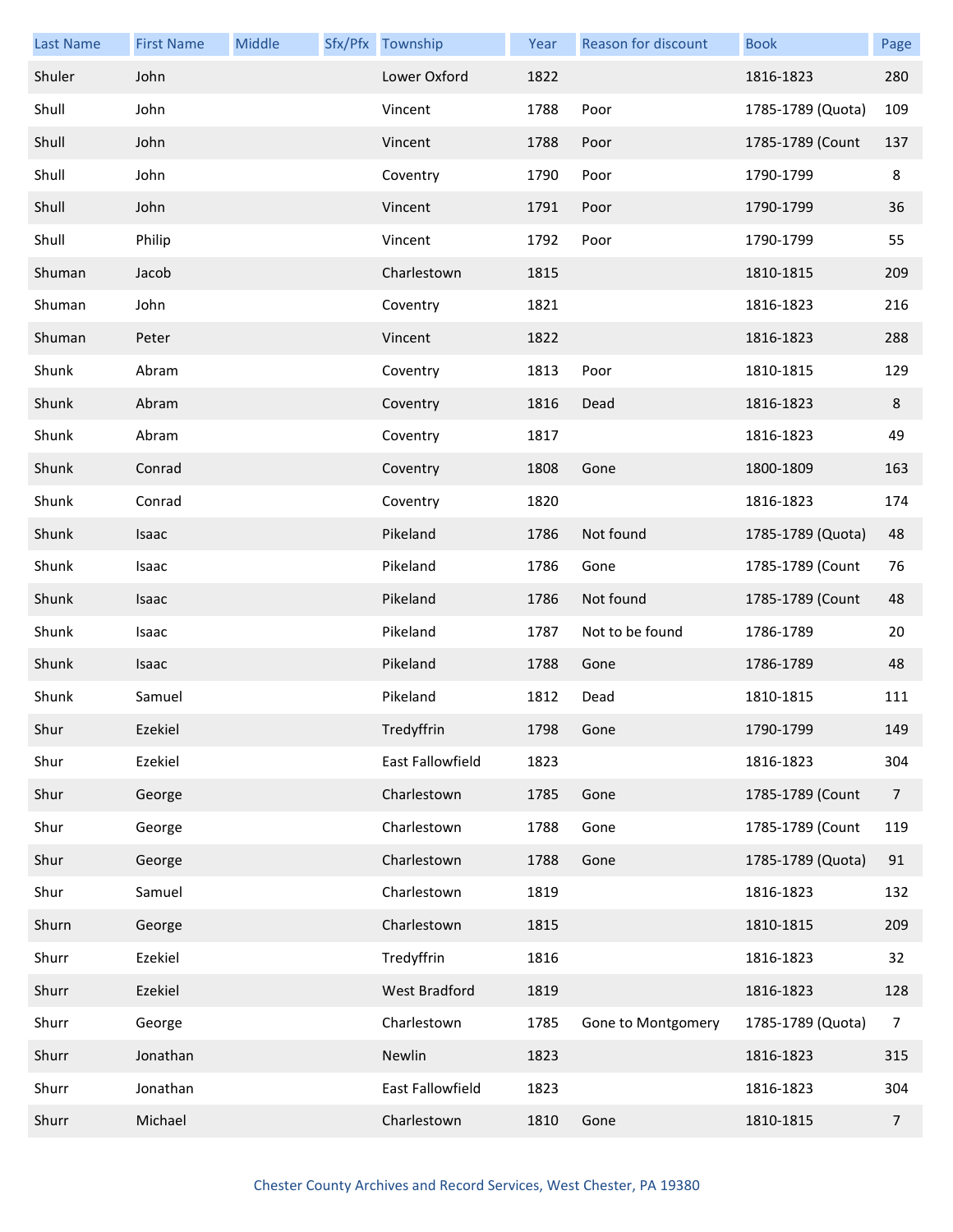| <b>Last Name</b> | <b>First Name</b> | Middle |     | Sfx/Pfx Township | Year | Reason for discount | <b>Book</b>       | Page |
|------------------|-------------------|--------|-----|------------------|------|---------------------|-------------------|------|
| Shurr            | Michael           |        |     | Charlestown      | 1810 | Gone                | 1810-1815         | 7    |
| Shurr            | Michael           |        |     | Charlestown      | 1818 | Dead                | 1816-1823         | 90   |
| Shurr            | Michael           |        |     | Charlestown      | 1823 |                     | 1816-1823         | 301  |
| Shurr            | Samuel            |        |     | Charlestown      | 1818 | Sick                | 1816-1823         | 90   |
| Shurr            | Samuel            |        |     | Charlestown      | 1820 |                     | 1816-1823         | 175  |
| Shute            | Henry             |        |     | Charlestown      | 1817 |                     | 1816-1823         | 48   |
| Shuter           | Henry             |        | Jr. | Charlestown      | 1804 | Gone                | 1800-1809         | 84   |
| Shuts            | John              |        |     | New London       | 1819 |                     | 1816-1823         | 147  |
| Sibbet           | John              |        |     | West Fallowfield | 1796 | Poor                | 1790-1799         | 99   |
| Sibbetts         | John              |        |     | West Fallowfield | 1810 | Gone                | 1810-1815         | 11   |
| Sibly            | David             |        |     | Pikeland         | 1811 | Paid elsewhere      | 1810-1815         | 71   |
| Sickler          | Conrad            |        |     | Lower Darby      | 1789 | Gone                | 1785-1789 (Quota) | 119  |
| Sickley          | Conrad            |        |     | Darby            | 1789 | Gone                | 1785-1789 (Count  | 147  |
| Siddens          | Jane              |        |     | East Marlborough | 1789 | Poor                | 1785-1789 (Count  | 155  |
| Siddens          | Jane              |        |     | East Marlborough | 1789 | Poor                | 1785-1789 (Quota) | 127  |
| Siddens          | Joseph            |        |     | East Nottingham  | 1818 |                     | 1816-1823         | 107  |
| Siders           | Joseph            |        |     | Pikeland         | 1822 |                     | 1816-1823         | 282  |
| Sides            | Catharine         |        |     | Sadsbury         | 1815 | One Dog             | 1810-1815         | 232  |
| Sides            | Samuel            |        |     | Sadsbury         | 1809 | Gone                | 1800-1809         | 195  |
| Sidle            | Owen              |        |     | Coventry         | 1823 |                     | 1816-1823         | 302  |
| Sidwell          | Joel              |        |     | West Nottingham  | 1821 |                     | 1816-1823         | 234  |
| Sidwell          | Nathan            |        |     | East Nottingham  | 1807 | Diseased            | 1800-1809         | 151  |
| Sidwell          | Nathan            |        |     | East Nottingham  | 1816 |                     | 1816-1823         | 23   |
| Sidwell          | Nathan            |        |     | Lower Oxford     | 1821 |                     | 1816-1823         | 237  |
| Sidwell          | Samuel            |        |     | East Nottingham  | 1788 | Gone                | 1785-1789 (Quota) | 102  |
| Sidwell          | Samuel            |        |     | East Nottingham  | 1788 | Gone                | 1785-1789 (Count  | 130  |
| Sidwell          | Thomas            |        |     | West Nottingham  | 1789 | Unknown             | 1785-1789 (Count  | 159  |
| Siechler         | Frederick         |        |     | Vincent          | 1795 | Gone                | 1790-1799         | 92   |
| Sieglar          | Michael           |        |     | Tredyffrin       | 1788 | Gone                | 1786-1789         | 53   |
| Sigfreed         | Baltzer           |        |     | Vincent          | 1821 |                     | 1816-1823         | 246  |
| Sigler           | Michael           |        |     | Tredyffrin       | 1787 | Gone                | 1785-1789 (Quota) | 81   |
| Silkmitten       | Michael           |        |     | Coventry         | 1797 | Gone                | 1790-1799         | 117  |
| Sill             | Adam              |        |     | Honey Brook      | 1798 | Error               | 1790-1799         | 139  |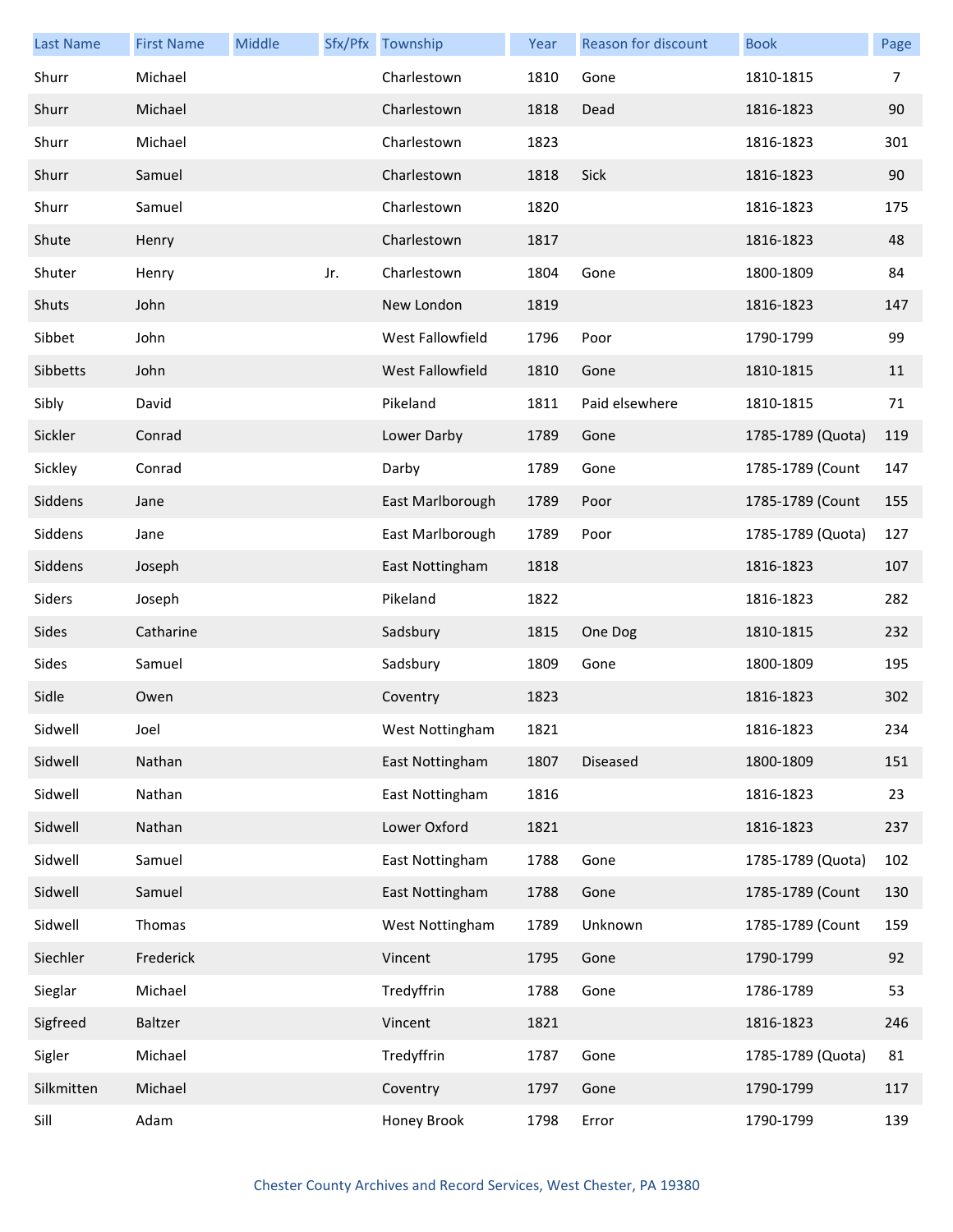| <b>Last Name</b> | <b>First Name</b> | Middle | Sfx/Pfx Township | Year | Reason for discount | <b>Book</b>       | Page         |
|------------------|-------------------|--------|------------------|------|---------------------|-------------------|--------------|
| Sill             | Caleb             |        | Willistown       | 1816 | One Dog             | 1816-1823         | 36           |
| Sill             | Caleb             |        | Willistown       | 1816 |                     | 1816-1823         | 36           |
| Sill             | Caleb             |        | Willistown       | 1817 |                     | 1816-1823         | 77           |
| Sill             | Edward            |        | Aston            | 1786 | Gone                | 1785-1789 (Count  | 57           |
| Sill             | Edward            |        | Aston            | 1786 | Gone                | 1786-1789         | 29           |
| Sill             | Edward            |        | Willistown       | 1803 | <b>Bad hurt</b>     | 1800-1809         | 78           |
| Sill             | Jacob             |        | Honey Brook      | 1789 | Gone                | 1785-1789 (Quota) | 123          |
| Sill             | Michael           |        | Willistown       | 1785 | Overrated           | 1785-1789 (Quota) | 26           |
| Sill             | Nehemiah          |        | Willistown       | 1818 |                     | 1816-1823         | 120          |
| Sill             | Nehemiah          |        | Willistown       | 1821 |                     | 1816-1823         | 247          |
| Sill             | Nehemiah          |        | Willistown       | 1822 |                     | 1816-1823         | 289          |
| Sill             | Richard           |        | Aston            | 1785 | Gone                | 1785-1789 (Count  | $\mathbf{1}$ |
| Sill             | Thomas            |        | Tredyffrin       | 1814 | Gone                | 1810-1815         | 194          |
| Sill             | Thomas            |        | Tredyffrin       | 1815 | Dead                | 1810-1815         | 235          |
| Sill             | William           |        | Edgmont          | 1786 | Poor                | 1785-1789 (Count  | 36           |
| Sill             | William           |        | Edgmont          | 1786 | Poor                | 1785-1789 (Quota) | 36           |
| Sill             | William           |        | Willistown       | 1801 | Gone                | 1800-1809         | 38           |
| Sill             | William           |        | Honey Brook      | 1815 |                     | 1810-1815         | 215          |
| Sill             | William           | M.     | Willistown       | 1822 |                     | 1816-1823         | 289          |
| Silverton        | Saul              |        | East Caln        | 1788 | Gone                | 1785-1789 (Count  | 118          |
| Silvester        | Paul              |        | East Caln        | 1788 | Gone                | 1785-1789 (Quota) | 90           |
| Simcock          | Abraham           |        | East Caln        | 1788 | Gone off            | 1786-1789         | 6            |
| Simcock          | Abram             |        | East Caln        | 1786 | Gone                | 1785-1789 (Quota) | 34           |
| Simcock          | Abram             |        | East Caln        | 1786 | Gone                | 1785-1789 (Count  | 34           |
| Simcock          | Anna              |        | Sadsbury         | 1797 | Charged to land     | 1790-1799         | 128          |
| Simcock          | William           |        | Sadsbury         | 1808 | Gone                | 1800-1809         | 175          |
| Simcock          | William           |        | Sadsbury         | 1809 |                     | 1800-1809         | 195          |
| Simcock          | William           |        | Sadsbury         | 1815 |                     | 1810-1815         | 232          |
| Simcocks         | Elias             |        | East Marlborough | 1804 | Gone                | 1800-1809         | 89           |
| Simcocks         | Robert            |        | Willistown       | 1821 |                     | 1816-1823         | 247          |
| Simcocks         | William           |        | Pennsbury        | 1813 | Gone                | 1810-1815         | 150          |
| Simcox           | George            |        | East Bradford    | 1789 | Gone                | 1785-1789 (Quota) | 114          |
| Simcox           | George            |        | East Bradford    | 1789 | Gone                | 1785-1789 (Count  | 142          |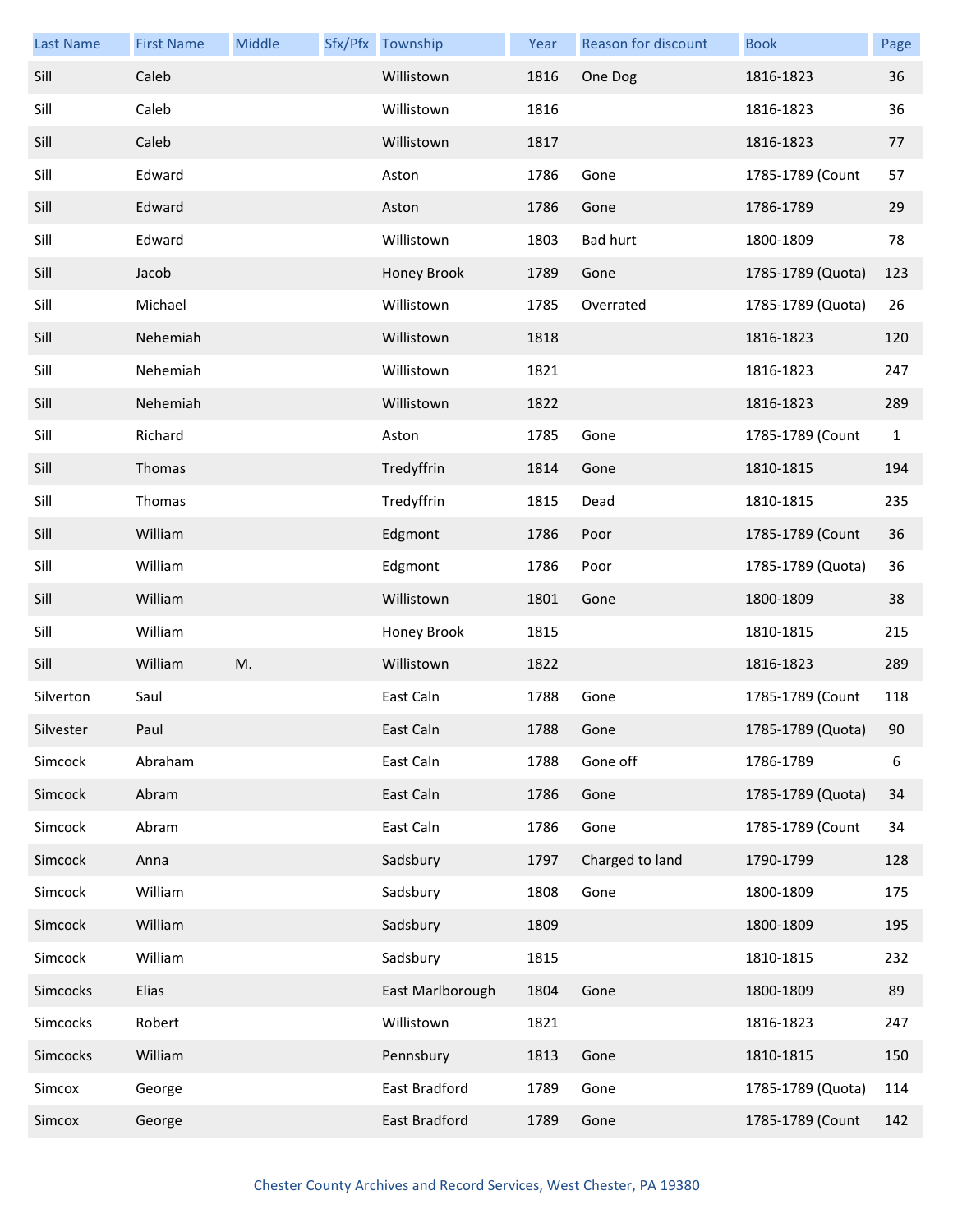| <b>Last Name</b> | <b>First Name</b> | Middle | Sfx/Pfx Township     | Year | Reason for discount | <b>Book</b>       | Page           |
|------------------|-------------------|--------|----------------------|------|---------------------|-------------------|----------------|
| Simcox           | James             |        | Goshen               | 1817 |                     | 1816-1823         | 53             |
| Simcox           | Jesse             |        | Willistown           | 1822 |                     | 1816-1823         | 289            |
| Simcox           | William           |        | Sadsbury             | 1814 | Poor                | 1810-1815         | 192            |
| Simcox           | William           |        | Sadsbury             | 1823 |                     | 1816-1823         | 327            |
| Simenton         | William           |        | Pennsbury            | 1796 | Gone                | 1790-1799         | 108            |
| Simerill         | Joseph            |        | Goshen               | 1816 |                     | 1816-1823         | 12             |
| Simeson          | Edward            |        | West Caln            | 1814 |                     | 1810-1815         | 167            |
| Simmerel         | James             |        | Goshen               | 1787 | Paid in Bradford    | 1786-1789         | 66             |
| Simmerell        | James             |        | Goshen               | 1787 | Paid in Bradford    | 1785-1789 (Count  | 94             |
| Simmerell        | James             |        | Goshen               | 1787 | Paid in Bradford    | 1785-1789 (Quota) | 66             |
| Simmerman        | John              |        | Londonderry          | 1792 | Gone                | 1790-1799         | 46             |
| <b>Simmers</b>   | Daniel            |        | East Nantmeal        | 1816 |                     | 1816-1823         | 25             |
| <b>Simmers</b>   | James             |        | East Nantmeal        | 1796 | Poor                | 1790-1799         | 106            |
| <b>Simmers</b>   | John              |        | East Nantmeal        | 1811 | Gone                | 1810-1815         | 61             |
| Simmers          | William           |        | East Nantmeal        | 1816 |                     | 1816-1823         | 25             |
| Simmon           | John              |        | Kennett              | 1785 | Under age           | 1785-1789 (Quota) | 11             |
| <b>Simmons</b>   | Andrew            |        | Kennett              | 1821 |                     | 1816-1823         | 224            |
| Simmons          | George            |        | Kennett              | 1800 | Gone                | 1800-1809         | $\overline{7}$ |
| Simmons          | Hannah            |        | Lower Darby          | 1785 | Poor                | 1785-1789 (Count  | 8              |
| Simmons          | Isaac             |        | New Garden           | 1819 | Dead                | 1816-1823         | 148            |
| Simmons          | Jacob             |        | Kennett              | 1819 | Gone                | 1816-1823         | 140            |
| Simmons          | Jacob             |        | Kennett              | 1820 |                     | 1816-1823         | 182            |
| Simmons          | James             |        | <b>East Nantmeal</b> | 1788 | Gone                | 1785-1789 (Count  | 128            |
| Simmons          | Jehu              |        | Kennett              | 1786 | Gone                | 1785-1789 (Count  | 39             |
| Simmons          | Jehu              |        | Kennett              | 1786 | Gone                | 1785-1789 (Count  | 67             |
| <b>Simmons</b>   | Jehu              |        | Kennett              | 1787 | Gone                | 1786-1789         | 11             |
| Simmons          | Jehu              |        | Kennett              | 1820 |                     | 1816-1823         | 182            |
| Simmons          | Jehu              |        | Kennett              | 1820 |                     | 1816-1823         | 182            |
| Simmons          | Jesse             |        | Pennsbury            | 1806 | Gone                | 1800-1809         | 134            |
| Simmons          | Nathan            |        | Kennett              | 1800 | Gone                | 1800-1809         | $\overline{7}$ |
| Simmons          | Robert            |        | Sadsbury             | 1793 | Gone                | 1790-1799         | 72             |
| Simmons          | Samuel            |        | Springfield          | 1786 | Poor                | 1785-1789 (Count  | 79             |
| Simmons          | Samuel            |        | Sadsbury             | 1787 | Poor                | 1786-1789         | 51             |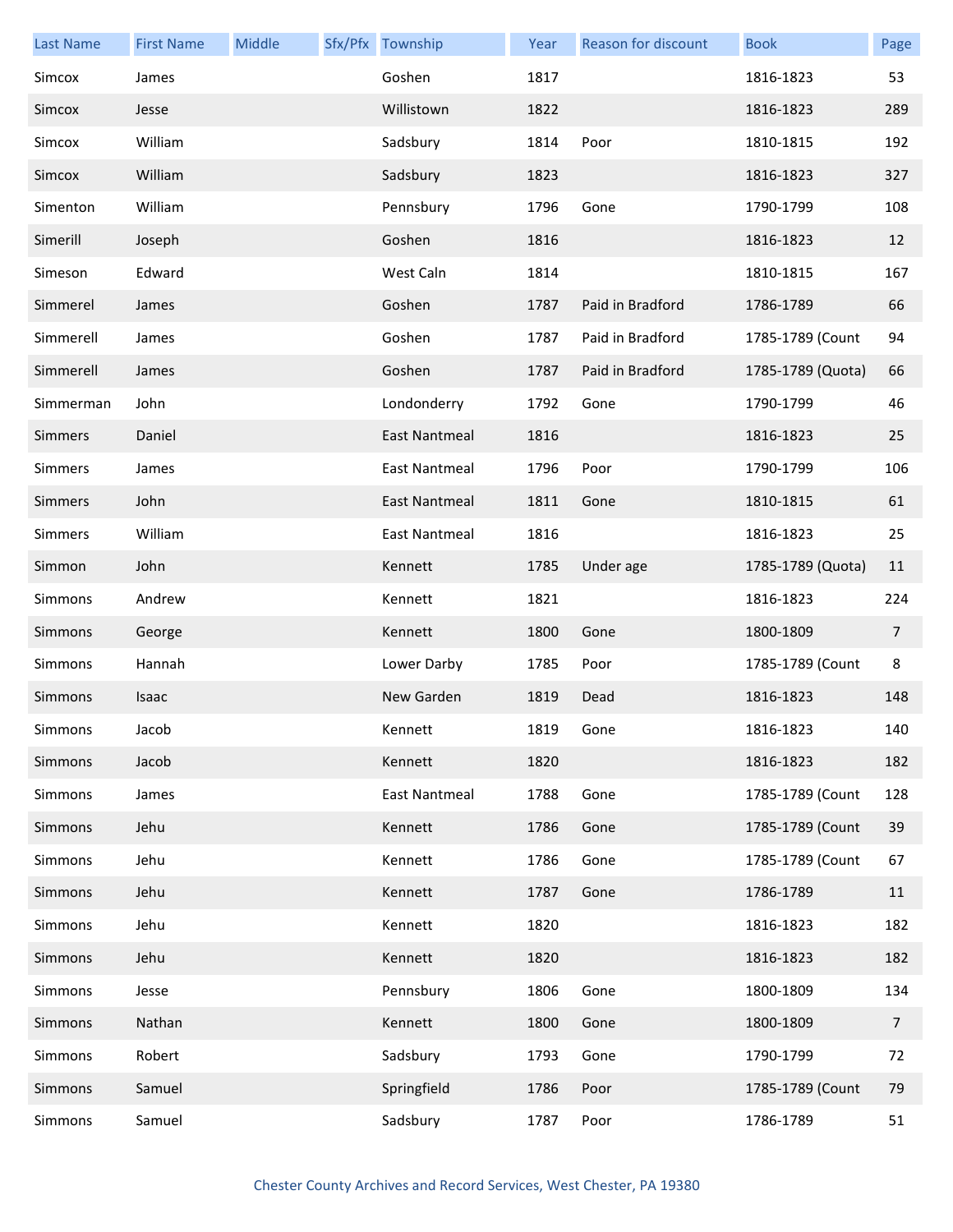| <b>Last Name</b> | <b>First Name</b> | Middle |     | Sfx/Pfx Township     | Year | Reason for discount  | <b>Book</b>       | Page |
|------------------|-------------------|--------|-----|----------------------|------|----------------------|-------------------|------|
| Simmons          | Samuel            |        |     | Kennett              | 1810 | Gone                 | 1810-1815         | 14   |
| Simmons          | Samuel            |        |     | Kennett              | 1817 | Gone                 | 1816-1823         | 55   |
| Simmons          | William           |        |     | Kennett              | 1805 | Gone                 | 1800-1809         | 106  |
| Simmons          | William           |        |     | Kennett              | 1806 | Gone                 | 1800-1809         | 126  |
| Simmons          | William           |        | Jr. | Kennett              | 1810 | Gone                 | 1810-1815         | 14   |
| Simms            | James             |        |     | <b>West Nantmeal</b> | 1810 | Taxed in Honey Brook | 1810-1815         | 26   |
| Simock           | Joseph            |        |     | Sadsbury             | 1797 | Married & Gone       | 1790-1799         | 128  |
| Simon            | Charles           |        |     | Sadsbury             | 1815 | Poor                 | 1810-1815         | 232  |
| Simons           | Andrew            |        |     | Kennett              | 1820 |                      | 1816-1823         | 182  |
| Simons           | Jacob             |        |     | Kennett              | 1822 |                      | 1816-1823         | 266  |
| Simons           | Jehu              |        |     | Kennett              | 1786 | Gone                 | 1785-1789 (Quota) | 39   |
| Simons           | John              |        |     | Kennett              | 1785 | Helpless             | 1785-1789 (Count  | 11   |
| Simons           | John              |        |     | Kennett              | 1820 |                      | 1816-1823         | 182  |
| Simons           | Samuel            |        |     | Sadsbury             | 1787 | Gone                 | 1785-1789 (Quota) | 79   |
| Simons           | Samuel            |        |     | Sadsbury             | 1787 | Gone                 | 1785-1789 (Count  | 107  |
| Simons           | Samuel            |        |     | Sadsbury             | 1788 | Gone                 | 1786-1789         | 79   |
| Simons           | William           |        |     | Kennett              | 1820 |                      | 1816-1823         | 182  |
| Simonson         | James             |        |     | West Caln            | 1811 | Gone                 | 1810-1815         | 47   |
| Simonson         | John              |        |     | Tredyffrin           | 1820 |                      | 1816-1823         | 201  |
| Simple           | William           |        |     | West Bradford        | 1798 | Gone                 | 1790-1799         | 134  |
| Simpson          |                   |        |     | East Nottingham      | 1791 | Charged to land      | 1790-1799         | 31   |
| Simpson          | Abraham           |        |     | Charlestown          | 1820 |                      | 1816-1823         | 175  |
| Simpson          | Abram             |        |     | Pikeland             | 1816 |                      | 1816-1823         | 30   |
| Simpson          | Grissal           |        |     | Goshen               | 1811 | Poor                 | 1810-1815         | 53   |
| Simpson          | Griswold          |        |     | Goshen               | 1816 |                      | 1816-1823         | 12   |
| Simpson          | Jacob             |        |     | Sadsbury             | 1822 |                      | 1816-1823         | 284  |
| Simpson          | James             |        |     | Charlestown          | 1800 | Gone                 | 1800-1809         | 4    |
| Simpson          | James             |        |     | Charlestown          | 1804 | Gone                 | 1800-1809         | 84   |
| Simpson          | James             |        |     | Charlestown          | 1805 | Gone                 | 1800-1809         | 103  |
| Simpson          | John              |        |     | <b>Upper Oxford</b>  | 1809 | Poor                 | 1800-1809         | 193  |
| Simpson          | John              |        |     | <b>Upper Oxford</b>  | 1816 | Poor                 | 1816-1823         | 27   |
| Simpson          | Jonathan          |        |     | West Fallowfield     | 1785 | Gone                 | 1785-1789 (Count  | 10   |
| Simpson          | Jonathan          |        |     | West Fallowfield     | 1788 | Gone                 | 1785-1789 (Quota) | 94   |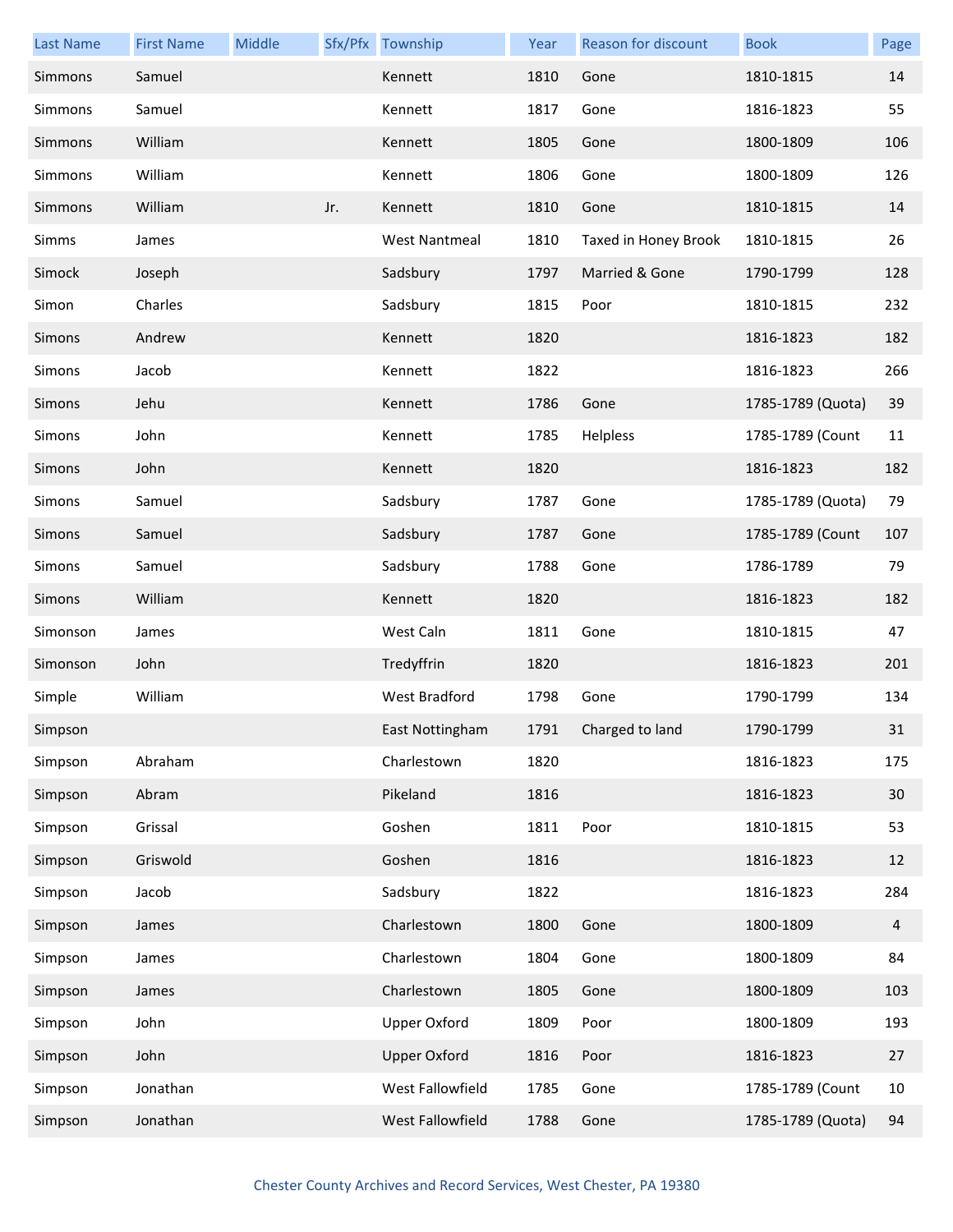| <b>Last Name</b> | <b>First Name</b> | Middle | Sfx/Pfx Township     | Year | Reason for discount  | <b>Book</b>       | Page |
|------------------|-------------------|--------|----------------------|------|----------------------|-------------------|------|
| Simpson          | Jonathan          |        | West Fallowfield     | 1788 | Gone                 | 1785-1789 (Count  | 122  |
| Simpson          | Mathew            |        | West Fallowfield     | 1786 | Poor                 | 1785-1789 (Count  | 66   |
| Simpson          | Mathew            |        | West Fallowfield     | 1787 | Charged to land      | 1785-1789 (Quota) | 66   |
| Simpson          | Mathew            |        | West Fallowfield     | 1788 | Charged to land      | 1785-1789 (Quota) | 94   |
| Simpson          | Matthew           |        | West Fallowfield     | 1787 | Poor                 | 1786-1789         | 38   |
| Simpson          | Matthew           |        | West Fallowfield     | 1788 | Charged to land      | 1785-1789 (Count  | 122  |
| Simpson          | Stuart            |        | East Caln            | 1813 | Gone                 | 1810-1815         | 126  |
| Simpson          | William           |        | East Nottingham      | 1807 | Paid in Lower Oxford | 1800-1809         | 151  |
| Sims             | James             |        | <b>West Nantmeal</b> | 1809 | Gone                 | 1800-1809         | 192  |
| Sims             | James             |        | Honey Brook          | 1823 |                      | 1816-1823         | 308  |
| Sims             | William           |        | <b>West Nantmeal</b> | 1787 | Poor                 | 1785-1789 (Quota) | 73   |
| Sims             | William           |        | <b>West Nantmeal</b> | 1787 | Poor                 | 1785-1789 (Count  | 101  |
| Sims             | William           |        | East Nottingham      | 1797 | Gone                 | 1790-1799         | 125  |
| Sims             | William           |        | West Caln            | 1798 | Charged to land      | 1790-1799         | 135  |
| Sims             | William           |        | <b>West Nantmeal</b> | 1823 |                      | 1816-1823         | 321  |
| Simson           | Abraham           |        | Charlestown          | 1821 |                      | 1816-1823         | 217  |
| Simson           | Abram             |        | Charlestown          | 1819 |                      | 1816-1823         | 132  |
| Simson           | James             |        | <b>West Nantmeal</b> | 1807 | Gone                 | 1800-1809         | 152  |
| Simson           | John              |        | East Nottingham      | 1788 | Poor                 | 1785-1789 (Quota) | 102  |
| Simson           | John              |        | East Nottingham      | 1788 | Poor                 | 1785-1789 (Count  | 130  |
| Sincebaugh       | Jacob             |        | West Bradford        | 1816 |                      | 1816-1823         | 3    |
| Sincin           | Elizabeth         |        | Coventry             | 1811 | Gone                 | 1810-1815         | 49   |
| Sinclair         | Job               |        | West Marlborough     | 1786 | Gone                 | 1785-1789 (Quota) | 43   |
| Sinclair         | Job               |        | West Marlborough     | 1786 | Gone                 | 1785-1789 (Count  | 43   |
| Sinclair         | John              |        | London Grove         | 1801 | Gone                 | 1800-1809         | 27   |
| Sinclair         | John              |        | Uwchlan              | 1805 | Gone                 | 1800-1809         | 116  |
| Sinclair         | John              |        | East Fallowfield     | 1818 | Gone                 | 1816-1823         | 93   |
| Sinclair         | William           |        | <b>West Nantmeal</b> | 1785 | Gone                 | 1785-1789 (Count  | 17   |
| Sinclair         | William           |        | West Caln            | 1810 | Gone                 | 1810-1815         | 6    |
| Sinclair         | William           |        | West Caln            | 1810 | Twice taxed          | 1810-1815         | 6    |
| Sinclair         | William           |        | East Fallowfield     | 1822 |                      | 1816-1823         | 261  |
| Singer           |                   |        | Tredyffrin           | 1797 | Gone                 | 1790-1799         | 129  |
| Singer           | Isaac             |        | Tredyffrin           | 1822 |                      | 1816-1823         | 285  |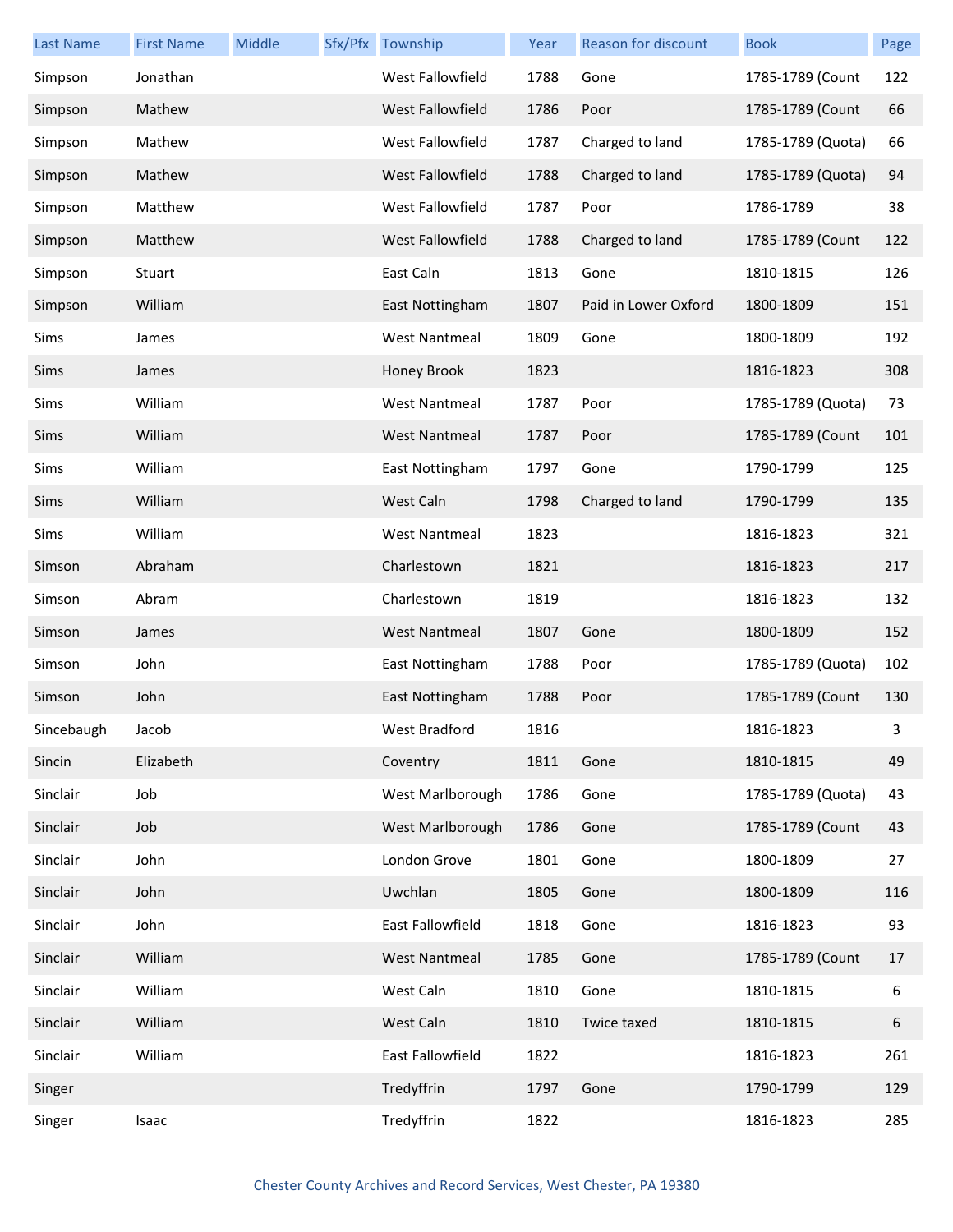| <b>Last Name</b> | <b>First Name</b> | Middle | Sfx/Pfx Township     | Year | <b>Reason for discount</b> | <b>Book</b>       | Page |
|------------------|-------------------|--------|----------------------|------|----------------------------|-------------------|------|
| Singler          | James             |        | <b>West Chester</b>  | 1806 | Gone                       | 1800-1809         | 139  |
| Singleton        | David             |        | West Fallowfield     | 1822 |                            | 1816-1823         | 262  |
| Singleton        | John              |        | East Caln            | 1821 |                            | 1816-1823         | 214  |
| Singleton        | William           |        | West Fallowfield     | 1822 |                            | 1816-1823         | 262  |
| Sink             | Abram             |        | Coventry             | 1788 |                            | 1785-1789 (Count  | 116  |
| Sink             | Abram             |        | Coventry             | 1788 | Poor                       | 1785-1789 (Quota) | 88   |
| Sink             | Abram             |        | Coventry             | 1792 | Gone                       | 1790-1799         | 42   |
| Sink             | Henry             |        | East Nantmeal        | 1790 | Gone                       | 1790-1799         | 12   |
| Sink             | Jacob             |        | Coventry             | 1790 | Gone                       | 1790-1799         | 8    |
| Sink             | Jacob             |        | East Nantmeal        | 1804 | Gone                       | 1800-1809         | 92   |
| Sink             | John              |        | Coventry             | 1788 |                            | 1785-1789 (Count  | 116  |
| Sink             | John              |        | Coventry             | 1788 | Poor                       | 1785-1789 (Quota) | 88   |
| Sink             | John              |        | Coventry             | 1789 | Gone                       | 1785-1789 (Count  | 147  |
| Sink             | John              |        | Coventry             | 1789 | Gone                       | 1785-1789 (Quota) | 119  |
| Sink             | John              |        | <b>East Nantmeal</b> | 1799 | Poor                       | 1790-1799         | 165  |
| Sinn             | George            |        | Brandywine           | 1813 | Dead                       | 1810-1815         | 125  |
| Sippard          | John              |        | <b>West Nantmeal</b> | 1807 | Gone                       | 1800-1809         | 152  |
| Siter            | Jacob             |        | Tredyffrin           | 1809 |                            | 1800-1809         | 196  |
| Siter            | Jacob             |        | Tredyffrin           | 1811 | Dead                       | 1810-1815         | 74   |
| Siter            | John              |        | Tredyffrin           | 1813 | Mistake                    | 1810-1815         | 154  |
| Siter            | Joseph            |        | Pikeland             | 1818 | Gone                       | 1816-1823         | 113  |
| Siter            | William           |        | Tredyffrin           | 1811 | No Dog                     | 1810-1815         | 74   |
| <b>Siters</b>    | Jacob             |        | West Fallowfield     | 1801 | Error                      | 1800-1809         | 25   |
| <b>Siters</b>    | Jacob             |        | West Marlborough     | 1804 | Gone                       | 1800-1809         | 89   |
| Siters           | William           |        | Tredyffrin           | 1815 | Not in township            | 1810-1815         | 235  |
| Siveird          | Jacob             |        | Honey Brook          | 1805 | Gone                       | 1800-1809         | 106  |
| Sivil            | John              |        | West Marlborough     | 1812 | Gone                       | 1810-1815         | 100  |
| Skean            | Joseph            |        | <b>West Nantmeal</b> | 1807 | Gone                       | 1800-1809         | 152  |
| Skean            | Timothy           |        | <b>West Nantmeal</b> | 1786 | Gone                       | 1785-1789 (Count  | 73   |
| Skeen            | Abram             |        | <b>West Nantmeal</b> | 1807 | Paid in Nantmeal           | 1800-1809         | 152  |
| Skeen            | Benjamin          |        | East Caln            | 1813 | Gone                       | 1810-1815         | 126  |
| Skeen            | Benjamin          |        | East Caln            | 1821 |                            | 1816-1823         | 214  |
| Skeen            | Benjamin          |        | East Caln            | 1822 |                            | 1816-1823         | 256  |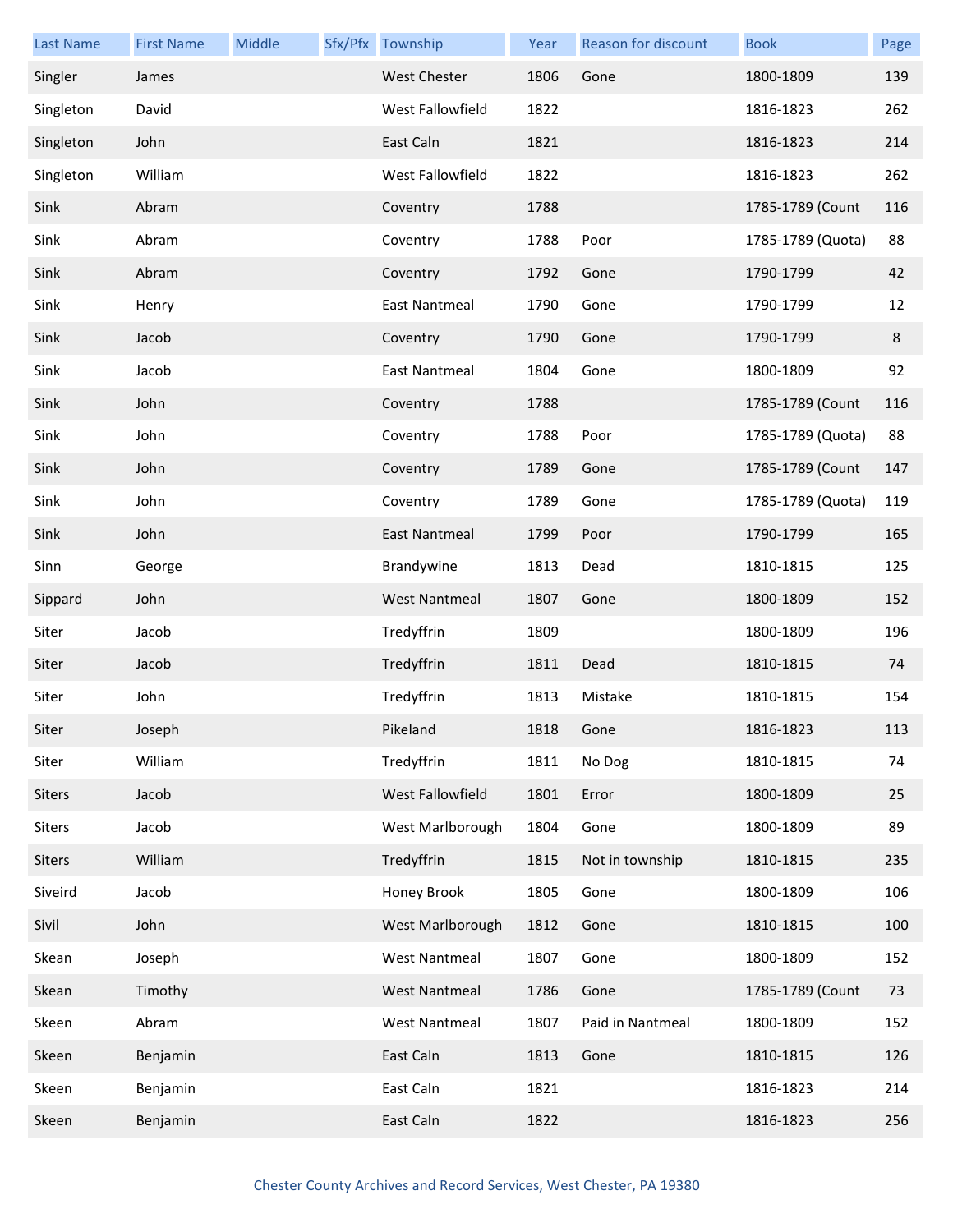| <b>Last Name</b> | <b>First Name</b> | Middle |     | Sfx/Pfx Township     | Year | Reason for discount  | <b>Book</b>      | Page |
|------------------|-------------------|--------|-----|----------------------|------|----------------------|------------------|------|
| Skeen            | James             |        |     | Honey Brook          | 1802 | Gone                 | 1800-1809        | 46   |
| Skeen            | James             |        | Jr. | Honey Brook          | 1804 | Dead                 | 1800-1809        | 86   |
| Skeen            | Joseph            |        |     | East Nantmeal        | 1808 | Gone                 | 1800-1809        | 172  |
| Skeen            | William           |        |     | East Caln            | 1796 | Poor                 | 1790-1799        | 96   |
| <b>Skeets</b>    | James             |        |     | West Goshen          | 1822 |                      | 1816-1823        | 264  |
| Skelly           | Hugh              | M.     |     | <b>Upper Oxford</b>  | 1804 | Gone                 | 1800-1809        | 93   |
| Skelly           | Thomas            |        |     | West Fallowfield     | 1803 | Gone                 | 1800-1809        | 65   |
| Skelton          | Alexander         |        |     | West Marlborough     | 1793 | Poor                 | 1790-1799        | 67   |
| Skelton          | Alexander         |        |     | West Marlborough     | 1811 | Gone                 | 1810-1815        | 60   |
| Skelton          | John              |        |     | London Grove         | 1793 | Gone                 | 1790-1799        | 65   |
| <b>Skiles</b>    | Herman            |        |     | West Caln            | 1801 | Gone                 | 1800-1809        | 23   |
| <b>Skiles</b>    | James             |        |     | West Caln            | 1821 |                      | 1816-1823        | 215  |
| <b>Skiles</b>    | James             |        |     | Sadsbury             | 1821 |                      | 1816-1823        | 242  |
| <b>Skiles</b>    | John              |        |     | West Caln            | 1814 |                      | 1810-1815        | 167  |
| <b>Skiles</b>    | John              |        |     | West Caln            | 1820 |                      | 1816-1823        | 173  |
| <b>Skiles</b>    | John              |        |     | West Caln            | 1820 |                      | 1816-1823        | 173  |
| <b>Skiles</b>    | Samuel            |        |     | West Caln            | 1811 | Gone                 | 1810-1815        | 47   |
| <b>Skiles</b>    | Samuel            |        |     | West Caln            | 1811 | <b>Unseated land</b> | 1810-1815        | 47   |
| <b>Skiles</b>    | Samuel            |        |     | West Caln            | 1811 | Gone                 | 1810-1815        | 47   |
| <b>Skiles</b>    | Samuel            |        |     | West Caln            | 1814 |                      | 1810-1815        | 167  |
| Skiles           | Samuel            |        |     | West Caln            |      | 1814 Unseated land   | 1810-1815        | 167  |
| <b>Skiles</b>    | Samuel            |        |     | West Caln            | 1818 |                      | 1816-1823        | 89   |
| <b>Skiles</b>    | Samuel            |        |     | West Caln            | 1818 |                      | 1816-1823        | 89   |
| <b>Skiles</b>    | Samuel            |        |     | West Caln            | 1820 |                      | 1816-1823        | 173  |
| <b>Skiles</b>    | Samuel            |        |     | Sadsbury             | 1821 |                      | 1816-1823        | 242  |
| <b>Skiles</b>    | Samuel            |        |     | West Caln            | 1821 |                      | 1816-1823        | 215  |
| <b>Skiles</b>    | Samuel            |        |     | West Caln            | 1822 |                      | 1816-1823        | 257  |
| <b>Skiles</b>    | Samuel            |        |     | Sadsbury             | 1823 |                      | 1816-1823        | 327  |
| <b>Skiles</b>    | Solomon           |        |     | West Caln            | 1807 | Dead                 | 1800-1809        | 142  |
| <b>Skiles</b>    | William           |        |     | West Caln            | 1812 | Gone                 | 1810-1815        | 87   |
| <b>Skiles</b>    | William           |        |     | West Caln            | 1813 |                      | 1810-1815        | 127  |
| <b>Skiles</b>    | William           |        |     | West Caln            | 1823 |                      | 1816-1823        | 300  |
| Skyles           | James             |        |     | <b>West Nantmeal</b> | 1788 | Gone                 | 1785-1789 (Count | 129  |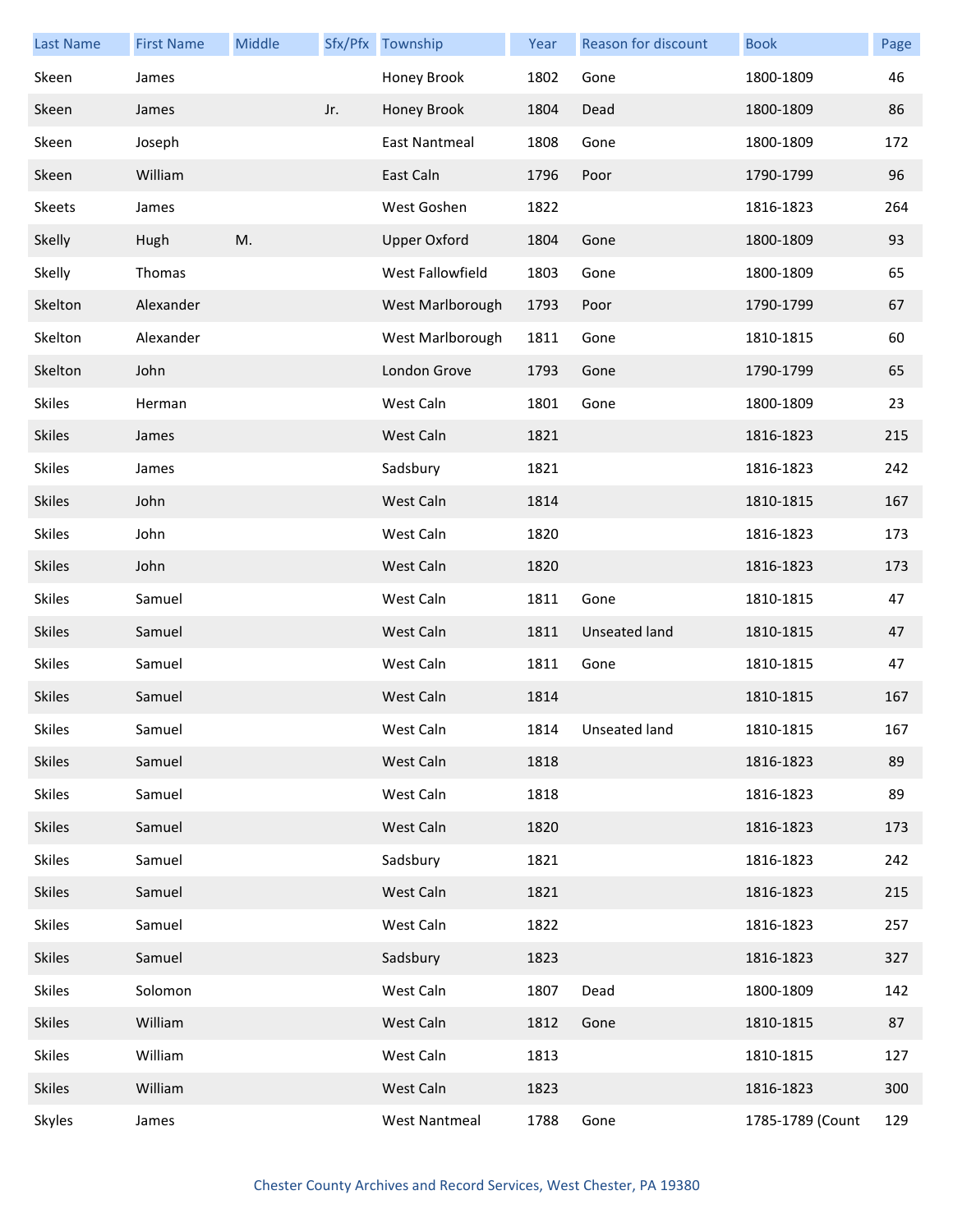| <b>Last Name</b> | <b>First Name</b> | Middle | Sfx/Pfx Township     | Year | Reason for discount | <b>Book</b>       | Page           |
|------------------|-------------------|--------|----------------------|------|---------------------|-------------------|----------------|
| Skyles           | James             |        | <b>West Nantmeal</b> | 1788 | Gone                | 1785-1789 (Quota) | 101            |
| Skyles           | John              |        | West Caln            | 1791 | Pay land tax        | 1790-1799         | 22             |
| Skyles           | John              |        | West Caln            | 1792 | Error               | 1790-1799         | 41             |
| Skyles           | John              |        | West Caln            | 1793 | Error               | 1790-1799         | 60             |
| Slack            | Abner             |        | East Bradford        | 1799 | Paid in Birmingham  | 1790-1799         | 153            |
| Slack            | Abner             |        | Thornbury            | 1801 | Old mother          | 1800-1809         | 36             |
| Slack            | Abner             |        | East Bradford        | 1816 | Gone                | 1816-1823         | $\overline{2}$ |
| Slack            | Jesse             |        | Westtown             | 1804 | Gone                | 1800-1809         | 98             |
| Slack            | Jesse             |        | Thornbury            | 1820 |                     | 1816-1823         | 200            |
| Slack            | Jesse             |        | Birmingham           | 1823 |                     | 1816-1823         | 295            |
| Slack            | John              |        | New London           | 1817 |                     | 1816-1823         | 62             |
| Slack            | Thomas            |        | Westtown             | 1822 |                     | 1816-1823         | 290            |
| Slater           | John              |        | East Marlborough     | 1804 | Gone                | 1800-1809         | 89             |
| Slatterer        | William           |        | Charlestown          | 1796 | Poor                | 1790-1799         | 97             |
| Slatterer        | William           |        | Charlestown          | 1798 | Poor                | 1790-1799         | 136            |
| Slaughter        | William           |        | Charlestown          | 1791 | Poor                | 1790-1799         | 23             |
| Slaughter        | William           |        | West Bradford        | 1815 |                     | 1810-1815         | 205            |
| Slaughter        | William           |        | Thornbury            | 1818 |                     | 1816-1823         | 117            |
| Slaughter        | William           |        | Thornbury            | 1821 |                     | 1816-1823         | 244            |
| Slaven           | Miles             |        | London Grove         | 1819 | Gone                | 1816-1823         | 141            |
| Slavin           | Miles             |        | London Grove         | 1818 | Gone                | 1816-1823         | 99             |
| Slavin           | Miles             |        | London Grove         | 1820 |                     | 1816-1823         | 183            |
| Slaymaker        | Amos              |        | West Fallowfield     | 1822 |                     | 1816-1823         | 262            |
| Slear            | Jacob             |        | Pikeland             | 1787 | Poor                | 1785-1789 (Quota) | 76             |
| Sleer            | Jacob             |        | Pikeland             | 1786 | Unable to pay       | 1785-1789 (Count  | 48             |
| Sleer            | Jacob             |        | Pikeland             | 1786 | Poor                | 1785-1789 (Count  | 76             |
| Sleer            | Jacob             |        | Pikeland             | 1787 | Poor                | 1785-1789 (Count  | 104            |
| Sleer            | Jacob             |        | Pikeland             | 1788 | Poor                | 1785-1789 (Quota) | 104            |
| Sleer            | Jacob             |        | Pikeland             | 1788 | Poor                | 1786-1789         | 48             |
| Sleer            | Jacob             |        | Pikeland             | 1788 | Unable to pay       | 1786-1789         | 20             |
| Sleer            | Jacob             |        | Pikeland             | 1789 | Poor                | 1785-1789 (Count  | 162            |
| Sleer            | Jacob             |        | Pikeland             | 1789 | Poor                | 1785-1789 (Quota) | 134            |
| Sleigh           | Jacob             |        | East Caln            | 1789 | Gone                | 1785-1789 (Count  | 145            |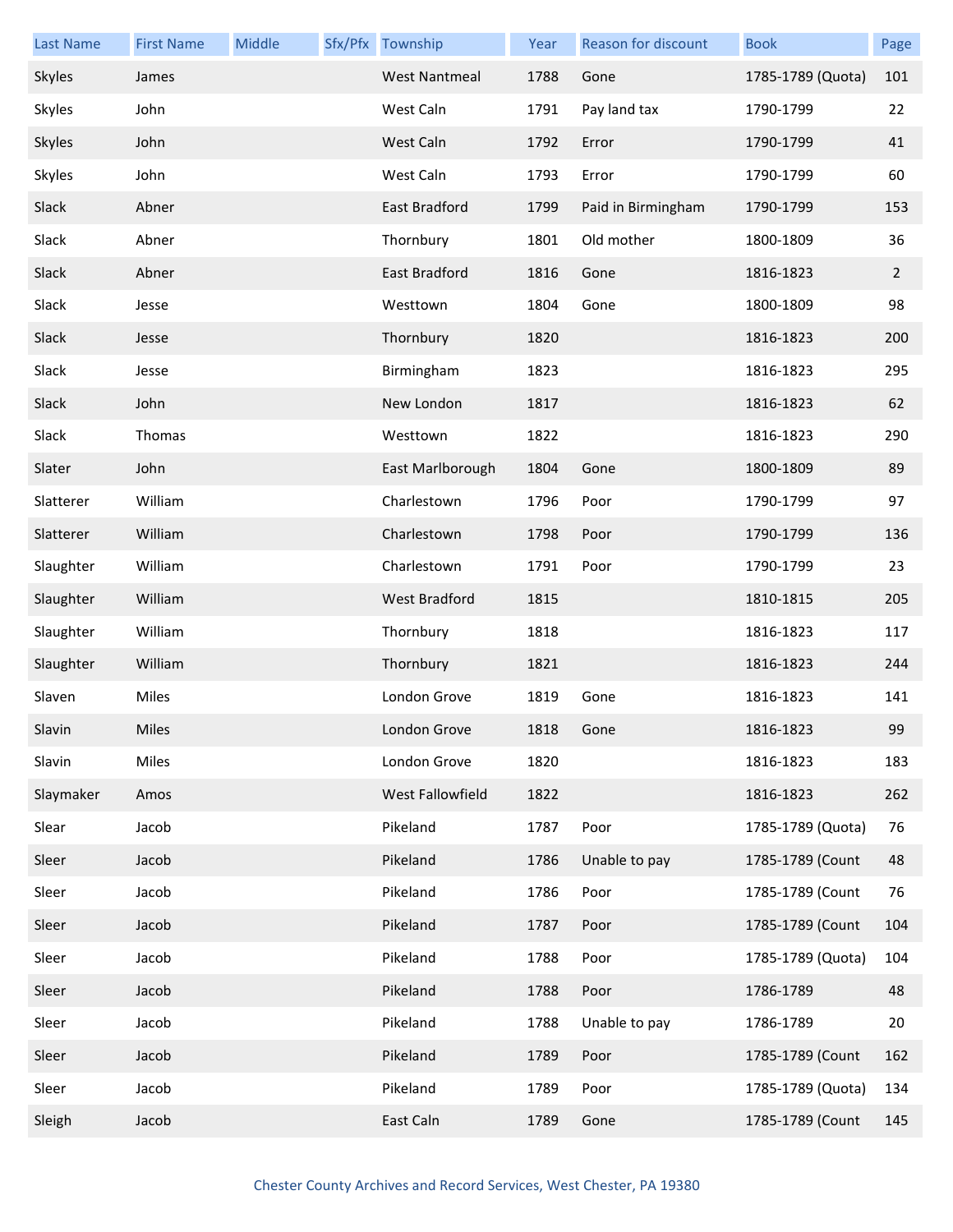| <b>Last Name</b> | <b>First Name</b> | Middle | Sfx/Pfx Township | Year | Reason for discount | <b>Book</b>       | Page           |
|------------------|-------------------|--------|------------------|------|---------------------|-------------------|----------------|
| Sleigh           | Jacob             |        | East Caln        | 1790 | Gone                | 1790-1799         | $\overline{2}$ |
| Sleigh           | Peter             |        | Brandywine       | 1791 | Poor                | 1790-1799         | 21             |
| Sleighter        | Michael           |        | Charlestown      | 1792 | Gone                | 1790-1799         | 42             |
| Sleighter        | William           |        | Charlestown      | 1792 | Gone                | 1790-1799         | 42             |
| Slemman          | John              |        | East Nottingham  | 1812 | Gone                | 1810-1815         | 104            |
| Slemmon          | John              |        | East Nottingham  | 1811 | Gone                | 1810-1815         | 66             |
| Sleor            | Jacob             |        | Pikeland         | 1789 | Poor                | 1786-1789         | 76             |
| Slichter         | Abraham           |        | Vincent          | 1821 |                     | 1816-1823         | 246            |
| Slichter         | Joseph            |        | Vincent          | 1822 |                     | 1816-1823         | 288            |
| Slider           | Daniel            |        | East Nantmeal    | 1822 |                     | 1816-1823         | 277            |
| Slider           | Frederick         |        | Coventry         | 1795 | Poor                | 1790-1799         | 80             |
| Slider           | Jacob             |        | Pikeland         | 1787 | Gone                | 1785-1789 (Quota) | 76             |
| Slider           | Samuel            |        | East Nantmeal    | 1823 |                     | 1816-1823         | 320            |
| Sliegh           | Jacob             |        | East Caln        | 1789 | Under age           | 1785-1789 (Quota) | 117            |
| Slifer           | Abraham           |        | Willistown       | 1821 |                     | 1816-1823         | 247            |
| Slifer           | John              |        | Coventry         | 1816 | Dead                | 1816-1823         | 8              |
| Slifer           | Samuel            |        | East Nottingham  | 1822 |                     | 1816-1823         | 275            |
| Slifle           | David             |        | Coventry         | 1813 | Gone                | 1810-1815         | 129            |
| Sligh            | Samuel            |        | West Caln        | 1799 | Poor                | 1790-1799         | 155            |
| Sligh            | Samuel            |        | West Caln        | 1800 | Lame                | 1800-1809         | $\mathbf{3}$   |
| Sligh            | Samuel            |        | West Caln        | 1802 | Gone                | 1800-1809         | 43             |
| Slighter         | Michael           |        | Pikeland         | 1797 | Gone                | 1790-1799         | 127            |
| Slipe            | Christ.           |        | Charlestown      | 1786 | Poor                | 1786-1789         | $\overline{7}$ |
| Slisman          | John              |        | East Whiteland   | 1823 |                     | 1816-1823         | 334            |
| Sliver           | Abram             |        | Easttown         | 1819 |                     | 1816-1823         | 134            |
| Sliver           | Samuel            |        | East Nottingham  | 1823 |                     | 1816-1823         | 318            |
| Sloan            | Darby             |        | West Caln        | 1822 |                     | 1816-1823         | 257            |
| Sloan            | George            |        | West Whiteland   | 1818 |                     | 1816-1823         | 123            |
| Sloan            | Hugh              |        | Honey Brook      | 1821 |                     | 1816-1823         | 223            |
| Sloan            | James             |        | East Marlborough | 1806 | Gone                | 1800-1809         | 128            |
| Sloan            | John              |        | East Caln        | 1788 | Gone                | 1785-1789 (Count  | 118            |
| Sloan            | John              |        | East Caln        | 1788 | Gone                | 1785-1789 (Quota) | 90             |
| Sloan            | John              |        | East Caln        | 1795 | Gone                | 1790-1799         | 79             |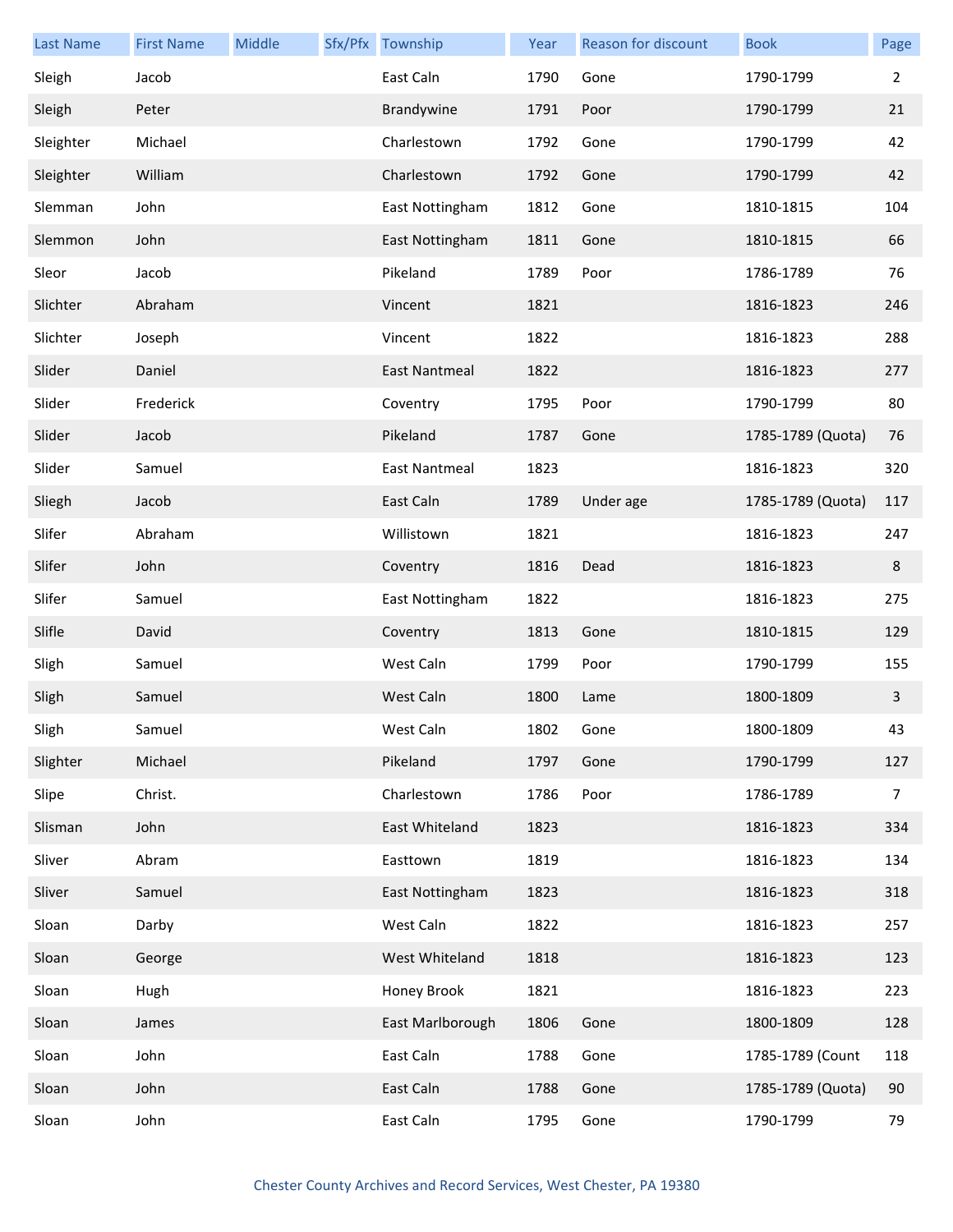| <b>Last Name</b> | <b>First Name</b> | Middle | Sfx/Pfx Township  | Year | Reason for discount    | <b>Book</b>       | Page |
|------------------|-------------------|--------|-------------------|------|------------------------|-------------------|------|
| Sloan            | John              |        | West Caln         | 1813 | Unseated land          | 1810-1815         | 127  |
| Sloan            | John              |        | Honey Brook       | 1816 |                        | 1816-1823         | 13   |
| Sloan            | John              |        | New London        | 1817 |                        | 1816-1823         | 62   |
| Sloan            | John              |        | Sadsbury          | 1823 |                        | 1816-1823         | 327  |
| Sloan            | Joseph            |        | Sadsbury          | 1808 | Gone                   | 1800-1809         | 175  |
| Sloan            | Joseph            |        | Sadsbury          | 1809 |                        | 1800-1809         | 195  |
| Sloan            | Joseph            |        | West Caln         | 1814 |                        | 1810-1815         | 167  |
| Sloan            | Margaret          |        | Nether Providence | 1785 | Poor                   | 1785-1789 (Quota) | 21   |
| Sloan            | Samuel            |        | Charlestown       | 1811 | Unseated land          | 1810-1815         | 48   |
| Sloan            | Thomas            |        | West Marlborough  | 1788 | Gone                   | 1785-1789 (Quota) | 99   |
| Sloan            | Thomas            |        | West Marlborough  | 1788 | Gone                   | 1785-1789 (Count  | 127  |
| Sloan            | Thomas            |        | London Britain    | 1821 |                        | 1816-1823         | 227  |
| Sloan            | William           |        | West Caln         | 1802 | Paid elsewhere         | 1800-1809         | 43   |
| Sloan            | William           |        | Goshen            | 1807 | Gone                   | 1800-1809         | 145  |
| Sloan            | William           |        | New London        | 1822 |                        | 1816-1823         | 273  |
| Sloanacre        | Michael           |        | Pikeland          | 1813 | No Dog                 | 1810-1815         | 151  |
| Slonacre         | John              |        | Pikeland          | 1805 | Paid in East Whiteland | 1800-1809         | 114  |
| Slonacre         | John              |        | Pikeland          | 1806 | Gone                   | 1800-1809         | 134  |
| Slonacre         | John              |        | Honey Brook       | 1816 |                        | 1816-1823         | 13   |
| Slone            | James             |        | Willistown        | 1809 | Gone                   | 1800-1809         | 197  |
| Slone            | John              |        | West Fallowfield  | 1805 | Gone                   | 1800-1809         | 105  |
| Slone            | John              |        | Sadsbury          | 1818 |                        | 1816-1823         | 115  |
| Slottierer       | William           |        | Charlestown       | 1797 | Poor                   | 1790-1799         | 117  |
| Sloyer           | Henry             |        | Pikeland          | 1792 | Overrated              | 1790-1799         | 52   |
| Slussman         | John              |        | Tredyffrin        | 1804 | Gone                   | 1800-1809         | 96   |
| Slutter          | William           |        | Charlestown       | 1807 | Gone                   | 1800-1809         | 143  |
| Slutter          | William           |        | Willistown        | 1809 | Gone                   | 1800-1809         | 197  |
| Slyder           | Jacob             |        | Pikeland          | 1787 | Gone                   | 1785-1789 (Count  | 104  |
| Slyder           | Jacob             |        | Pikeland          | 1789 | Gone                   | 1786-1789         | 76   |
| Slyhoff          | Godfrey           |        | London Britain    | 1814 | Gone                   | 1810-1815         | 178  |
| Small            | Larence           |        | West Fallowfield  | 1822 |                        | 1816-1823         | 262  |
| Small            | Laurence          |        | West Marlborough  | 1808 | Overcharged            | 1800-1809         | 169  |
| Small            | Laurence          |        | West Fallowfield  | 1819 |                        | 1816-1823         | 136  |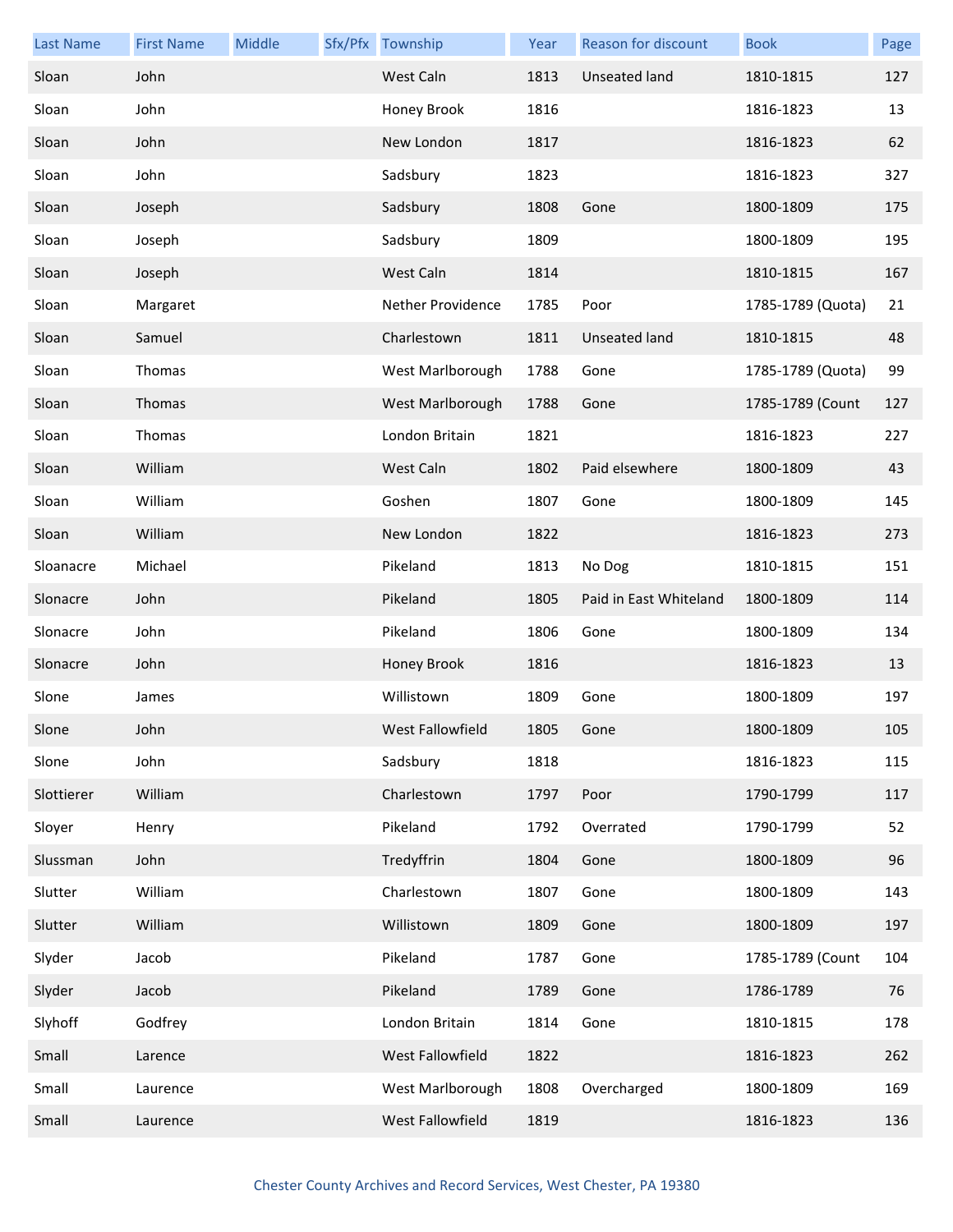| <b>Last Name</b> | <b>First Name</b> | Middle | Sfx/Pfx Township     | Year | Reason for discount | <b>Book</b>       | Page |
|------------------|-------------------|--------|----------------------|------|---------------------|-------------------|------|
| Small            | Lawrence          |        | West Marlborough     | 1801 | Gone                | 1800-1809         | 29   |
| Small            | Lawrence          |        | Londonderry          | 1814 | No such man         | 1810-1815         | 177  |
| Small            | Lawrence          |        | West Fallowfield     | 1821 |                     | 1816-1823         | 220  |
| Small            | Thomas            |        | West Fallowfield     | 1813 | Gone                | 1810-1815         | 132  |
| Smart            | Thomas            |        | Pennsbury            | 1786 | Gone                | 1785-1789 (Count  | 76   |
| Smart            | Thomas            |        | Pennsbury            | 1786 | Gone                | 1785-1789 (Quota) | 48   |
| Smart            | Thomas            |        | Birmingham           | 1787 | Gone                | 1785-1789 (Count  | 86   |
| Smart            | Thomas            |        | Pennsbury            | 1787 | Gone                | 1786-1789         | 48   |
| Smart            | Thomas            |        | Birmingham           | 1787 | Gone                | 1785-1789 (Quota) | 58   |
| Smart            | Thomas            |        | Pennsbury            | 1788 |                     | 1786-1789         | 20   |
| <b>Smarts</b>    | Thomas            |        | Pennsbury            | 1786 | Not found           | 1785-1789 (Count  | 48   |
| Smedley          | Abel              |        | Willistown           | 1820 |                     | 1816-1823         | 204  |
| Smedley          | Caleb             |        | Willistown           | 1810 |                     | 1810-1815         | 36   |
| Smedley          | David             |        | Westtown             | 1785 | Gone                | 1785-1789 (Quota) | 27   |
| Smedley          | Jeffery           |        | Willistown           | 1787 | Married             | 1785-1789 (Quota) | 82   |
| Smedley          | Jeffery           |        | Willistown           | 1787 | Married             | 1785-1789 (Count  | 110  |
| Smedley          | Jeffery           |        | Willistown           | 1789 | Married             | 1786-1789         | 82   |
| Smedley          | Joel              |        | Uwchlan              | 1818 |                     | 1816-1823         | 118  |
| Smedley          | John              |        | Willistown           | 1791 | Overrated           | 1790-1799         | 37   |
| Smedley          | Susanna           |        | Willistown           | 1816 | One Dog             | 1816-1823         | 36   |
| Smedly           | Jeffery           |        | Willistown           | 1810 | Dead                | 1810-1815         | 36   |
| Smedly           | Thomas            |        | Willistown           | 1821 |                     | 1816-1823         | 247  |
| Smiley           | John              |        | New London           | 1806 | Gone                | 1800-1809         | 130  |
| Smiley           | Samuel            |        | Easttown             | 1786 | Gone                | 1785-1789 (Quota) | 37   |
| Smiley           | Samuel            |        | Tredyffrin           | 1789 | Poor                | 1785-1789 (Quota) | 136  |
| Smiley           | Samuel            |        | Tredyffrin           | 1789 | Poor                | 1785-1789 (Count  | 164  |
| Smiley           | Samuel            |        | Easttown             | 1817 |                     | 1816-1823         | 50   |
| Smiley           | William           |        | Sadsbury             | 1811 | Gone                | 1810-1815         | 72   |
| Smily            | John              |        | New London           | 1810 | Gone                | 1810-1815         | 21   |
| Smith            | (Widow)           |        | Oxford               | 1789 | Gone                | 1785-1789 (Quota) | 132  |
| Smith            | (Widow)           |        | Oxford               | 1789 | Gone                | 1785-1789 (Count  | 160  |
| Smith            | (Widow)           |        | Oxford               | 1790 | Not found           | 1790-1799         | 13   |
| Smith            | (Widow)           |        | <b>East Nantmeal</b> | 1818 |                     | 1816-1823         | 109  |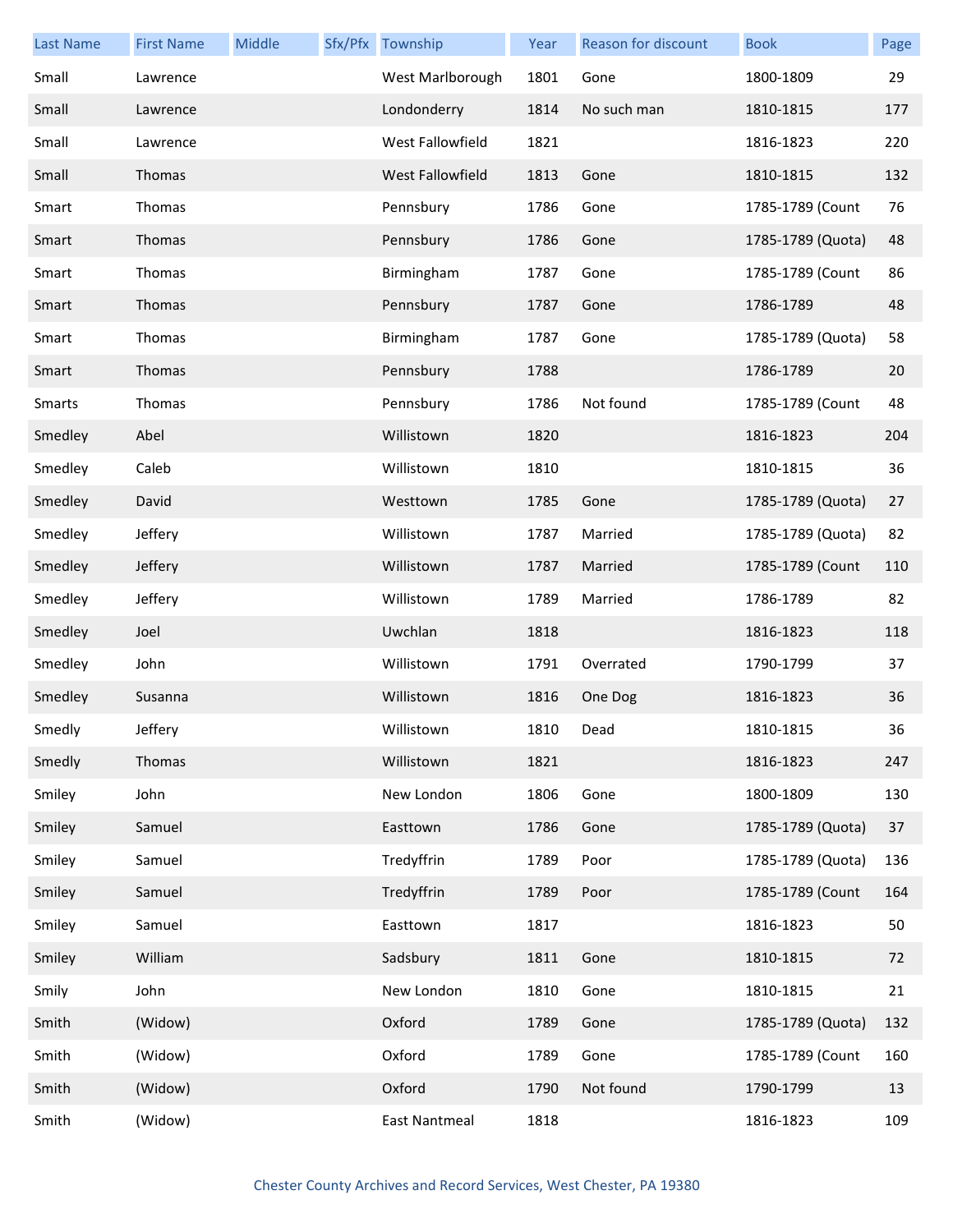| <b>Last Name</b> | <b>First Name</b> | Middle | Sfx/Pfx Township     | Year | Reason for discount | <b>Book</b>       | Page           |
|------------------|-------------------|--------|----------------------|------|---------------------|-------------------|----------------|
| Smith            | Abraham           |        | <b>Upper Oxford</b>  | 1810 | Poor                | 1810-1815         | 27             |
| Smith            | Abram             |        | West Fallowfield     | 1792 | Gone                | 1790-1799         | 44             |
| Smith            | Abram             |        | <b>Upper Oxford</b>  | 1808 | Poor                | 1800-1809         | 173            |
| Smith            | Abram             |        | <b>Upper Oxford</b>  | 1809 | Poor                | 1800-1809         | 193            |
| Smith            | Adam              |        | London Britain       | 1823 |                     | 1816-1823         | 312            |
| Smith            | Adam              |        | Pikeland             | 1823 |                     | 1816-1823         | 325            |
| Smith            | Alexander         |        | East Bradford        | 1785 | Gone                | 1785-1789 (Quota) | $\overline{2}$ |
| Smith            | Alexander         |        | West Bradford        | 1788 | Gone                | 1785-1789 (Count  | 115            |
| Smith            | Alexander         |        | <b>West Bradford</b> | 1788 | Gone                | 1785-1789 (Quota) | 87             |
| Smith            | Ann               |        | New Garden           | 1819 |                     | 1816-1823         | 148            |
| Smith            | Archibald         |        | West Caln            | 1798 | Gone                | 1790-1799         | 135            |
| Smith            | Archibald         |        | West Caln            | 1799 | Gone                | 1790-1799         | 155            |
| Smith            | Archibald         |        | East Nottingham      | 1810 |                     | 1810-1815         | 23             |
| Smith            | Archibald         |        | Lower Oxford         | 1811 | Poor                | 1810-1815         | 68             |
| Smith            | Archibald         |        | Lower Oxford         | 1811 | No Dog              | 1810-1815         | 68             |
| Smith            | Archibald         |        | Lower Oxford         | 1812 | Ran away            | 1810-1815         | 109            |
| Smith            | Archibald         |        | Lower Oxford         | 1812 | Insolvent           | 1810-1815         | 109            |
| Smith            | Archibald         |        | Lower Oxford         | 1812 | Insolvent           | 1810-1815         | 109            |
| Smith            | Archibald         |        | Lower Oxford         | 1817 |                     | 1816-1823         | 69             |
| Smith            | Archibald         |        | Sadsbury             | 1818 | Gone                | 1816-1823         | 115            |
| Smith            | Archibald         |        | Lower Oxford         | 1818 |                     | 1816-1823         | 111            |
| Smith            | Barnett           |        | Sadsbury             | 1807 | Gone                | 1800-1809         | 155            |
| Smith            | Bartholomew       |        | Birmingham           | 1786 | Poor                | 1785-1789 (Count  | 30             |
| Smith            | Bartholomew       |        | Birmingham           | 1786 | Poor                | 1785-1789 (Quota) | 30             |
| Smith            | Benjamin          |        | East Caln            | 1809 | Gone                | 1800-1809         | 182            |
| Smith            | Benjamin          |        | East Nantmeal        | 1814 | Twice taxed         | 1810-1815         | 186            |
| Smith            | Benjamin          |        | Easttown             | 1823 |                     | 1816-1823         | 303            |
| Smith            | Bernard           |        | East Caln            | 1816 |                     | 1816-1823         | 5              |
| Smith            | Charles           |        | Uwchlan              | 1817 |                     | 1816-1823         | 74             |
| Smith            | Charles           |        | Tredyffrin           | 1819 |                     | 1816-1823         | 158            |
| Smith            | Charles           |        | Tredyffrin           | 1821 |                     | 1816-1823         | 243            |
| Smith            | Charles           |        | Tredyffrin           | 1822 |                     | 1816-1823         | 285            |
| Smith            | Chris             |        | Pikeland             | 1818 |                     | 1816-1823         | 113            |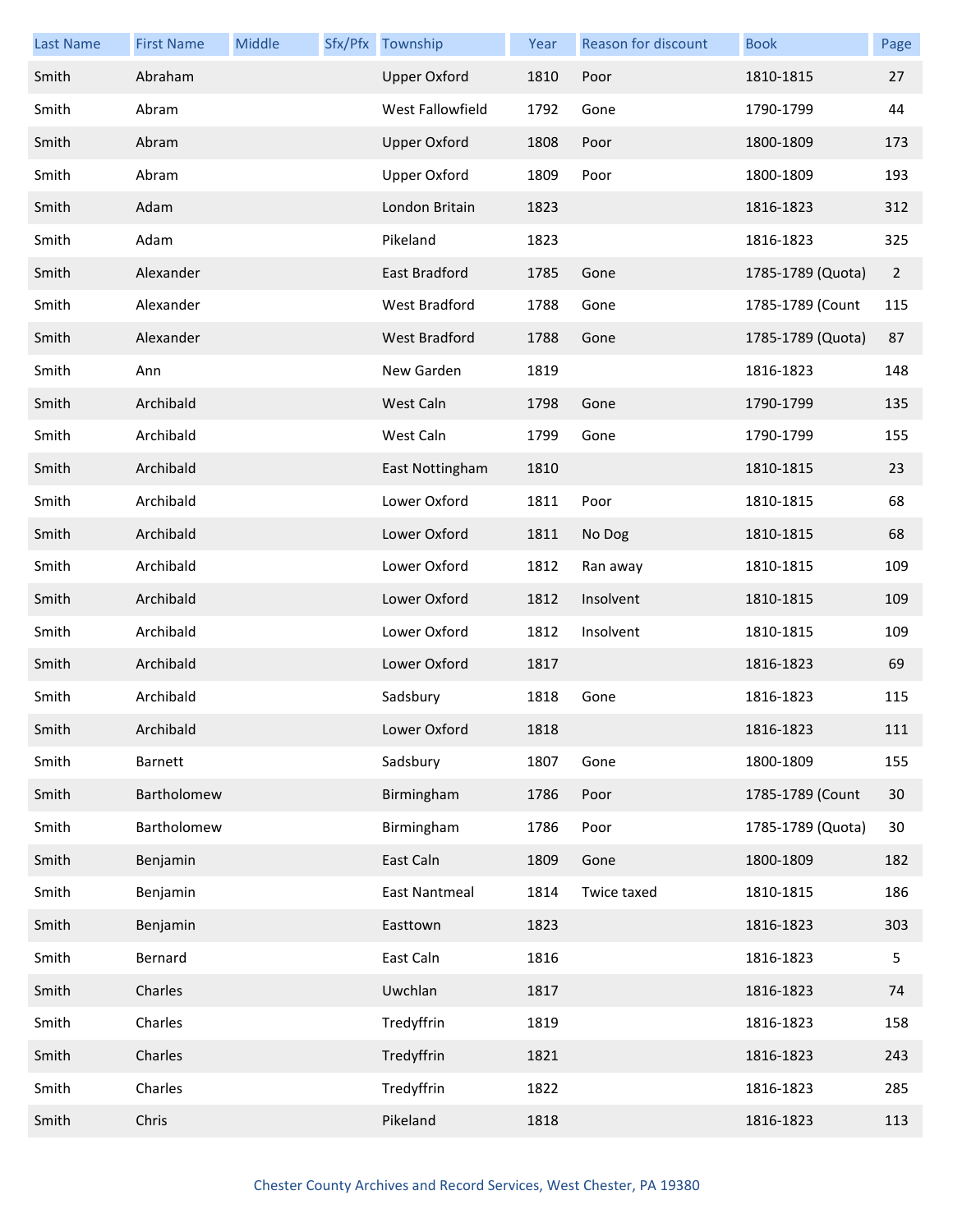| <b>Last Name</b> | <b>First Name</b> | Middle | Sfx/Pfx Township | Year | Reason for discount | <b>Book</b>       | Page    |
|------------------|-------------------|--------|------------------|------|---------------------|-------------------|---------|
| Smith            | Conrad            |        | Honey Brook      | 1806 | Gone                | 1800-1809         | 126     |
| Smith            | Daniel            |        | London Grove     | 1799 | Gone                | 1790-1799         | 160     |
| Smith            | Daniel            |        | Charlestown      | 1823 |                     | 1816-1823         | 301     |
| Smith            | David             |        | Pennsbury        | 1785 | Gone                | 1785-1789 (Count  | 20      |
| Smith            | David             |        | Pennsbury        | 1788 | Poor                | 1785-1789 (Quota) | 104     |
| Smith            | David             |        | Pennsbury        | 1788 | Poor                | 1785-1789 (Count  | 132     |
| Smith            | David             |        | West Fallowfield | 1801 | Gone                | 1800-1809         | 25      |
| Smith            | David             |        | East Fallowfield | 1802 | Paid elsewhere      | 1800-1809         | 45      |
| Smith            | David             |        | West Fallowfield | 1815 |                     | 1810-1815         | 213     |
| Smith            | Ebenezer          |        | Pennsbury        | 1815 | Sick                | 1810-1815         | 231     |
| Smith            | Eber              |        | East Fallowfield | 1802 | Paid elsewhere      | 1800-1809         | 45      |
| Smith            | Eber              |        | West Goshen      | 1823 |                     | 1816-1823         | 307     |
| Smith            | Edward            |        | Lower Darby      | 1788 | Gone                | 1785-1789 (Quota) | 92      |
| Smith            | Edward            |        | Sadsbury         | 1808 | Gone                | 1800-1809         | 175     |
| Smith            | Elis              |        | Willistown       | 1809 | Gone                | 1800-1809         | 197     |
| Smith            | Felty             |        | Pikeland         | 1811 | Dead                | 1810-1815         | 71      |
| Smith            | Francis           |        | Vincent          | 1786 | Gone                | 1786-1789         | 25      |
| Smith            | Francis           |        | Vincent          | 1786 | Gone                | 1785-1789 (Quota) | 53      |
| Smith            | Francis           |        | Vincent          | 1786 | Gone                | 1785-1789 (Count  | 53      |
| Smith            | Francis           |        | Sadsbury         | 1814 | Gone                | 1810-1815         | 192     |
| Smith            | Garretson         |        | Westtown         | 1815 | No Dog              | 1810-1815         | 239     |
| Smith            | George            |        | Goshen           | 1785 | Error               | 1785-1789 (Count  | 10      |
| Smith            | George            |        | Lower Darby      | 1785 | Gone                | 1785-1789 (Count  | $\bf 8$ |
| Smith            | Hannah            |        | New Garden       | 1811 | No Dog              | 1810-1815         | 63      |
| Smith            | Henry             |        | Ridley           | 1786 | Ran away            | 1785-1789 (Quota) | 50      |
| Smith            | Henry             |        | Ridley           | 1786 | Ran away            | 1785-1789 (Count  | 50      |
| Smith            | Henry             |        | Ridley           | 1786 | Ran away            | 1786-1789         | 22      |
| Smith            | Henry             |        | Kennett          | 1790 | Gone                | 1790-1799         | 6       |
| Smith            | Henry             |        | Honey Brook      | 1809 | Gone                | 1800-1809         | 186     |
| Smith            | Henry             |        | East Whiteland   | 1809 | Gone                | 1800-1809         | 198     |
| Smith            | Henry             |        | Brandywine       | 1811 | Gone                | 1810-1815         | 45      |
| Smith            | Henry             |        | Willistown       | 1812 | Gone                | 1810-1815         | 117     |
| Smith            | Henry             |        | Honey Brook      | 1813 | Gone                | 1810-1815         | 134     |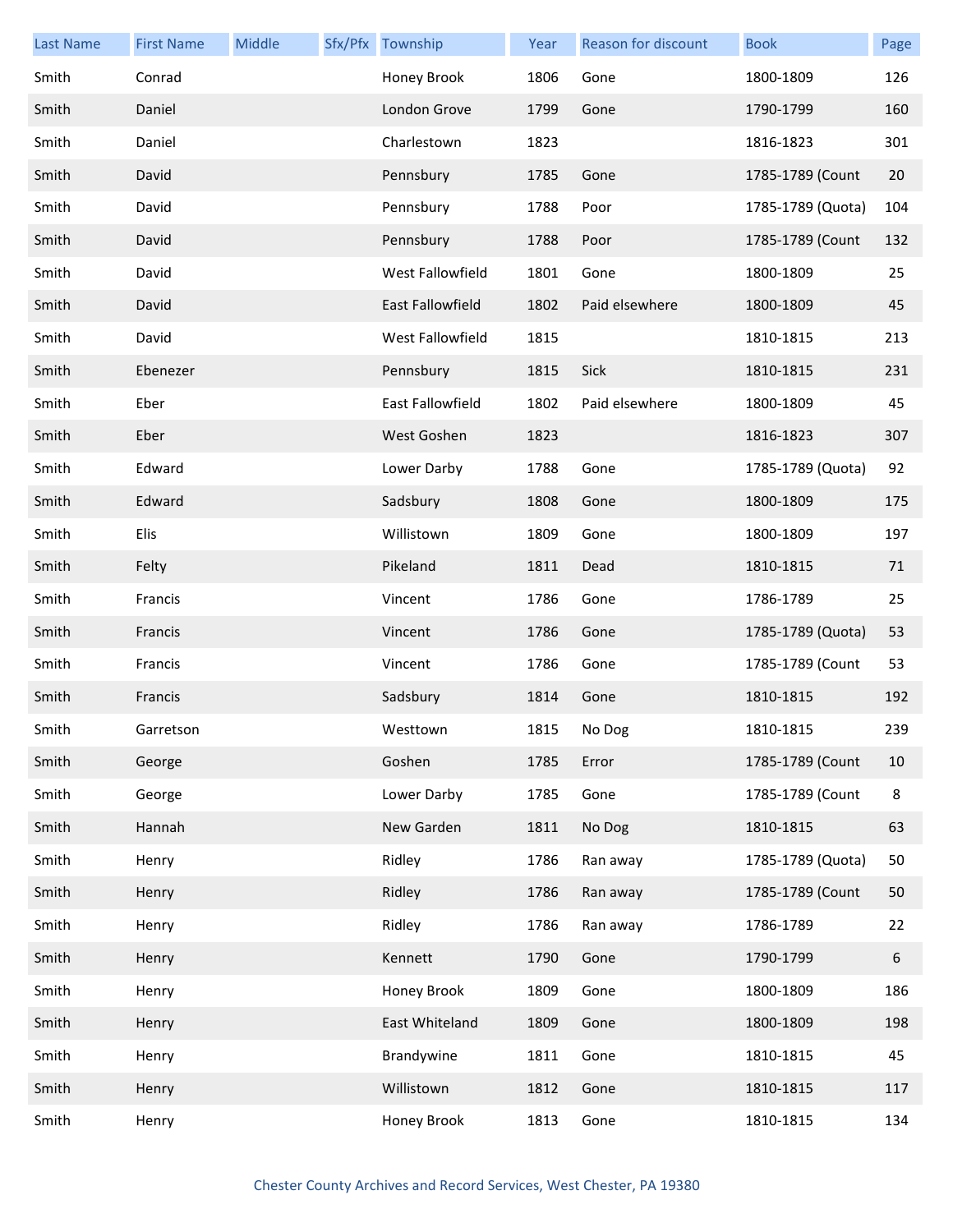| <b>Last Name</b> | <b>First Name</b> | Middle | Sfx/Pfx Township     | Year | <b>Reason for discount</b> | <b>Book</b>       | Page |
|------------------|-------------------|--------|----------------------|------|----------------------------|-------------------|------|
| Smith            | Henry             |        | Vincent              | 1817 |                            | 1816-1823         | 76   |
| Smith            | Henry             |        | Pikeland             | 1819 |                            | 1816-1823         | 155  |
| Smith            | Henry             |        | East Whiteland       | 1819 |                            | 1816-1823         | 164  |
| Smith            | Henry             |        | Brandywine           | 1820 |                            | 1816-1823         | 171  |
| Smith            | Henry             |        | Tredyffrin           | 1820 |                            | 1816-1823         | 201  |
| Smith            | Henry             |        | <b>West Nantmeal</b> | 1822 |                            | 1816-1823         | 278  |
| Smith            | Henry             |        | Charlestown          | 1823 |                            | 1816-1823         | 301  |
| Smith            | Henry             |        | West Fallowfield     | 1823 |                            | 1816-1823         | 305  |
| Smith            | Hugh              |        | <b>West Nantmeal</b> | 1785 | Poor                       | 1785-1789 (Quota) | 17   |
| Smith            | Hugh              |        | <b>West Nantmeal</b> | 1786 | Poor                       | 1785-1789 (Quota) | 45   |
| Smith            | Hugh              |        | <b>West Nantmeal</b> | 1786 | Poor                       | 1785-1789 (Count  | 73   |
| Smith            | Hugh              |        | <b>West Nantmeal</b> | 1787 | Gone                       | 1785-1789 (Quota) | 73   |
| Smith            | Hugh              |        | <b>West Nantmeal</b> | 1787 | Gone                       | 1785-1789 (Count  | 101  |
| Smith            | Hugh              |        | East Bradford        | 1808 | Gone                       | 1800-1809         | 160  |
| Smith            | I.                |        | Tredyffrin           | 1812 |                            | 1810-1815         | 114  |
| Smith            | Isaac             |        | West Fallowfield     | 1820 |                            | 1816-1823         | 178  |
| Smith            | Isaac             |        | West Marlborough     | 1820 |                            | 1816-1823         | 187  |
| Smith            | Isaac             |        | Willistown           | 1821 |                            | 1816-1823         | 247  |
| Smith            | Isaac             |        | West Whiteland       | 1822 |                            | 1816-1823         | 292  |
| Smith            | Israel            |        | New Garden           | 1808 | Dead                       | 1800-1809         | 170  |
| Smith            | Jabes             |        | Radnor               | 1786 | Gone                       | 1785-1789 (Count  | 50   |
| Smith            | Jabes             |        | Radnor               | 1786 | Gone                       | 1785-1789 (Quota) | 50   |
| Smith            | Jabes             |        | Radnor               | 1786 | Gone                       | 1785-1789 (Count  | 78   |
| Smith            | Jabez             |        | Radnor               | 1786 | Gone                       | 1786-1789         | 22   |
| Smith            | Jabez             |        | Radnor               | 1787 | Gone                       | 1786-1789         | 50   |
| Smith            | Jacob             |        | Vincent              | 1785 | Poor                       | 1785-1789 (Quota) | 25   |
| Smith            | Jacob             |        | East Nantmeal        | 1786 | Gone                       | 1785-1789 (Count  | 44   |
| Smith            | Jacob             |        | East Nantmeal        | 1786 | Gone                       | 1785-1789 (Quota) | 44   |
| Smith            | Jacob             |        | Vincent              | 1786 | Poor                       | 1785-1789 (Quota) | 53   |
| Smith            | Jacob             |        | Vincent              | 1786 | Poor                       | 1785-1789 (Count  | 53   |
| Smith            | Jacob             |        | Vincent              | 1788 | Poor                       | 1786-1789         | 28   |
| Smith            | Jacob             |        | East Nantmeal        | 1788 | Gone                       | 1785-1789 (Count  | 128  |
| Smith            | Jacob             |        | <b>East Nantmeal</b> | 1788 | Gone                       | 1785-1789 (Quota) | 100  |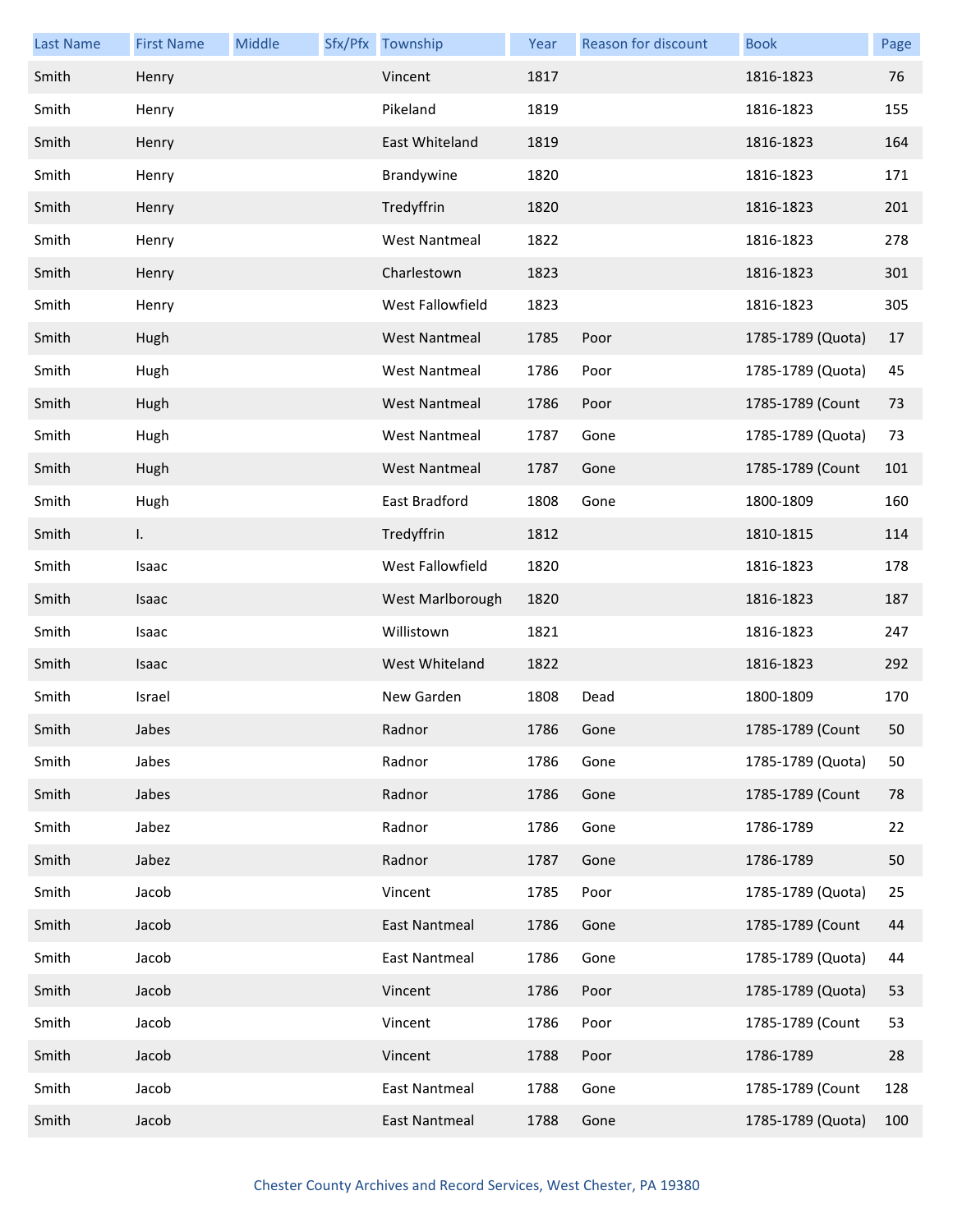| <b>Last Name</b> | <b>First Name</b> | Middle |     | Sfx/Pfx Township | Year | <b>Reason for discount</b> | <b>Book</b>       | Page           |
|------------------|-------------------|--------|-----|------------------|------|----------------------------|-------------------|----------------|
| Smith            | Jacob             |        |     | Charlestown      | 1789 | Gone                       | 1785-1789 (Quota) | 118            |
| Smith            | Jacob             |        |     | Charlestown      | 1789 | Gone                       | 1785-1789 (Count  | 146            |
| Smith            | Jacob             |        |     | Vincent          | 1790 | Poor                       | 1790-1799         | 17             |
| Smith            | Jacob             |        |     | Vincent          | 1792 | Gone                       | 1790-1799         | 55             |
| Smith            | Jacob             |        |     | Vincent          | 1793 | Gone                       | 1790-1799         | 74             |
| Smith            | Jacob             |        |     | Coventry         | 1799 | Under age                  | 1790-1799         | 156            |
| Smith            | Jacob             |        |     | Uwchlan          | 1807 | Gone                       | 1800-1809         | 156            |
| Smith            | Jacob             |        |     | Coventry         | 1810 | No such land               | 1810-1815         | 8              |
| Smith            | Jacob             |        |     | East Whiteland   | 1817 |                            | 1816-1823         | 79             |
| Smith            | Jacob             |        |     | East Whiteland   | 1819 |                            | 1816-1823         | 164            |
| Smith            | Jacob             |        |     | Coventry         | 1822 |                            | 1816-1823         | 259            |
| Smith            | James             |        |     | Oxford           | 1785 | No such man                | 1785-1789 (Count  | 19             |
| Smith            | James             |        |     | Charlestown      | 1785 | Gone                       | 1785-1789 (Quota) | $\overline{7}$ |
| Smith            | James             |        | Jr. | Newlin           | 1785 | Not found                  | 1785-1789 (Quota) | 16             |
| Smith            | James             |        |     | Charlestown      | 1786 | Gone                       | 1785-1789 (Count  | 63             |
| Smith            | James             |        |     | Charlestown      | 1786 | Poor                       | 1785-1789 (Count  | 35             |
| Smith            | James             |        |     | Charlestown      | 1786 | Poor                       | 1786-1789         | 7              |
| Smith            | James             |        |     | Charlestown      | 1786 | Gone                       | 1785-1789 (Quota) | 34             |
| Smith            | James             |        |     | Charlestown      | 1788 | Gone                       | 1786-1789         | 35             |
| Smith            | James             |        |     | Willistown       | 1795 |                            | 1790-1799         | 92             |
| Smith            | James             |        |     | Pennsbury        | 1809 | Gone                       | 1800-1809         | 194            |
| Smith            | James             |        |     | East Nottingham  | 1811 | Out of the State           | 1810-1815         | 66             |
| Smith            | James             |        |     | East Fallowfield | 1817 |                            | 1816-1823         | 51             |
| Smith            | James             |        |     | Newlin           | 1819 |                            | 1816-1823         | 146            |
| Smith            | James             |        |     | Tredyffrin       | 1820 |                            | 1816-1823         | 201            |
| Smith            | James             |        |     | Newlin           | 1820 |                            | 1816-1823         | 188            |
| Smith            | James             |        |     | Newlin           | 1821 |                            | 1816-1823         | 230            |
| Smith            | James             |        |     | Newlin           | 1822 |                            | 1816-1823         | 272            |
| Smith            | James             |        |     | West Caln        | 1823 |                            | 1816-1823         | 300            |
| Smith            | Jeremiah          |        |     | Coventry         | 1823 |                            | 1816-1823         | 302            |
| Smith            | Jesse             |        |     | West Caln        | 1810 |                            | 1810-1815         | 6              |
| Smith            | John              |        |     | West Fallowfield | 1785 | Gone                       | 1785-1789 (Quota) | 10             |
| Smith            | John              |        |     | West Fallowfield | 1785 | Gone                       | 1785-1789 (Count  | 10             |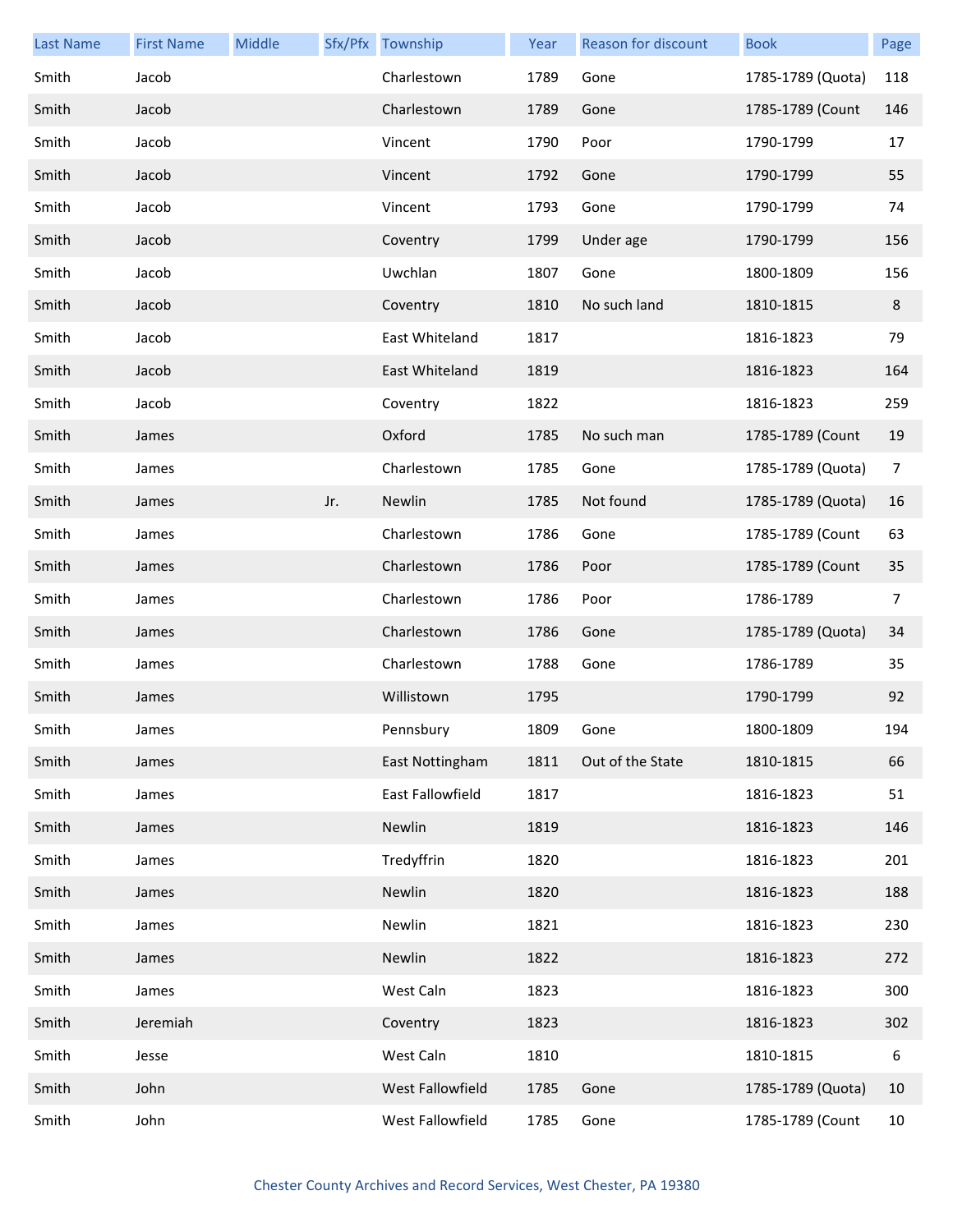| <b>Last Name</b> | <b>First Name</b> | Middle |     | Sfx/Pfx Township     | Year | Reason for discount     | <b>Book</b>       | Page        |
|------------------|-------------------|--------|-----|----------------------|------|-------------------------|-------------------|-------------|
| Smith            | John              |        |     | East Caln            | 1785 | Paid in Uwchlan         | 1785-1789 (Quota) | 6           |
| Smith            | John              |        |     | Uwchlan              | 1785 | Lame                    | 1785-1789 (Quota) | 26          |
| Smith            | John              |        |     | Ridley               | 1786 | Poor                    | 1786-1789         | 22          |
| Smith            | John              |        |     | Ridley               | 1786 | Poor                    | 1785-1789 (Count  | 50          |
| Smith            | John              |        | Jr. | East Caln            | 1786 | Gone                    | 1785-1789 (Quota) | 34          |
| Smith            | John              |        |     | Ridley               | 1786 | Poor                    | 1785-1789 (Quota) | 50          |
| Smith            | John              |        |     | Aston                | 1787 | Paid in Concord         | 1785-1789 (Count  | 85          |
| Smith            | John              |        |     | East Nantmeal        | 1787 | Paid in Uwchlan         | 1785-1789 (Count  | 100         |
| Smith            | John              |        |     | East Nantmeal        | 1787 | Paid in Uwchlan         | 1785-1789 (Quota) | 72          |
| Smith            | John              |        |     | Aston                | 1787 | Paid in Concord         | 1786-1789         | 57          |
| Smith            | John              |        |     | Aston                | 1787 | Paid in Concord         | 1785-1789 (Quota) | 57          |
| Smith            | John              |        |     | Lower Darby          | 1788 | Paid in Ridley          | 1785-1789 (Count  | 120         |
| Smith            | John              |        |     | East Caln            | 1788 | Paid in Uwchlan         | 1786-1789         | 34          |
| Smith            | John              |        |     | Lower Darby          | 1788 | Paid in Ridley          | 1785-1789 (Quota) | 92          |
| Smith            | John              |        |     | East Nottingham      | 1788 | Gone                    | 1785-1789 (Quota) | 102         |
| Smith            | John              |        |     | East Nottingham      | 1788 | Gone                    | 1785-1789 (Count  | 130         |
| Smith            | John              |        |     | East Fallowfield     | 1788 | Paid in Lancaster Count | 1785-1789 (Quota) | 93          |
| Smith            | John              |        |     | Easttown             | 1790 | Gone                    | 1790-1799         | 4           |
| Smith            | John              |        |     | <b>East Nantmeal</b> | 1790 | Gone                    | 1790-1799         | 12          |
| Smith            | John              |        |     | West Fallowfield     | 1790 |                         | 1790-1799         | 5           |
| Smith            | John              |        |     | East Caln            | 1790 | Gone                    | 1790-1799         | $2^{\circ}$ |
| Smith            | John              |        |     | East Nantmeal        | 1790 | Gone                    | 1790-1799         | 12          |
| Smith            | John              |        |     | East Caln            | 1792 | Gone                    | 1790-1799         | 41          |
| Smith            | John              |        |     | Goshen               | 1793 | Error                   | 1790-1799         | 63          |
| Smith            | John              |        |     | East Caln            | 1795 | Gone                    | 1790-1799         | 79          |
| Smith            | John              |        |     | East Whiteland       | 1797 | Gone                    | 1790-1799         | 132         |
| Smith            | John              |        |     | Vincent              | 1797 | Error                   | 1790-1799         | 130         |
| Smith            | John              |        |     | <b>West Nantmeal</b> | 1798 | Gone                    | 1790-1799         | 145         |
| Smith            | John              |        |     | East Marlborough     | 1799 | Gone                    | 1790-1799         | 161         |
| Smith            | John              |        |     | <b>West Nantmeal</b> | 1799 | Moved                   | 1790-1799         | 165         |
| Smith            | John              |        |     | <b>West Nantmeal</b> | 1800 | Gone                    | 1800-1809         | 13          |
| Smith            | John              |        |     | Easttown             | 1801 | Gone                    | 1800-1809         | 24          |
| Smith            | John              |        |     | East Caln            | 1804 | Gone                    | 1800-1809         | 82          |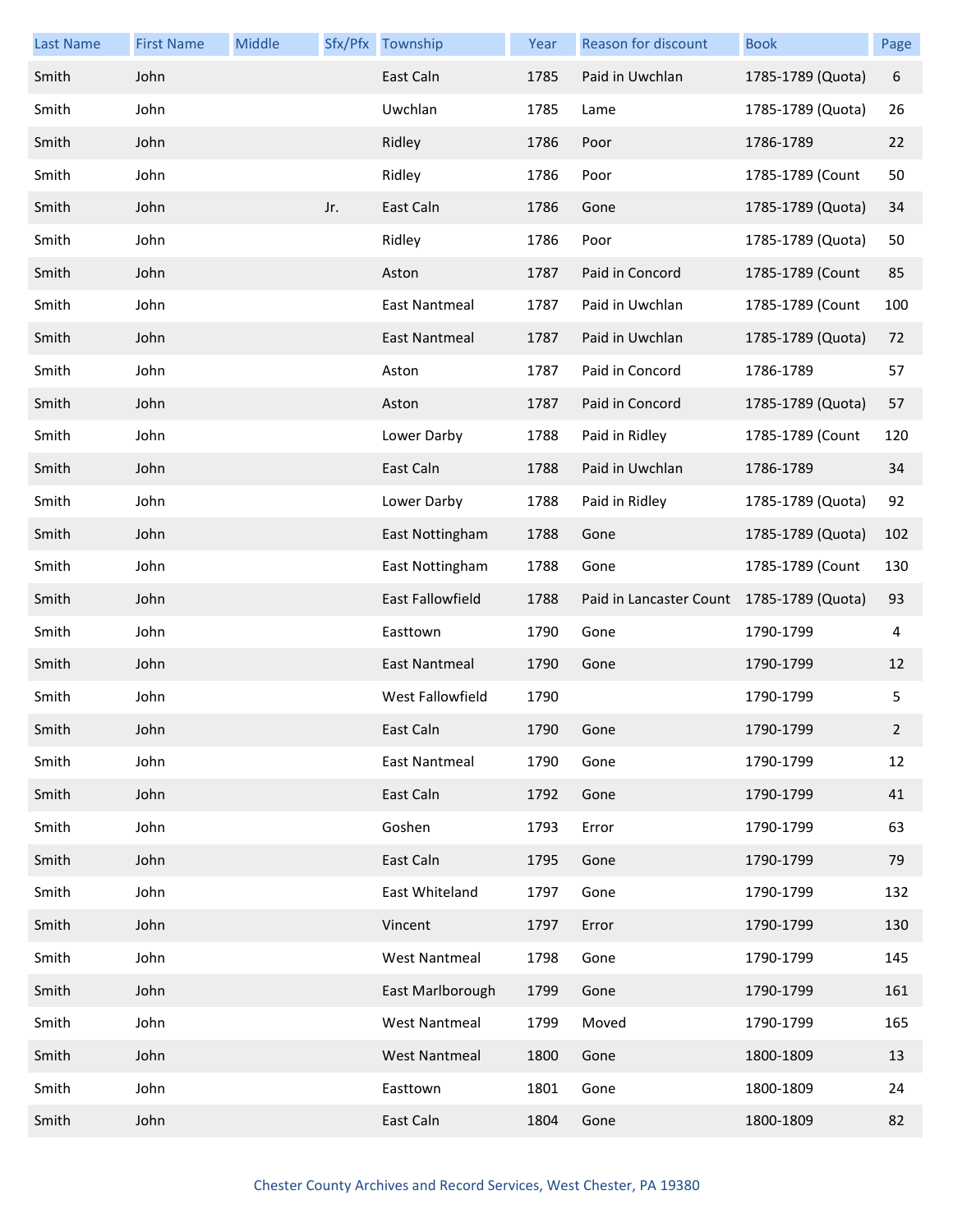| <b>Last Name</b> | <b>First Name</b> | Middle | Sfx/Pfx Township     | Year | Reason for discount  | <b>Book</b> | Page |
|------------------|-------------------|--------|----------------------|------|----------------------|-------------|------|
| Smith            | John              |        | <b>West Nantmeal</b> | 1804 | Gone                 | 1800-1809   | 93   |
| Smith            | John              |        | New Garden           | 1804 | Poor                 | 1800-1809   | 91   |
| Smith            | John              |        | West Fallowfield     | 1804 | Gone                 | 1800-1809   | 85   |
| Smith            | John              |        | Honey Brook          | 1805 | Gone                 | 1800-1809   | 106  |
| Smith            | John              |        | Sadsbury             | 1806 | Poor                 | 1800-1809   | 135  |
| Smith            | John              |        | East Whiteland       | 1809 | Gone                 | 1800-1809   | 198  |
| Smith            | John              |        | East Whiteland       | 1809 | Gone                 | 1800-1809   | 198  |
| Smith            | John              |        | Tredyffrin           | 1810 | Gone                 | 1810-1815   | 33   |
| Smith            | John              |        | Uwchlan              | 1811 | Gone                 | 1810-1815   | 75   |
| Smith            | John              |        | Willistown           | 1811 | Gone                 | 1810-1815   | 80   |
| Smith            | John              |        | Vincent              | 1812 | No such man          | 1810-1815   | 116  |
| Smith            | John              |        | <b>East Nantmeal</b> | 1812 | Ran away             | 1810-1815   | 106  |
| Smith            | John              |        | <b>East Nantmeal</b> | 1812 | Ran away             | 1810-1815   | 106  |
| Smith            | John              |        | West Caln            | 1813 | Gone                 | 1810-1815   | 127  |
| Smith            | John              |        | West Caln            | 1813 | Gone                 | 1810-1815   | 127  |
| Smith            | John              |        | Honey Brook          | 1815 |                      | 1810-1815   | 215  |
| Smith            | John              |        | Honey Brook          | 1815 |                      | 1810-1815   | 215  |
| Smith            | John              |        | East Caln            | 1815 | Not in the township  | 1810-1815   | 207  |
| Smith            | John              |        | Tredyffrin           | 1816 |                      | 1816-1823   | 32   |
| Smith            | John              |        | Honey Brook          | 1816 | <b>Unseated land</b> | 1816-1823   | 13   |
| Smith            | John              |        | Brandywine           | 1816 |                      | 1816-1823   | 4    |
| Smith            | John              |        | East Fallowfield     | 1817 |                      | 1816-1823   | 51   |
| Smith            | John              |        | Honey Brook          | 1817 | Unseated land        | 1816-1823   | 54   |
| Smith            | John              |        | Coventry             | 1818 | Minor                | 1816-1823   | 91   |
| Smith            | John              |        | Uwchlan              | 1818 |                      | 1816-1823   | 118  |
| Smith            | John              |        | Pikeland             | 1818 |                      | 1816-1823   | 113  |
| Smith            | John              |        | Coventry             | 1820 |                      | 1816-1823   | 174  |
| Smith            | John              |        | Willistown           | 1820 |                      | 1816-1823   | 204  |
| Smith            | John              |        | East Whiteland       | 1821 |                      | 1816-1823   | 249  |
| Smith            | John              |        | Vincent              | 1821 |                      | 1816-1823   | 246  |
| Smith            | John              |        | East Nantmeal        | 1821 |                      | 1816-1823   | 235  |
| Smith            | John              |        | East Nottingham      | 1822 |                      | 1816-1823   | 275  |
| Smith            | John              |        | Pikeland             | 1822 |                      | 1816-1823   | 282  |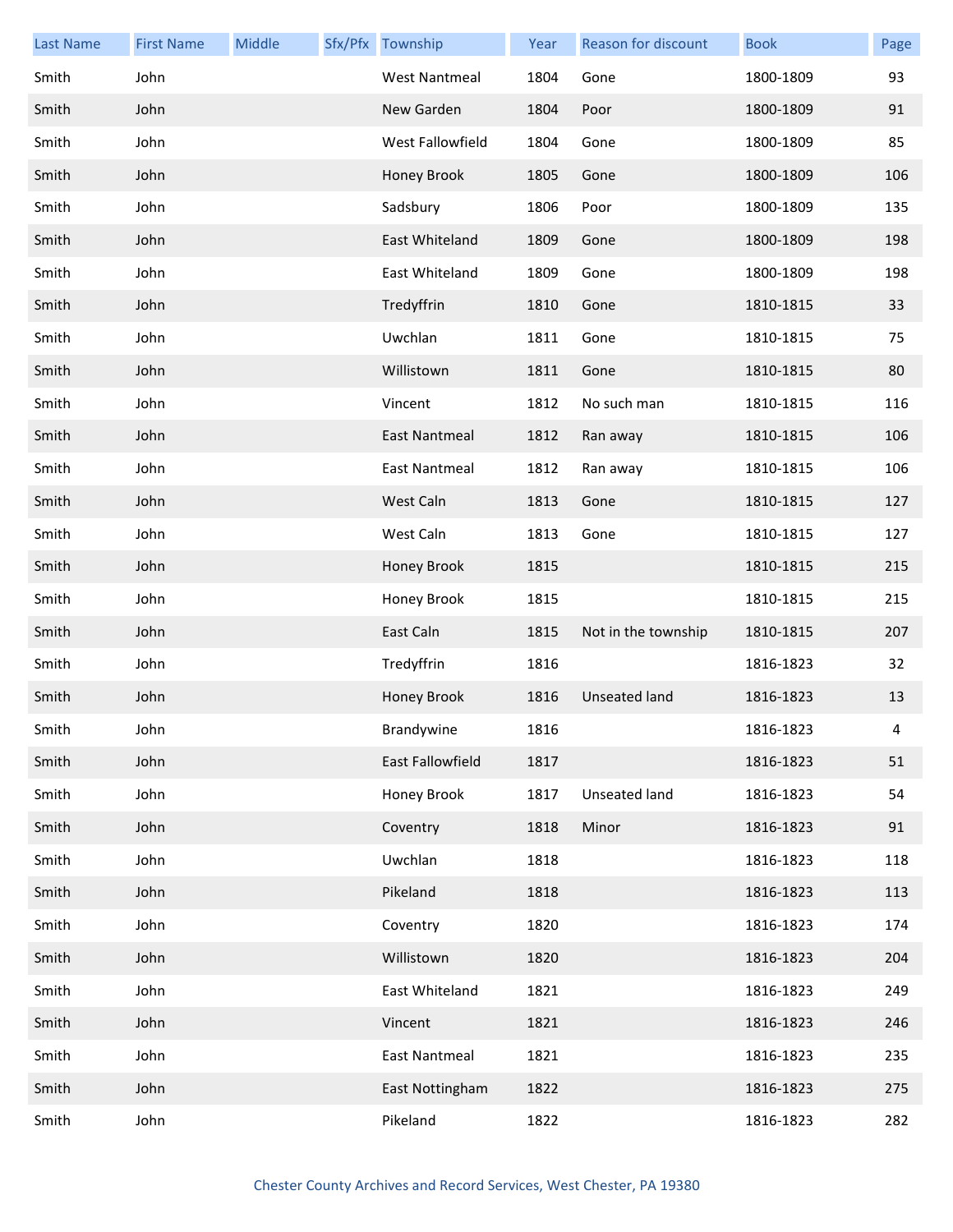| <b>Last Name</b> | <b>First Name</b> | Middle | Sfx/Pfx Township     | Year | Reason for discount | <b>Book</b>       | Page           |
|------------------|-------------------|--------|----------------------|------|---------------------|-------------------|----------------|
| Smith            | John              |        | Charlestown          | 1822 |                     | 1816-1823         | 258            |
| Smith            | John              |        | New Garden           | 1822 |                     | 1816-1823         | 274            |
| Smith            | John              |        | Honey Brook          | 1822 |                     | 1816-1823         | 265            |
| Smith            | John              |        | Honey Brook          | 1823 |                     | 1816-1823         | 308            |
| Smith            | John              | E.     | <b>East Nantmeal</b> | 1815 | Gone                | 1810-1815         | 227            |
| Smith            | Jonathan          |        | <b>Upper Darby</b>   | 1785 | Not found           | 1785-1789 (Count  | $\overline{7}$ |
| Smith            | Jonathan          |        | Lower Darby          | 1788 | Paid in Ridley      | 1785-1789 (Count  | 120            |
| Smith            | Jonathan          |        | Lower Darby          | 1788 | Paid in Ridley      | 1785-1789 (Quota) | 92             |
| Smith            | Jonathan          |        | Ridley               | 1789 | Poor                | 1785-1789 (Quota) | 134            |
| Smith            | Jonathan          |        | Ridley               | 1789 | Poor                | 1785-1789 (Count  | 162            |
| Smith            | Jonathan          |        | Willistown           | 1818 |                     | 1816-1823         | 120            |
| Smith            | Jonathan          |        | East Goshen          | 1819 |                     | 1816-1823         | 137            |
| Smith            | Jonathan          |        | Willistown           | 1821 |                     | 1816-1823         | 247            |
| Smith            | Joseph            |        | East Nottingham      | 1786 | Loss by fire        | 1785-1789 (Count  | 46             |
| Smith            | Joseph            |        | East Nottingham      | 1786 | Loss by fire        | 1785-1789 (Quota) | 46             |
| Smith            | Joseph            |        | East Nottingham      | 1787 | Loss by fire        | 1786-1789         | 18             |
| Smith            | Joseph            |        | East Nottingham      | 1787 | Loss by fire        | 1785-1789 (Quota) | 74             |
| Smith            | Joseph            |        | Newlin               | 1792 | Leg broke           | 1790-1799         | 48             |
| Smith            | Joseph            |        | West Whiteland       | 1798 | Gone                | 1790-1799         | 152            |
| Smith            | Joseph            |        | <b>Upper Oxford</b>  | 1800 | Under age           | 1800-1809         | 14             |
| Smith            | Joseph            |        | West Whiteland       | 1803 | Gone                | 1800-1809         | 79             |
| Smith            | Joseph            |        | West Whiteland       | 1805 | Gone                | 1800-1809         | 119            |
| Smith            | Joseph            |        | <b>Upper Oxford</b>  | 1810 | Dead                | 1810-1815         | 27             |
| Smith            | Joseph            |        | <b>Upper Oxford</b>  | 1811 | No Dog              | 1810-1815         | 69             |
| Smith            | Joseph            |        | Tredyffrin           | 1811 | Gone                | 1810-1815         | 74             |
| Smith            | Joseph            |        | Sadsbury             | 1812 | No Dog              | 1810-1815         | 112            |
| Smith            | Joseph            |        | Sadsbury             | 1812 | Twice taxed         | 1810-1815         | 112            |
| Smith            | Joseph            |        | Sadsbury             | 1812 | No Dog              | 1810-1815         | 112            |
| Smith            | Joseph            |        | London Grove         | 1812 | No Dog              | 1810-1815         | 96             |
| Smith            | Joseph            |        | Uwchlan              | 1813 | In Jail             | 1810-1815         | 155            |
| Smith            | Joseph            |        | East Nantmeal        | 1813 | No Dog              | 1810-1815         | 146            |
| Smith            | Joseph            |        | Tredyffrin           | 1813 | Gone                | 1810-1815         | 154            |
| Smith            | Joseph            |        | East Nottingham      | 1814 | No Dog              | 1810-1815         | 184            |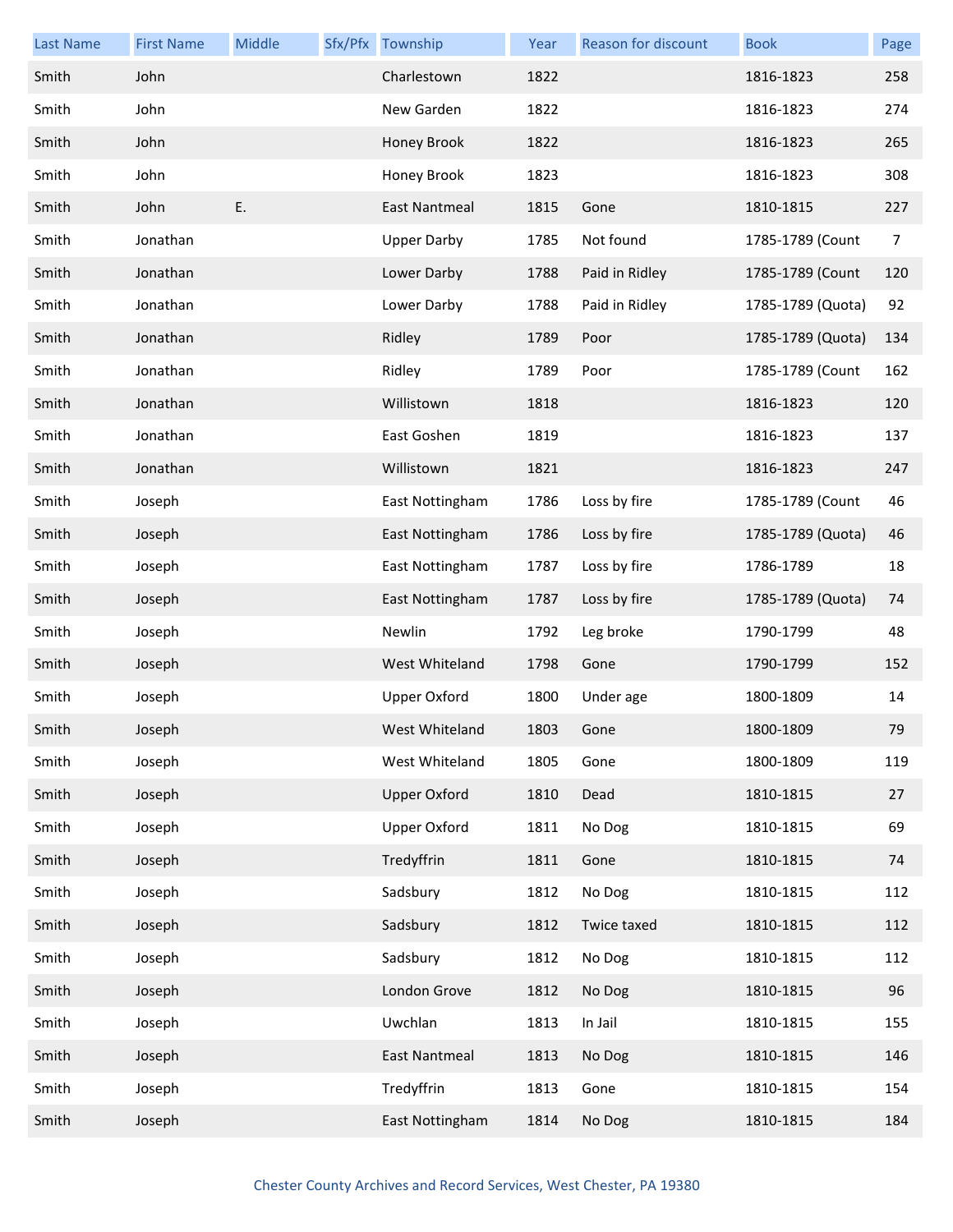| <b>Last Name</b> | <b>First Name</b> | Middle | Sfx/Pfx Township     | Year | <b>Reason for discount</b> | <b>Book</b>       | Page |
|------------------|-------------------|--------|----------------------|------|----------------------------|-------------------|------|
| Smith            | Joseph            |        | Pikeland             | 1814 | Gone                       | 1810-1815         | 191  |
| Smith            | Joseph            |        | Tredyffrin           | 1814 | Gone                       | 1810-1815         | 194  |
| Smith            | Joseph            |        | East Nottingham      | 1815 |                            | 1810-1815         | 225  |
| Smith            | Joseph            |        | West Caln            | 1817 |                            | 1816-1823         | 47   |
| Smith            | Joseph            |        | West Caln            | 1818 |                            | 1816-1823         | 89   |
| Smith            | Joseph            |        | West Caln            | 1820 |                            | 1816-1823         | 173  |
| Smith            | Joseph            |        | West Caln            | 1821 |                            | 1816-1823         | 215  |
| Smith            | Joseph            |        | West Caln            | 1822 |                            | 1816-1823         | 257  |
| Smith            | Joseph            |        | West Whiteland       | 1823 |                            | 1816-1823         | 335  |
| Smith            | Joshua            |        | West Whiteland       | 1817 |                            | 1816-1823         | 80   |
| Smith            | Margarett         |        | Coventry             | 1823 |                            | 1816-1823         | 302  |
| Smith            | Matthew           |        | Oxford               | 1790 | Gone                       | 1790-1799         | 13   |
| Smith            | Matthew           |        | New London           | 1820 |                            | 1816-1823         | 189  |
| Smith            | Michael           |        | Coventry             | 1786 | Paid in Nantmeal           | 1785-1789 (Quota) | 32   |
| Smith            | Michael           |        | Coventry             | 1786 | Paid in Nantmeal           | 1785-1789 (Count  | 32   |
| Smith            | Michael           |        | Coventry             | 1788 | In Nantmeal                | 1786-1789         | 4    |
| Smith            | Michael           |        | Goshen               | 1815 | Gone                       | 1810-1815         | 214  |
| Smith            | Nathaniel         |        | Lower Darby          | 1786 | Overflowing of the tide    | 1785-1789 (Quota) | 36   |
| Smith            | Nathaniel         |        | West Marlborough     | 1805 | Gone                       | 1800-1809         | 109  |
| Smith            | Nathaniel         | Η.     | Charlestown          | 1820 |                            | 1816-1823         | 175  |
| Smith            | Patrick           |        | Charlestown          | 1798 | Gone                       | 1790-1799         | 136  |
| Smith            | Patrick           |        | Charlestown          | 1799 | Gone                       | 1790-1799         | 156  |
| Smith            | Patrick           |        | Willistown           | 1803 | Leg broke                  | 1800-1809         | 78   |
| Smith            | Peter             |        | <b>West Nantmeal</b> | 1805 | Gone                       | 1800-1809         | 112  |
| Smith            | Peter             |        | Pikeland             | 1819 |                            | 1816-1823         | 155  |
| Smith            | Philip            |        | East Whiteland       | 1790 | Gone                       | 1790-1799         | 18   |
| Smith            | Rachel            |        | New Garden           | 1811 | No Dog                     | 1810-1815         | 63   |
| Smith            | Rachel            |        | New Garden           | 1819 |                            | 1816-1823         | 148  |
| Smith            | Robert            |        | Birmingham           | 1786 | Gone                       | 1785-1789 (Count  | 58   |
| Smith            | Robert            |        | Birmingham           | 1788 | Gone                       | 1786-1789         | 30   |
| Smith            | Robert            |        | Uwchlan              | 1788 | Overrated                  | 1785-1789 (Quota) | 110  |
| Smith            | Robert            |        | Uwchlan              | 1789 | Overrated                  | 1785-1789 (Quota) | 137  |
| Smith            | Robert            |        | Uwchlan              | 1789 | Overrated                  | 1785-1789 (Count  | 166  |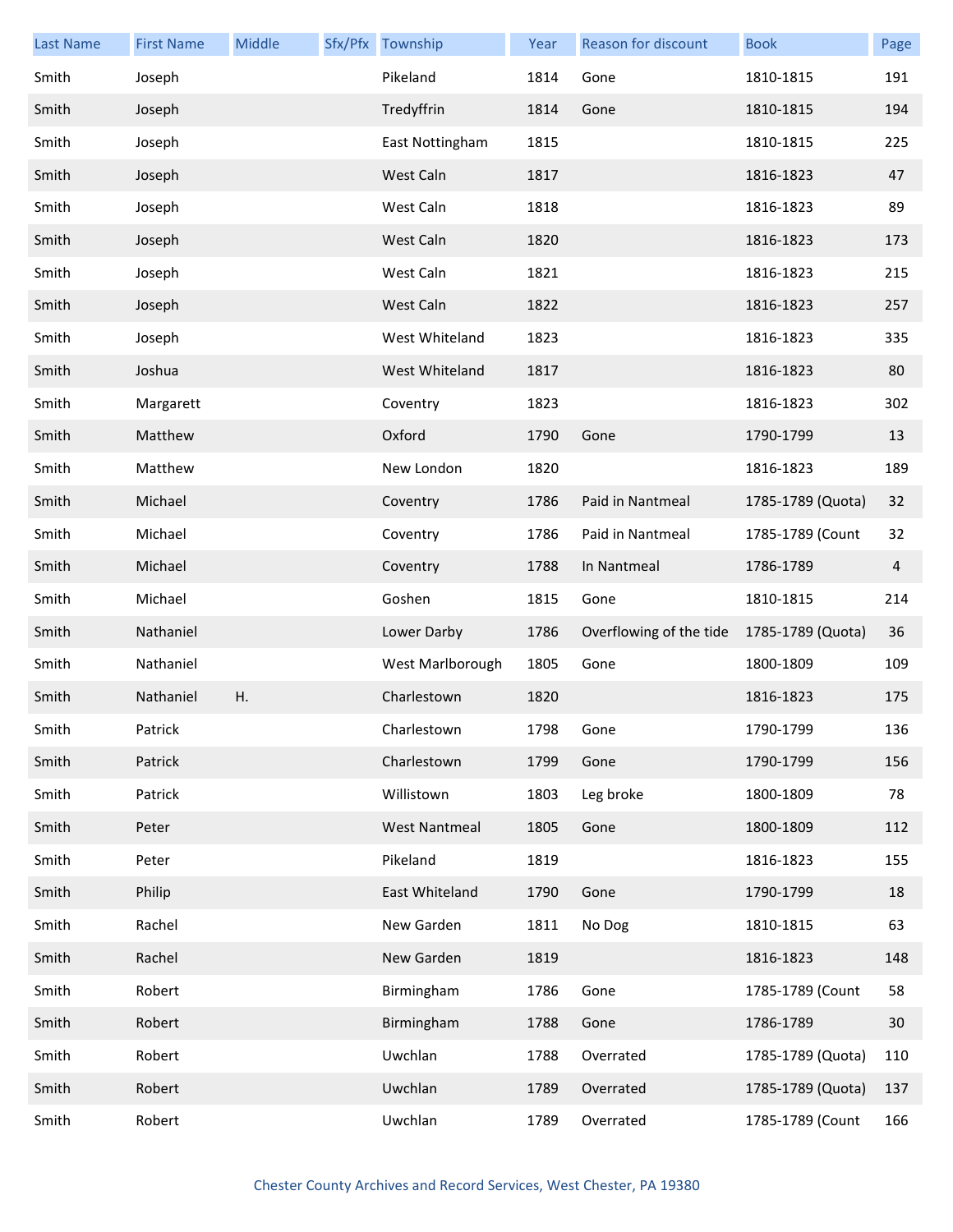| <b>Last Name</b> | <b>First Name</b> | Middle | Sfx/Pfx Township        | Year      | <b>Reason for discount</b>                | <b>Book</b>       | Page |
|------------------|-------------------|--------|-------------------------|-----------|-------------------------------------------|-------------------|------|
| Smith            | Robert            |        | East Nottingham         | 1797      | Twice entered                             | 1790-1799         | 125  |
| Smith            | Robert            |        | West Fallowfield        | 1800      | Gone                                      | 1800-1809         | 6    |
| Smith            | Robert            |        | West Fallowfield        | 1810      | Gone                                      | 1810-1815         | 11   |
| Smith            | Robert            |        | Sadsbury                | 1810      | Gone                                      | 1810-1815         | 31   |
| Smith            | Robert            |        | <b>West Chester</b>     | 1813      | Gone                                      | 1810-1815         | 161  |
| Smith            | Robert            |        | East Caln               | 1813      | Gone                                      | 1810-1815         | 126  |
| Smith            | Robert            |        | <b>West Nantmeal</b>    | 1816      | <b>Unseated land</b>                      | 1816-1823         | 26   |
| Smith            | Robert            |        | West Fallowfield        | 1819      |                                           | 1816-1823         | 136  |
| Smith            | Samuel            |        | East Caln               | 1786      | Paid in Uwchlan                           | 1785-1789 (Count  | 62   |
| Smith            | Samuel            |        | Coventry                | 1810      | No Dog                                    | 1810-1815         | 8    |
| Smith            | Samuel            |        | Coventry                | 1810      | Gone                                      | 1810-1815         | 8    |
| Smith            | Samuel            |        | West Caln               | 1812      | Gone                                      | 1810-1815         | 87   |
| Smith            | Samuel            |        | West Caln               | 1812      | Gone                                      | 1810-1815         | 87   |
| Smith            | Samuel            |        | West Caln               | 1813      | Gone                                      | 1810-1815         | 127  |
| Smith            | Samuel            |        | West Caln               | 1813      | Gone                                      | 1810-1815         | 127  |
| Smith            | Samuel            |        | West Nottingham         | 1814      | Gone                                      | 1810-1815         | 185  |
| Smith            | Samuel            |        | East Nantmeal           | 1815      |                                           | 1810-1815         | 227  |
| Smith            | Samuel            |        | Goshen                  | 1816      |                                           | 1816-1823         | 12   |
| Smith            | Samuel            |        | East Nottingham         | 1818      | Error                                     | 1816-1823         | 107  |
| Smith            | Samuel            |        | West Goshen             | 1822      |                                           | 1816-1823         | 264  |
| Smith            | Samuel            | R.     | Sadsbury                | 1810 Gone |                                           | 1810-1815         | 31   |
| Smith            | Thomas            |        | Ridley                  | 1785      | Overrated                                 | 1785-1789 (Count  | 22   |
| Smith            | Thomas            |        | <b>Upper Chichester</b> | 1785      | Poor                                      | 1785-1789 (Quota) | 5    |
| Smith            | Thomas            |        | Concord                 | 1785      | Paid in New Castle Coun 1785-1789 (Quota) |                   | 4    |
| Smith            | Thomas            |        | Charlestown             | 1804      | Gone                                      | 1800-1809         | 84   |
| Smith            | Thomas            |        | Tredyffrin              | 1805      | Gone                                      | 1800-1809         | 115  |
| Smith            | Thomas            |        | Tredyffrin              | 1807      | Gone                                      | 1800-1809         | 155  |
| Smith            | Thomas            |        | East Nottingham         | 1814      | Gone                                      | 1810-1815         | 184  |
| Smith            | Thomas            |        | Brandywine              | 1817      |                                           | 1816-1823         | 45   |
| Smith            | Thomas            |        | Uwchlan                 | 1817      |                                           | 1816-1823         | 74   |
| Smith            | Thomas            |        | London Britain          | 1818      |                                           | 1816-1823         | 101  |
| Smith            | Timothy           |        | West Caln               | 1793      | Gone                                      | 1790-1799         | 60   |
| Smith            | Valentine         |        | Vincent                 | 1790      | Gone                                      | 1790-1799         | 17   |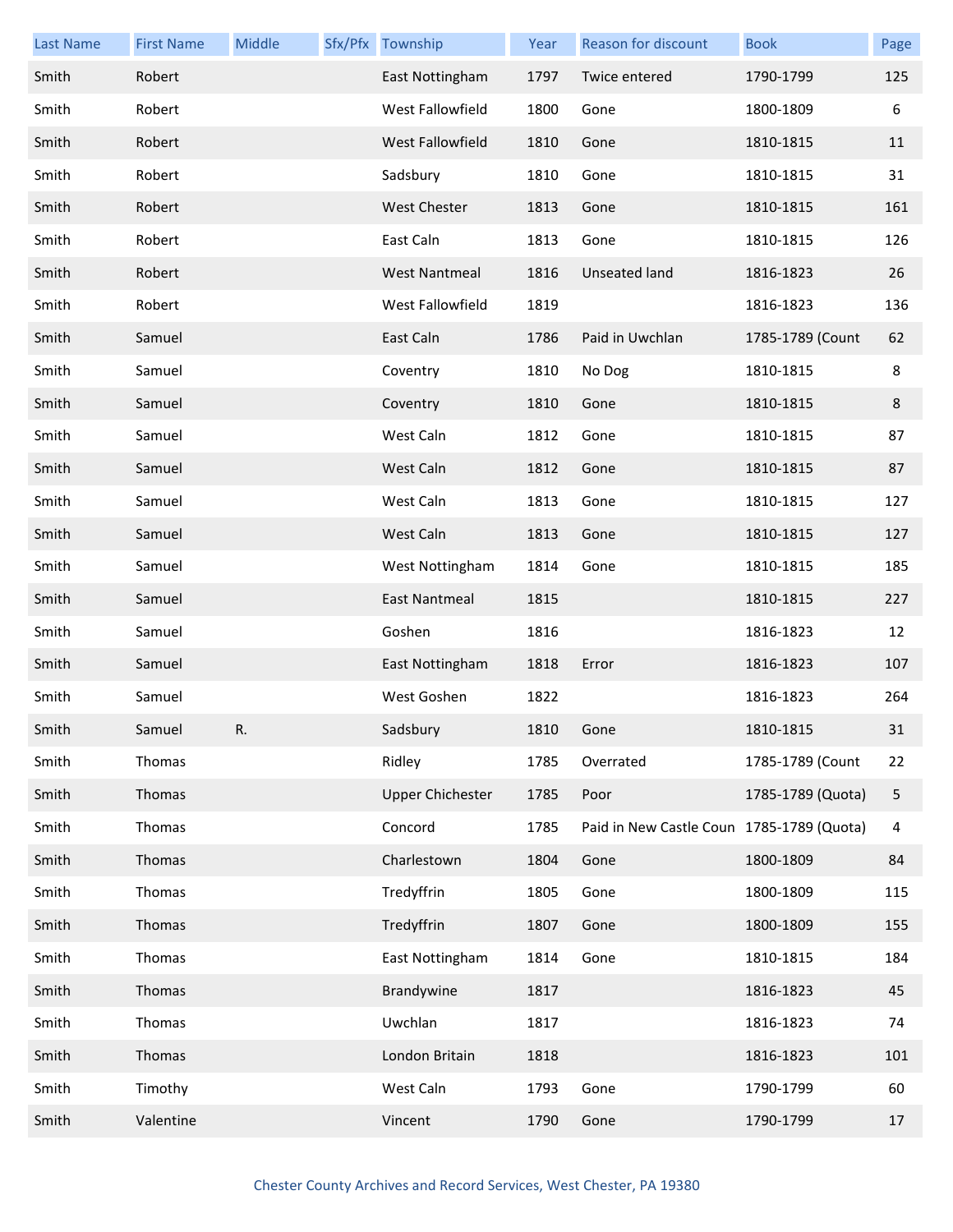| <b>Last Name</b> | <b>First Name</b> | Middle | Sfx/Pfx Township     | Year | <b>Reason for discount</b> | <b>Book</b>       | Page           |
|------------------|-------------------|--------|----------------------|------|----------------------------|-------------------|----------------|
| Smith            | Valentine         |        | East Whiteland       | 1813 | Gone                       | 1810-1815         | 159            |
| Smith            | Valentine         |        | East Whiteland       | 1813 | Gone                       | 1810-1815         | 159            |
| Smith            | Valentine         |        | Vincent              | 1822 |                            | 1816-1823         | 288            |
| Smith            | William           |        | Birmingham           | 1785 | Under age                  | 1785-1789 (Count  | $\overline{2}$ |
| Smith            | William           |        | Newlin               | 1785 | Overrated                  | 1785-1789 (Quota) | 16             |
| Smith            | William           |        | Ridley               | 1786 | Gone                       | 1785-1789 (Count  | 78             |
| Smith            | William           |        | <b>East Nantmeal</b> | 1786 |                            | 1785-1789 (Count  | 72             |
| Smith            | William           |        | Ridley               | 1787 | Gone                       | 1786-1789         | 50             |
| Smith            | William           |        | Oxford               | 1789 | Gone                       | 1785-1789 (Quota) | 132            |
| Smith            | William           |        | Oxford               | 1789 | Gone                       | 1785-1789 (Count  | 160            |
| Smith            | William           |        | <b>East Nantmeal</b> | 1790 | Gone                       | 1790-1799         | 12             |
| Smith            | William           |        | Oxford               | 1790 | Gone                       | 1790-1799         | 13             |
| Smith            | William           |        | East Nottingham      | 1791 | Gone                       | 1790-1799         | 31             |
| Smith            | William           |        | Newlin               | 1799 | Overrated                  | 1790-1799         | 162            |
| Smith            | William           |        | Coventry             | 1803 | Gone                       | 1800-1809         | 77             |
| Smith            | William           |        | East Nantmeal        | 1804 | Gone                       | 1800-1809         | 92             |
| Smith            | William           |        | Coventry             | 1805 | Poor                       | 1800-1809         | 103            |
| Smith            | William           |        | Westtown             | 1808 | Gone                       | 1800-1809         | 178            |
| Smith            | William           |        | Charlestown          | 1810 | Gone                       | 1810-1815         | 7              |
| Smith            | William           |        | West Caln            | 1813 | Gone                       | 1810-1815         | 127            |
| Smith            | William           |        | West Caln            | 1813 | Gone                       | 1810-1815         | 127            |
| Smith            | William           |        | West Caln            | 1814 |                            | 1810-1815         | 167            |
| Smith            | William           |        | West Caln            | 1814 | Unseated land              | 1810-1815         | 167            |
| Smith            | William           |        | West Caln            | 1814 |                            | 1810-1815         | 167            |
| Smith            | William           |        | Pennsbury            | 1816 | Gone                       | 1816-1823         | 29             |
| Smith            | William           |        | Kennett              | 1818 |                            | 1816-1823         | 98             |
| Smith            | William           |        | West Caln            | 1819 |                            | 1816-1823         | 131            |
| Smith            | William           |        | Pennsbury            | 1820 |                            | 1816-1823         | 198            |
| Smith            | William           |        | Lower Oxford         | 1820 |                            | 1816-1823         | 196            |
| Smith            | William           |        | East Goshen          | 1821 |                            | 1816-1823         | 221            |
| Smith            | William           |        | West Marlborough     | 1821 |                            | 1816-1823         | 229            |
| Smith            | William           |        | West Whiteland       | 1821 |                            | 1816-1823         | 250            |
| Smith            | William           |        | West Fallowfield     | 1821 |                            | 1816-1823         | 220            |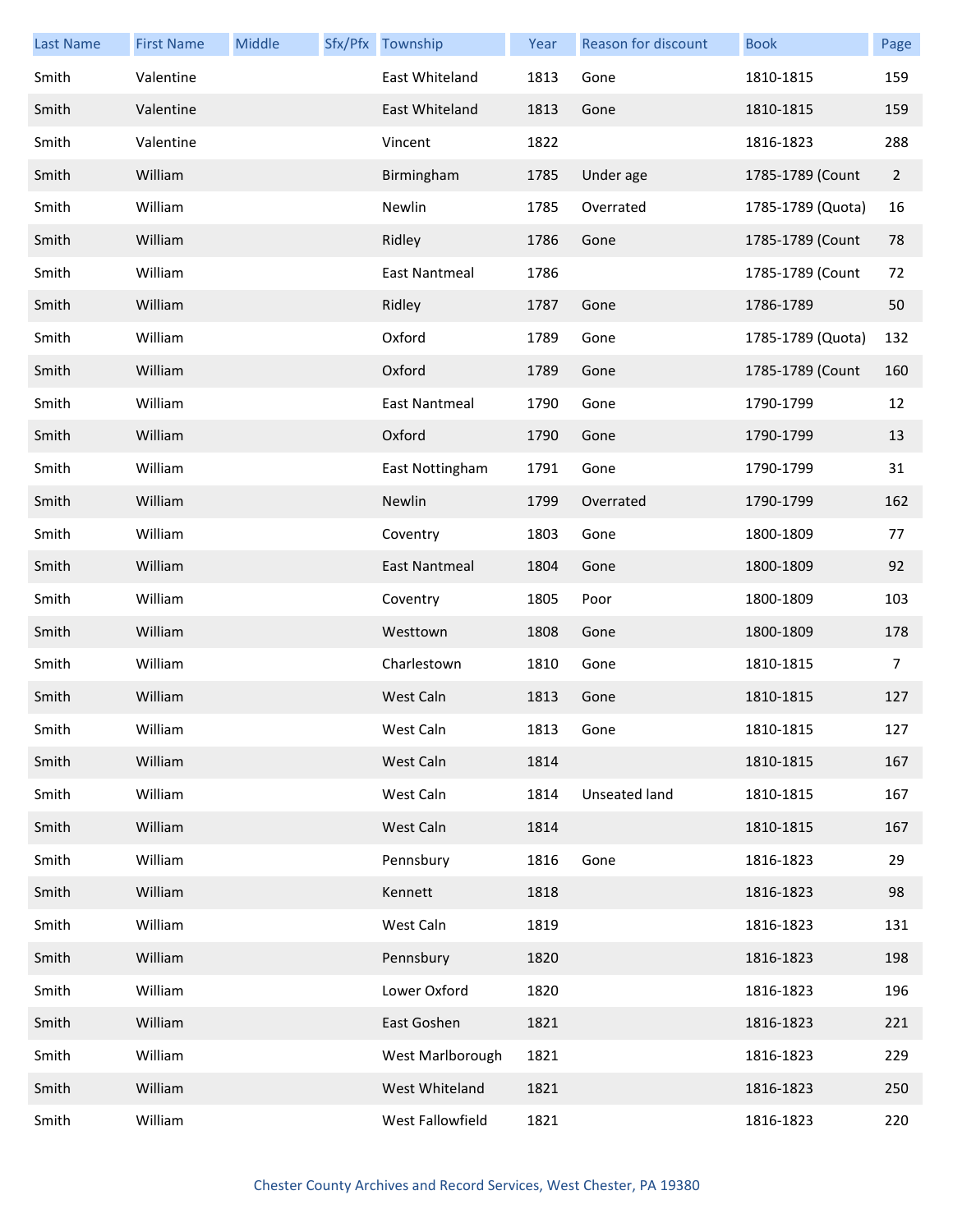| <b>Last Name</b> | <b>First Name</b> | Middle | Sfx/Pfx Township     | Year | Reason for discount | <b>Book</b>       | Page           |
|------------------|-------------------|--------|----------------------|------|---------------------|-------------------|----------------|
| Smith            | William           |        | Thornbury            | 1822 |                     | 1816-1823         | 286            |
| Smith            | William           |        | East Goshen          | 1823 |                     | 1816-1823         | 306            |
| Smithiman        | Samuel            |        | Charlestown          | 1816 |                     | 1816-1823         | $\overline{7}$ |
| Smoker           | Solomon           |        | West Caln            | 1820 |                     | 1816-1823         | 173            |
| Smoker           | Solomon           |        | West Caln            | 1821 |                     | 1816-1823         | 215            |
| Smoker           | Solomon           |        | West Caln            | 1822 |                     | 1816-1823         | 257            |
| Snell            | Jacob             |        | Coventry             | 1810 | Gone                | 1810-1815         | 8              |
| Snell            | Jacob             |        | Coventry             | 1823 |                     | 1816-1823         | 302            |
| Snider           | Christian         |        | West Whiteland       | 1799 | Gone                | 1790-1799         | 172            |
| Snider           | Conrad            |        | Coventry             | 1787 | Poor                | 1785-1789 (Quota) | 60             |
| Snider           | George            |        | West Fallowfield     | 1786 | Gone                | 1785-1789 (Count  | 38             |
| Snider           | George            |        | East Fallowfield     | 1797 | Gone                | 1790-1799         | 118            |
| Snider           | George            |        | Vincent              | 1819 |                     | 1816-1823         | 161            |
| Snider           | Henry             |        | Lower Oxford         | 1809 | Gone                | 1800-1809         | 193            |
| Snider           | Peter             |        | <b>East Nantmeal</b> | 1787 | Gone                | 1785-1789 (Count  | 100            |
| Snider           | Peter             |        | Coventry             | 1787 | Gone                | 1785-1789 (Quota) | 60             |
| Snider           | Peter             |        | <b>East Nantmeal</b> | 1787 | Gone                | 1785-1789 (Quota) | 72             |
| Snider           | Peter             |        | Coventry             | 1787 | Gone                | 1785-1789 (Count  | 88             |
| Snider           | Peter             |        | Coventry             | 1788 | Gone                | 1786-1789         | 60             |
| Snider           | Peter             |        | Pikeland             | 1790 | Gone                | 1790-1799         | 14             |
| Snider           | William           |        | Newlin               | 1819 |                     | 1816-1823         | 146            |
| Snowden          | Richard           |        | Westtown             | 1812 | No Dog              | 1810-1815         | 118            |
| Snyder           | Benjamin          |        | Pikeland             | 1814 | Gone                | 1810-1815         | 191            |
| Snyder           | Casper            |        | Pikeland             | 1817 |                     | 1816-1823         | 71             |
| Snyder           | Conrad            |        | Coventry             | 1787 | Gone                | 1785-1789 (Count  | 88             |
| Snyder           | Conrad            |        | Coventry             | 1788 | Gone                | 1786-1789         | 60             |
| Snyder           | George            |        | Charlestown          | 1807 | Gone                | 1800-1809         | 143            |
| Snyder           | George            |        | East Nantmeal        | 1814 | One Dog             | 1810-1815         | 186            |
| Snyder           | George            |        | Pikeland             | 1815 |                     | 1810-1815         | 233            |
| Snyder           | George            |        | East Nantmeal        | 1821 |                     | 1816-1823         | 235            |
| Snyder           | George            |        | Vincent              | 1822 |                     | 1816-1823         | 288            |
| Snyder           | George            |        | East Nantmeal        | 1822 |                     | 1816-1823         | 277            |
| Snyder           | Henry             |        | Pikeland             | 1811 | No Dog              | 1810-1815         | 71             |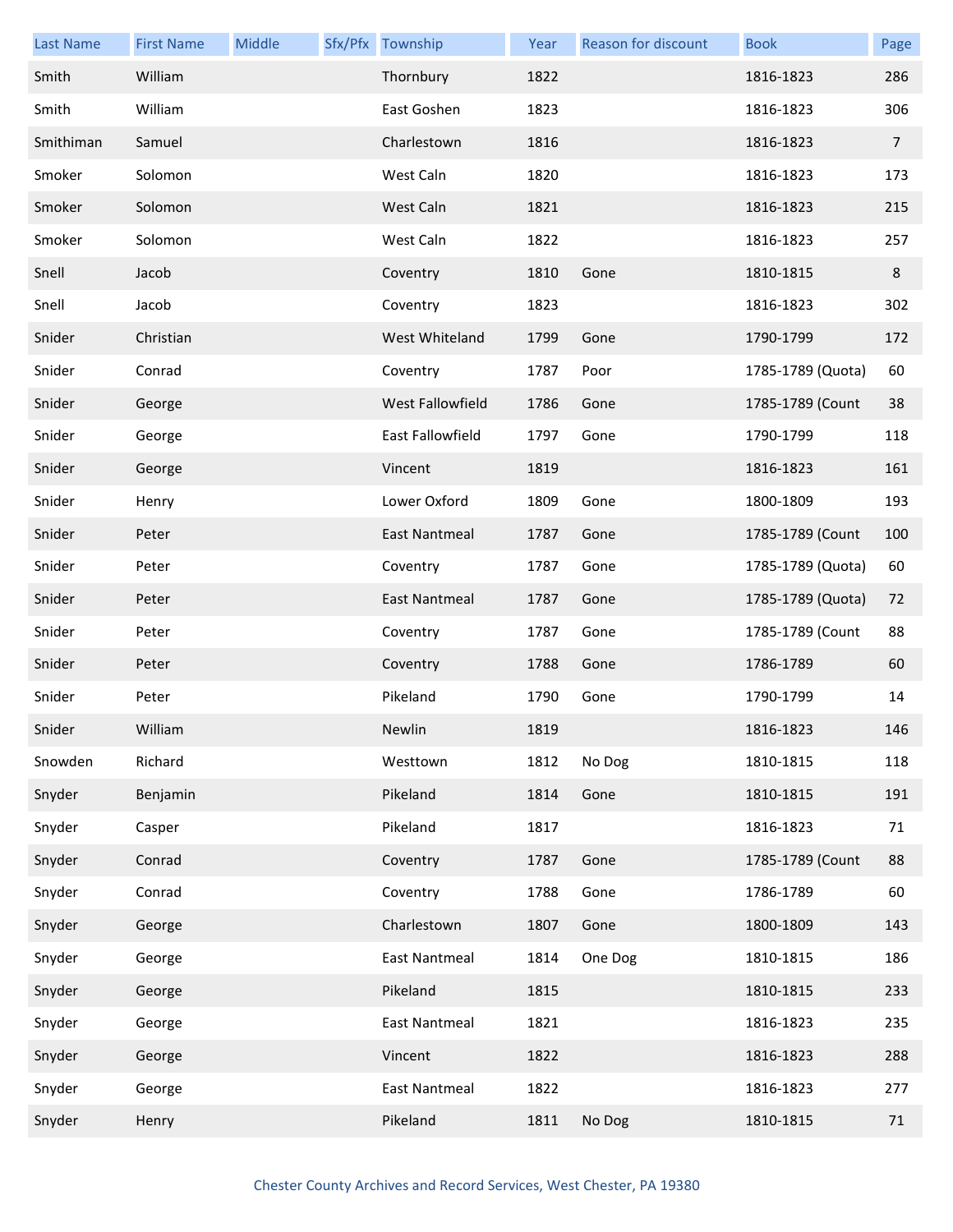| <b>Last Name</b> | <b>First Name</b> | Middle |     | Sfx/Pfx Township    | Year | Reason for discount | <b>Book</b>       | Page |
|------------------|-------------------|--------|-----|---------------------|------|---------------------|-------------------|------|
| Snyder           | Henry             |        |     | Pikeland            | 1811 | Twice taxed         | 1810-1815         | 71   |
| Snyder           | Henry             |        |     | Pikeland            | 1815 |                     | 1810-1815         | 233  |
| Snyder           | Jesse             |        |     | London Britain      | 1817 |                     | 1816-1823         | 58   |
| Snyder           | Jesse             |        |     | East Caln           | 1822 |                     | 1816-1823         | 256  |
| Snyder           | John              |        |     | Charlestown         | 1817 |                     | 1816-1823         | 48   |
| Snyder           | John              |        |     | Charlestown         | 1818 |                     | 1816-1823         | 90   |
| Snyder           | Matthias          |        |     | Honey Brook         | 1810 | Gone                | 1810-1815         | 13   |
| Snyder           | Matthias          |        |     | Honey Brook         | 1810 | Gone                | 1810-1815         | 13   |
| Snyder           | Peter             |        |     | Pikeland            | 1817 |                     | 1816-1823         | 71   |
| Snyder           | Philip            |        |     | Uwchlan             | 1814 | Gone                | 1810-1815         | 195  |
| Snyder           | Samuel            |        |     | East Nantmeal       | 1818 |                     | 1816-1823         | 109  |
| Snyder           | Samuel            |        |     | Brandywine          | 1820 |                     | 1816-1823         | 171  |
| Snyder           | Samuel            |        |     | Brandywine          | 1821 |                     | 1816-1823         | 213  |
| Snyder           | Thomas            |        |     | <b>Upper Oxford</b> | 1821 |                     | 1816-1823         | 238  |
| Snyder           | William           |        |     | Coventry            | 1820 |                     | 1816-1823         | 174  |
| Snyder           | William           |        |     | Coventry            | 1822 |                     | 1816-1823         | 259  |
| Soap             | John              |        |     | West Caln           | 1823 |                     | 1816-1823         | 300  |
| Soil             | John              |        |     | Sadsbury            | 1799 | Gone                | 1790-1799         | 168  |
| Soldfreed        | Jesse             |        |     | Charlestown         | 1821 |                     | 1816-1823         | 217  |
| Sole             | Francis           |        |     | Pikeland            | 1785 | Poor                | 1785-1789 (Count  | 20   |
| Soley            | Alexander         |        |     | Concord             | 1786 |                     | 1785-1789 (Count  | 60   |
| Soley            | Alexander         |        |     | Thornbury           | 1787 | Gone                | 1785-1789 (Quota) | 80   |
| Soley            | Alexander         |        |     | Thornbury           | 1787 | Poor                | 1785-1789 (Count  | 108  |
| Soley            | Alexander         |        |     | Thornbury           | 1788 | Gone                | 1785-1789 (Count  | 136  |
| Soley            | Alexander         |        |     | Thornbury           | 1788 | Gone                | 1785-1789 (Quota) | 108  |
| Soley            | Alexander         |        |     | Thornbury           | 1789 | Poor                | 1786-1789         | 80   |
| Sonders          | Andrew            |        |     | Uwchlan             | 1821 |                     | 1816-1823         | 245  |
| Songo            | William           |        |     | New Garden          | 1821 |                     | 1816-1823         | 232  |
| Songo            | William           |        |     | New Garden          | 1823 |                     | 1816-1823         | 317  |
| Sook             | Abraham           |        |     | Charlestown         | 1802 | Gone                | 1800-1809         | 44   |
| Sook             | John              |        | Jr. | Honey Brook         | 1789 | Gone                | 1785-1789 (Count  | 151  |
| Sook             | John              |        |     | Honey Brook         | 1789 | Gone                | 1785-1789 (Quota) | 123  |
| Sooten           | Samuel            |        |     | Willistown          | 1821 |                     | 1816-1823         | 247  |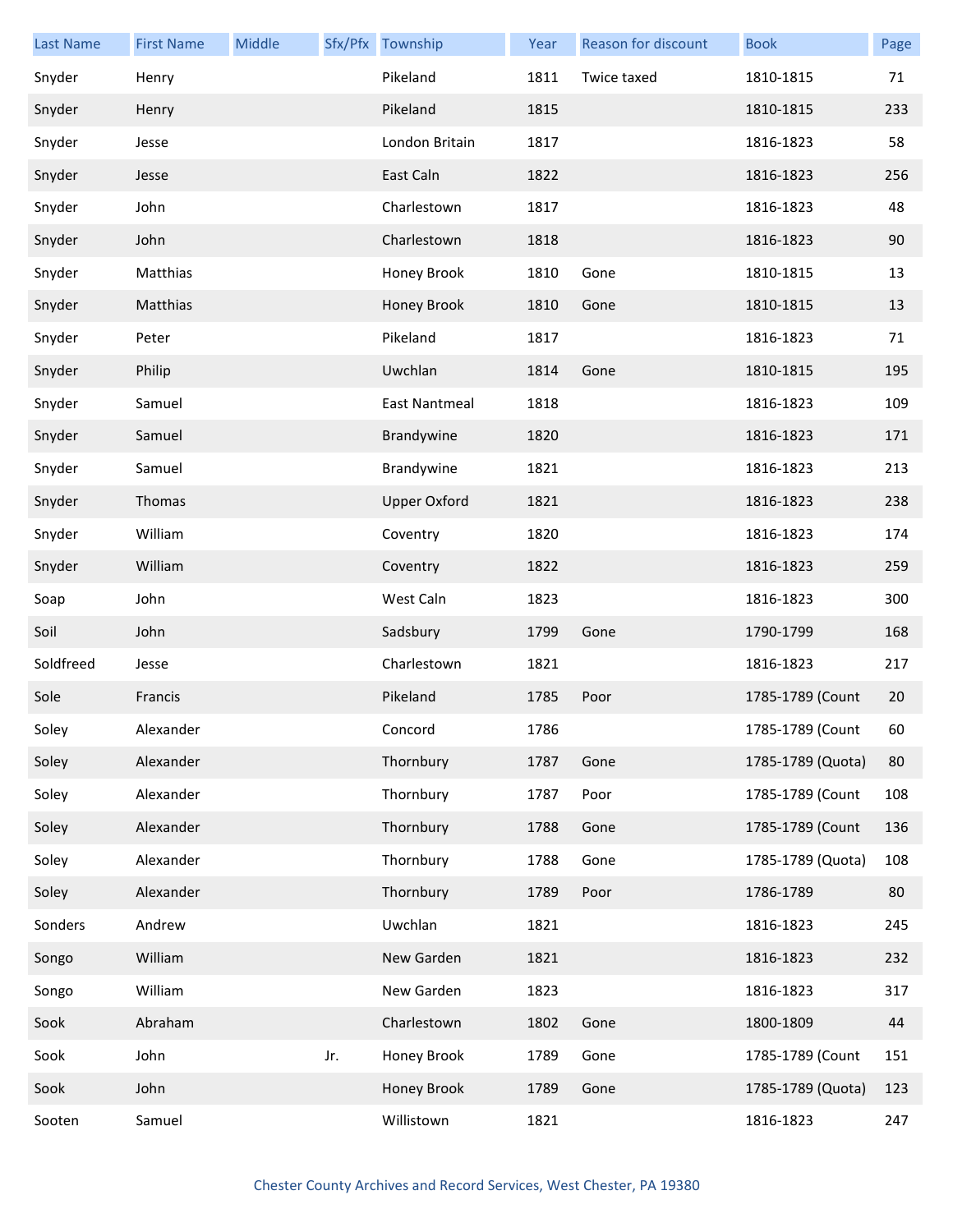| <b>Last Name</b> | <b>First Name</b> | Middle | Sfx/Pfx Township        | Year | Reason for discount | <b>Book</b>       | Page           |
|------------------|-------------------|--------|-------------------------|------|---------------------|-------------------|----------------|
| Souder           | John              |        | Coventry                | 1810 | One Dog             | 1810-1815         | 8              |
| Souder           | Samuel            |        | West Goshen             | 1822 |                     | 1816-1823         | 264            |
| Souders          | Samuel            |        | Tredyffrin              | 1814 | Gone                | 1810-1815         | 194            |
| Southard         | Abram             |        | East Fallowfield        | 1802 | Gone                | 1800-1809         | 45             |
| Southerland      | Abner             |        | Pikeland                | 1820 |                     | 1816-1823         | 197            |
| Southerwood      | Abraham           |        | East Whiteland          | 1810 | Gone                | 1810-1815         | 38             |
| Southward        | Abraham           |        | East Fallowfield        | 1786 | Dead                | 1785-1789 (Count  | 65             |
| Southward        | Abraham           |        | East Fallowfield        | 1798 | Poor                | 1790-1799         | 137            |
| Southwood        | Abner             |        | East Caln               | 1822 |                     | 1816-1823         | 256            |
| Southwood        | Abram             |        | East Fallowfield        | 1787 | Dead                | 1785-1789 (Quota) | 65             |
| Southwood        | Abram             |        | <b>East Fallowfield</b> | 1787 | Dead                | 1785-1789 (Count  | 93             |
| Southwood        | Abram             |        | Goshen                  | 1807 | Gone                | 1800-1809         | 145            |
| Sowder           | Jacob             |        | Vincent                 | 1810 | Gone                | 1810-1815         | 35             |
| Sowern           | Jonathan          |        | Tredyffrin              | 1816 |                     | 1816-1823         | 32             |
| Space            | Jacob             |        | <b>East Fallowfield</b> | 1819 | Under age & Gone    | 1816-1823         | 135            |
| Spackman         | Aaron             |        | London Grove            | 1815 | Gone                | 1810-1815         | 217            |
| Spackman         | George            |        | East Bradford           | 1817 | Too high            | 1816-1823         | 43             |
| Spackman         | James             |        | East Caln               | 1813 | Gone                | 1810-1815         | 126            |
| Spackman         | Joshua            |        | Londonderry             | 1823 |                     | 1816-1823         | 311            |
| Spackman         | Thomas            |        | West Chester            | 1811 | No Dog              | 1810-1815         | 81             |
| Spackman         | William           |        | East Caln               | 1808 | Gone                | 1800-1809         | 162            |
| Sparks           | John              |        | Chester                 | 1785 | Ran away            | 1785-1789 (Count  | 3              |
| Sparks           | William           |        | Charlestown             | 1817 |                     | 1816-1823         | 48             |
| Sparry           | Jacob             |        | Charlestown             | 1821 |                     | 1816-1823         | 217            |
| Speak            | Robert            |        | Birmingham              | 1785 | Gone                | 1785-1789 (Quota) | $\overline{2}$ |
| Speakman         | Ebenezer          |        | West Bradford           | 1823 |                     | 1816-1823         | 297            |
| Speakman         | Elisha            |        | Goshen                  | 1786 | No such man         | 1785-1789 (Count  | 66             |
| Speakman         | Elisha            |        | Goshen                  | 1787 | Gone                | 1785-1789 (Count  | 94             |
| Speakman         | Elisha            |        | Goshen                  | 1787 | No such man         | 1786-1789         | 38             |
| Speakman         | Elisha            |        | Goshen                  | 1787 | Gone                | 1786-1789         | 66             |
| Speakman         | Elisha            |        | Goshen                  | 1787 | Not such man        | 1786-1789         | 66             |
| Speakman         | Elisha            |        | Goshen                  | 1787 | Gone                | 1785-1789 (Quota) | 66             |
| Speakman         | James             |        | East Caln               | 1814 | Insane              | 1810-1815         | 166            |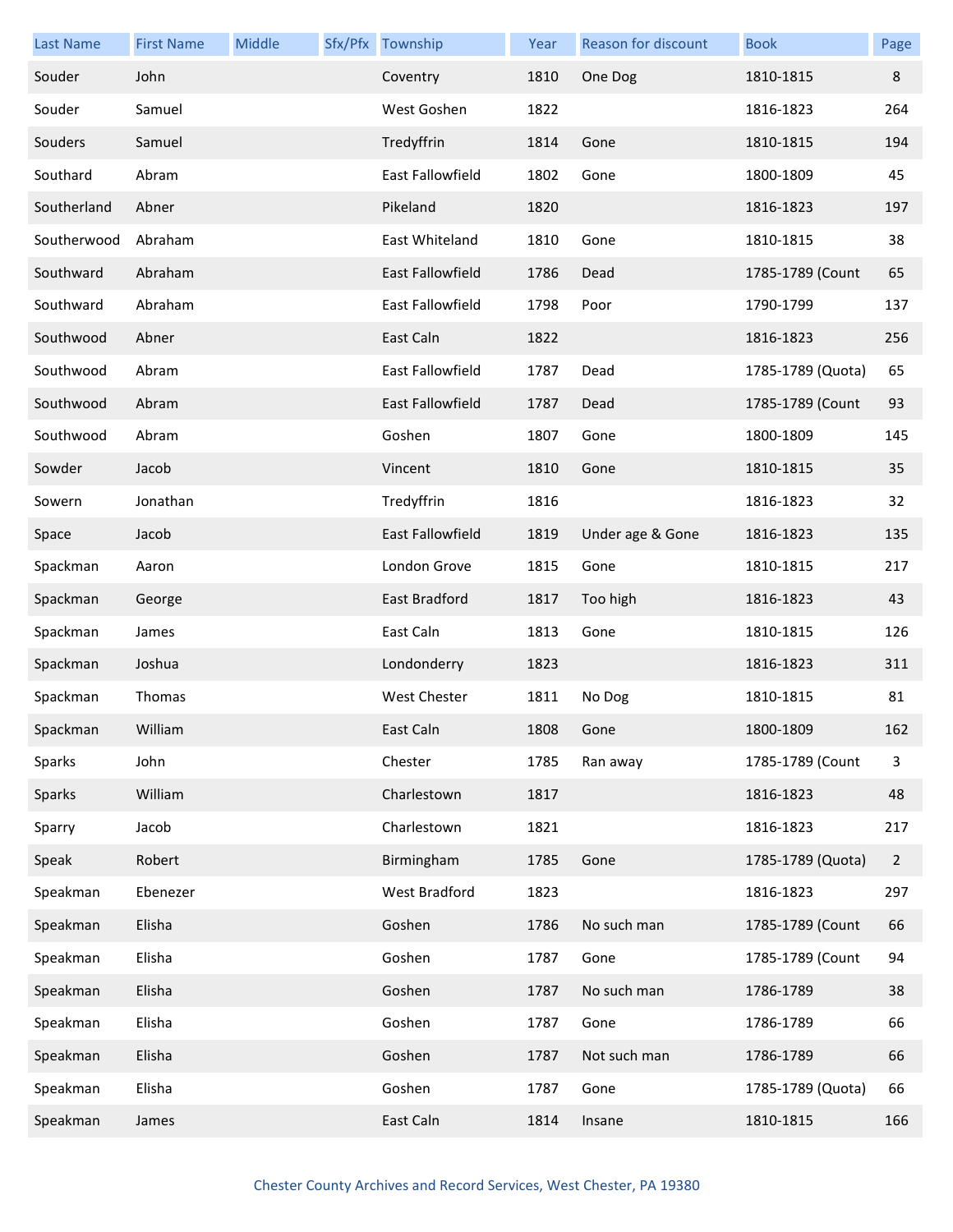| <b>Last Name</b> | <b>First Name</b> | Middle | Sfx/Pfx Township | Year | Reason for discount | <b>Book</b>       | Page           |
|------------------|-------------------|--------|------------------|------|---------------------|-------------------|----------------|
| Speakman         | James             |        | West Marlborough | 1822 |                     | 1816-1823         | 271            |
| Speakman         | Jesse             |        | West Marlborough | 1792 | Gone                | 1790-1799         | 48             |
| Speakman         | Joshua            |        | West Marlborough | 1810 | Over taxed          | 1810-1815         | 19             |
| Speakman         | William           |        | West Goshen      | 1822 |                     | 1816-1823         | 264            |
| Spear            | David             |        | Lower Oxford     | 1808 | Gone                | 1800-1809         | 173            |
| Spear            | Isaac             |        | Tredyffrin       | 1808 | Gone                | 1800-1809         | 176            |
| Spear            | James             |        | East Whiteland   | 1818 | Error               | 1816-1823         | 122            |
| Spear            | James             |        | East Whiteland   | 1819 |                     | 1816-1823         | 164            |
| Spear            | John              |        | Birmingham       | 1785 | Gone                | 1785-1789 (Quota) | $\overline{2}$ |
| Spear            | John              |        | New London       | 1806 | Gone                | 1800-1809         | 130            |
| Spear            | John              |        | East Whiteland   | 1817 |                     | 1816-1823         | 79             |
| Spear            | Joseph            |        | New London       | 1785 | Gone                | 1785-1789 (Count  | 18             |
| Spear            | Joseph            |        | West Marlborough | 1789 | Poor                | 1785-1789 (Quota) | 127            |
| Spear            | Joseph            |        | West Marlborough | 1798 | Poor & House burnt  | 1790-1799         | 142            |
| Spear            | Joseph            |        | New London       | 1805 | Poor                | 1800-1809         | 110            |
| Spear            | Joseph            |        | New London       | 1807 | Dead                | 1800-1809         | 150            |
| Spear            | Philip            |        | Vincent          | 1802 | Gone                | 1800-1809         | 57             |
| Spear            | William           |        | East Fallowfield | 1818 | Gone                | 1816-1823         | 93             |
| Speece           | David             |        | Vincent          | 1820 |                     | 1816-1823         | 203            |
| Speece           | Henry             |        | Vincent          | 1820 |                     | 1816-1823         | 203            |
| Speer            | Alexander         |        | New London       | 1822 |                     | 1816-1823         | 273            |
| Speer            | Charles           |        | East Nottingham  | 1790 | Gone                | 1790-1799         | 11             |
| Speer            | Hugh              |        | East Whiteland   | 1812 | Enlisted            | 1810-1815         | 119            |
| Speer            | Hugh              |        | East Whiteland   | 1813 | Gone                | 1810-1815         | 159            |
| Speer            | Hugh              |        | East Whiteland   | 1813 | Enlisted            | 1810-1815         | 159            |
| Speer            | James             |        | Birmingham       | 1811 | No Dog              | 1810-1815         | 42             |
| Speer            | James             |        | East Whiteland   | 1816 | No Dog              | 1816-1823         | 38             |
| Speer            | James             |        | East Whiteland   | 1821 |                     | 1816-1823         | 249            |
| Speer            | James             |        | East Whiteland   | 1823 |                     | 1816-1823         | 334            |
| Speer            | John              |        | East Marlborough | 1787 | Gone                | 1785-1789 (Count  | 98             |
| Speer            | John              |        | East Marlborough | 1787 | Gone                | 1785-1789 (Quota) | 70             |
| Speer            | John              |        | East Nottingham  | 1812 | Gone                | 1810-1815         | 104            |
| Speer            | Joseph            |        | West Marlborough | 1788 | Poor                | 1785-1789 (Quota) | 99             |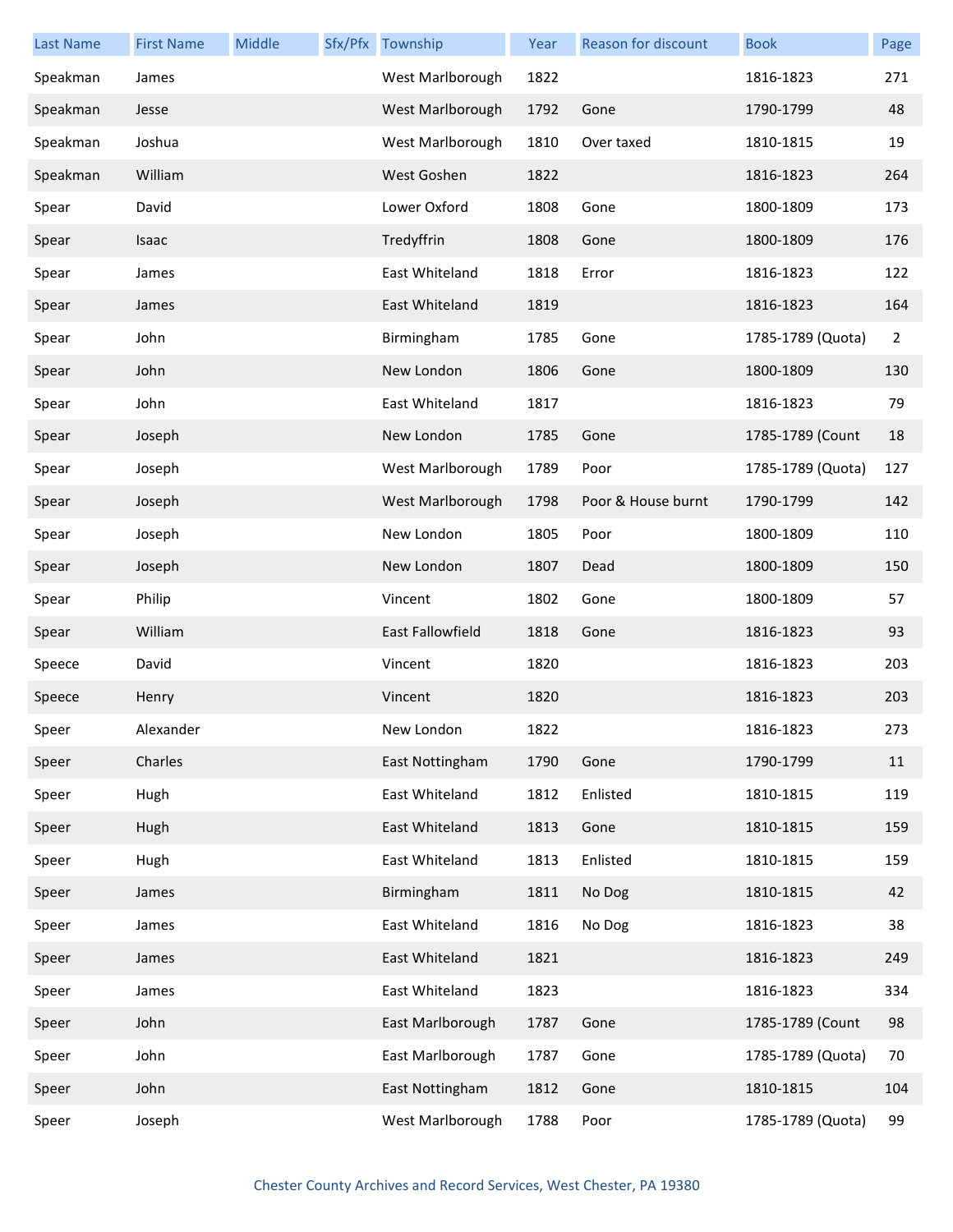| <b>Last Name</b> | <b>First Name</b> | Middle | Sfx/Pfx Township     | Year | <b>Reason for discount</b> | <b>Book</b>       | Page           |
|------------------|-------------------|--------|----------------------|------|----------------------------|-------------------|----------------|
| Speer            | Joseph            |        | West Marlborough     | 1788 | Poor                       | 1785-1789 (Count  | 127            |
| Speer            | Joseph            |        | West Marlborough     | 1789 | Gone                       | 1785-1789 (Count  | 155            |
| Speer            | Joseph            |        | West Marlborough     | 1790 | Poor                       | 1790-1799         | 9              |
| Speer            | Joseph            |        | West Marlborough     | 1799 | Poor                       | 1790-1799         | 162            |
| Speer            | Joseph            |        | New London           | 1820 |                            | 1816-1823         | 189            |
| Speer            | Robert            |        | Birmingham           | 1785 | Gone                       | 1785-1789 (Count  | $\overline{2}$ |
| Speer            | Robert            |        | East Nottingham      | 1788 | Gone                       | 1785-1789 (Quota) | 102            |
| Speer            | Robert            |        | East Nottingham      | 1788 | Gone                       | 1785-1789 (Count  | 130            |
| Speice           | Henry             |        | Uwchlan              | 1821 |                            | 1816-1823         | 245            |
| Speice           | Jacob             |        | East Fallowfield     | 1821 |                            | 1816-1823         | 219            |
| Speice           | Samuel            |        | East Fallowfield     | 1821 |                            | 1816-1823         | 219            |
| Spence           | James             |        | Uwchlan              | 1811 | Poor                       | 1810-1815         | 75             |
| Spence           | James             |        | Uwchlan              | 1813 | Gone                       | 1810-1815         | 155            |
| Spence           | James             |        | Uwchlan              | 1823 |                            | 1816-1823         | 330            |
| Spencer          | Esau              |        | New London           | 1809 | No such person             | 1800-1809         | 190            |
| Spencer          | Ferdinand         |        | Goshen               | 1789 | Dead                       | 1785-1789 (Quota) | 122            |
| Spencer          | Ferdinand         |        | Goshen               | 1789 | Dead                       | 1785-1789 (Count  | 150            |
| Spencer          | John              |        | Concord              | 1785 | Gone                       | 1785-1789 (Count  | 4              |
| Spencer          | John              |        | Aston                | 1788 | Gone                       | 1785-1789 (Quota) | 85             |
| Spencer          | John              |        | Nether Providence    | 1789 | Gone                       | 1785-1789 (Quota) | 133            |
| Spencer          | John              |        | Nether Providence    | 1789 | Gone                       | 1785-1789 (Count  | 161            |
| Spencer          | John              |        | Willistown           | 1798 | Gone                       | 1790-1799         | 150            |
| Spencer          | John              |        | Uwchlan              | 1806 | Gone                       | 1800-1809         | 136            |
| Spencer          | Joseph            |        | Uwchlan              | 1786 | Gone                       | 1785-1789 (Quota) | 54             |
| Spencer          | Joseph            |        | Uwchlan              | 1786 | Gone                       | 1785-1789 (Count  | 82             |
| Spencer          | Joseph            |        | Uwchlan              | 1786 | Gone                       | 1785-1789 (Count  | 54             |
| Spencer          | Joseph            |        | Charlestown          | 1823 |                            | 1816-1823         | 301            |
| Spencer          | Richard           |        | <b>West Nantmeal</b> | 1786 | Gone                       | 1785-1789 (Count  | 73             |
| Spencer          | Richard           |        | <b>West Nantmeal</b> | 1786 | Gone                       | 1785-1789 (Quota) | 45             |
| Spencer          | Richard           |        | <b>West Nantmeal</b> | 1787 | Gone                       | 1785-1789 (Quota) | 73             |
| Spencer          | Richard           |        | <b>West Nantmeal</b> | 1787 | Poor                       | 1785-1789 (Count  | 101            |
| Spencer          | Seneca            |        | East Nottingham      | 1804 | Gone                       | 1800-1809         | 91             |
| Spencer          | Timothy           |        | <b>East Nantmeal</b> | 1808 | Poor                       | 1800-1809         | 172            |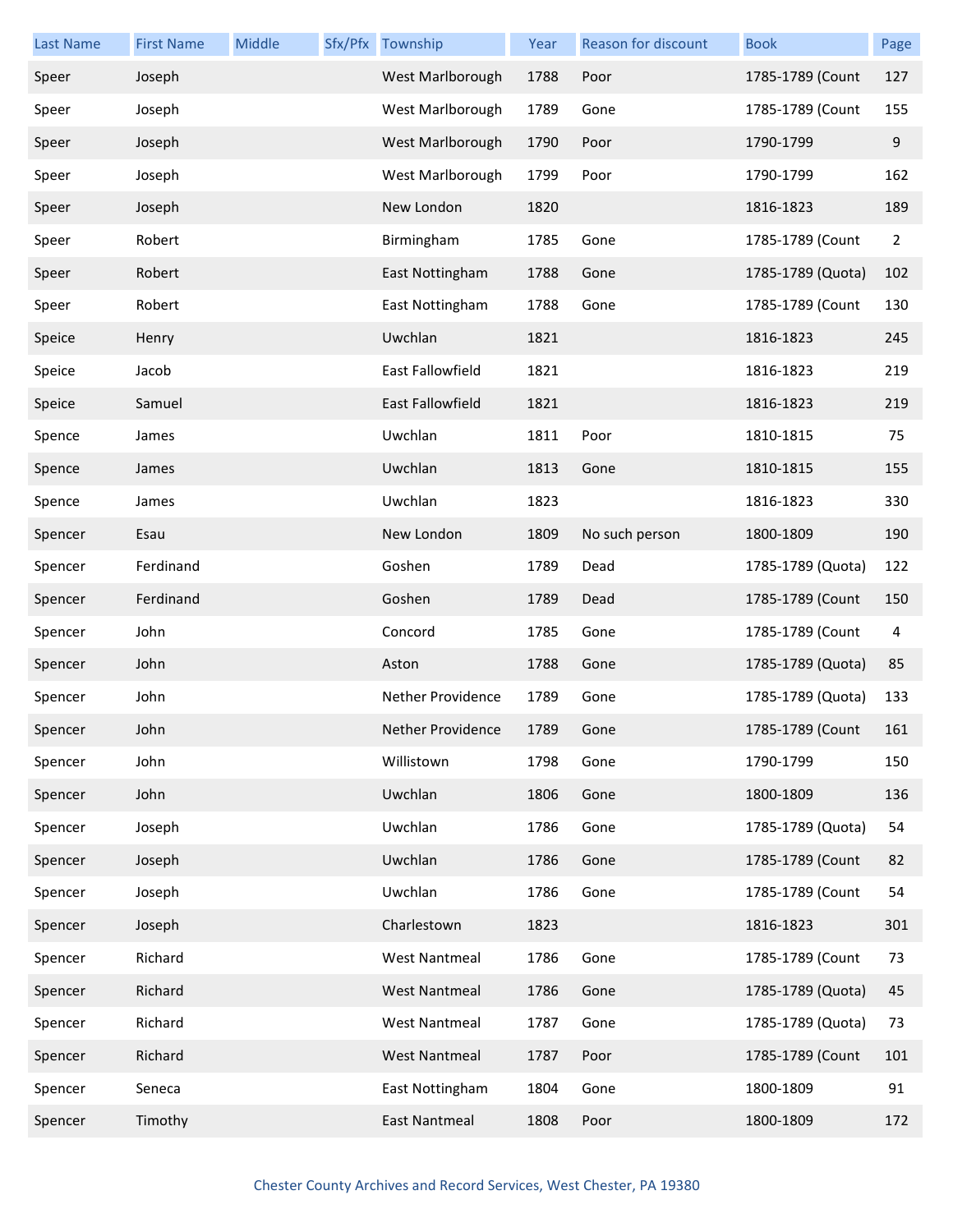| <b>Last Name</b> | <b>First Name</b> | Middle | Sfx/Pfx Township     | Year | <b>Reason for discount</b> | <b>Book</b>      | Page           |
|------------------|-------------------|--------|----------------------|------|----------------------------|------------------|----------------|
| Spencer          | William           |        | Charlestown          | 1823 |                            | 1816-1823        | 301            |
| Spenser          | James             |        | East Caln            | 1819 |                            | 1816-1823        | 130            |
| Spess            | Daniel            |        | Honey Brook          | 1808 | Gone                       | 1800-1809        | 166            |
| Spess            | Daniel            |        | Honey Brook          | 1810 | Gone                       | 1810-1815        | 13             |
| Spess            | Daniel            |        | Honey Brook          | 1810 | Gone                       | 1810-1815        | 13             |
| Spikeman         | Edward            |        | Tredyffrin           | 1814 | Gone                       | 1810-1815        | 194            |
| Spowl            | John              |        | Kennett              | 1802 | Gone                       | 1800-1809        | 47             |
| Sprague          | George            |        | Brandywine           | 1821 |                            | 1816-1823        | 213            |
| Sprigen          | Martin            |        | London Grove         | 1818 | Gone                       | 1816-1823        | 99             |
| Sprigg           | James             |        | <b>West Chester</b>  | 1817 |                            | 1816-1823        | 81             |
| Springer         | Charles           |        | New London           | 1814 | Gone                       | 1810-1815        | 182            |
| Springer         | Charles           |        | New London           | 1818 |                            | 1816-1823        | 105            |
| Springer         | Charles           |        | New London           | 1819 |                            | 1816-1823        | 147            |
| Springer         | Charles           |        | New London           | 1823 |                            | 1816-1823        | 316            |
| Springer         | Martin            |        | West Fallowfield     | 1817 |                            | 1816-1823        | 52             |
| Springer         | Thomas            |        | East Caln            | 1822 |                            | 1816-1823        | 256            |
| Springstead      | Isaac             |        | East Nantmeal        | 1821 |                            | 1816-1823        | 235            |
| Sproak           | Adam              |        | Vincent              | 1790 | Gone                       | 1790-1799        | 17             |
| Sprole           | William           |        | New Garden           | 1791 | Gone                       | 1790-1799        | 30             |
| Sproul           | Robert            |        | East Caln            | 1812 |                            | 1810-1815        | 86             |
| Sproul           | Robert            |        | Kennett              | 1814 | Gone                       | 1810-1815        | 175            |
| Sprowl           | James             |        | East Nantmeal        | 1809 | Not found                  | 1800-1809        | 192            |
| Sprowl           | John              |        | Londonderry          | 1796 | Gone                       | 1790-1799        | 102            |
| Sprowl           | John              |        | Uwchlan              | 1802 | Gone                       | 1800-1809        | 57             |
| Sprowl           | Robert            |        | <b>East Nantmeal</b> | 1809 | Not found                  | 1800-1809        | 192            |
| Squb             | William           |        | Willistown           | 1817 |                            | 1816-1823        | 77             |
| Squibb           | Enoch             |        | East Nantmeal        | 1800 | Gone                       | 1800-1809        | 13             |
| St. Clair        | Neal              |        | Charlestown          | 1816 |                            | 1816-1823        | $\overline{7}$ |
| St. John         | John              |        | Brandywine           | 1799 | Gone                       | 1790-1799        | 154            |
| St. John         | Oliver            |        | Brandywine           | 1802 | Gone                       | 1800-1809        | 42             |
| St. John         | S.                |        | <b>West Nantmeal</b> | 1812 | Gone                       | 1810-1815        | 107            |
| Stabb            | Adam              |        | East Nottingham      | 1800 | Gone                       | 1800-1809        | 12             |
| Stackhouse       | William           |        | New London           | 1788 | Gone                       | 1785-1789 (Count | 130            |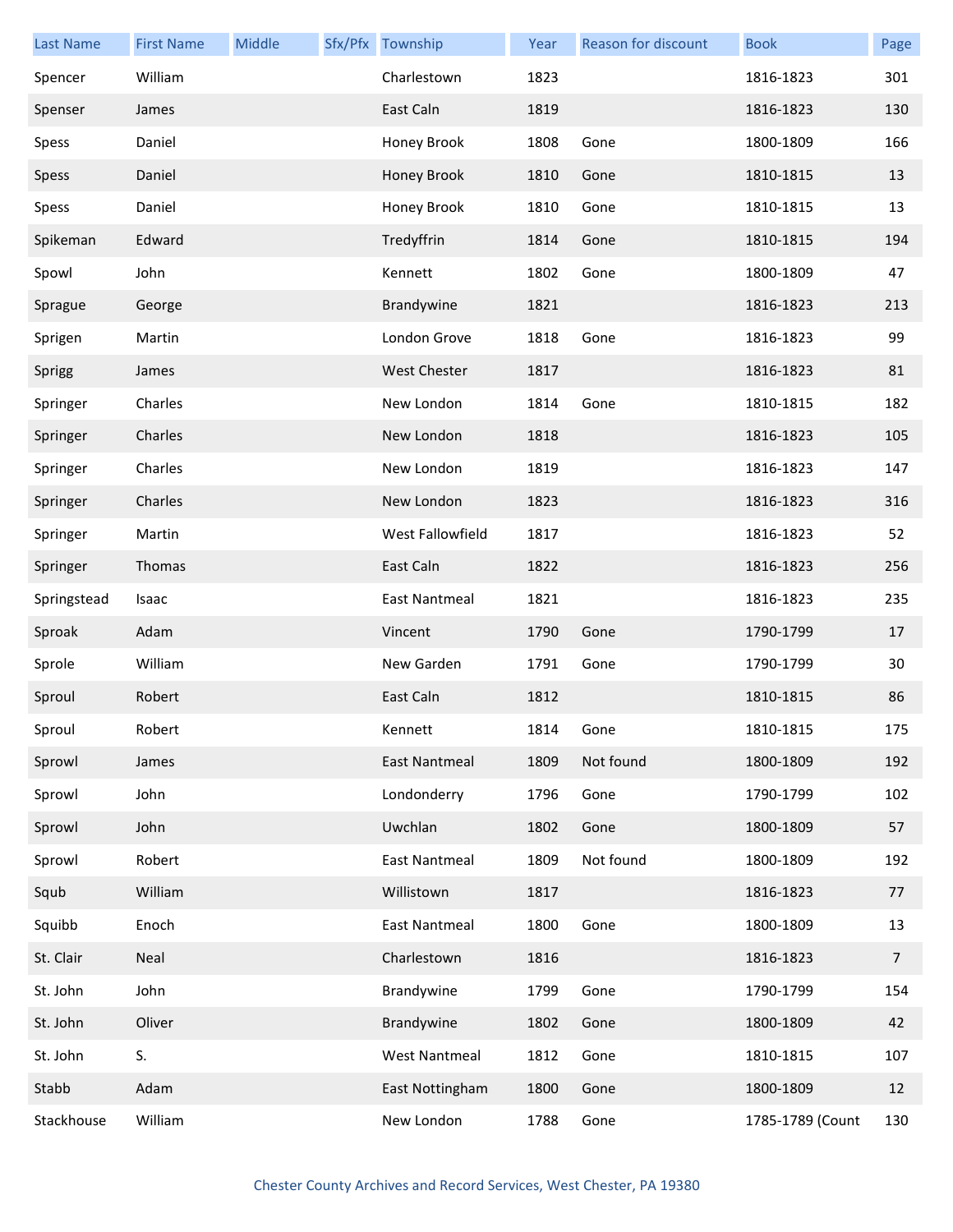| <b>Last Name</b> | <b>First Name</b> | Middle |        | Sfx/Pfx Township | Year | Reason for discount | <b>Book</b>       | Page |
|------------------|-------------------|--------|--------|------------------|------|---------------------|-------------------|------|
| Stackhouse       | William           |        |        | New London       | 1788 | Gone                | 1785-1789 (Quota) | 102  |
| Stackhouse       | William           |        |        | New London       | 1792 | Gone                | 1790-1799         | 49   |
| Stadden          | Samuel            |        |        | Marple           | 1787 | Ran away            | 1786-1789         | 41   |
| Stadden          | William           |        |        | Willistown       | 1823 |                     | 1816-1823         | 332  |
| Staddon          | Samuel            |        |        | Marple           | 1786 | Ran away            | 1785-1789 (Count  | 69   |
| Staffer          | John              |        |        | Coventry         | 1786 | Not found           | 1785-1789 (Count  | 32   |
| Staffer          | John              |        |        | Coventry         | 1788 | Not found           | 1786-1789         | 4    |
| Stager           | Jacob             |        |        | Coventry         | 1810 | No Dog              | 1810-1815         | 8    |
| Stager           | Jacob             |        |        | Coventry         | 1810 | No Dog              | 1810-1815         | 8    |
| Stager           | John              |        |        | Coventry         | 1816 |                     | 1816-1823         | 8    |
| Stager           | Nicholas          |        |        | West Fallowfield | 1819 |                     | 1816-1823         | 136  |
| <b>Stagers</b>   | Jacob             |        |        | Sadsbury         | 1809 | Paid in Fallowfield | 1800-1809         | 195  |
| <b>Stagers</b>   | Jacob             |        |        | Coventry         | 1810 | Gone                | 1810-1815         | 8    |
| <b>Stagers</b>   | Peter             |        | Estate | Coventry         | 1823 |                     | 1816-1823         | 302  |
| Stagger          | Jacob             |        |        | Sadsbury         | 1817 |                     | 1816-1823         | 72   |
| Stale            | Daniel            |        |        | Coventry         | 1820 |                     | 1816-1823         | 174  |
| Stalker          | Jacob             |        |        | Brandywine       | 1820 |                     | 1816-1823         | 171  |
| Stalker          | Samuel            |        |        | East Caln        | 1791 | Gone                | 1790-1799         | 22   |
| Stall            | Edward            |        |        | Charlestown      | 1813 | Gone                | 1810-1815         | 128  |
| Stall            | Edward            |        |        | Tredyffrin       | 1816 |                     | 1816-1823         | 32   |
| Stall            | Edward            |        |        | Charlestown      | 1819 |                     | 1816-1823         | 132  |
| Stall            | Edward            |        |        | Charlestown      | 1821 |                     | 1816-1823         | 217  |
| Stall            | John              |        |        | Vincent          | 1799 | Poor                | 1790-1799         | 170  |
| Stall            | John              |        |        | Vincent          | 1800 | Gone                | 1800-1809         | 18   |
| Stall            | John              |        |        | Charlestown      | 1802 | Poor                | 1800-1809         | 44   |
| Stamp            | John              |        |        | East Marlborough | 1814 | Gone                | 1810-1815         | 179  |
| Stamp            | John              |        |        | East Marlborough | 1820 |                     | 1816-1823         | 186  |
| Stamp            | Joseph            |        |        | Kennett          | 1823 |                     | 1816-1823         | 309  |
| Stamp            | William           |        |        | East Marlborough | 1787 | Poor                | 1785-1789 (Count  | 98   |
| Stamp            | William           |        |        | East Marlborough | 1787 | Poor                | 1785-1789 (Quota) | 70   |
| Staner           | Roger             |        |        | Springfield      | 1786 | Gone                | 1785-1789 (Count  | 51   |
| Staner           | Roger             |        |        | Springfield      | 1787 | Gone                | 1786-1789         | 23   |
| Staney           | Jacob             |        |        | Middletown       | 1786 | Poor                | 1785-1789 (Quota) | 42   |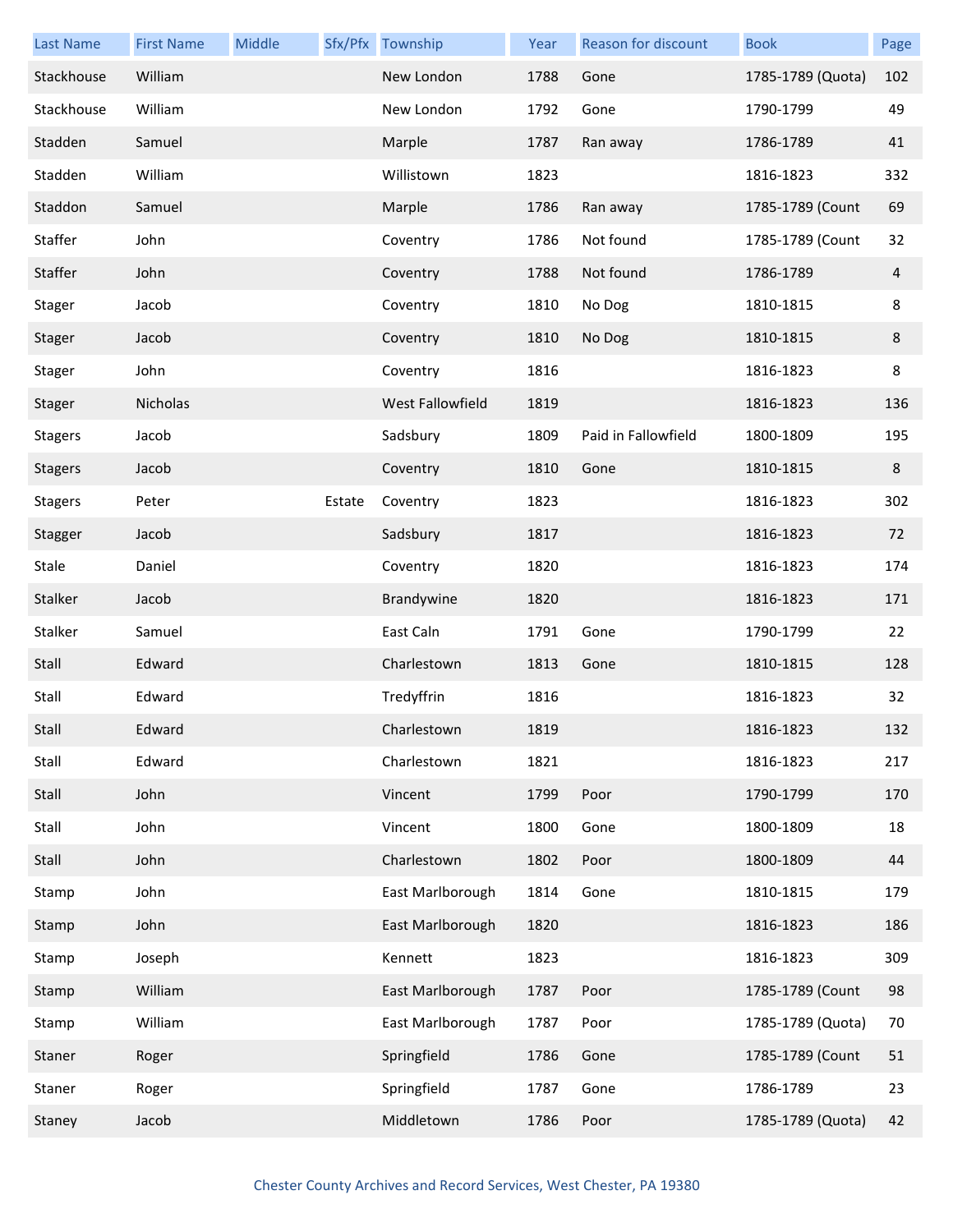| <b>Last Name</b> | <b>First Name</b> | Middle | Sfx/Pfx Township        | Year | Reason for discount  | <b>Book</b>       | Page           |
|------------------|-------------------|--------|-------------------------|------|----------------------|-------------------|----------------|
| Stanfield        | Robert            |        | Charlestown             | 1815 |                      | 1810-1815         | 209            |
| Stanford         | James             |        | Brandywine              | 1817 |                      | 1816-1823         | 45             |
| Stanford         | Joseph            |        | Brandywine              | 1793 | Error                | 1790-1799         | 59             |
| Stanford         | Joseph            |        | Brandywine              | 1798 | Paid elsewhere       | 1790-1799         | 134            |
| Stanley          | Jacob             |        | Uwchlan                 | 1822 |                      | 1816-1823         | 287            |
| Stanley          | Mathew            |        | East Caln               | 1789 | Overrated            | 1785-1789 (Quota) | 117            |
| Stanley          | Matthew           |        | East Caln               | 1785 | Poor                 | 1785-1789 (Count  | 6              |
| Stanley          | Matthew           |        | West Caln               | 1817 |                      | 1816-1823         | 47             |
| Stanley          | Matthew           |        | Honey Brook             | 1817 | Unseated land        | 1816-1823         | 54             |
| Stanley          | Matthew           |        | Honey Brook             | 1818 | <b>Unseated land</b> | 1816-1823         | 97             |
| Stanley          | William           |        | Birmingham              | 1785 | Gone                 | 1785-1789 (Quota) | 2              |
| Stanley          | William           |        | Pennsbury               | 1788 | Poor                 | 1785-1789 (Quota) | 104            |
| Stanley          | William           |        | Pennsbury               | 1788 | Poor                 | 1785-1789 (Count  | 132            |
| Stanly           | James             |        | Brandywine              | 1800 | Gone                 | 1800-1809         | $\overline{2}$ |
| Stanly           | Mathew            |        | West Caln               | 1818 |                      | 1816-1823         | 89             |
| Stanly           | William           |        | Thornbury               | 1800 | Gone                 | 1800-1809         | 17             |
| Stannup          | Jacob             |        | <b>Upper Providence</b> | 1785 | Poor                 | 1785-1789 (Quota) | 21             |
| Stanup           | Jacob             |        | Middletown              | 1786 | Poor                 | 1785-1789 (Count  | 42             |
| Stanup           | Jacob             |        | Middletown              | 1787 | Poor                 | 1786-1789         | 14             |
| Stapleton        | Isaiah            |        | Goshen                  | 1789 | Gone                 | 1785-1789 (Count  | 150            |
| Stapleton        | Isaiah            |        | Goshen                  | 1789 | Gone                 | 1785-1789 (Quota) | 122            |
| Stapleton        | Isaiah            |        | Brandywine              | 1799 | Overrated            | 1790-1799         | 154            |
| Stapleton        | Samuel            |        | Honey Brook             | 1814 | Poor                 | 1810-1815         | 174            |
| Stapleton        | William           |        | Goshen                  | 1787 | Gone                 | 1785-1789 (Count  | 94             |
| Stapleton        | William           |        | Goshen                  | 1787 | Gone                 | 1786-1789         | 66             |
| Stapleton        | William           |        | Goshen                  | 1797 | Error                | 1790-1799         | 119            |
| Stapleton        | William           |        | West Whiteland          | 1818 |                      | 1816-1823         | 123            |
| Stapleton        | William           |        | East Caln               | 1822 |                      | 1816-1823         | 256            |
| Starr            | Benjamin          |        | Charlestown             | 1806 | Gone                 | 1800-1809         | 123            |
| Starr            | Benjamin          |        | East Nantmeal           | 1813 | Gone                 | 1810-1815         | 146            |
| Starr            | Benjamin          |        | Charlestown             | 1819 |                      | 1816-1823         | 132            |
| Starr            | George            |        | West Nottingham         | 1802 | Twice taxed          | 1800-1809         | 52             |
| Starr            | James             |        | West Bradford           | 1785 | Gone                 | 1785-1789 (Count  | 3              |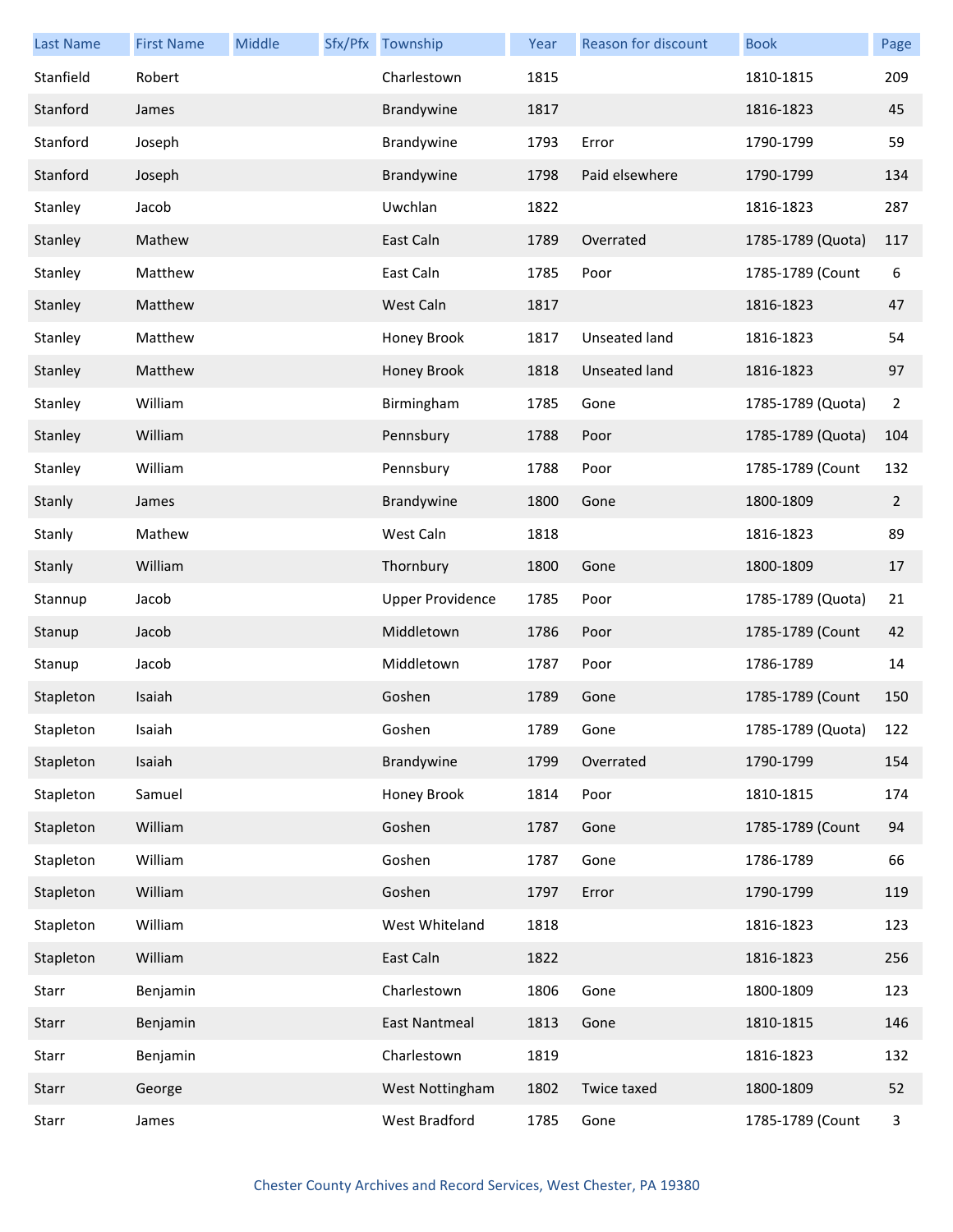| <b>Last Name</b> | <b>First Name</b> | Middle | Sfx/Pfx Township     | Year | <b>Reason for discount</b> | <b>Book</b>       | Page           |
|------------------|-------------------|--------|----------------------|------|----------------------------|-------------------|----------------|
| Starr            | James             |        | Charlestown          | 1785 | Gone                       | 1785-1789 (Count  | $\overline{7}$ |
| Starr            | James             |        | East Bradford        | 1785 | Gone                       | 1785-1789 (Count  | $\overline{2}$ |
| Starr            | James             |        | Uwchlan              | 1789 | Overrated                  | 1785-1789 (Quota) | 137            |
| Starr            | Jeremiah          |        | New London           | 1823 |                            | 1816-1823         | 316            |
| Starr            | John              |        | London Grove         | 1787 | Gone                       | 1785-1789 (Count  | 96             |
| Starr            | John              |        | London Grove         | 1787 | Gone                       | 1785-1789 (Quota) | 68             |
| Starr            | John              |        | London Grove         | 1788 | Gone                       | 1786-1789         | 68             |
| Starr            | John              |        | Charlestown          | 1802 | Sickness                   | 1800-1809         | 44             |
| Starr            | Jonathan          |        | Kennett              | 1811 | Not found                  | 1810-1815         | 55             |
| Starr            | Jonathan          |        | London Grove         | 1815 | Poor                       | 1810-1815         | 217            |
| Starr            | Jonathan          |        | East Marlborough     | 1821 |                            | 1816-1823         | 228            |
| Starr            | Jonathan          |        | Sadsbury             | 1823 |                            | 1816-1823         | 327            |
| Starr            | Joseph            |        | Birmingham           | 1809 |                            | 1800-1809         | 180            |
| Starr            | Joseph            |        | Charlestown          | 1820 |                            | 1816-1823         | 175            |
| Starr            | Patrick           |        | New Garden           | 1806 |                            | 1800-1809         | 130            |
| Starr            | Patrick           |        | New Garden           | 1814 | Gone                       | 1810-1815         | 183            |
| Starr            | Patrick           |        | New Garden           | 1817 |                            | 1816-1823         | 63             |
| Starr            | Patrick           |        | West Caln            | 1822 |                            | 1816-1823         | 257            |
| Starr            | Samuel            |        | East Bradford        | 1818 |                            | 1816-1823         | 85             |
| Starrett         | James             |        | <b>East Nantmeal</b> | 1800 | Poor                       | 1800-1809         | 13             |
| Starrett         | James             |        | Brandywine           | 1821 |                            | 1816-1823         | 213            |
| Starrett         | John              |        | <b>West Nantmeal</b> | 1786 | Ran away                   | 1785-1789 (Count  | 45             |
| Starrett         | John              |        | <b>West Nantmeal</b> | 1787 | Ran away                   | 1786-1789         | 17             |
| Starrett         | John              |        | East Nantmeal        | 1823 |                            | 1816-1823         | 320            |
| Starrett         | Reuben            |        | <b>East Nantmeal</b> | 1822 |                            | 1816-1823         | 277            |
| <b>States</b>    | Ceasar            |        | Uwchlan              | 1820 |                            | 1816-1823         | 202            |
| Statton          | Samuel            |        | Marple               | 1787 | Gone                       | 1785-1789 (Quota) | 69             |
| Statton          | Samuel            |        | Marple               | 1787 | Gone                       | 1785-1789 (Count  | 97             |
| Staufer          | Jacob             |        | Honey Brook          | 1818 | <b>Unseated land</b>       | 1816-1823         | 97             |
| Staylor          | John              |        | Tredyffrin           | 1816 |                            | 1816-1823         | 32             |
| Steadham         | William           |        | West Bradford        | 1806 | Gone                       | 1800-1809         | 121            |
| Steager          | Martin            |        | Charlestown          | 1807 | Gone                       | 1800-1809         | 143            |
| Stedham          | William           |        | West Whiteland       | 1818 |                            | 1816-1823         | 123            |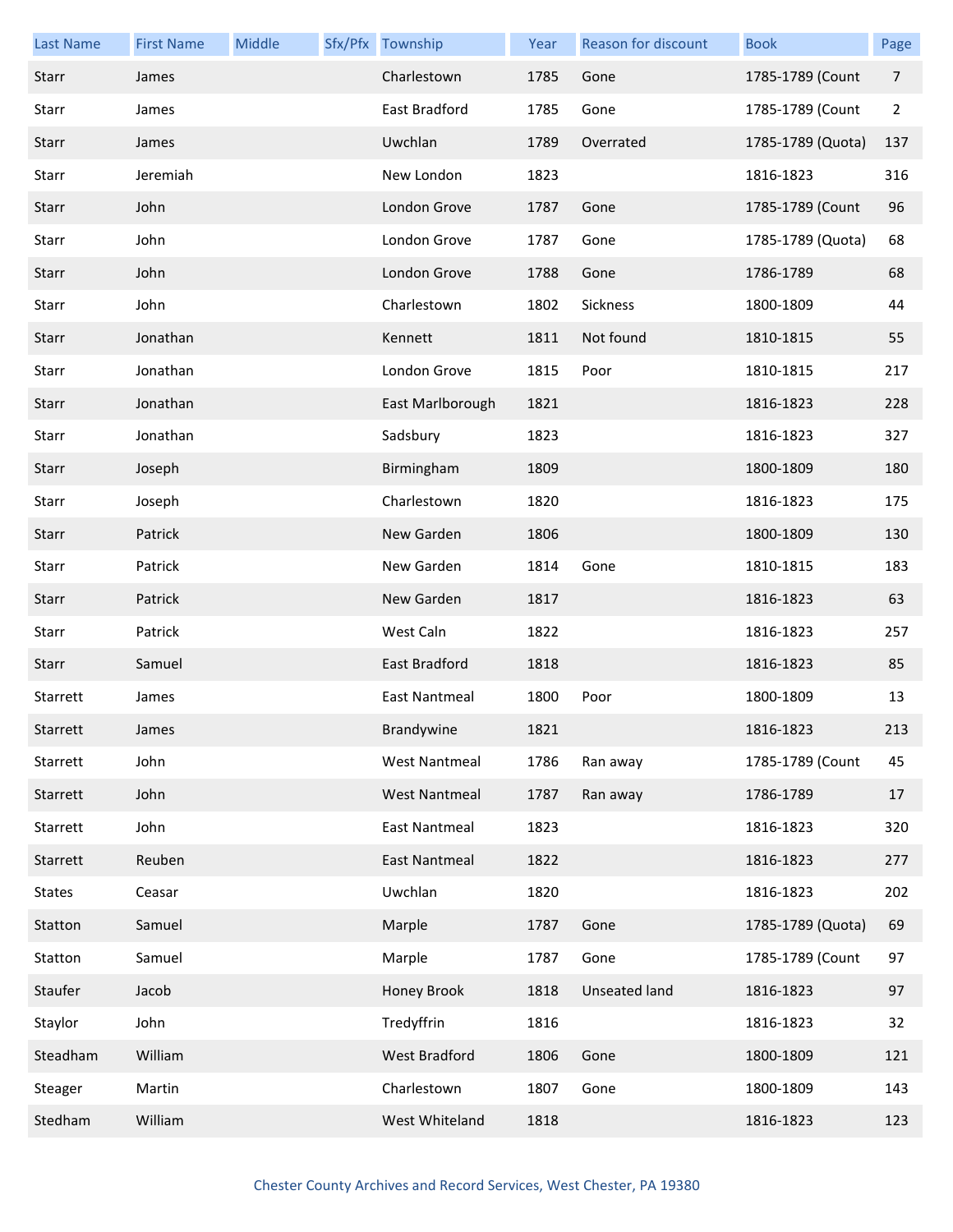| <b>Last Name</b> | <b>First Name</b> | Middle | Sfx/Pfx Township        | Year | <b>Reason for discount</b> | <b>Book</b>       | Page           |
|------------------|-------------------|--------|-------------------------|------|----------------------------|-------------------|----------------|
| Steel            | Anthony           |        | <b>West Fallowfield</b> | 1789 | Gone                       | 1785-1789 (Count  | 150            |
| Steel            | Anthony           |        | West Fallowfield        | 1789 | Gone                       | 1785-1789 (Quota) | 122            |
| Steel            | Archibald         |        | West Fallowfield        | 1806 | Gone                       | 1800-1809         | 125            |
| Steel            | Daniel            |        | Coventry                | 1823 |                            | 1816-1823         | 302            |
| Steel            | David             |        | <b>East Nantmeal</b>    | 1786 | Gone                       | 1785-1789 (Count  | 44             |
| Steel            | David             |        | East Nantmeal           | 1786 | Gone                       | 1785-1789 (Quota) | 44             |
| Steel            | David             |        | East Nantmeal           | 1786 | Gone                       | 1785-1789 (Count  | 72             |
| Steel            | Francis           |        | East Nantmeal           | 1785 | Gone                       | 1785-1789 (Count  | 17             |
| Steel            | George            |        | West Marlborough        | 1785 | No such man                | 1785-1789 (Quota) | 15             |
| Steel            | James             |        | <b>Upper Darby</b>      | 1788 | Old Chair                  | 1785-1789 (Count  | 119            |
| Steel            | James             |        | <b>Upper Darby</b>      | 1788 | Old chair                  | 1785-1789 (Quota) | 91             |
| Steel            | James             |        | <b>West Fallowfield</b> | 1801 | Married                    | 1800-1809         | 25             |
| Steel            | John              |        | Coventry                | 1809 |                            | 1800-1809         | 183            |
| Steel            | John              |        | Easttown                | 1814 | Dog Mad                    | 1810-1815         | 170            |
| Steel            | John              |        | Easttown                | 1816 | No such man                | 1816-1823         | 9              |
| Steel            | John              |        | Easttown                | 1821 |                            | 1816-1823         | 218            |
| Steel            | John              |        | New London              | 1823 |                            | 1816-1823         | 316            |
| Steel            | Joseph            |        | London Britain          | 1803 | Paid in New London         | 1800-1809         | 68             |
| Steel            | Joseph            |        | London Britain          | 1807 | Paid in New London         | 1800-1809         | 148            |
| Steel            | Joseph            |        | Newlin                  | 1818 |                            | 1816-1823         | 104            |
| Steel            | Peter             |        | Willistown              | 1803 | Pays in another place      | 1800-1809         | 78             |
| Steel            | Peter             |        | Easttown                | 1814 | Dog Dead                   | 1810-1815         | 170            |
| Steel            | Robert            |        | Bethel                  | 1785 | Poor                       | 1785-1789 (Count  | $\mathbf{1}$   |
| Steel            | Robert            |        | Bethel                  | 1788 | Poor                       | 1785-1789 (Count  | 113            |
| Steel            | Robert            |        | Bethel                  | 1788 | Poor                       | 1785-1789 (Quota) | 85             |
| Steel            | Robert            |        | Honey Brook             | 1802 | Gone                       | 1800-1809         | 46             |
| Steel            | Samuel            |        | Lower Oxford            | 1813 | Gone                       | 1810-1815         | 149            |
| Steel            | Samuel            |        | <b>Upper Oxford</b>     | 1814 | Gone                       | 1810-1815         | 188            |
| Steel            | Thomas            |        | Charlestown             | 1785 | Overrated                  | 1785-1789 (Count  | $\overline{7}$ |
| Steel            | Thomas            |        | <b>Upper Darby</b>      | 1789 | Gone                       | 1785-1789 (Count  | 148            |
| Steel            | Thomas            |        | <b>Upper Darby</b>      | 1789 | Gone                       | 1785-1789 (Count  | 148            |
| Steel            | Thomas            |        | <b>Upper Darby</b>      | 1789 | Gone                       | 1785-1789 (Quota) | 120            |
| Steel            | Thomas            |        | <b>Upper Darby</b>      | 1789 | Gone                       | 1785-1789 (Quota) | 120            |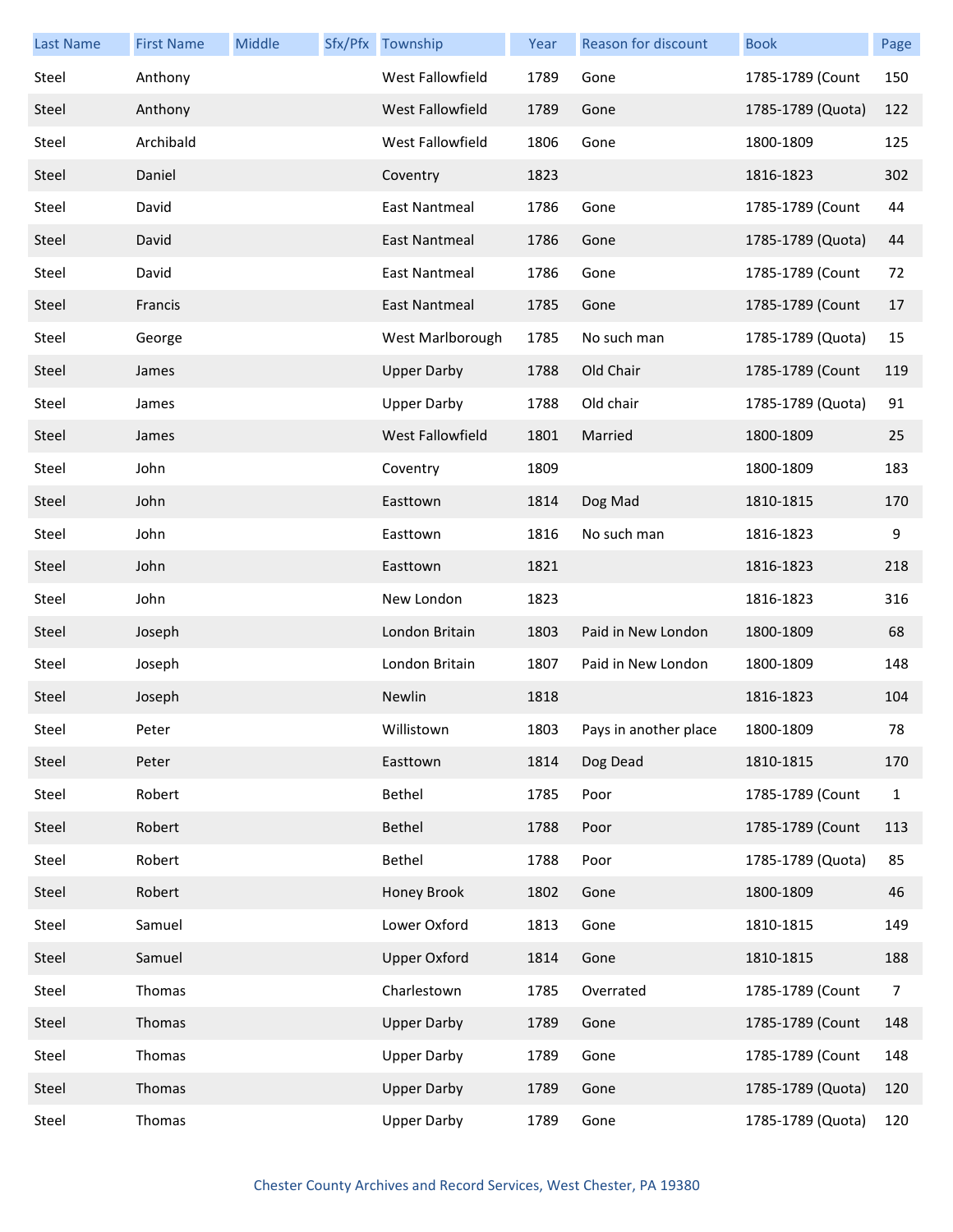| <b>Last Name</b> | <b>First Name</b> | Middle       | Sfx/Pfx Township        | Year | Reason for discount  | <b>Book</b>       | Page           |
|------------------|-------------------|--------------|-------------------------|------|----------------------|-------------------|----------------|
| Steel            | Thomas            |              | Willistown              | 1819 |                      | 1816-1823         | 162            |
| Steel            | Thomas            |              | <b>West Chester</b>     | 1821 |                      | 1816-1823         | 251            |
| Steel            | Timothy           |              | Charlestown             | 1785 | Gone                 | 1785-1789 (Count  | $\overline{7}$ |
| Steel            | William           |              | New London              | 1790 | Poor                 | 1790-1799         | 10             |
| Steel            | William           |              | Sadsbury                | 1817 |                      | 1816-1823         | 72             |
| Steel            | William           |              | Brandywine              | 1822 |                      | 1816-1823         | 255            |
| Steel & Rowla    |                   |              | Willistown              | 1821 | <b>Unseated land</b> | 1816-1823         | 247            |
| Steele           | Daniel            |              | Coventry                | 1810 | Gone                 | 1810-1815         | 8              |
| Steele           | John              |              | Vincent                 | 1815 | Gone                 | 1810-1815         | 237            |
| Steele           | Joseph            |              | Newlin                  | 1817 |                      | 1816-1823         | 61             |
| Steele           | Mathias           |              | Uwchlan                 | 1804 | Gone                 | 1800-1809         | 97             |
| Steeley          | John              | <b>Byles</b> | Tinicum                 | 1785 |                      | 1785-1789 (Quota) | 24             |
| Steen            | Conrad            |              | Vincent                 | 1795 | Charged to land      | 1790-1799         | 92             |
| Steen            | Isaiah            |              | West Caln               | 1796 | Gone                 | 1790-1799         | 97             |
| Steen            | Steward           |              | <b>East Fallowfield</b> | 1821 |                      | 1816-1823         | 219            |
| Steen            | Stewart           |              | Newlin                  | 1814 | No Dog               | 1810-1815         | 181            |
| Steer            | Benjamin          |              | West Caln               | 1799 | Virginia             | 1790-1799         | 155            |
| Steer            | Benjamin          |              | West Caln               | 1800 | Charged to land      | 1800-1809         | 3              |
| Steer            | Isaac             |              | West Caln               | 1808 | Unseated land        | 1800-1809         | 162            |
| Steer            | Isaac             |              | West Caln               | 1811 | Unseated land        | 1810-1815         | 47             |
| Steer            | Isaac             |              | West Caln               |      | 1812 Unseated land   | 1810-1815         | 87             |
| Steer            | Isaac             |              | West Caln               | 1813 | Unseated land        | 1810-1815         | 127            |
| Steer            | Isaac             |              | West Caln               | 1814 |                      | 1810-1815         | 167            |
| Steer            | Isaac             |              | West Caln               | 1818 |                      | 1816-1823         | 89             |
| Steffer          | Phillip           |              | Pikeland                | 1789 | Gone                 | 1786-1789         | 76             |
| Steiner          | Roger             |              | Springfield             | 1786 | Overrated            | 1785-1789 (Quota) | 51             |
| Steinmetz        | Henry             |              | Coventry                | 1810 | Gone                 | 1810-1815         | 8              |
| Steir            | Isaac             |              | West Caln               | 1809 | Unseated land        | 1800-1809         | 182            |
| Steman           | Samson            |              | Brandywine              | 1813 | Gone                 | 1810-1815         | 125            |
| Stemell          | Peter             |              | Nether Providence       | 1788 | Gone                 | 1785-1789 (Quota) | 105            |
| Stemple          | Jane              |              | Goshen                  | 1816 |                      | 1816-1823         | 12             |
| Stephen          | Jacob             |              | <b>West Nantmeal</b>    | 1786 | Gone                 | 1785-1789 (Quota) | 45             |
| Stephen          | Jacob             |              | Honey Brook             | 1790 | Gone                 | 1790-1799         | 6              |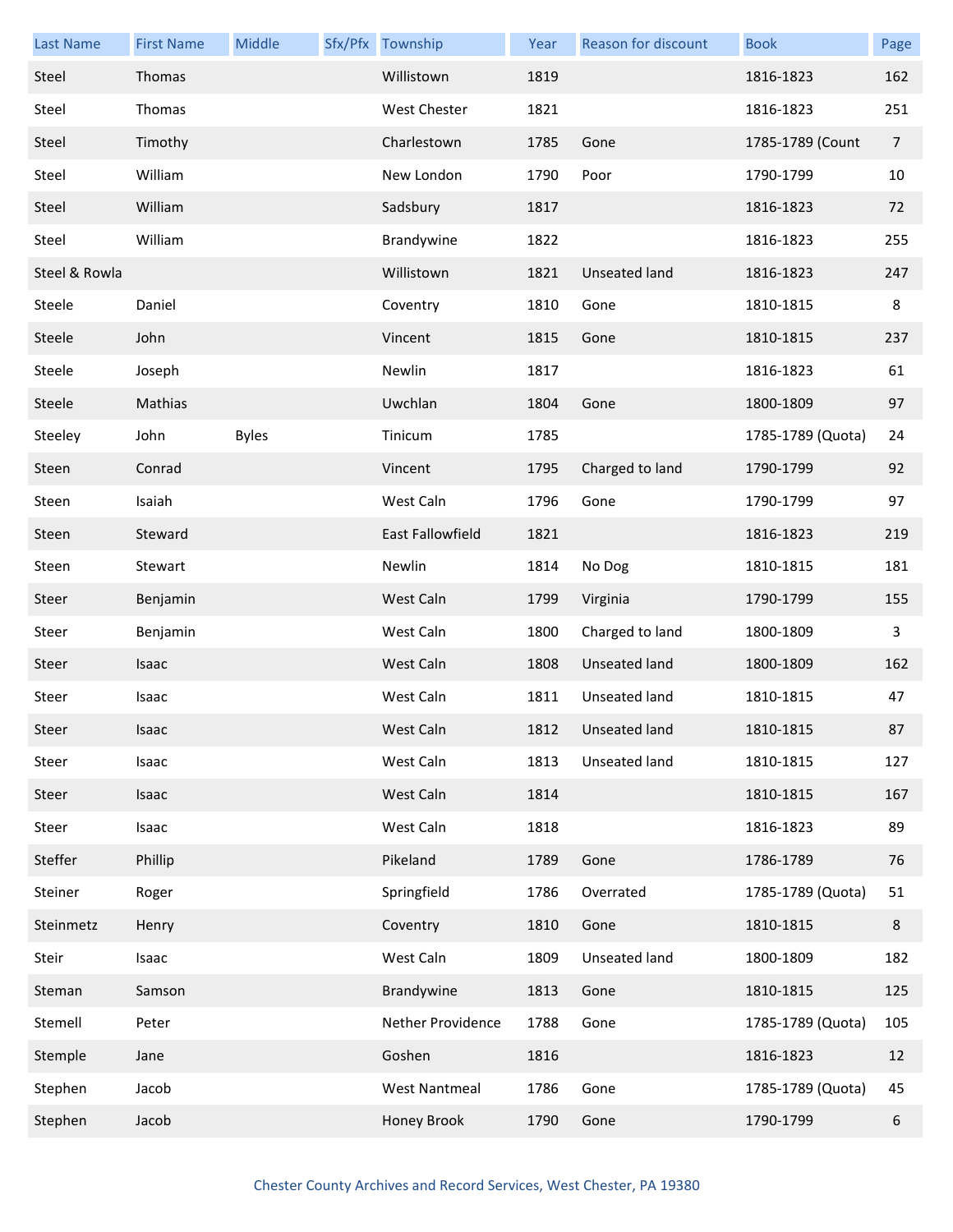| <b>Last Name</b> | <b>First Name</b> | Middle | Sfx/Pfx Township     | Year | Reason for discount | <b>Book</b>       | Page |
|------------------|-------------------|--------|----------------------|------|---------------------|-------------------|------|
| Stephens         | Benjamin          |        | Newtown              | 1786 | Not found           | 1785-1789 (Count  | 73   |
| Stephens         | Benjamin          |        | Newtown              | 1786 | Gone                | 1785-1789 (Count  | 45   |
| Stephens         | Benjamin          |        | Newtown              | 1787 | Not to be found     | 1786-1789         | 45   |
| Stephens         | David             |        | East Nantmeal        | 1790 | Gone                | 1790-1799         | 12   |
| Stephens         | David             |        | <b>East Nantmeal</b> | 1801 | Leg broke           | 1800-1809         | 32   |
| Stephens         | David             |        | <b>East Nantmeal</b> | 1814 | Enlisted            | 1810-1815         | 186  |
| Stephens         | Isaac             |        | East Bradford        | 1804 | Gone                | 1800-1809         | 81   |
| Stephens         | James             |        | East Bradford        | 1804 | Gone                | 1800-1809         | 81   |
| Stephens         | John              |        | <b>East Nantmeal</b> | 1788 | Overrated           | 1785-1789 (Quota) | 100  |
| Stephens         | John              |        | <b>East Nantmeal</b> | 1788 | Overrated           | 1785-1789 (Count  | 128  |
| Stephens         | John              |        | Coventry             | 1803 | Gone                | 1800-1809         | 77   |
| Stephens         | John              |        | Vincent              | 1809 | Paid land           | 1800-1809         | 197  |
| Stephens         | Jonah             |        | <b>East Nantmeal</b> | 1791 | Gone                | 1790-1799         | 32   |
| Stephens         | Thomas            |        | Radnor               | 1785 | Error               | 1785-1789 (Count  | 22   |
| Stephens         | William           |        | East Whiteland       | 1804 | Under age           | 1800-1809         | 99   |
| Stephenson       | Arthur            |        | Sadsbury             | 1805 | Gone                | 1800-1809         | 115  |
| Stephenson       | Robert            |        | Goshen               | 1797 | Gone                | 1790-1799         | 119  |
| Stepleton        | Isaiah            |        | West Caln            | 1814 |                     | 1810-1815         | 167  |
| Stepleton        | Samuel            |        | Honey Brook          | 1817 |                     | 1816-1823         | 54   |
| Stepleton        | William           |        | Goshen               | 1787 | Gone                | 1785-1789 (Quota) | 66   |
| Steringer        | John              |        | West Caln            | 1814 |                     | 1810-1815         | 167  |
| Sterling         | William           |        | East Marlborough     | 1805 | Gone                | 1800-1809         | 108  |
| Stern            | George            |        | Kennett              | 1813 | Dead                | 1810-1815         | 135  |
| Stern            | Job               |        | Pennsbury            | 1810 | Gone                | 1810-1815         | 29   |
| Stern            | John              |        | New London           | 1819 |                     | 1816-1823         | 147  |
| Stern            | William           |        | Pennsbury            | 1802 | Charged to land     | 1800-1809         | 54   |
| Stern            | William           |        | Pennsbury            | 1804 |                     | 1800-1809         | 94   |
| Stern            | William           |        | Pennsbury            | 1804 | Not allowed         | 1800-1809         | 94   |
| Stern            | William           |        | East Marlborough     | 1813 | Gone                | 1810-1815         | 139  |
| Stern            | William           |        | Pennsbury            | 1816 | Gone                | 1816-1823         | 29   |
| Stern            | William           |        | Kennett              | 1818 |                     | 1816-1823         | 98   |
| Stern            | William           |        | Kennett              | 1819 | Gone                | 1816-1823         | 140  |
| Sterne           | William           |        | Kennett              | 1820 |                     | 1816-1823         | 182  |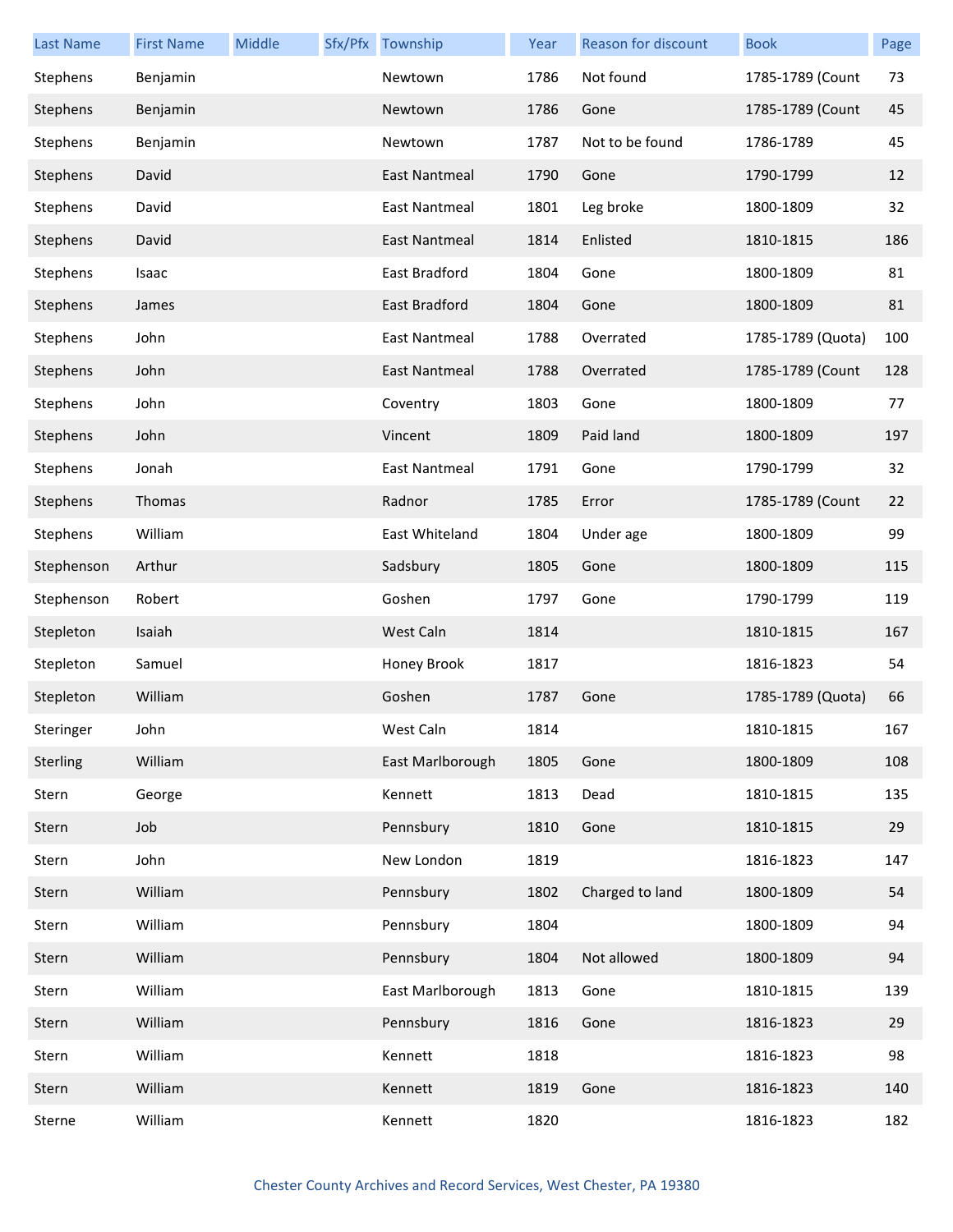| <b>Last Name</b> | <b>First Name</b> | Middle | Sfx/Pfx Township     | Year | Reason for discount  | <b>Book</b>       | Page |
|------------------|-------------------|--------|----------------------|------|----------------------|-------------------|------|
| Sterns           | Thomas            |        | East Marlborough     | 1820 |                      | 1816-1823         | 186  |
| Sterratt         | Alexander         |        | East Nottingham      | 1785 |                      | 1785-1789 (Count  | 18   |
| Sterret          | David             |        | West Fallowfield     | 1803 |                      | 1800-1809         | 65   |
| Sterret          | James             |        | West Fallowfield     | 1803 |                      | 1800-1809         | 65   |
| Sterrett         | David             |        | East Nottingham      | 1821 | <b>Unseated land</b> | 1816-1823         | 233  |
| Sterrett         | James             |        | West Fallowfield     | 1808 | Poor                 | 1800-1809         | 165  |
| Sterrett         | John              |        | <b>West Nantmeal</b> | 1786 | Not found            | 1785-1789 (Quota) | 45   |
| Sterrett         | John              |        | <b>West Nantmeal</b> | 1786 | Gone                 | 1785-1789 (Count  | 73   |
| Sterrett         | John              |        | East Nantmeal        | 1790 | Gone                 | 1790-1799         | 12   |
| Sterrett         | Joseph            |        | West Chester         | 1817 |                      | 1816-1823         | 81   |
| Sterrett         | Samuel            |        | <b>East Nantmeal</b> | 1815 |                      | 1810-1815         | 227  |
| Sterrett         | Samuel            |        | <b>East Nantmeal</b> | 1816 |                      | 1816-1823         | 25   |
| Sterrett         | Samuel            |        | <b>East Nantmeal</b> | 1817 |                      | 1816-1823         | 66   |
| Sterrett         | Samuel            |        | East Nantmeal        | 1818 |                      | 1816-1823         | 109  |
| Sterrett         | Samuel            |        | <b>East Nantmeal</b> | 1819 |                      | 1816-1823         | 151  |
| Sterrett         | Samuel            |        | East Nantmeal        | 1820 |                      | 1816-1823         | 193  |
| Sterringer       | John              |        | Brandywine           | 1816 |                      | 1816-1823         | 4    |
| Stevens          | Abijah            |        | Charlestown          | 1820 |                      | 1816-1823         | 175  |
| Stevens          | Benjamin          |        | Newtown              | 1786 | Gone                 | 1785-1789 (Quota) | 45   |
| Stevens          | Benjamin          |        | Newtown              | 1787 | Gone                 | 1786-1789         | 17   |
| Stevens          | John              |        | Coventry             | 1785 | Poor                 | 1785-1789 (Count  |      |
| Stevens          | Jonathan          |        | East Nantmeal        | 1816 |                      | 1816-1823         | 25   |
| Stevens          | Joseph            |        | East Marlborough     | 1785 | Gone                 | 1785-1789 (Count  | 14   |
| Stevens          | Joshua            |        | East Bradford        | 1819 | Gone                 | 1816-1823         | 127  |
| Stevens          | Maurice           |        | Charlestown          | 1822 |                      | 1816-1823         | 258  |
| Stevens          | William           |        | East Marlborough     | 1816 |                      | 1816-1823         | 18   |
| Stevens          | William           |        | East Bradford        | 1818 |                      | 1816-1823         | 85   |
| Stevens          | William           |        | East Bradford        | 1819 |                      | 1816-1823         | 127  |
| Stevenson        | Arthur            |        | West Caln            | 1808 |                      | 1800-1809         | 162  |
| Stevenson        | Ephraim           |        | West Fallowfield     | 1823 |                      | 1816-1823         | 305  |
| Stevenson        | Matthew           |        | Lower Oxford         | 1808 | Gone                 | 1800-1809         | 173  |
| Stevenson        | Thomas            |        | Honey Brook          | 1817 |                      | 1816-1823         | 54   |
| Steward          | Alexander         |        | <b>West Nantmeal</b> | 1808 | Paid elsewhere       | 1800-1809         | 172  |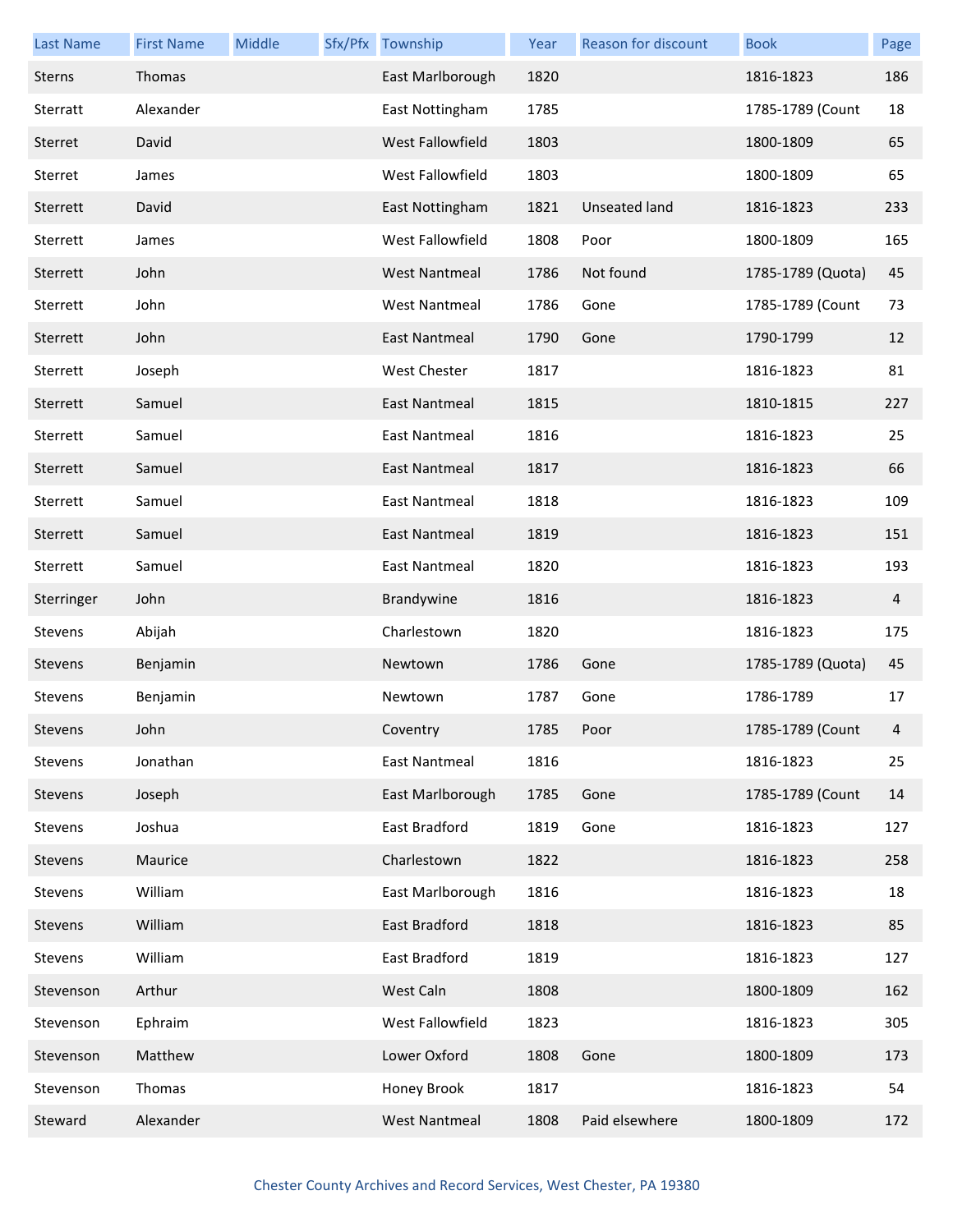| <b>Last Name</b> | <b>First Name</b> | Middle | Sfx/Pfx Township     | Year | Reason for discount | <b>Book</b>       | Page           |
|------------------|-------------------|--------|----------------------|------|---------------------|-------------------|----------------|
| Steward          | James             |        | <b>West Nantmeal</b> | 1817 |                     | 1816-1823         | 67             |
| Steward          | Robert            |        | West Caln            | 1787 | Moved back          | 1786-1789         | 62             |
| Steward          | Robert            |        | West Caln            | 1787 | Moved back          | 1785-1789 (Count  | 90             |
| Steward          | William           |        | East Caln            | 1785 | Gone                | 1785-1789 (Count  | 6              |
| Steward          | William           |        | East Caln            | 1786 | Gone                | 1785-1789 (Count  | 62             |
| Steward          | William           |        | East Nantmeal        | 1786 | Gone                | 1785-1789 (Count  | 72             |
| Steward          | William           |        | East Caln            | 1788 | Gone                | 1786-1789         | 34             |
| Stewart          | Alexander         |        | East Caln            | 1788 | Gone                | 1785-1789 (Count  | 118            |
| Stewart          | Alexander         |        | East Caln            | 1788 | Gone                | 1785-1789 (Quota) | 90             |
| Stewart          | Alexander         |        | Honey Brook          | 1798 | Married             | 1790-1799         | 139            |
| Stewart          | Alexander         |        | Brandywine           | 1802 | Gone                | 1800-1809         | 42             |
| Stewart          | Alexander         |        | Tredyffrin           | 1803 | Gone                | 1800-1809         | 76             |
| Stewart          | Alexander         |        | Charlestown          | 1804 | Gone                | 1800-1809         | 84             |
| Stewart          | Charles           |        | Uwchlan              | 1796 | Poor                | 1790-1799         | 110            |
| Stewart          | Charles           |        | Brandywine           | 1800 | Not found           | 1800-1809         | $\overline{2}$ |
| Stewart          | Cornelius         |        | Willistown           | 1785 | Gone                | 1785-1789 (Quota) | 26             |
| Stewart          | Edward            |        | Tredyffrin           | 1801 | Gone                | 1800-1809         | 36             |
| Stewart          | Faithfull         |        | East Bradford        | 1785 | Poor                | 1785-1789 (Count  | $\overline{2}$ |
| Stewart          | Hugh              |        | <b>East Nantmeal</b> | 1796 | Gone                | 1790-1799         | 106            |
| Stewart          | Hugh              |        | Goshen               | 1809 | Gone                | 1800-1809         | 185            |
| Stewart          | James             |        | East Caln            | 1790 | Gone                | 1790-1799         | $2^{\circ}$    |
| Stewart          | James             |        | East Nantmeal        | 1793 | Gone                | 1790-1799         | 70             |
| Stewart          | James             |        | Brandywine           | 1804 | Gone                | 1800-1809         | 82             |
| Stewart          | James             |        | Sadsbury             | 1810 | No Dog              | 1810-1815         | 31             |
| Stewart          | James             |        | Brandywine           | 1813 | Gone                | 1810-1815         | 125            |
| Stewart          | James             |        | Charlestown          | 1823 |                     | 1816-1823         | 301            |
| Stewart          | John              |        | East Caln            | 1798 | Gone                | 1790-1799         | 135            |
| Stewart          | John              |        | East Caln            | 1801 | Gone                | 1800-1809         | 22             |
| Stewart          | John              |        | West Whiteland       | 1802 | Gone                | 1800-1809         | 59             |
| Stewart          | John              |        | Brandywine           | 1804 | Gone                | 1800-1809         | 82             |
| Stewart          | Mathew            |        | London Grove         | 1803 | Gone                | 1800-1809         | 67             |
| Stewart          | Nathaniel         |        | East Nottingham      | 1788 | Gone                | 1785-1789 (Count  | 130            |
| Stewart          | Nathaniel         |        | East Nottingham      | 1788 | Gone                | 1785-1789 (Quota) | 102            |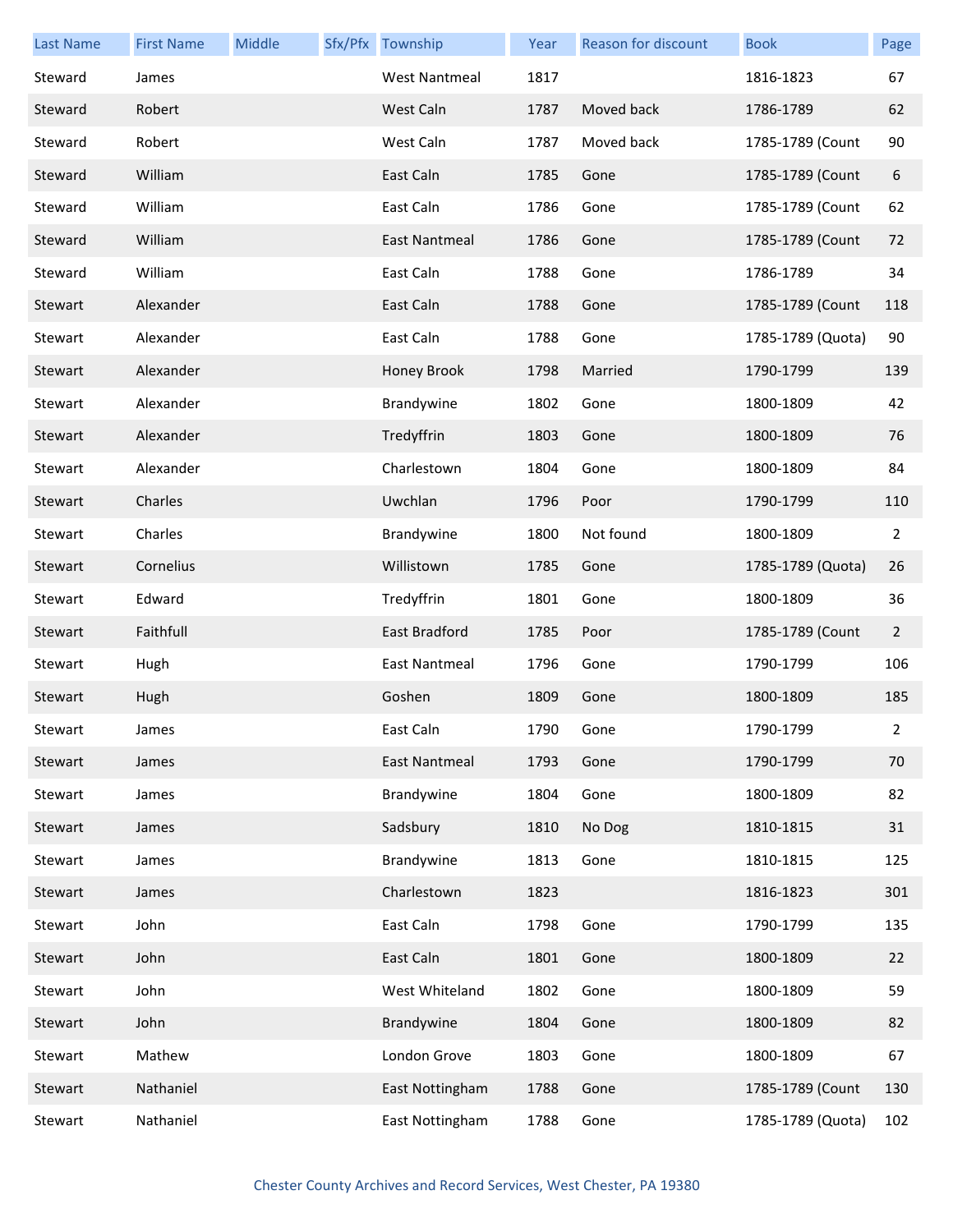| <b>Last Name</b> | <b>First Name</b> | Middle | Sfx/Pfx Township        | Year | Reason for discount | <b>Book</b>       | Page |
|------------------|-------------------|--------|-------------------------|------|---------------------|-------------------|------|
| Stewart          | Richard           |        | <b>West Fallowfield</b> | 1787 | Not found           | 1785-1789 (Quota) | 66   |
| Stewart          | Richard           |        | West Fallowfield        | 1787 | Gone                | 1785-1789 (Count  | 94   |
| Stewart          | Robert            |        | London Britain          | 1785 | Under age           | 1785-1789 (Count  | 12   |
| Stewart          | Robert            |        | West Caln               | 1787 | Gone                | 1785-1789 (Quota) | 62   |
| Stewart          | Robert            |        | Uwchlan                 | 1797 | Gone                | 1790-1799         | 130  |
| Stewart          | Robert            |        | Honey Brook             | 1802 | <b>Taxed land</b>   | 1800-1809         | 46   |
| Stewart          | Samuel            |        | London Grove            | 1801 | Poor                | 1800-1809         | 27   |
| Stewart          | Thomas            |        | Goshen                  | 1801 | Gone                | 1800-1809         | 26   |
| Stewart          | William           |        | East Nantmeal           | 1786 | Gone                | 1785-1789 (Quota) | 44   |
| Stewart          | William           |        | East Caln               | 1786 | Not found           | 1785-1789 (Quota) | 34   |
| Stewart          | William           |        | <b>East Nantmeal</b>    | 1786 | Gone                | 1785-1789 (Count  | 44   |
| Stewart          | William           |        | East Caln               | 1786 | Not found           | 1785-1789 (Count  | 34   |
| Stewart          | William           |        | East Caln               | 1788 | Not found           | 1786-1789         | 6    |
| Stewart          | William           |        | East Marlborough        | 1791 | Under age           | 1790-1799         | 28   |
| Stewart          | William           |        | East Marlborough        | 1799 | Twice rated         | 1790-1799         | 161  |
| Stewart          | William           |        | Pennsbury               | 1805 | Gone                | 1800-1809         | 114  |
| Stewart          | William           |        | East Marlborough        | 1817 | No Dog              | 1816-1823         | 59   |
| Stickland        | George            |        | New London              | 1806 | Gone                | 1800-1809         | 130  |
| Stidham          | David             |        | West Bradford           | 1821 |                     | 1816-1823         | 212  |
| Stidham          | Thomas            |        | Willistown              | 1808 | Gone                | 1800-1809         | 177  |
| Stidham          | Thomas            |        | Sadsbury                | 1817 |                     | 1816-1823         | 72   |
| Stidham          | William           |        | East Whiteland          | 1811 | Gone                | 1810-1815         | 78   |
| Stidham          | William           |        | Pikeland                | 1813 | Gone                | 1810-1815         | 151  |
| Stidman          | Samuel            |        | Honey Brook             | 1809 | Gone                | 1800-1809         | 186  |
| Stien            | Abraham           |        | Uwchlan                 | 1797 | Gone                | 1790-1799         | 130  |
| Stiffer          | Philip            |        | Pikeland                | 1787 | Gone                | 1785-1789 (Count  | 104  |
| <b>Stigers</b>   | Jacob             |        | East Fallowfield        | 1797 | Poor                | 1790-1799         | 118  |
| <b>Stigers</b>   | Jacob             |        | East Fallowfield        | 1801 | Gone                | 1800-1809         | 25   |
| <b>Stigers</b>   | Joseph            |        | East Fallowfield        | 1813 | Gone                | 1810-1815         | 131  |
| <b>Stigers</b>   | Thomas            |        | East Fallowfield        | 1801 | Gone                | 1800-1809         | 25   |
| <b>Stiles</b>    | Edward            |        | Vincent                 | 1811 | Gone                | 1810-1815         | 76   |
| <b>Stiles</b>    | Henry             |        | Vincent                 | 1811 | Misnomer            | 1810-1815         | 76   |
| Still            | Charles           |        | Uwchlan                 | 1804 | Gone                | 1800-1809         | 97   |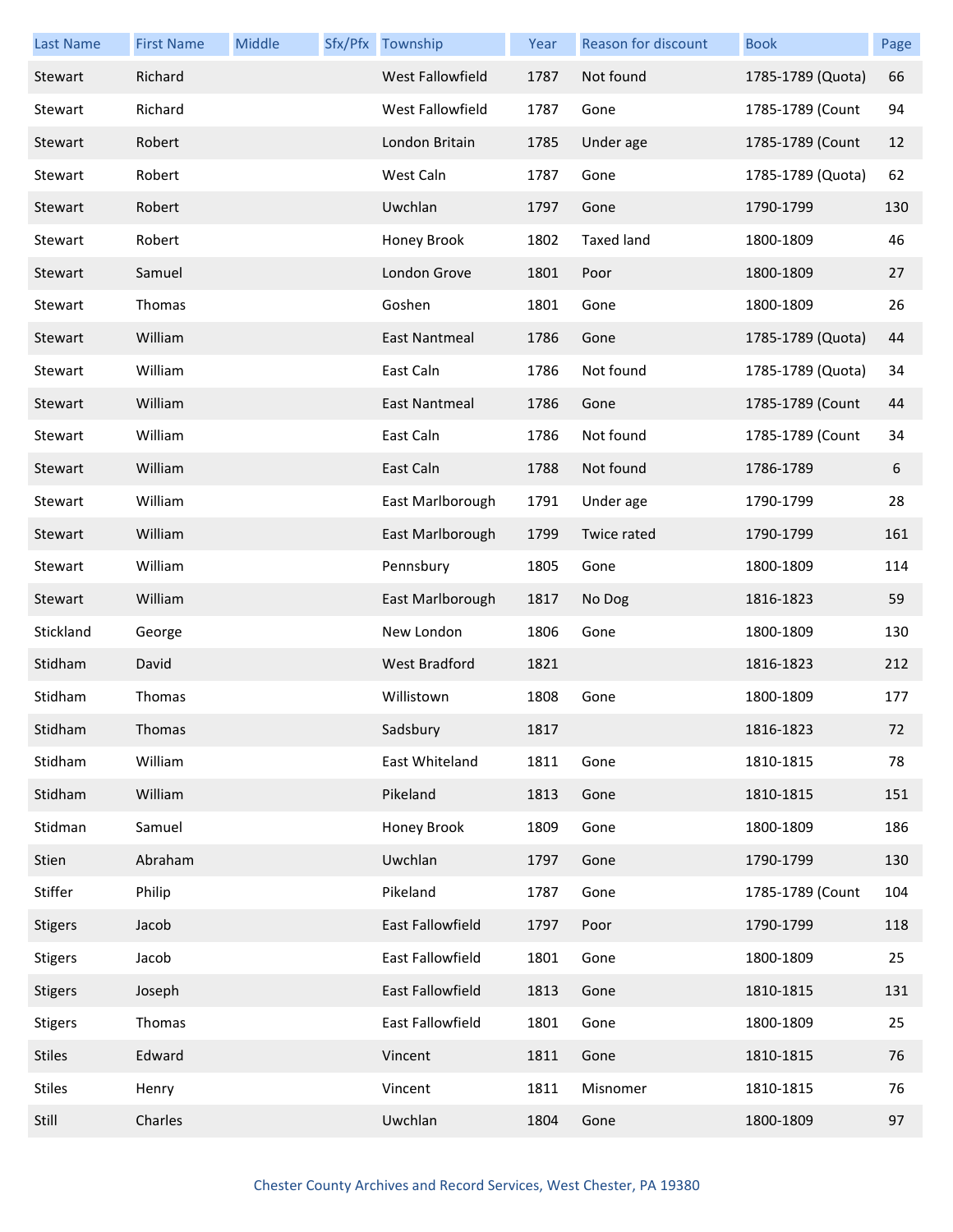| <b>Last Name</b> | <b>First Name</b> | Middle | Sfx/Pfx Township         | Year | Reason for discount   | <b>Book</b>       | Page |
|------------------|-------------------|--------|--------------------------|------|-----------------------|-------------------|------|
| Still            | Christopher       |        | Vincent                  | 1798 | Dead                  | 1790-1799         | 150  |
| Still            | Edward            |        | East Nottingham          | 1785 | Gone                  | 1785-1789 (Quota) | 18   |
| Stillenger       | Samuel            |        | Newlin                   | 1810 | Gone                  | 1810-1815         | 20   |
| Stilley          | John              |        | Chester                  | 1785 | Poor                  | 1785-1789 (Count  | 3    |
| Stillwaggon      | John              |        | <b>Upper Oxford</b>      | 1810 | Poor                  | 1810-1815         | 27   |
| Stilwaggon       | John              |        | <b>Upper Oxford</b>      | 1809 | Poor                  | 1800-1809         | 193  |
| Stime            | Adam              |        | Charlestown              | 1818 |                       | 1816-1823         | 90   |
| Stimmell         | Peter             |        | <b>Nether Providence</b> | 1788 | Gone                  | 1785-1789 (Count  | 133  |
| Stincin          | James             |        | West Caln                | 1822 |                       | 1816-1823         | 257  |
| Stincin          | William           |        | New London               | 1816 |                       | 1816-1823         | 21   |
| Stincin          | William           |        | New Garden               | 1819 | Twice taxed           | 1816-1823         | 148  |
| <b>Stine</b>     | Adam              |        | Pikeland                 | 1820 |                       | 1816-1823         | 197  |
| <b>Stine</b>     | Adam              |        | Vincent                  | 1823 |                       | 1816-1823         | 331  |
| Stine            | Andrew            |        | Uwchlan                  | 1817 |                       | 1816-1823         | 74   |
| Stineberger      | Jacob             |        | East Whiteland           | 1821 |                       | 1816-1823         | 249  |
| Stiner           | Lewis             |        | London Grove             | 1817 |                       | 1816-1823         | 56   |
| Stiner           | Lewis             |        | Londonderry              | 1819 |                       | 1816-1823         | 143  |
| Stinson          | Henry             |        | East Nottingham          | 1813 | Gone                  | 1810-1815         | 144  |
| Stinson          | James             |        | <b>West Nantmeal</b>     | 1789 | Gone                  | 1785-1789 (Quota) | 130  |
| Stinson          | James             |        | <b>West Nantmeal</b>     | 1789 | Gone                  | 1785-1789 (Count  | 158  |
| Stinson          | Thomas            |        | Honey Brook              | 1811 | Gone                  | 1810-1815         | 54   |
| Stipe            | Christ.           |        | Charlestown              | 1786 | Poor                  | 1785-1789 (Count  | 35   |
| Stipe            | Christian         |        | Charlestown              | 1786 | Poor                  | 1785-1789 (Quota) | 34   |
| <b>Stirges</b>   | Thomas            |        | East Fallowfield         | 1808 | Gone                  | 1800-1809         | 164  |
| Stirk            | George            |        | East Whiteland           | 1791 | Gone                  | 1790-1799         | 38   |
| <b>Stirk</b>     | James             |        | Goshen                   | 1789 | Poor                  | 1785-1789 (Quota) | 122  |
| Stirk            | James             |        | Goshen                   | 1789 | Poor                  | 1785-1789 (Count  | 150  |
| Stirk            | James             |        | Goshen                   | 1790 | Gone                  | 1790-1799         | 5    |
| Stirk            | James             |        | Easttown                 | 1818 | Gone                  | 1816-1823         | 92   |
| Stiteler         | John              |        | Uwchlan                  | 1822 |                       | 1816-1823         | 287  |
| Stiteler         | William           |        | <b>West Nantmeal</b>     | 1822 |                       | 1816-1823         | 278  |
| Stiting          | David             |        | Pikeland                 | 1814 | Gone                  | 1810-1815         | 191  |
| Stitler          | George            |        | Uwchlan                  | 1815 | <b>Building burnt</b> | 1810-1815         | 236  |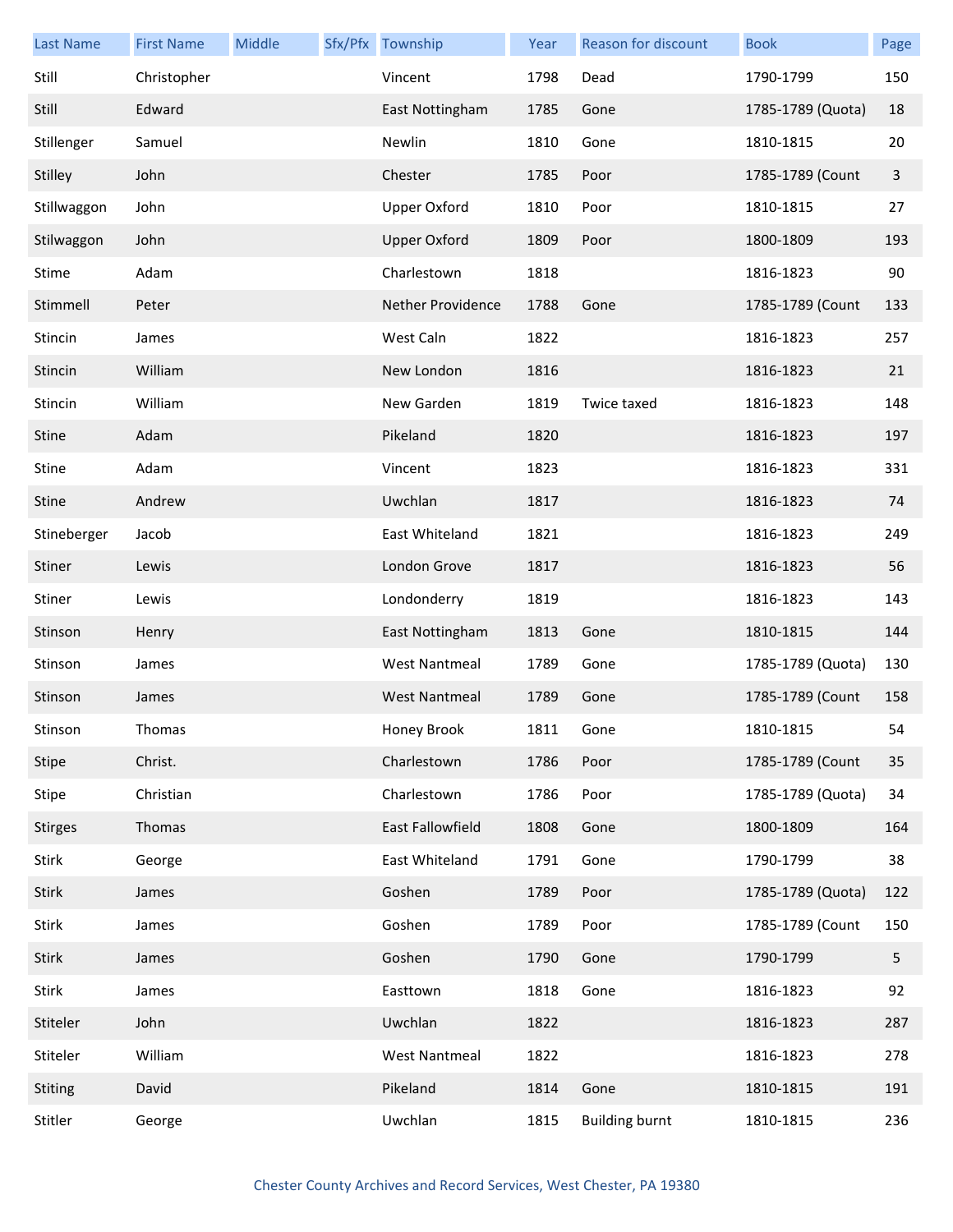| <b>Last Name</b> | <b>First Name</b> | Middle | Sfx/Pfx Township | Year | <b>Reason for discount</b> | <b>Book</b>       | Page |
|------------------|-------------------|--------|------------------|------|----------------------------|-------------------|------|
| Stitler          | Jacob             |        | Uwchlan          | 1796 | Gone                       | 1790-1799         | 110  |
| Stitler          | John              |        | West Whiteland   | 1800 | Overrated                  | 1800-1809         | 20   |
| Stitler          | Joseph            |        | Uwchlan          | 1819 |                            | 1816-1823         | 160  |
| Stitler          | Joseph            |        | West Whiteland   | 1822 |                            | 1816-1823         | 292  |
| Stitler          | William           |        | East Nantmeal    | 1823 |                            | 1816-1823         | 320  |
| <b>Stitts</b>    | Edward            |        | East Nottingham  | 1785 | Gone                       | 1785-1789 (Count  | 18   |
| Stock            | Phipes            |        | West Whiteland   | 1787 |                            | 1785-1789 (Quota) | 84   |
| Stode            | Jonathan          |        | West Bradford    | 1815 |                            | 1810-1815         | 205  |
| Stofer           | John              |        | West Nantmeal    | 1797 | Married & Poor             | 1790-1799         | 126  |
| Stoffer          | Adam              |        | Honey Brook      | 1805 | Gone                       | 1800-1809         | 106  |
| Stoffer          | Jacob             |        | Honey Brook      | 1813 | Gone                       | 1810-1815         | 134  |
| Stoffer          | John              |        | Coventry         | 1786 | Gone                       | 1785-1789 (Quota) | 32   |
| Stoker           | Peter             |        | West Whiteland   | 1814 | Gone                       | 1810-1815         | 200  |
| <b>Stokes</b>    | Charles           |        | London Grove     | 1823 |                            | 1816-1823         | 310  |
| <b>Stokes</b>    | Daniel            |        | East Nottingham  | 1806 | Gone                       | 1800-1809         | 131  |
| <b>Stokes</b>    | Daniel            |        | East Nottingham  | 1808 | Gone                       | 1800-1809         | 171  |
| <b>Stokes</b>    | Joshua            |        | East Nottingham  | 1813 | Unseated land              | 1810-1815         | 144  |
| <b>Stokes</b>    | Joshua            |        | East Nottingham  | 1814 | Unseated land              | 1810-1815         | 184  |
| Stoltzfus        | John              |        | West Caln        | 1814 |                            | 1810-1815         | 167  |
| Stone            | Daniel            |        | East Caln        | 1785 | Gone                       | 1785-1789 (Quota) | 6    |
| Stone            | David             |        | West Nantmeal    | 1806 | Gone                       | 1800-1809         | 132  |
| Stone            | David             |        | Honey Brook      | 1815 |                            | 1810-1815         | 215  |
| Stone            | Garret            |        | West Fallowfield | 1810 | Gone                       | 1810-1815         | 11   |
| Stone            | Garrett           |        | West Caln        | 1811 | Gone                       | 1810-1815         | 47   |
| Stone            | Garrett           |        | West Caln        | 1811 | Gone                       | 1810-1815         | 47   |
| Stone            | Garrett           |        | Honey Brook      | 1813 | Poor                       | 1810-1815         | 134  |
| Stone            | Garrett           |        | Londonderry      | 1819 |                            | 1816-1823         | 143  |
| Stone            | James             |        | Tredyffrin       | 1789 | Gone                       | 1785-1789 (Count  | 164  |
| Stone            | James             |        | Tredyffrin       | 1789 | Gone                       | 1785-1789 (Quota) | 136  |
| Stone            | James             |        | Brandywine       | 1821 |                            | 1816-1823         | 213  |
| Stone            | John              |        | West Fallowfield | 1809 | Under age                  | 1800-1809         | 185  |
| Stone            | John              |        | London Grove     | 1813 | Gone                       | 1810-1815         | 136  |
| Stone            | John              |        | London Grove     | 1813 | Gone                       | 1810-1815         | 136  |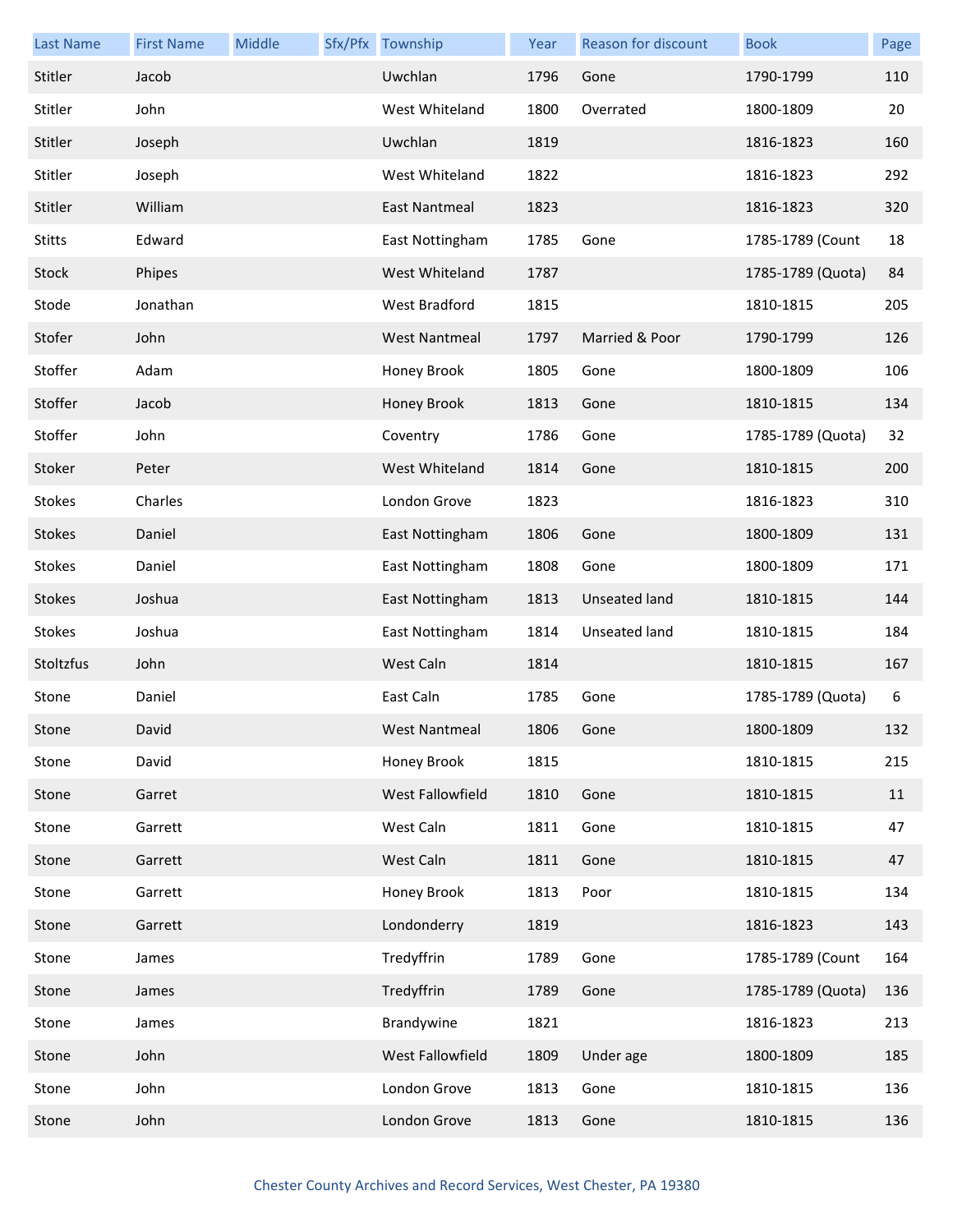| <b>Last Name</b> | <b>First Name</b> | Middle |     | Sfx/Pfx Township     | Year | Reason for discount | <b>Book</b>       | Page         |
|------------------|-------------------|--------|-----|----------------------|------|---------------------|-------------------|--------------|
| Stone            | John              |        |     | Sadsbury             | 1821 |                     | 1816-1823         | 242          |
| Stone            | Peter             |        |     | West Caln            | 1800 | Gone                | 1800-1809         | $\mathbf{3}$ |
| Stone            | Peter             |        |     | West Caln            | 1801 | Gone                | 1800-1809         | 23           |
| Stone            | Samuel            |        |     | <b>West Bradford</b> | 1820 |                     | 1816-1823         | 170          |
| Stone            | William           |        | Jr. | West Fallowfield     | 1811 | Gone                | 1810-1815         | 52           |
| Stone            | William           |        |     | Honey Brook          | 1813 | Gone                | 1810-1815         | 134          |
| Stone            | William           |        |     | <b>Upper Oxford</b>  | 1816 | Overcharged         | 1816-1823         | 27           |
| Stoneback        | John              |        |     | East Nantmeal        | 1809 | Not found           | 1800-1809         | 192          |
| Stoneback        | John              |        |     | East Nantmeal        | 1813 | No Dog              | 1810-1815         | 146          |
| Stonemetz        | Charles           |        |     | Tredyffrin           | 1785 | Gone                | 1785-1789 (Count  | 25           |
| Stook            | John              |        |     | West Fallowfield     | 1816 |                     | 1816-1823         | 11           |
| Stoop            | John              |        |     | Sadsbury             | 1809 | Poor                | 1800-1809         | 195          |
| Stoop            | John              |        |     | Sadsbury             | 1810 | Poor                | 1810-1815         | 31           |
| Stoop            | John              |        |     | Sadsbury             | 1811 | Poor                | 1810-1815         | 72           |
| Stoop            | John              |        |     | Sadsbury             | 1818 | Gone                | 1816-1823         | 115          |
| Stoop            | John              |        |     | Sadsbury             | 1819 |                     | 1816-1823         | 157          |
| Stoop            | John              |        |     | Sadsbury             | 1820 |                     | 1816-1823         | 199          |
| Stoop            | John              |        |     | Sadsbury             | 1823 |                     | 1816-1823         | 327          |
| Stoop            | William           |        |     | East Fallowfield     | 1822 |                     | 1816-1823         | 261          |
| Stopher          | John              |        |     | <b>West Nantmeal</b> | 1801 | Poor                | 1800-1809         | 33           |
| Stopher          | Samuel            |        |     | West Nantmeal        | 1803 | Gone                | 1800-1809         | 73           |
| Storey           | Alexander         |        |     | <b>West Nantmeal</b> | 1798 | Gone                | 1790-1799         | 145          |
| Storey           | George            |        |     | New London           | 1788 | Ran away            | 1785-1789 (Quota) | 102          |
| Storey           | James             |        |     | <b>West Nantmeal</b> | 1808 | Gone                | 1800-1809         | 172          |
| Storky           | William           |        |     | Goshen               | 1798 | Gone                | 1790-1799         | 138          |
| Story            | Alexander         |        |     | <b>West Nantmeal</b> | 1807 | Minor               | 1800-1809         | 152          |
| Story            | Alexander         |        |     | <b>West Nantmeal</b> | 1810 |                     | 1810-1815         | 26           |
| Story            | Alexander         |        |     | <b>West Nantmeal</b> | 1817 |                     | 1816-1823         | 67           |
| Story            | Alexander         |        |     | <b>West Nantmeal</b> | 1818 |                     | 1816-1823         | 110          |
| Story            | Alexander         |        |     | <b>West Nantmeal</b> | 1819 |                     | 1816-1823         | 152          |
| Story            | Alexander         |        |     | <b>West Nantmeal</b> | 1820 |                     | 1816-1823         | 194          |
| Story            | Alexander         |        |     | <b>West Nantmeal</b> | 1822 |                     | 1816-1823         | 278          |
| Story            | Alexander         |        |     | West Nantmeal        | 1823 |                     | 1816-1823         | 321          |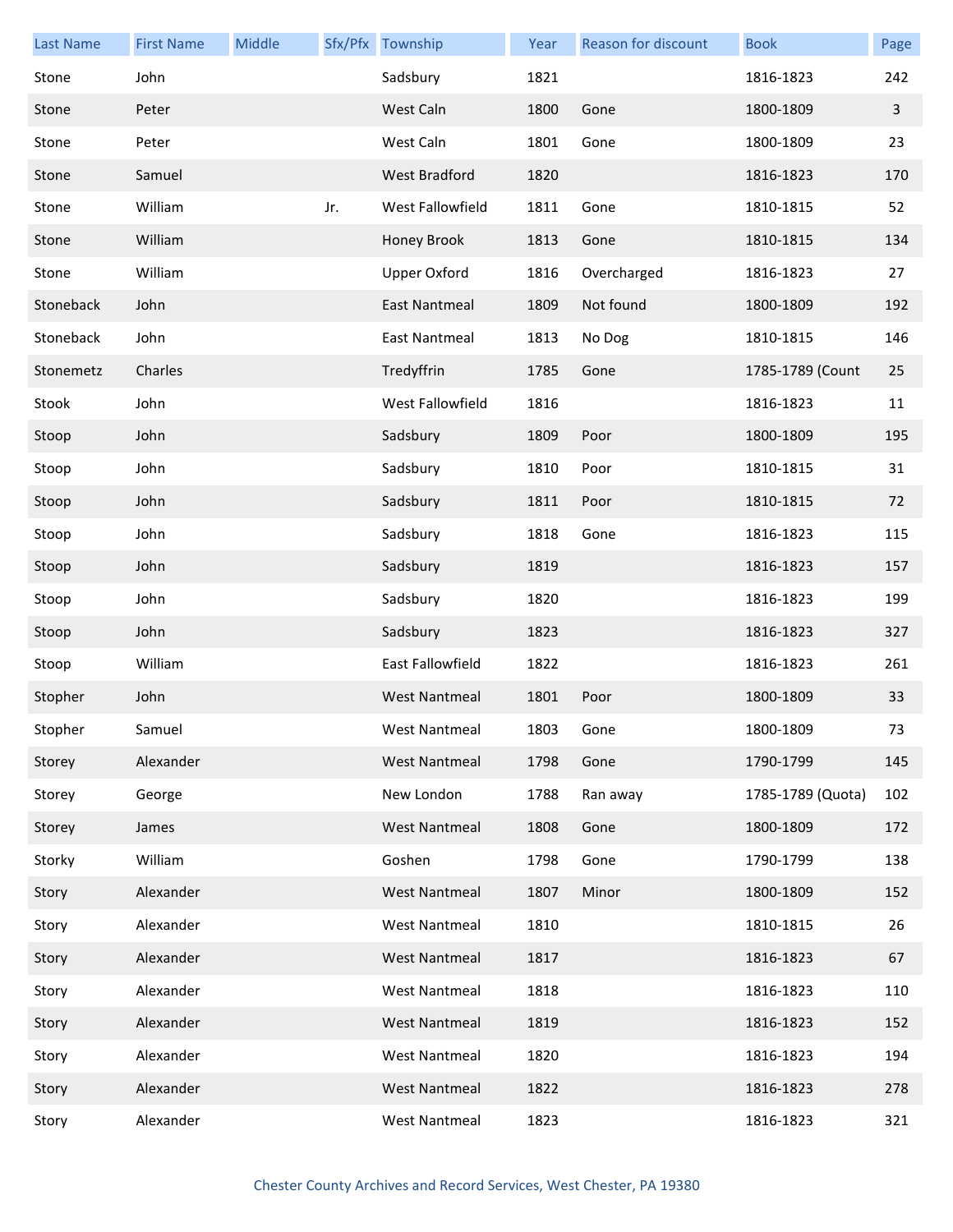| <b>Last Name</b> | <b>First Name</b> | Middle | Sfx/Pfx Township     | Year | Reason for discount | <b>Book</b>       | Page |
|------------------|-------------------|--------|----------------------|------|---------------------|-------------------|------|
| Story            | Alexander         |        | <b>West Nantmeal</b> | 1823 |                     | 1816-1823         | 321  |
| Story            | Ambrose           |        | <b>West Nantmeal</b> | 1807 | Minor               | 1800-1809         | 152  |
| Story            | Ambrose           |        | <b>West Nantmeal</b> | 1810 |                     | 1810-1815         | 26   |
| Story            | Ambrose           |        | <b>West Nantmeal</b> | 1810 |                     | 1810-1815         | 26   |
| Story            | Ambrose           |        | Brandywine           | 1813 | Gone                | 1810-1815         | 125  |
| Story            | Ambrose           |        | Brandywine           | 1813 | Gone                | 1810-1815         | 125  |
| Story            | Ambrose           |        | Honey Brook          | 1818 |                     | 1816-1823         | 97   |
| Story            | George            |        | New London           | 1788 | Gone                | 1785-1789 (Count  | 130  |
| Story            | Henry             |        | New London           | 1822 |                     | 1816-1823         | 273  |
| Story            | James             |        | <b>West Nantmeal</b> | 1791 | Paid in Brandywine  | 1790-1799         | 32   |
| Story            | James             |        | <b>East Nantmeal</b> | 1815 |                     | 1810-1815         | 227  |
| Story            | James             |        | Easttown             | 1817 |                     | 1816-1823         | 50   |
| Story            | John              |        | Goshen               | 1812 | Enlisted            | 1810-1815         | 93   |
| Story            | Joseph            |        | Goshen               | 1807 | Gone                | 1800-1809         | 145  |
| Story            | Robert            |        | <b>West Nantmeal</b> | 1808 | Error               | 1800-1809         | 172  |
| Story            | Robert            |        | East Nantmeal        | 1810 | Gone                | 1810-1815         | 25   |
| Story            | Robert            |        | East Nantmeal        | 1815 |                     | 1810-1815         | 227  |
| Stott            | David             |        | East Fallowfield     | 1823 |                     | 1816-1823         | 304  |
| Stott            | Jacob             |        | East Fallowfield     | 1812 | One Dog             | 1810-1815         | 91   |
| Stott            | Jacob             |        | Sadsbury             | 1821 |                     | 1816-1823         | 242  |
| Stott            | Jacob             |        | Sadsbury             | 1822 |                     | 1816-1823         | 284  |
| Stott            | John              |        | East Fallowfield     | 1798 | Charged to land     | 1790-1799         | 137  |
| Stott            | Joseph            |        | East Fallowfield     | 1823 |                     | 1816-1823         | 304  |
| Stott            | William           |        | Sadsbury             | 1810 | Gone                | 1810-1815         | 31   |
| Stott            | William           |        | East Fallowfield     | 1810 | Gone                | 1810-1815         | 10   |
| Stott            | William           |        | Sadsbury             | 1815 | One Dog             | 1810-1815         | 232  |
| Stott            | William           |        | Sadsbury             | 1816 |                     | 1816-1823         | 31   |
| Stotts           | William           |        | Sadsbury             | 1807 | Gone                | 1800-1809         | 155  |
| Stoufer          | Jacob             |        | Coventry             | 1810 | Mistake             | 1810-1815         | 8    |
| Stoufer          | Jacob             |        | Honey Brook          | 1819 | Unseated land       | 1816-1823         | 139  |
| Stoughton        | Henry             |        | Uwchlan              | 1812 | Gone                | 1810-1815         | 115  |
| Stout            | Charles           |        | Tredyffrin           | 1815 |                     | 1810-1815         | 235  |
| Stover           | Jacob             |        | Honey Brook          | 1789 | Gone                | 1785-1789 (Quota) | 123  |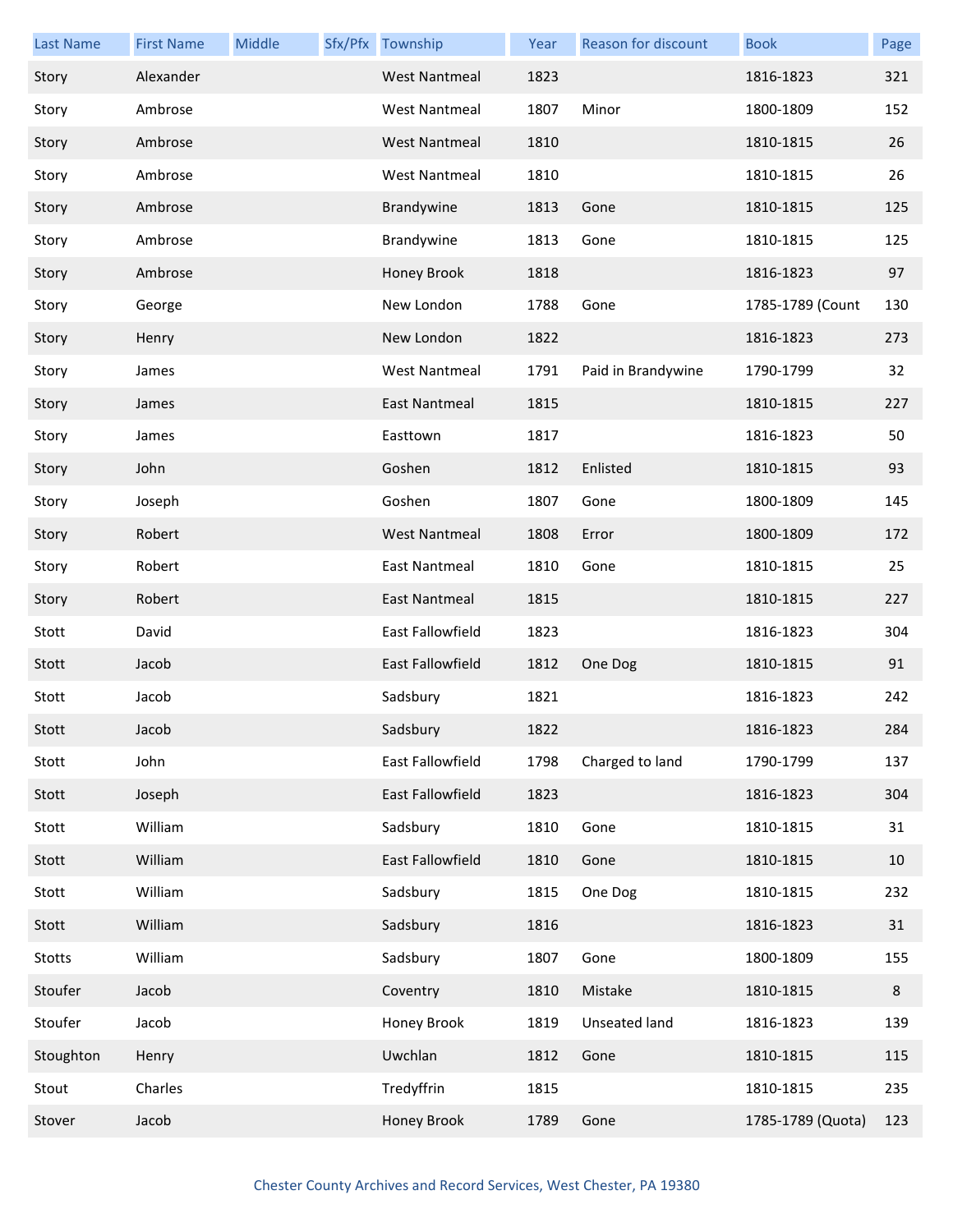| <b>Last Name</b> | <b>First Name</b> | Middle | Sfx/Pfx Township        | Year | Reason for discount  | <b>Book</b>       | Page |
|------------------|-------------------|--------|-------------------------|------|----------------------|-------------------|------|
| Stover           | Jacob             |        | Honey Brook             | 1789 | Gone                 | 1785-1789 (Count  | 151  |
| Stow             | Charles           |        | East Caln               | 1814 | Unseated land        | 1810-1815         | 166  |
| Stow             | Charles           |        | East Caln               | 1815 | <b>Unseated land</b> | 1810-1815         | 207  |
| Stow             | Charles           |        | East Caln               | 1818 |                      | 1816-1823         | 88   |
| Stow             | Charles           |        | East Caln               | 1819 | <b>Unseated land</b> | 1816-1823         | 130  |
| Stow             | Charles           |        | East Caln               | 1822 |                      | 1816-1823         | 256  |
| Stow             | Charles           |        | East Caln               | 1823 |                      | 1816-1823         | 299  |
| Stow             | Eleanor           |        | Lower Chichester        | 1786 | Charged to land      | 1785-1789 (Quota) | 33   |
| Stow             | Eleanor           |        | Lower Chichester        | 1786 | Charged to land      | 1785-1789 (Count  | 33   |
| Stow             | Eleanor           |        | Lower Chichester        | 1787 | Charged to land      | 1786-1789         | 5    |
| Stow             | Ellinoer          |        | Lower Chichester        | 1787 | Poor                 | 1785-1789 (Count  | 89   |
| Stowe            | Ebenezer          |        | Lower Chichester        | 1787 | Charged to land      | 1785-1789 (Quota) | 61   |
| Stowman          | Walter            | W.     | Vincent                 | 1818 | Gone                 | 1816-1823         | 119  |
| Stoy             | Francis           | Ρ.     | Coventry                | 1822 |                      | 1816-1823         | 259  |
| Stoy             | Francis           | Ρ.     | Coventry                | 1823 |                      | 1816-1823         | 302  |
| Strabridge       | Joseph            |        | Londonderry             | 1800 |                      | 1800-1809         | 8    |
| Strahen          | William           |        | West Nottingham         | 1785 | Gone                 | 1785-1789 (Quota) | 19   |
| Strain           | George            |        | East Caln               | 1802 | Gone                 | 1800-1809         | 42   |
| Strain           | James             |        | West Caln               | 1798 | Gone                 | 1790-1799         | 135  |
| Strain           | James             |        | Sadsbury                | 1802 | Married              | 1800-1809         | 55   |
| Strain           | James             |        | Sadsbury                | 1803 | Gone                 | 1800-1809         | 75   |
| Strain           | John              |        | Sadsbury                | 1811 | Gone                 | 1810-1815         | 72   |
| Strain           | John              |        | Sadsbury                | 1811 | Gone                 | 1810-1815         | 72   |
| Strain           | Thomas            |        | Willistown              | 1813 | Not found            | 1810-1815         | 157  |
| Strame           | Jacob             |        | Sadsbury                | 1817 |                      | 1816-1823         | 72   |
| Stranahan        | John              |        | Kennett                 | 1805 | Gone                 | 1800-1809         | 106  |
| Strangle         | Peter             |        | Thornbury               | 1789 | Gone                 | 1786-1789         | 80   |
| Stratten         | Robert            |        | Willistown              | 1822 |                      | 1816-1823         | 289  |
| Stratton         | Benjamin          |        | <b>Upper Chichester</b> | 1789 | Gone                 | 1785-1789 (Count  | 144  |
| Stratton         | Benjamin          |        | <b>Upper Chichester</b> | 1789 | Gone                 | 1785-1789 (Quota) | 116  |
| Strawbridge      | James             |        | Londonderry             | 1819 |                      | 1816-1823         | 143  |
| Strawbridge      | Joseph            |        | Londonderry             | 1801 | Over age             | 1800-1809         | 28   |
| Strawbridge      | Joseph            |        | Londonderry             | 1812 | No Dog               | 1810-1815         | 97   |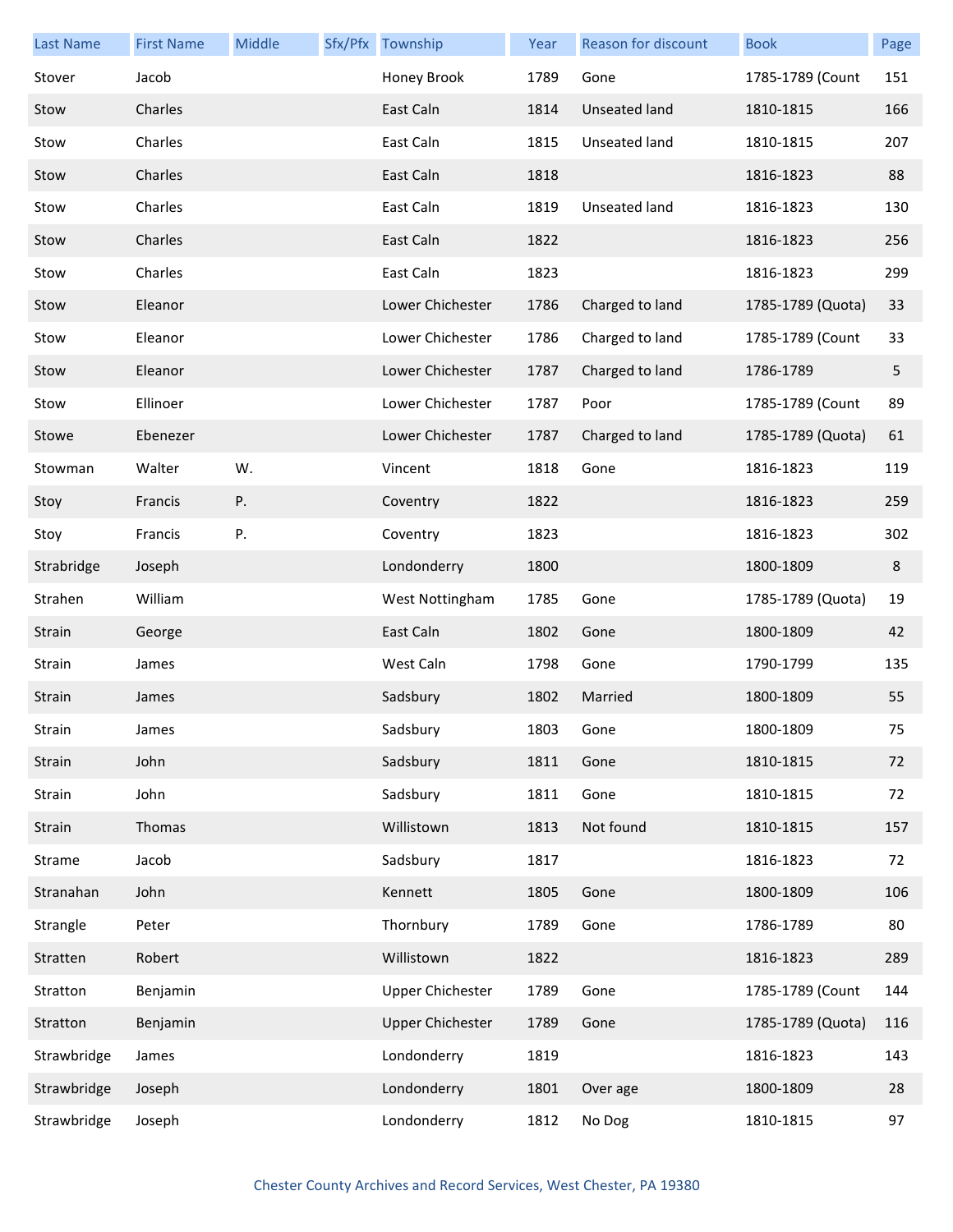| <b>Last Name</b> | <b>First Name</b> | Middle |     | Sfx/Pfx Township        | Year | Reason for discount | <b>Book</b> | Page |
|------------------|-------------------|--------|-----|-------------------------|------|---------------------|-------------|------|
| Strawbridge      | Joseph            |        |     | East Nottingham         | 1815 | Unseated land       | 1810-1815   | 225  |
| Strawbridge      | Joseph            |        |     | Londonderry             | 1819 |                     | 1816-1823   | 143  |
| Strayhorn        | Samuel            |        |     | East Nottingham         | 1814 | Unseated land       | 1810-1815   | 184  |
| Strayhorn        | Thomas            |        |     | London Grove            | 1815 | Gone                | 1810-1815   | 217  |
| Strayway         | Hutchison         |        |     | Uwchlan                 | 1822 |                     | 1816-1823   | 287  |
| Stricker         | Jacob             |        |     | East Fallowfield        | 1796 | Gone                | 1790-1799   | 118  |
| Stricker         | Jacob             |        |     | <b>East Fallowfield</b> | 1797 | Gone                | 1790-1799   | 118  |
| Strickland       | Amos              |        |     | Lower Oxford            | 1815 | Gone                | 1810-1815   | 230  |
| Strickland       | Amos              |        |     | Lower Oxford            | 1817 |                     | 1816-1823   | 69   |
| Strickland       | Amos              |        |     | Lower Oxford            | 1818 |                     | 1816-1823   | 111  |
| Strickland       | Amos              |        |     | West Fallowfield        | 1819 |                     | 1816-1823   | 136  |
| Strickland       | David             |        |     | New London              | 1823 |                     | 1816-1823   | 316  |
| Strickland       | George            |        |     | Coventry                | 1808 | Poor                | 1800-1809   | 163  |
| Strickland       | Horace            |        |     | Brandywine              | 1822 |                     | 1816-1823   | 255  |
| Strickland       | Hugh              |        |     | Vincent                 | 1791 | Gone                | 1790-1799   | 36   |
| Strickland       | Hugh              |        |     | Vincent                 | 1792 | Gone                | 1790-1799   | 55   |
| Strickland       | John              |        |     | Kennett                 | 1812 | Gone                | 1810-1815   | 95   |
| Strickland       | Jonathan          |        |     | London Britain          | 1822 |                     | 1816-1823   | 268  |
| Strickland       | Joseph            |        |     | New London              | 1812 | One Dog             | 1810-1815   | 102  |
| Strickland       | Joseph            |        |     | New London              | 1814 | Gone                | 1810-1815   | 182  |
| Strickland       | Joseph            |        |     | Lower Oxford            | 1817 |                     | 1816-1823   | 69   |
| Strickland       | Joseph            |        |     | Lower Oxford            | 1818 |                     | 1816-1823   | 111  |
| Strickland       | Joseph            |        |     | West Fallowfield        | 1822 |                     | 1816-1823   | 262  |
| Strickland       | Serick            |        |     | West Fallowfield        | 1819 |                     | 1816-1823   | 136  |
| Strickland       | Thomas            |        | Jr. | New London              | 1802 | Gone                | 1800-1809   | 50   |
| Strickland       | Thomas            |        |     | London Britain          | 1823 |                     | 1816-1823   | 312  |
| Strickland       | William           |        |     | East Nantmeal           | 1810 | No Dog              | 1810-1815   | 25   |
| Strickland       | William           |        |     | West Bradford           | 1815 |                     | 1810-1815   | 205  |
| Strickland       | William           |        |     | West Chester            | 1821 |                     | 1816-1823   | 251  |
| Stricklen        | George            |        |     | Vincent                 | 1809 | Paid in Coventry    | 1800-1809   | 197  |
| Strickler        | Amos              |        |     | <b>Upper Oxford</b>     | 1809 | Poor                | 1800-1809   | 193  |
| Strickler        | Christian         |        |     | East Whiteland          | 1795 | Gone                | 1790-1799   | 93   |
| Strickler        | Jacob             |        |     | West Fallowfield        | 1810 | Paid elsewhere      | 1810-1815   | 11   |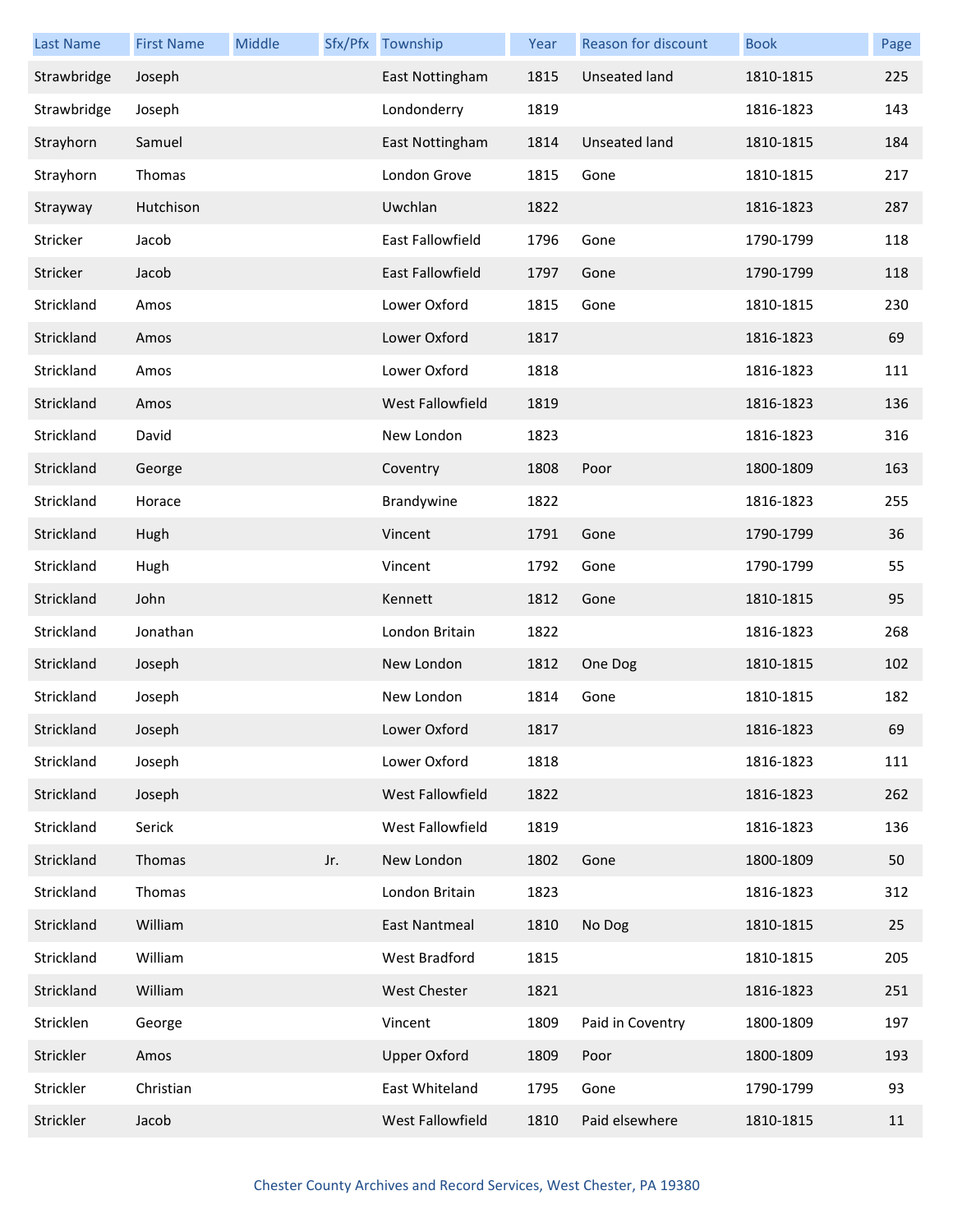| <b>Last Name</b> | <b>First Name</b> | Middle | Sfx/Pfx Township     | Year | Reason for discount | <b>Book</b>       | Page           |
|------------------|-------------------|--------|----------------------|------|---------------------|-------------------|----------------|
| Strickler        | James             |        | <b>Upper Oxford</b>  | 1805 | Gone                | 1800-1809         | 113            |
| Strickler        | Sarug             |        | <b>Upper Oxford</b>  | 1809 |                     | 1800-1809         | 193            |
| Strickler        | Serick            |        | <b>Upper Oxford</b>  | 1810 |                     | 1810-1815         | 27             |
| Strickler        | Serick            |        | West Caln            | 1821 |                     | 1816-1823         | 215            |
| Stringfellow     | George            |        | East Bradford        | 1785 | Paid in Goshen      | 1785-1789 (Quota) | $\overline{2}$ |
| Stringfellow     | George            |        | Uwchlan              | 1791 | Gone                | 1790-1799         | 36             |
| Stringfellow     | Jesse             |        | Uwchlan              | 1818 | Error               | 1816-1823         | 118            |
| Stringfellow     | Jesse             |        | Uwchlan              | 1819 | Overcharged         | 1816-1823         | 160            |
| Stringfellow     | Jesse             |        | Brandywine           | 1819 | Minor               | 1816-1823         | 129            |
| Stringfellow     | Joseph            |        | Goshen               | 1792 | Gone                | 1790-1799         | 44             |
| Stringfellow     | Joseph            |        | Goshen               | 1795 | Gone                | 1790-1799         | 81             |
| Stringfellow     | Joseph            |        | Goshen               | 1803 | Gone                | 1800-1809         | 66             |
| Stringfellow     | Samuel            |        | Brandywine           | 1810 | Dog Killed          | 1810-1815         | 4              |
| Stringfellow     | Samuel            |        | Brandywine           | 1811 | No Dog              | 1810-1815         | 45             |
| Stringfellow     | William           |        | Uwchlan              | 1785 | Gone                | 1785-1789 (Count  | 25             |
| Stroad           | William           |        | <b>West Bradford</b> | 1787 | Paid in Newlin      | 1786-1789         | 3              |
| Stroam           | Christian         |        | <b>East Nantmeal</b> | 1811 | Gone                | 1810-1815         | 61             |
| Strock           | Adam              |        | Vincent              | 1789 | Gone                | 1785-1789 (Count  | 166            |
| Strode           | David             |        | Newlin               | 1820 |                     | 1816-1823         | 188            |
| Strode           | James             |        | <b>West Bradford</b> | 1787 | Poor & Servant      | 1785-1789 (Quota) | 58             |
| Strode           | James             |        | West Bradford        | 1787 | Poor                | 1785-1789 (Count  | 87             |
| Strode           | James             |        | East Bradford        | 1789 | Gone                | 1785-1789 (Count  | 142            |
| Strode           | James             |        | East Bradford        | 1789 | Gone                | 1785-1789 (Quota) | 114            |
| Strode           | James             |        | East Bradford        | 1790 | Gone                | 1790-1799         | $\mathbf{1}$   |
| Strode           | Jonathan          |        | East Bradford        | 1785 | Poor                | 1785-1789 (Count  | 2              |
| Strode           | Jonathan          |        | <b>West Bradford</b> | 1819 |                     | 1816-1823         | 128            |
| Strode           | Jonathan          |        | West Bradford        | 1820 |                     | 1816-1823         | 170            |
| Strode           | Jonathan          |        | West Bradford        | 1822 |                     | 1816-1823         | 254            |
| Strode           | Richard           |        | Westtown             | 1803 | Error               | 1800-1809         | 78             |
| Strode           | Ruth              |        | Newlin               | 1799 | Overrated           | 1790-1799         | 162            |
| Strode           | Thomas            |        | West Fallowfield     | 1821 |                     | 1816-1823         | 220            |
| Strode           | William           |        | <b>West Bradford</b> | 1786 | Paid in Newlin      | 1785-1789 (Quota) | 31             |
| Strode           | William           |        | West Bradford        | 1786 | Paid in Newlin      | 1785-1789 (Count  | 31             |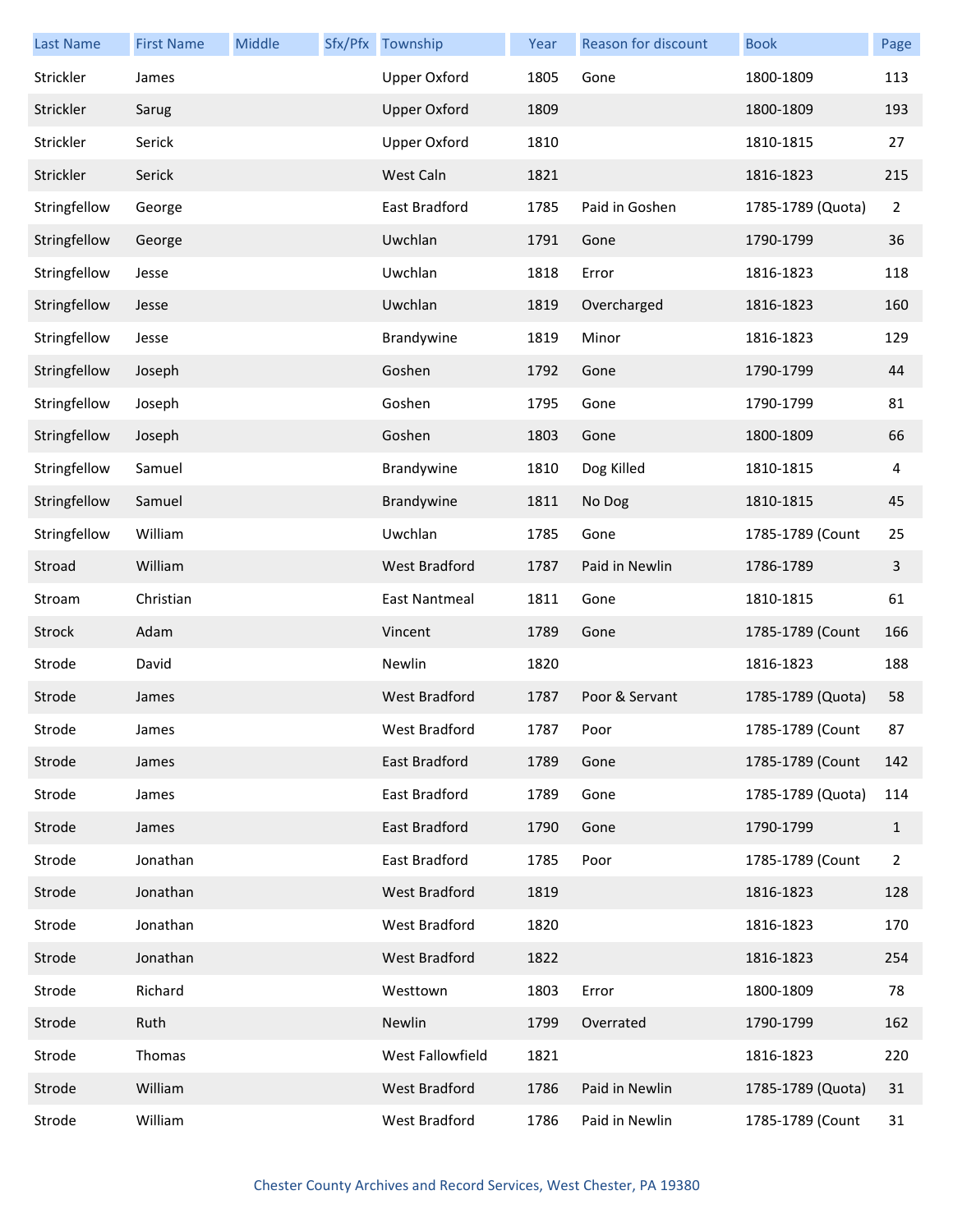| <b>Last Name</b> | <b>First Name</b> | Middle |     | Sfx/Pfx Township     | Year | Reason for discount | <b>Book</b>       | Page |
|------------------|-------------------|--------|-----|----------------------|------|---------------------|-------------------|------|
| Strome           | John              |        |     | Coventry             | 1789 | Gone                | 1785-1789 (Quota) | 119  |
| Strome           | John              |        |     | Coventry             | 1789 | Gone                | 1785-1789 (Count  | 147  |
| Strong           | Jacob             |        |     | Brandywine           | 1809 | Poor                | 1800-1809         | 181  |
| Strong           | John              |        |     | <b>West Nantmeal</b> | 1788 | Overrated           | 1785-1789 (Count  | 129  |
| Strong           | John              |        |     | Honey Brook          | 1795 | Gone                | 1790-1799         | 82   |
| Strong           | John              |        | Sr. | Honey Brook          | 1798 | Old age & Poor      | 1790-1799         | 139  |
| Strope           | George            |        |     | Chester              | 1789 | Gone                | 1785-1789 (Quota) | 115  |
| <b>Stropes</b>   | George            |        |     | Chester              | 1789 | Gone                | 1785-1789 (Count  | 143  |
| Stroud           | James             |        |     | <b>West Bradford</b> | 1788 | Poor                | 1786-1789         | 59   |
| Strough          | Henry             |        |     | Vincent              | 1789 | Gone                | 1785-1789 (Count  | 166  |
| Strough          | Henry             |        |     | Vincent              | 1789 | Poor                | 1785-1789 (Quota) | 138  |
| Strouple         | Peter             |        |     | West Fallowfield     | 1815 |                     | 1810-1815         | 213  |
| Struble          | Peter             |        |     | Aston                | 1789 | Poor                | 1785-1789 (Quota) | 113  |
| Struble          | Peter             |        |     | Aston                | 1789 | Poor                | 1785-1789 (Count  | 141  |
| Struble          | Peter             |        |     | West Fallowfield     | 1808 | Poor                | 1800-1809         | 165  |
| Struble          | Peter             |        |     | West Fallowfield     | 1810 | Gone                | 1810-1815         | 11   |
| Strucker         | Jacob             |        |     | East Fallowfield     | 1795 | Gone                | 1790-1799         | 81   |
| Strugle          | Peter             |        |     | Thornbury            | 1787 | Not found           | 1785-1789 (Quota) | 80   |
| Strugle          | Peter             |        |     | Thornbury            | 1787 | Gone                | 1785-1789 (Count  | 108  |
| Strunk           | Daniel            |        |     | Coventry             | 1793 | Gone                | 1790-1799         | 61   |
| Strunk           | Elizabeth         |        |     | Coventry             | 1813 | No Dog              | 1810-1815         | 129  |
| Strunk           | John              |        |     | East Nantmeal        | 1816 | Gone                | 1816-1823         | 25   |
| Strunk           | John              |        |     | Coventry             | 1818 | Gone                | 1816-1823         | 91   |
| Strunk           | Samuel            |        |     | <b>East Nantmeal</b> | 1819 |                     | 1816-1823         | 151  |
| Strunks          | John              |        |     | Charlestown          | 1819 |                     | 1816-1823         | 132  |
| Strupell         | Peter             |        |     | West Fallowfield     | 1809 | Poor                | 1800-1809         | 185  |
| Stuard           | Alexander         |        |     | Charlestown          | 1821 |                     | 1816-1823         | 217  |
| Stuard           | Amos              |        |     | East Whiteland       | 1823 |                     | 1816-1823         | 334  |
| Stuard           | Emmor             |        |     | West Goshen          | 1821 |                     | 1816-1823         | 222  |
| Stuard           | Paul              | C.     |     | Charlestown          | 1822 |                     | 1816-1823         | 258  |
| Stuart           | Alexander         |        |     | Charlestown          | 1805 | Gone                | 1800-1809         | 103  |
| Stuart           | Alexander         |        |     | Honey Brook          | 1807 | Gone                | 1800-1809         | 146  |
| Stuart           | Alexander         |        |     | Tredyffrin           | 1811 | Gone                | 1810-1815         | 74   |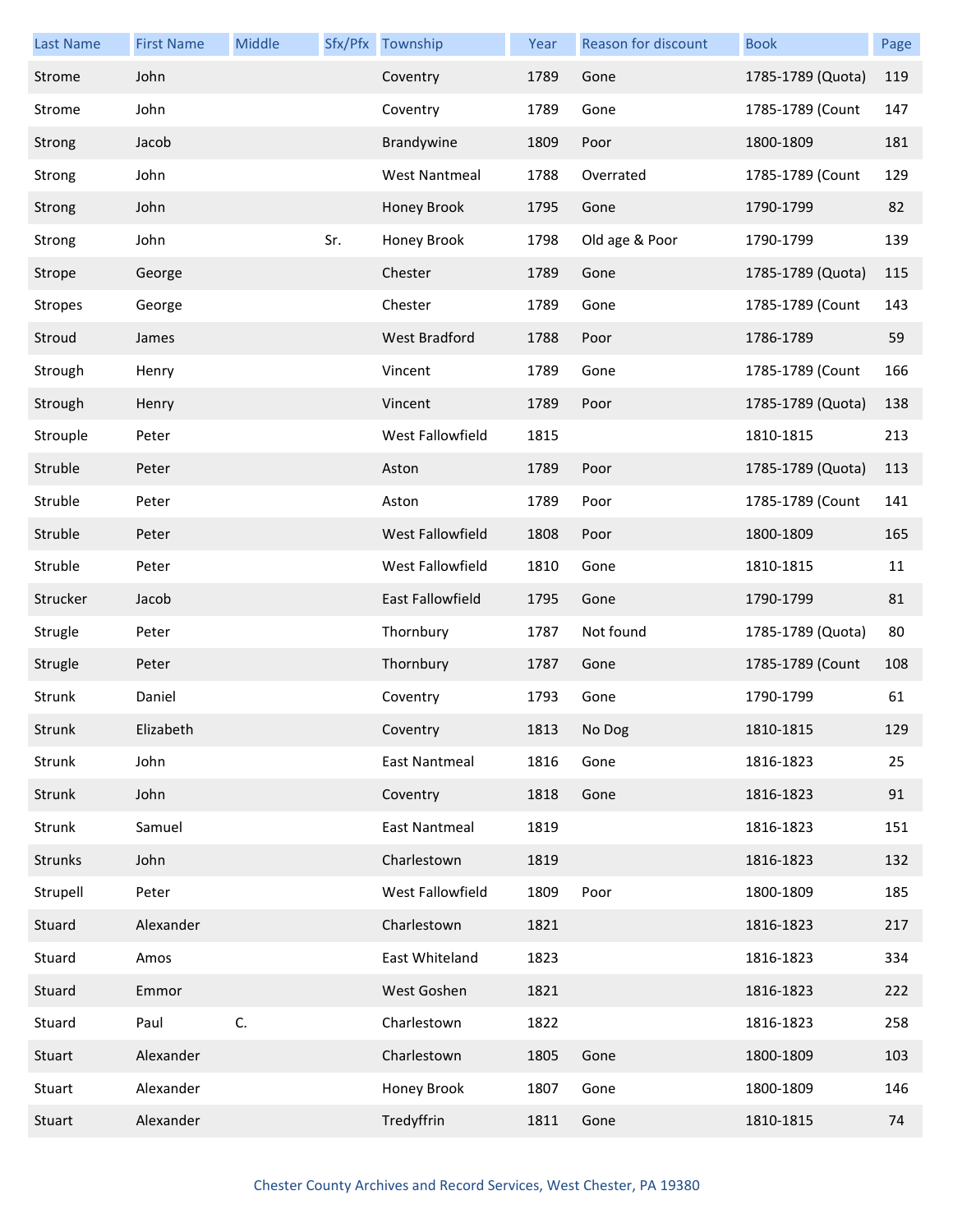| <b>Last Name</b> | <b>First Name</b> | Middle | Sfx/Pfx Township     | Year | Reason for discount | <b>Book</b>       | Page |
|------------------|-------------------|--------|----------------------|------|---------------------|-------------------|------|
| Stuart           | George            |        | East Bradford        | 1818 |                     | 1816-1823         | 85   |
| Stuart           | Jane              |        | New London           | 1823 |                     | 1816-1823         | 316  |
| Stuart           | John              |        | East Bradford        | 1818 |                     | 1816-1823         | 85   |
| Stuart           | John              |        | East Marlborough     | 1821 |                     | 1816-1823         | 228  |
| Stuart           | John              |        | Easttown             | 1822 |                     | 1816-1823         | 260  |
| Stuart           | Robert            |        | <b>East Nantmeal</b> | 1820 |                     | 1816-1823         | 193  |
| Stuart           | Robert            |        | West Whiteland       | 1823 |                     | 1816-1823         | 335  |
| Stuart           | William           |        | East Nantmeal        | 1820 |                     | 1816-1823         | 193  |
| Stubblebine      | Henry             |        | Coventry             | 1823 |                     | 1816-1823         | 302  |
| Studdy           | William           |        | <b>West Bradford</b> | 1788 | Paid in Pennsbury   | 1785-1789 (Quota) | 87   |
| Studdy           | William           |        | West Bradford        | 1788 | Paid in Pennsbury   | 1785-1789 (Count  | 115  |
| Study            | William           |        | West Marlborough     | 1805 | Gone                | 1800-1809         | 109  |
| Stueby           | William           |        | East Nottingham      | 1785 | Gone                | 1785-1789 (Quota) | 18   |
| Stufflebine      | Henry             |        | Coventry             | 1817 |                     | 1816-1823         | 49   |
| Stull            | Adam              |        | Charlestown          | 1790 | Gone                | 1790-1799         | 3    |
| Stump            | Jacob             |        | Uwchlan              | 1793 | Under age           | 1790-1799         | 74   |
| Sturges          | James             |        | East Whiteland       | 1789 | Overrated           | 1785-1789 (Quota) | 139  |
| <b>Sturges</b>   | James             |        | East Whiteland       | 1789 | Gone                | 1785-1789 (Count  | 168  |
| <b>Sturges</b>   | Peter             |        | West Nottingham      | 1823 | Unseated land       | 1816-1823         | 319  |
| <b>Sturgess</b>  | Jonathan          |        | Willistown           | 1800 | Gone                | 1800-1809         | 18   |
| Sturgis          | John              |        | East Marlborough     | 1792 | Gone                | 1790-1799         | 47   |
| Sturgis          | Joseph            |        | Pikeland             | 1823 |                     | 1816-1823         | 325  |
| Sturgis          | Rees              |        | Pikeland             | 1823 |                     | 1816-1823         | 325  |
| Sturn            | Dudley            |        | West Whiteland       | 1819 |                     | 1816-1823         | 165  |
| Stutler          | Samuel            |        | West Caln            | 1821 |                     | 1816-1823         | 215  |
| Stuton           | George            |        | New London           | 1787 | Gone                | 1785-1789 (Count  | 102  |
| Stuton           | George            |        | New London           | 1788 | Gone                | 1786-1789         | 74   |
| Suel             | John              |        | East Bradford        | 1806 | Gone                | 1800-1809         | 120  |
| <b>Sugars</b>    | Eli               |        | East Bradford        | 1820 |                     | 1816-1823         | 169  |
| Sugart           | Eli               |        | West Caln            | 1822 |                     | 1816-1823         | 257  |
| Suitly           | Jonathan          |        | West Nottingham      | 1814 | Gone                | 1810-1815         | 185  |
| Sulivan          | William           |        | East Nottingham      | 1815 |                     | 1810-1815         | 225  |
| Sullivan         | Charles           | C.     | West Whiteland       | 1785 | Gone                | 1785-1789 (Quota) | 28   |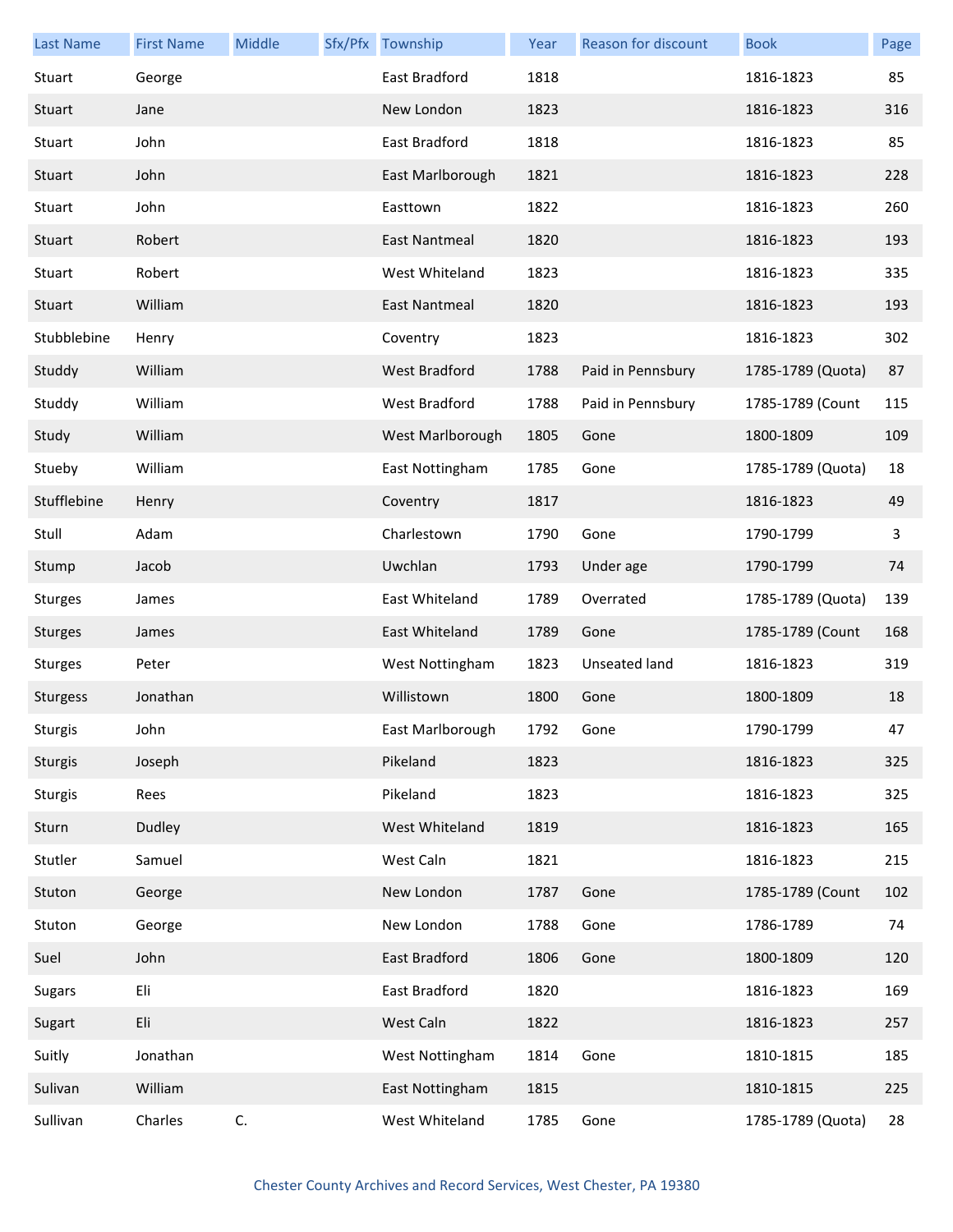| <b>Last Name</b> | <b>First Name</b> | Middle | Sfx/Pfx Township        | Year | Reason for discount | <b>Book</b>       | Page                    |
|------------------|-------------------|--------|-------------------------|------|---------------------|-------------------|-------------------------|
| Sultz            | Adam              |        | Charlestown             | 1790 | Gone                | 1790-1799         | $\overline{\mathbf{3}}$ |
| Sumers           | John              |        | New London              | 1823 |                     | 1816-1823         | 316                     |
| Sumerville       | William           |        | Tredyffrin              | 1820 |                     | 1816-1823         | 201                     |
| Sumerville       | William           |        | West Fallowfield        | 1821 |                     | 1816-1823         | 220                     |
| Summerland       | John              |        | Londonderry             | 1800 | Poor                | 1800-1809         | 8                       |
| Summerville      | William           |        | London Grove            | 1818 |                     | 1816-1823         | 99                      |
| Summerville      | William           |        | London Grove            | 1820 |                     | 1816-1823         | 183                     |
| Summerwell       | Andrew            |        | West Whiteland          | 1806 | Gone                | 1800-1809         | 139                     |
| Summons          | Caleb             |        | Uwchlan                 | 1803 | Gone                | 1800-1809         | 77                      |
| Summons          | Isaac             |        | New Garden              | 1823 |                     | 1816-1823         | 317                     |
| Summons          | James             |        | East Nantmeal           | 1788 | Gone                | 1785-1789 (Quota) | 100                     |
| Summons          | James             |        | East Whiteland          | 1819 | Gone                | 1816-1823         | 164                     |
| <b>Summons</b>   | Jehu              |        | Kennett                 | 1787 | Gone                | 1786-1789         | 39                      |
| Summons          | Jonathan          |        | Kennett                 | 1823 |                     | 1816-1823         | 309                     |
| Summons          | Joshua            |        | Kennett                 | 1823 |                     | 1816-1823         | 309                     |
| Summons          | Reese             |        | New London              | 1805 | Gone                | 1800-1809         | 110                     |
| Sumons           | Thomas            |        | New London              | 1823 |                     | 1816-1823         | 316                     |
| Sumption         | Anthony           |        | Lower Chichester        | 1785 | Poor                | 1785-1789 (Quota) | 5                       |
| Sumption         | Anthony           |        | Lower Chichester        | 1785 | Poor                | 1785-1789 (Count  | 5                       |
| Sumption         | Charles           |        | <b>Upper Chichester</b> | 1785 | Poor                | 1785-1789 (Quota) | 5                       |
| Sumption         | Jacob             |        | <b>Upper Chichester</b> | 1786 | Gone                | 1785-1789 (Quota) | 33                      |
| Sumption         | Jacob             |        | Upper Chichester        | 1786 | Gone                | 1785-1789 (Count  | 33                      |
| Sumption         | Jacob             |        | <b>Upper Chichester</b> | 1787 | Gone                | 1786-1789         | 5                       |
| Sumtion          | John              |        | East Nottingham         | 1819 |                     | 1816-1823         | 149                     |
| Supple           | Amos              |        | East Marlborough        | 1817 |                     | 1816-1823         | 59                      |
| Supplee          | Henry             |        | New Garden              | 1790 | Gone                | 1790-1799         | 11                      |
| Supplee          | John              |        | Tredyffrin              | 1816 |                     | 1816-1823         | 32                      |
| Supplee          | Robert            |        | New London              | 1806 | At Doe Run Forge    | 1800-1809         | 130                     |
| Surgeon          | William           |        | Londonderry             | 1809 | Poor                | 1800-1809         | 187                     |
| <b>Surgiss</b>   | Thomas            |        | East Nottingham         | 1823 |                     | 1816-1823         | 318                     |
| Surrig           | Adam              |        | Coventry                | 1815 | Gone                | 1810-1815         | 210                     |
| Suter            | John              |        | London Grove            | 1803 | Poor                | 1800-1809         | 67                      |
| Sutor            | John              |        | London Grove            | 1802 | Poor                | 1800-1809         | 47                      |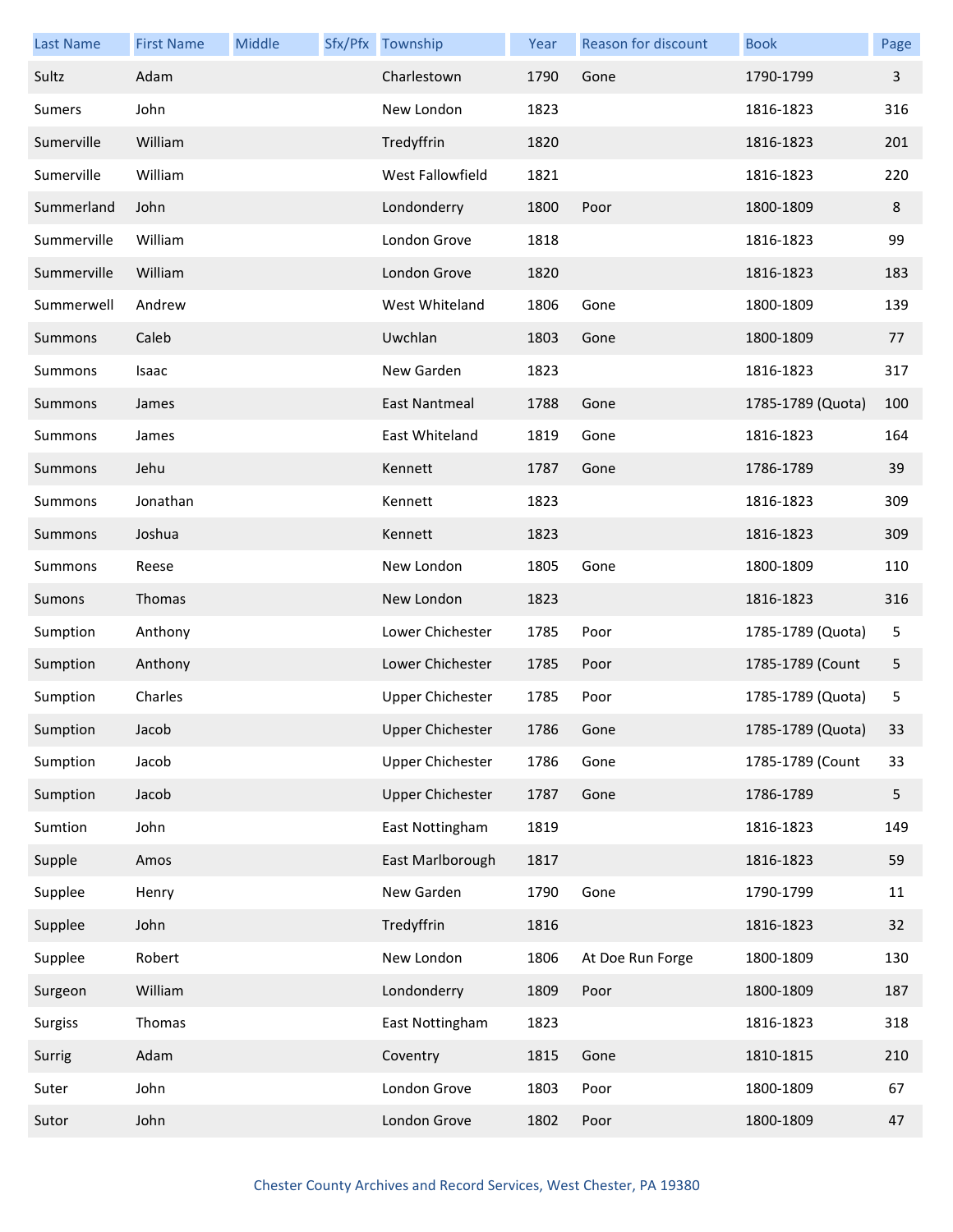| <b>Last Name</b>    | <b>First Name</b> | Middle | Sfx/Pfx Township        | Year | Reason for discount | <b>Book</b>       | Page |
|---------------------|-------------------|--------|-------------------------|------|---------------------|-------------------|------|
| Sutor               | Samuel            |        | Willistown              | 1822 |                     | 1816-1823         | 289  |
| Sutton              | George            |        | <b>West Fallowfield</b> | 1816 |                     | 1816-1823         | 11   |
| Sutton              | Hugh              |        | <b>Upper Darby</b>      | 1789 | Gone                | 1785-1789 (Count  | 148  |
| Sutton              | Hugh              |        | <b>Upper Darby</b>      | 1789 | Gone                | 1785-1789 (Quota) | 120  |
| Swaffer             | William           |        | Chester                 | 1787 | Overrated           | 1785-1789 (Count  | 87   |
| Swaffer             | William           |        | Chester                 | 1787 | Overrated           | 1785-1789 (Quota) | 59   |
| Swaffer             | William           |        | Chester                 | 1788 | Overrated           | 1786-1789         | 31   |
| Swain               | Samuel            |        | <b>West Fallowfield</b> | 1821 |                     | 1816-1823         | 220  |
| Swan                | Timothy           |        | New London              | 1818 | Gone                | 1816-1823         | 105  |
| Swaner              | John              |        | Vincent                 | 1819 |                     | 1816-1823         | 161  |
| Swarm               | John              |        | Pikeland                | 1815 |                     | 1810-1815         | 233  |
| Swarner             | John              |        | Vincent                 | 1823 |                     | 1816-1823         | 331  |
| Swartswalt          | Benjamin          |        | Coventry                | 1817 |                     | 1816-1823         | 49   |
| Swatsentrauer Jacob |                   |        | West Whiteland          | 1798 | Gone                | 1790-1799         | 152  |
| Swatzwalter         | John              |        | Honey Brook             | 1806 | Gone                | 1800-1809         | 126  |
| Swatzwalter         | Philip            |        | Honey Brook             | 1806 | Gone                | 1800-1809         | 126  |
| Swayer              | John              |        | Sadsbury                | 1817 |                     | 1816-1823         | 72   |
| Swayne              | David             |        | <b>West Bradford</b>    | 1806 | Gone                | 1800-1809         | 121  |
| Swayne              | Edward            |        | Tinicum                 | 1789 | Gone                | 1785-1789 (Count  | 165  |
| Swayne              | Edward            |        | Tinicum                 | 1789 | Gone                | 1785-1789 (Quota) | 137  |
| Swayne              | Eli               |        | West Chester            | 1815 |                     | 1810-1815         | 242  |
| Swayne              | Eli               |        | West Whiteland          | 1817 |                     | 1816-1823         | 80   |
| Swayne              | Isaac             |        | West Marlborough        | 1823 |                     | 1816-1823         | 314  |
| Swayne              | James             |        | Kennett                 | 1785 | Poor                | 1785-1789 (Quota) | 11   |
| Swayne              | James             |        | Chester                 | 1786 | Error               | 1785-1789 (Count  | 59   |
| Swayne              | James             |        | Kennett                 | 1786 | Gone                | 1785-1789 (Quota) | 39   |
| Swayne              | James             |        | Kennett                 | 1786 | Poor                | 1785-1789 (Count  | 67   |
| Swayne              | James             |        | Chester                 | 1786 | Poor                | 1785-1789 (Count  | 31   |
| Swayne              | James             |        | Chester                 | 1786 | Insolvent           | 1785-1789 (Count  | 59   |
| Swayne              | James             |        | Kennett                 | 1787 | Poor                | 1786-1789         | 39   |
| Swayne              | James             |        | Chester                 | 1788 | Insolvent           | 1786-1789         | 59   |
| Swayne              | Jesse             |        | East Marlborough        | 1785 | Poor                | 1785-1789 (Count  | 14   |
| Swayne              | Jesse             |        | West Marlborough        | 1804 | Poor                | 1800-1809         | 89   |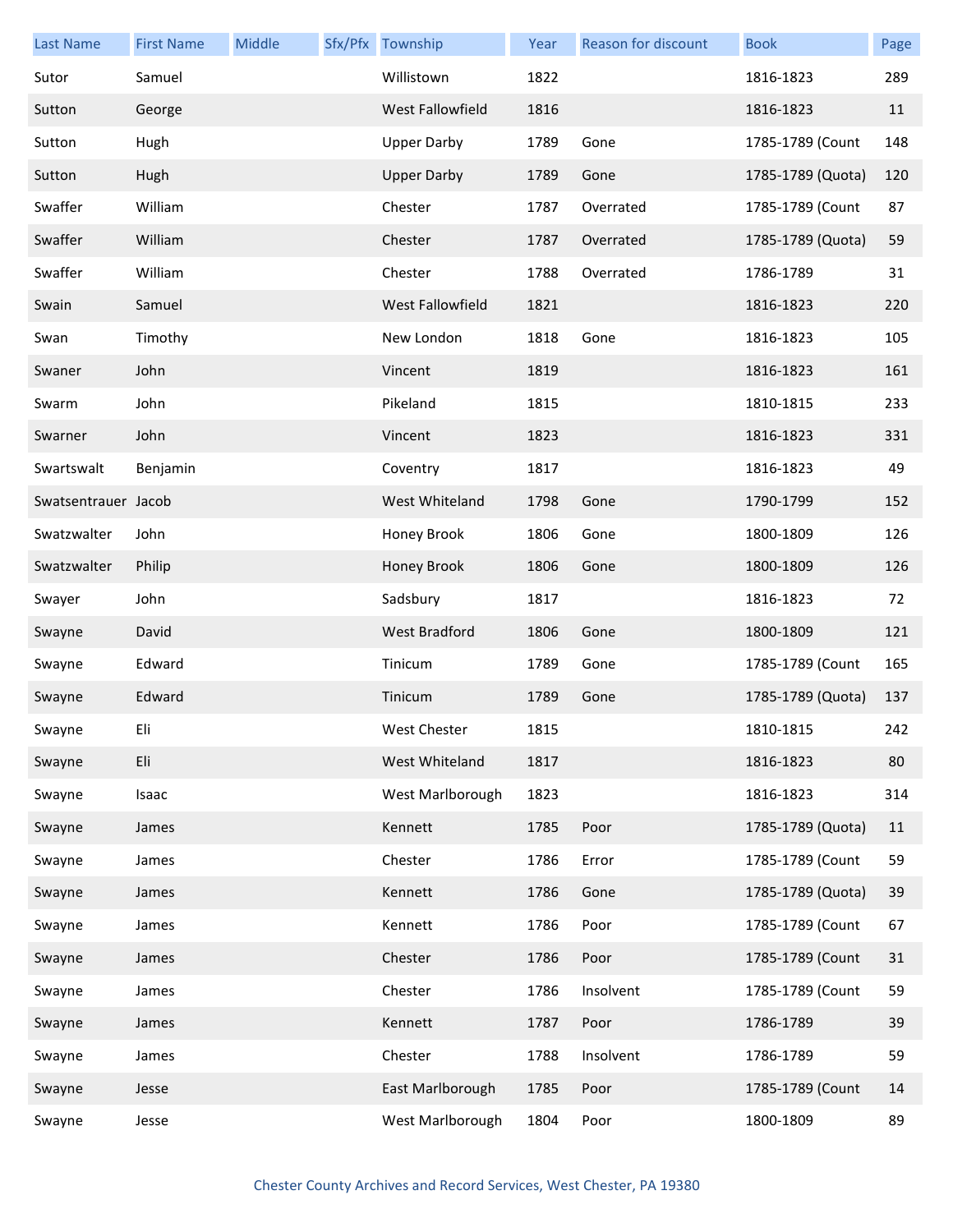| <b>Last Name</b> | <b>First Name</b> | Middle |     | Sfx/Pfx Township        | Year | Reason for discount     | <b>Book</b>       | Page |
|------------------|-------------------|--------|-----|-------------------------|------|-------------------------|-------------------|------|
| Swayne           | Joel              |        |     | East Marlborough        | 1798 | Gone                    | 1790-1799         | 141  |
| Swayne           | Joseph            |        |     | Kennett                 | 1786 | Gone                    | 1785-1789 (Count  | 39   |
| Swayne           | Joseph            |        |     | Kennett                 | 1787 | Gone                    | 1786-1789         | 11   |
| Swayne           | Samuel            |        |     | Chester                 | 1787 | Poor                    | 1786-1789         | 3    |
| Swayne           | Samuel            |        |     | East Marlborough        | 1789 | Under age               | 1785-1789 (Count  | 155  |
| Swayne           | Samuel            |        | Jr. | East Marlborough        | 1789 | Under age               | 1785-1789 (Quota) | 127  |
| Swayne           | Samuel            |        |     | West Fallowfield        | 1803 | Gone                    | 1800-1809         | 65   |
| Swayne           | Samuel            |        |     | West Fallowfield        | 1804 | Unseated land           | 1800-1809         | 85   |
| Swayne           | Samuel            |        |     | <b>West Fallowfield</b> | 1815 | <b>Unseated land</b>    | 1810-1815         | 213  |
| Swayne           | Samuel            |        |     | West Marlborough        | 1822 |                         | 1816-1823         | 271  |
| Swayne           | Thomas            |        |     | Lower Darby             | 1786 | Overflowing of the tide | 1785-1789 (Quota) | 36   |
| Swearer          | Peter             |        |     | East Whiteland          | 1821 |                         | 1816-1823         | 249  |
| Sweeney          | John              |        |     | Pennsbury               | 1823 |                         | 1816-1823         | 324  |
| Sweney           | Ann               |        |     | Londonderry             | 1818 |                         | 1816-1823         | 100  |
| Sweney           | Ann               |        |     | Londonderry             | 1820 |                         | 1816-1823         | 185  |
| Sweney           | George            |        |     | East Whiteland          | 1799 | Gone                    | 1790-1799         | 171  |
| Sweney           | Hugh              |        |     | West Caln               | 1806 | Gone                    | 1800-1809         | 122  |
| Sweney           | John              |        |     | West Fallowfield        | 1818 |                         | 1816-1823         | 94   |
| Sweney           | John              |        |     | East Nottingham         | 1820 |                         | 1816-1823         | 191  |
| Sweyney          | George            |        |     | East Whiteland          | 1800 | Not found               | 1800-1809         | 19   |
| Swift            | Joseph            |        |     | East Whiteland          | 1822 |                         | 1816-1823         | 291  |
| Swimler          | Andrew            |        |     | Uwchlan                 | 1819 |                         | 1816-1823         | 160  |
| Swimler          | Andrew            |        |     | <b>West Nantmeal</b>    | 1822 |                         | 1816-1823         | 278  |
| Swinehart        | Mathias           |        |     | East Nantmeal           | 1804 | Gone                    | 1800-1809         | 92   |
| Switzell         | Charles           |        |     | West Chester            | 1823 |                         | 1816-1823         | 336  |
| Switzer          | Jacob             |        |     | Coventry                | 1799 | Error                   | 1790-1799         | 156  |
| Switzer          | Owen              |        |     | Coventry                | 1818 | Overcharged             | 1816-1823         | 91   |
| Swoor            | Jacob             |        |     | Coventry                | 1790 | Poor                    | 1790-1799         | 8    |
| Swore            | Jacob             |        |     | Coventry                | 1789 | Poor                    | 1785-1789 (Quota) | 119  |
| Swore            | Jacob             |        |     | Coventry                | 1789 | Poor                    | 1785-1789 (Count  | 147  |
| Sykes            | John              |        |     | East Nottingham         | 1799 | Gone                    | 1790-1799         | 164  |
| Sykes            | John              |        |     | East Nottingham         | 1802 | Gone                    | 1800-1809         | 51   |
| Sylvester        | Solomon           |        |     | West Bradford           | 1801 | Dead                    | 1800-1809         | 21   |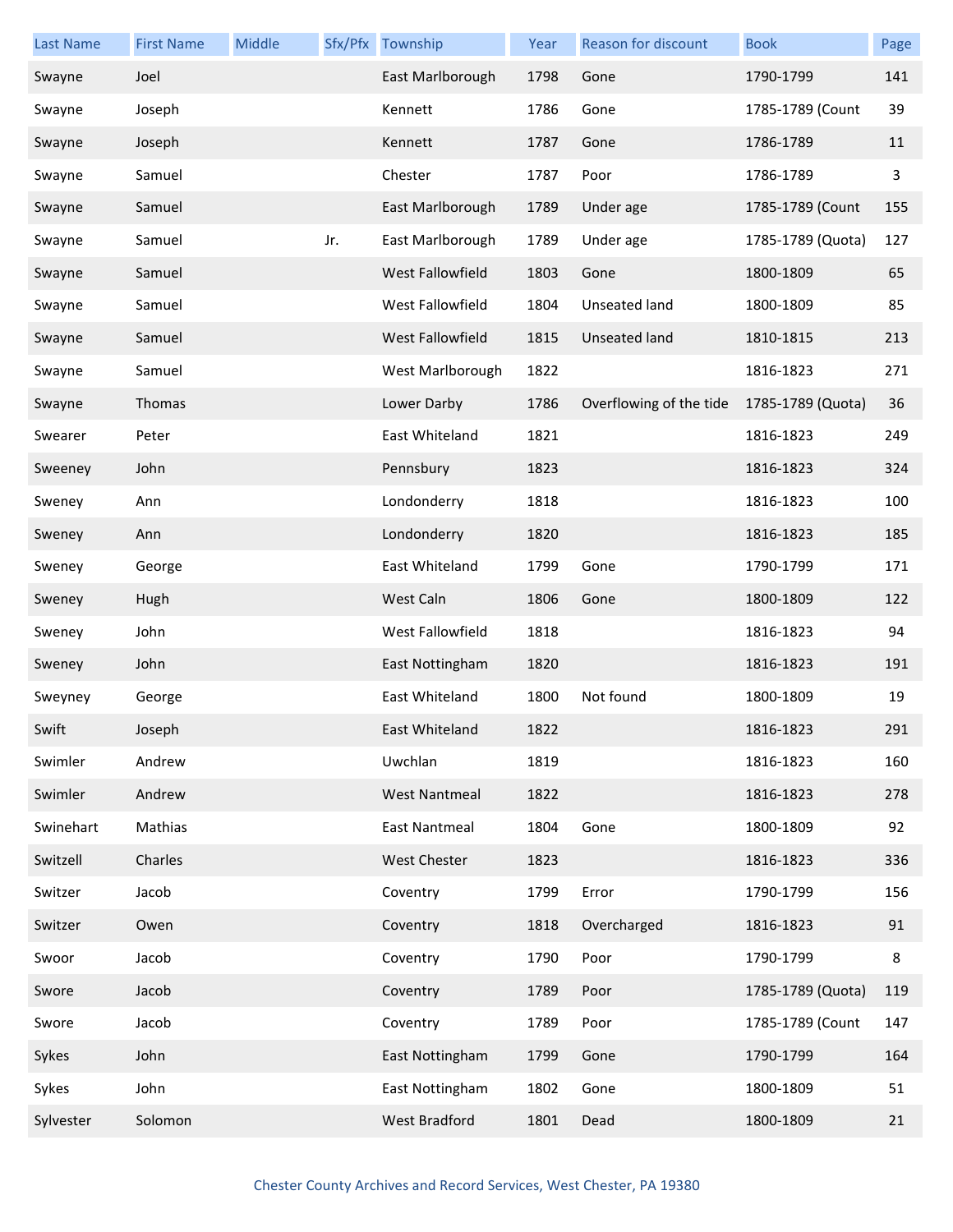| <b>Last Name</b> | <b>First Name</b> | Middle |       | Sfx/Pfx Township     | Year | Reason for discount | <b>Book</b>       | Page |
|------------------|-------------------|--------|-------|----------------------|------|---------------------|-------------------|------|
| Symons           | William           |        |       | East Nantmeal        | 1786 | Gone                | 1785-1789 (Count  | 72   |
| Tacey            | Thomas            |        |       | Lower Chichester     | 1787 | Ran away            | 1785-1789 (Quota) | 61   |
| Tagart           | Hugh              |        |       | East Marlborough     | 1822 |                     | 1816-1823         | 270  |
| Tagart           | Patrick           |        |       | <b>West Bradford</b> | 1822 |                     | 1816-1823         | 254  |
| Tagart           | William           |        |       | Honey Brook          | 1804 | Gone                | 1800-1809         | 86   |
| Tagart           | William           |        |       | West Fallowfield     | 1821 |                     | 1816-1823         | 220  |
| Tage             | Andrew            |        |       | West Caln            | 1813 | Unseated land       | 1810-1815         | 127  |
| <b>Tagert</b>    | James             |        |       | Sadsbury             | 1823 |                     | 1816-1823         | 327  |
| Tagert           | William           |        |       | West Fallowfield     | 1822 |                     | 1816-1823         | 262  |
| Taggart          | Archibald         |        |       | East Whiteland       | 1799 | Poor                | 1790-1799         | 171  |
| Taggart          | Archibald         |        |       | Sadsbury             | 1817 |                     | 1816-1823         | 72   |
| Taggart          | Jacob             |        |       | East Marlborough     | 1810 | Dead                | 1810-1815         | 18   |
| Taggart          | Jacob             |        | Heirs | East Marlborough     | 1814 | Unseated land       | 1810-1815         | 179  |
| Taggart          | Jesse             |        |       | East Marlborough     | 1810 | Gone                | 1810-1815         | 18   |
| Taggart          | Jesse             |        |       | New Garden           | 1812 | Gone                | 1810-1815         | 103  |
| Taggart          | John              |        |       | Kennett              | 1787 | Gone                | 1786-1789         | 11   |
| Taggart          | John              |        |       | East Marlborough     | 1814 | Gone                | 1810-1815         | 179  |
| Taggart          | John              |        |       | East Marlborough     | 1817 |                     | 1816-1823         | 59   |
| Taggart          | Joshua            |        |       | Kennett              | 1786 | Gone                | 1785-1789 (Quota) | 39   |
| Taggart          | Joshua            |        |       | Kennett              | 1786 | Gone                | 1785-1789 (Count  | 39   |
| Taggart          | Joshua            |        |       | Kennett              | 1787 | Gone                | 1786-1789         | 11   |
| Taggart          | Leonard           |        |       | East Marlborough     | 1803 | Gone                | 1800-1809         | 69   |
| Taggart          | Leonard           |        |       | Londonderry          | 1812 | Insolvent           | 1810-1815         | 97   |
| Taggart          | Leonard           |        |       | Londonderry          | 1813 | Gone                | 1810-1815         | 137  |
| Taggart          | William           |        |       | East Marlborough     | 1785 |                     | 1785-1789 (Count  | 14   |
| Taggart          | William           |        |       | Honey Brook          | 1801 | Poor & Old          | 1800-1809         | 26   |
| Taggart          | William           |        |       | West Fallowfield     | 1819 |                     | 1816-1823         | 136  |
| Taggart          | William           |        |       | East Marlborough     | 1820 |                     | 1816-1823         | 186  |
| Taggert          | Jacob             |        |       | Kennett              | 1815 | Twice taxed         | 1810-1815         | 216  |
| Taggert          | Jacob             |        | Heirs | East Marlborough     | 1816 |                     | 1816-1823         | 18   |
| Taggert          | Joshua            |        |       | Kennett              | 1785 | Gone                | 1785-1789 (Quota) | 11   |
| Taggert          | Joshua            |        |       | Kennett              | 1786 | Gone                | 1785-1789 (Count  | 67   |
| Taggert          | Joshua            |        |       | Kennett              | 1787 | Gone                | 1786-1789         | 39   |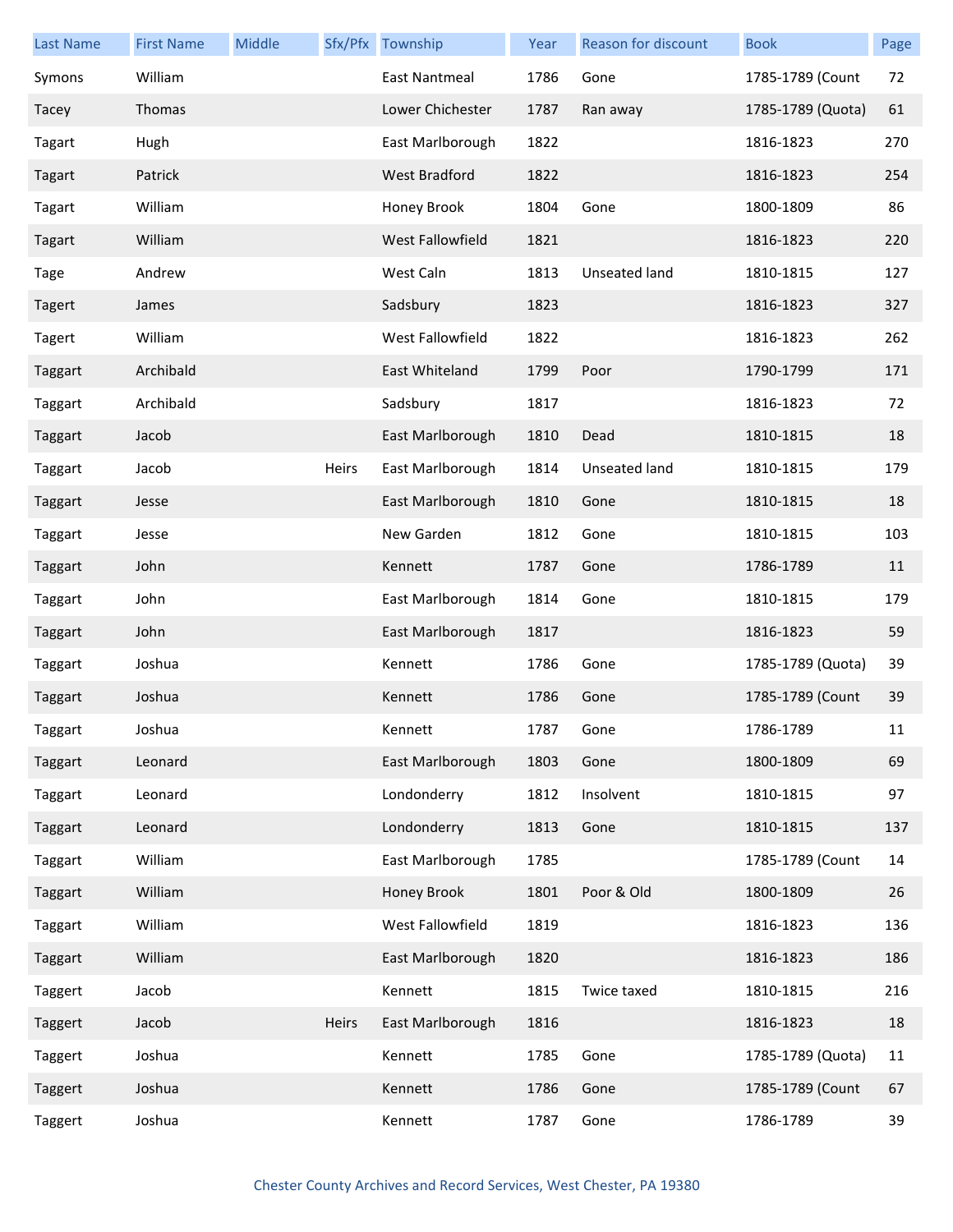| <b>Last Name</b> | <b>First Name</b> | Middle | Sfx/Pfx Township | Year | Reason for discount  | <b>Book</b>      | Page            |
|------------------|-------------------|--------|------------------|------|----------------------|------------------|-----------------|
| Taggert          | Lewis             |        | West Bradford    | 1818 |                      | 1816-1823        | 86              |
| Taggert          | Robert            |        | Honey Brook      | 1818 |                      | 1816-1823        | 97              |
| Taggert          | Thomas            |        | London Grove     | 1823 |                      | 1816-1823        | 310             |
| Taggert          | William           |        | East Marlborough | 1816 |                      | 1816-1823        | 18              |
| Taggert          | William           |        | London Grove     | 1823 |                      | 1816-1823        | 310             |
| Tague            | Andrew            |        | West Caln        | 1809 | Unseated land        | 1800-1809        | 182             |
| <b>Tague</b>     | Andrew            |        | West Caln        | 1812 | Unseated land        | 1810-1815        | 87              |
| Tague            | Andrew            |        | West Caln        | 1814 |                      | 1810-1815        | 167             |
| Tainy            | Jacob             |        | Charlestown      | 1813 | Gone                 | 1810-1815        | 128             |
| Tait             | Samuel            |        | Honey Brook      | 1818 | <b>Unseated land</b> | 1816-1823        | 97              |
| Talbot           | Benjamin          |        | Honey Brook      | 1813 | Gone                 | 1810-1815        | 134             |
| Talley           | Joseph            |        | Pennsbury        | 1810 | Dead                 | 1810-1815        | 29              |
| <b>Talley</b>    | Joseph            |        | Westtown         | 1810 | Gone                 | 1810-1815        | 37              |
| Talley           | William           |        | Lower Chichester | 1786 | Poor                 | 1785-1789 (Count | 33              |
| Talley           | William           |        | Lower Chichester | 1787 | Poor                 | 1786-1789        | 5               |
| Tally            | Cyrus             |        | East Bradford    | 1803 | Gone                 | 1800-1809        | 61              |
| Tamany           | John              |        | East Nottingham  | 1814 | <b>Two Dogs</b>      | 1810-1815        | 184             |
| Tanahill         | James             |        | Lower Oxford     | 1816 |                      | 1816-1823        | 28              |
| Taneer           | Sarah             |        | Lower Darby      | 1788 |                      | 1785-1789 (Count | 120             |
| Taney            | Abram             |        | Pikeland         | 1816 |                      | 1816-1823        | 30              |
| Taney            | Jacob             |        | Pikeland         | 1816 |                      | 1816-1823        | 30 <sub>o</sub> |
| Taney            | Michael           |        | Charlestown      | 1812 | Gone                 | 1810-1815        | 88              |
| Tanner           | John              |        | East Fallowfield | 1798 | Under age            | 1790-1799        | 137             |
| Tanner           | Joseph            |        | East Nottingham  | 1786 |                      | 1785-1789 (Count | 46              |
| Tanner           | Joseph            |        | East Nottingham  | 1787 |                      | 1785-1789 (Count | 102             |
| Tanner           | Joseph            |        | East Nottingham  | 1788 | In Maryland          | 1785-1789 (Count | 130             |
| Tanner           | Joseph            |        | East Nottingham  | 1789 | Charged to land      | 1785-1789 (Count | 159             |
| Tanner           | Joseph            |        | East Nottingham  | 1790 | Charged to land      | 1790-1799        | 11              |
| Tanner           | Joseph            |        | East Nottingham  | 1791 | Charged to land      | 1790-1799        | 31              |
| Tanner           | Joseph            |        | East Nottingham  | 1792 | Charged to land      | 1790-1799        | 50              |
| Tanner           | Joseph            |        | East Nottingham  | 1793 | In Maryland          | 1790-1799        | 69              |
| Tanner           | Joseph            |        | East Nottingham  | 1796 | Charged to land      | 1790-1799        | 105             |
| Tanner           | Joseph            |        | East Nottingham  | 1797 | Paid Treasurer       | 1790-1799        | 125             |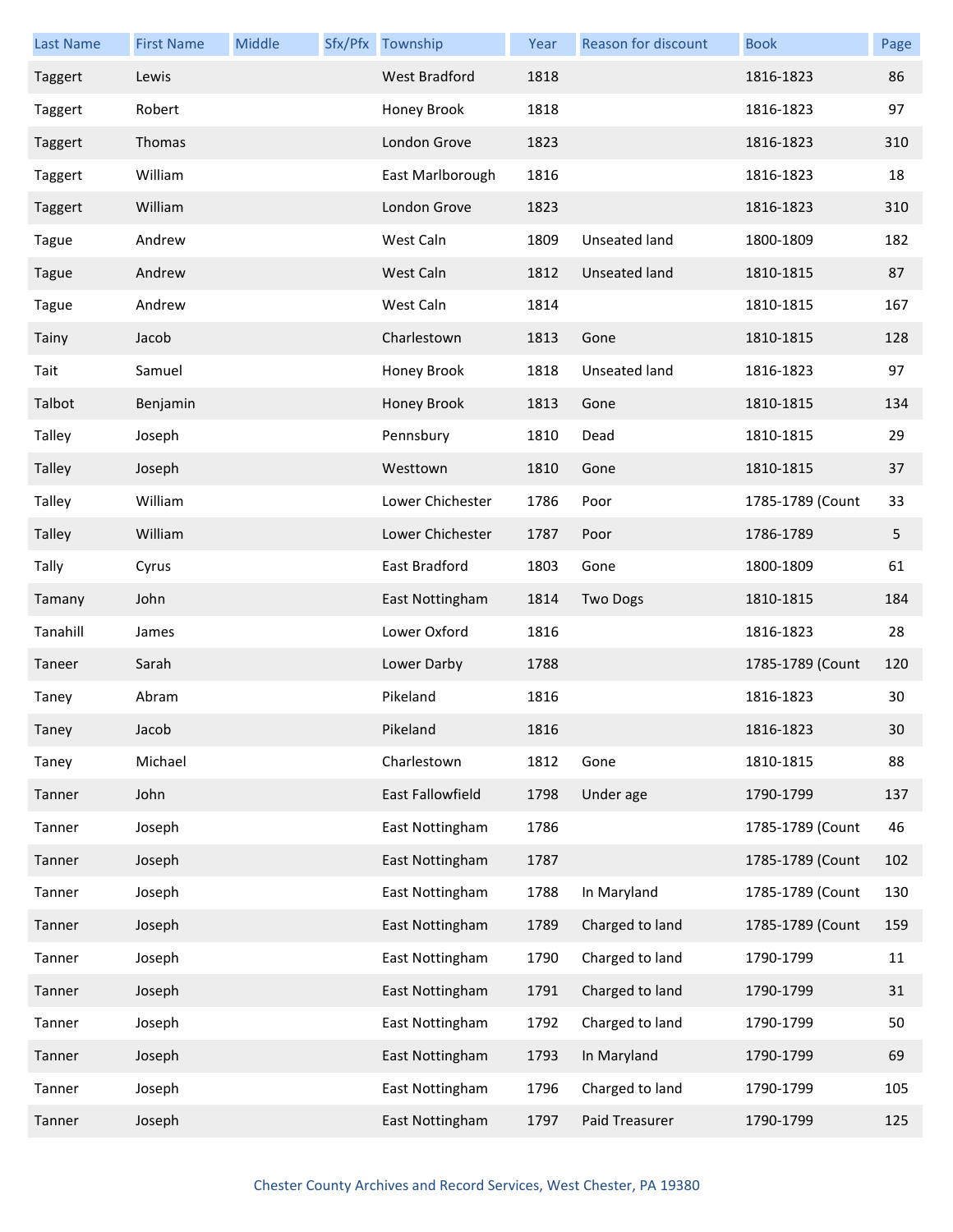| <b>Last Name</b> | <b>First Name</b> | Middle |     | Sfx/Pfx Township | Year | Reason for discount | <b>Book</b>       | Page |
|------------------|-------------------|--------|-----|------------------|------|---------------------|-------------------|------|
| Tanner           | Joseph            |        |     | East Nottingham  | 1798 | Charged to land     | 1790-1799         | 144  |
| Tanner           | Philip            |        |     | East Nottingham  | 1796 | Gone                | 1790-1799         | 105  |
| Tanner           | Philip            |        |     | East Nottingham  | 1797 | Gone                | 1790-1799         | 125  |
| Tape             |                   |        |     | Vincent          | 1789 | Gone                | 1785-1789 (Count  | 166  |
| <b>Tape</b>      |                   |        |     | Vincent          | 1789 | Gone                | 1785-1789 (Quota) | 138  |
| Tarrance         | Henry             |        |     | Brandywine       | 1818 |                     | 1816-1823         | 87   |
| Tarrance         | John              |        |     | East Whiteland   | 1815 | Gone                | 1810-1815         | 240  |
| Tarren           | James             |        |     | West Caln        | 1814 |                     | 1810-1815         | 167  |
| Tarrence         | Thomas            |        |     | Kennett          | 1796 | Gone                | 1790-1799         | 101  |
| Tate             | John              |        |     | Radnor           | 1785 | Gone                | 1785-1789 (Count  | 22   |
| Tate             | Robert            |        |     | Honey Brook      | 1816 |                     | 1816-1823         | 13   |
| Tate             | Samuel            |        |     | Honey Brook      | 1817 | Unseated land       | 1816-1823         | 54   |
| Tate             | William           |        |     | Pennsbury        | 1796 | Gone                | 1790-1799         | 108  |
| Taughabaugh      | Jacob             |        |     | Honey Brook      | 1804 | Gone                | 1800-1809         | 86   |
| Tauser           | John              |        |     | Sadsbury         | 1816 |                     | 1816-1823         | 31   |
| Tay              | Cornelius         |        |     | East Nottingham  | 1820 |                     | 1816-1823         | 191  |
| Taylor           |                   |        | Mr. | West Fallowfield | 1803 | Unseated land       | 1800-1809         | 65   |
| Taylor           | Abiah             |        |     | East Bradford    | 1822 |                     | 1816-1823         | 253  |
| Taylor           | Abner             |        |     | East Bradford    | 1812 | Enlisted            | 1810-1815         | 83   |
| Taylor           | Abraham           |        |     | Kennett          | 1789 | Overrated           | 1786-1789         | 67   |
| Taylor           | Abraham           |        |     | West Chester     | 1810 | Gone                | 1810-1815         | 40   |
| Taylor           | Abram             |        |     | Kennett          | 1787 | Overrated           | 1785-1789 (Quota) | 67   |
| Taylor           | Abram             |        |     | Kennett          | 1787 | Overrated           | 1785-1789 (Count  | 95   |
| Taylor           | Adam              |        |     | London Grove     | 1785 | Gone                | 1785-1789 (Quota) | 12   |
| Taylor           | Adam              |        |     | Ridley           | 1786 | Ran away            | 1785-1789 (Quota) | 50   |
| Taylor           | Adam              |        |     | Ridley           | 1786 | Ran away            | 1786-1789         | 22   |
| Taylor           | Adam              |        |     | Ridley           | 1786 | Ran away            | 1785-1789 (Count  | 50   |
| Taylor           | Adam              |        |     | Ridley           | 1787 | Poor                | 1785-1789 (Count  | 106  |
| Taylor           | Adam              |        |     | Ridley           | 1787 | Poor                | 1785-1789 (Quota) | 78   |
| Taylor           | Adam              |        |     | Ridley           | 1788 | Gone                | 1785-1789 (Quota) | 106  |
| Taylor           | Adam              |        |     | Ridley           | 1788 | Poor                | 1786-1789         | 78   |
| Taylor           | Alexander         |        |     | Kennett          | 1802 | Gone                | 1800-1809         | 47   |
| Taylor           | Alexander         |        |     | Kennett          | 1803 | Gone                | 1800-1809         | 67   |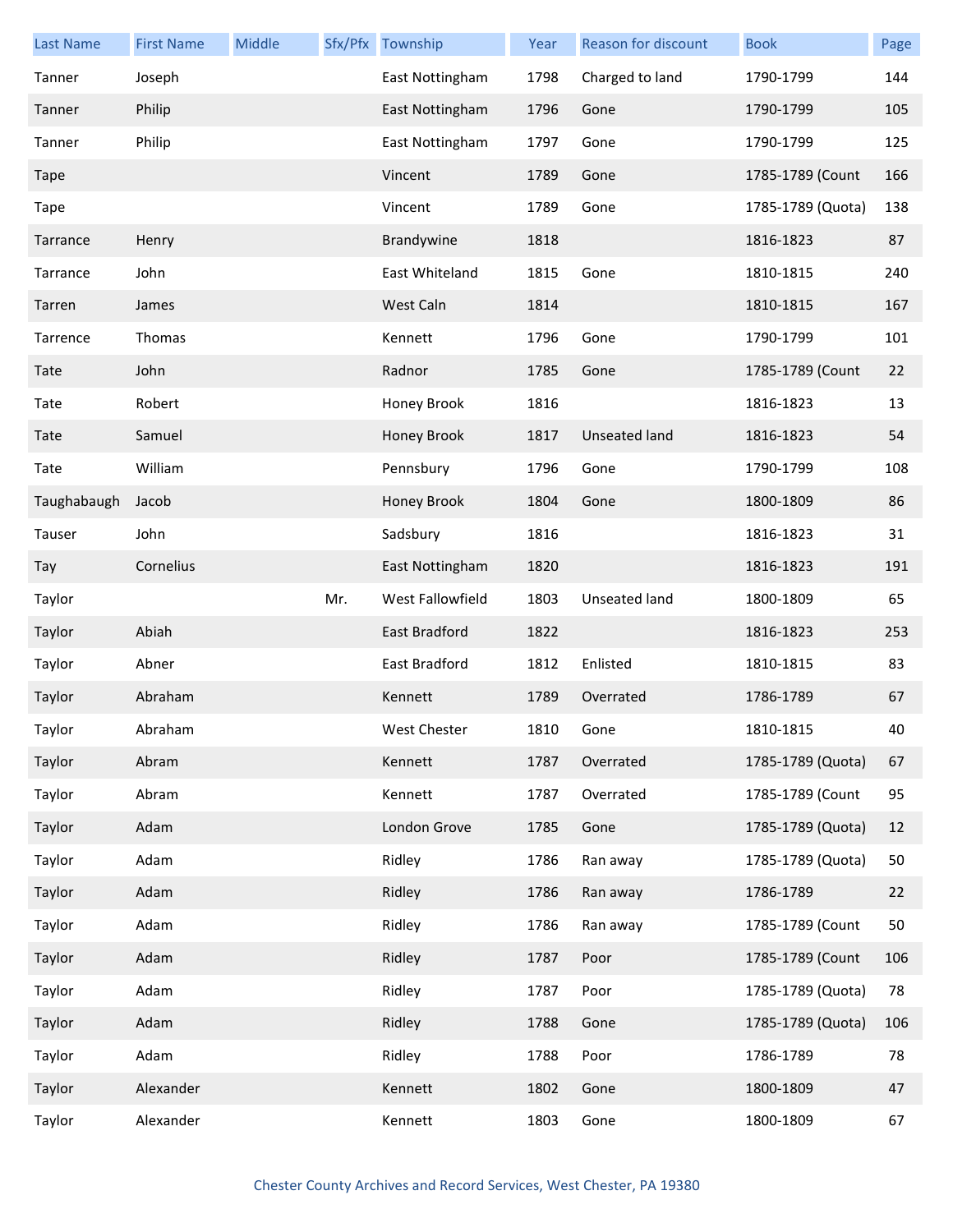| <b>Last Name</b> | <b>First Name</b> | Middle | Sfx/Pfx Township     | Year | Reason for discount | <b>Book</b>       | Page |
|------------------|-------------------|--------|----------------------|------|---------------------|-------------------|------|
| Taylor           | Alexander         |        | Kennett              | 1818 |                     | 1816-1823         | 98   |
| Taylor           | Amos              |        | Vincent              | 1823 |                     | 1816-1823         | 331  |
| Taylor           | Benjamin          |        | Lower Oxford         | 1814 | Gone                | 1810-1815         | 189  |
| Taylor           | Benjamin          |        | Honey Brook          | 1818 |                     | 1816-1823         | 97   |
| Taylor           | Benjamin          |        | Brandywine           | 1821 |                     | 1816-1823         | 213  |
| Taylor           | Benjamin          |        | Pennsbury            | 1823 |                     | 1816-1823         | 324  |
| Taylor           | Charles           |        | Goshen               | 1788 | Paid in Westtown    | 1785-1789 (Count  | 122  |
| Taylor           | Charles           |        | Goshen               | 1788 | Paid in Westtown    | 1785-1789 (Quota) | 94   |
| Taylor           | Charles           |        | Goshen               | 1792 | Gone                | 1790-1799         | 44   |
| Taylor           | Charles           |        | West Marlborough     | 1804 | Gone                | 1800-1809         | 89   |
| Taylor           | Edward            |        | Tredyffrin           | 1785 | Gone                | 1785-1789 (Count  | 25   |
| Taylor           | Edward            |        | Coventry             | 1785 | Poor                | 1785-1789 (Count  | 4    |
| Taylor           | Elisha            |        | Marple               | 1787 | Poor                | 1785-1789 (Quota) | 69   |
| Taylor           | Elisha            |        | Marple               | 1787 | Poor                | 1785-1789 (Count  | 97   |
| Taylor           | Elisha            |        | Ridley               | 1789 | Gone                | 1785-1789 (Quota) | 134  |
| Taylor           | Elisha            |        | Ridley               | 1789 | Gone                | 1785-1789 (Count  | 162  |
| Taylor           | Elisha            |        | Goshen               | 1797 | Gone                | 1790-1799         | 119  |
| Taylor           | Elisha            |        | Willistown           | 1811 | Enlisted            | 1810-1815         | 80   |
| Taylor           | Enoch             |        | East Fallowfield     | 1821 |                     | 1816-1823         | 219  |
| Taylor           | Enoch             |        | East Fallowfield     | 1822 |                     | 1816-1823         | 261  |
| Taylor           | Francis           |        | Brandywine           | 1793 | Error               | 1790-1799         | 59   |
| Taylor           | Francis           |        | East Caln            | 1811 | Gone                | 1810-1815         | 46   |
| Taylor           | Francis           |        | East Caln            | 1811 | Gone                | 1810-1815         | 46   |
| Taylor           | Francis           |        | Brandywine           | 1813 | Gone                | 1810-1815         | 125  |
| Taylor           | Francis           |        | Brandywine           | 1813 | Gone                | 1810-1815         | 125  |
| Taylor           | Frederick         |        | Londonderry          | 1811 | Gone                | 1810-1815         | 57   |
| Taylor           | George            |        | Edgmont              | 1785 | Gone                | 1785-1789 (Quota) | 8    |
| Taylor           | George            |        | East Caln            | 1814 | Gone                | 1810-1815         | 166  |
| Taylor           | George            |        | Newlin               | 1814 | Gone                | 1810-1815         | 181  |
| Taylor           | George            |        | East Bradford        | 1816 | Gone                | 1816-1823         | 2    |
| Taylor           | George            |        | East Bradford        | 1817 |                     | 1816-1823         | 43   |
| Taylor           | Hector            |        | Kennett              | 1785 |                     | 1785-1789 (Quota) | 11   |
| Taylor           | Hessian           |        | <b>West Nantmeal</b> | 1786 | Ran away            | 1785-1789 (Count  | 45   |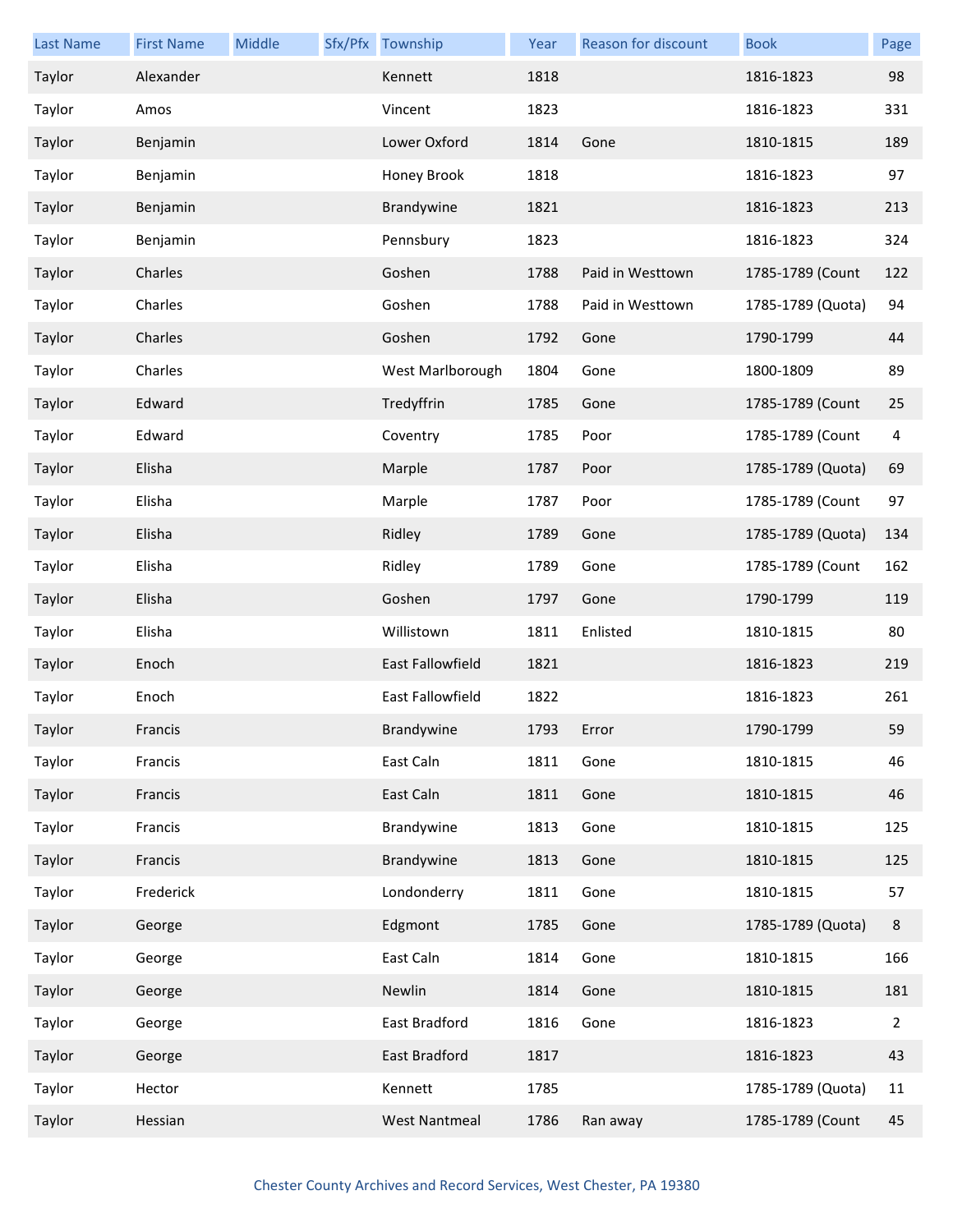| <b>Last Name</b> | <b>First Name</b> | Middle | Sfx/Pfx Township        | Year | <b>Reason for discount</b>                | <b>Book</b>       | Page           |
|------------------|-------------------|--------|-------------------------|------|-------------------------------------------|-------------------|----------------|
| Taylor           | Hessian           |        | <b>West Nantmeal</b>    | 1786 | Gone                                      | 1785-1789 (Quota) | 45             |
| Taylor           | Hessian           |        | <b>West Nantmeal</b>    | 1786 | Gone                                      | 1785-1789 (Count  | 73             |
| Taylor           | Hessian           |        | <b>West Nantmeal</b>    | 1787 | Ran away                                  | 1786-1789         | 17             |
| Taylor           | Isaac             |        | <b>Upper Darby</b>      | 1786 | Poor                                      | 1785-1789 (Quota) | 35             |
| Taylor           | Isaac             |        | <b>Upper Darby</b>      | 1786 | Poor                                      | 1785-1789 (Count  | 63             |
| Taylor           | Isaac             |        | <b>Upper Darby</b>      | 1786 | Poor                                      | 1785-1789 (Count  | 35             |
| Taylor           | Isaac             |        | <b>Upper Darby</b>      | 1787 | Gone                                      | 1785-1789 (Count  | 91             |
| Taylor           | Isaac             |        | <b>Upper Darby</b>      | 1787 | Gone                                      | 1785-1789 (Quota) | 63             |
| Taylor           | Isaac             |        | <b>Upper Darby</b>      | 1789 | Gone                                      | 1786-1789         | 63             |
| Taylor           | Isaac             |        | Charlestown             | 1790 | Poor                                      | 1790-1799         | 3              |
| Taylor           | Isaac             |        | Newlin                  | 1791 | Poor                                      | 1790-1799         | 29             |
| Taylor           | Isaac             |        | Pennsbury               | 1810 |                                           | 1810-1815         | 29             |
| Taylor           | Isaac             |        | Pennsbury               | 1813 | Gone                                      | 1810-1815         | 150            |
| Taylor           | Isaac             |        | <b>West Fallowfield</b> | 1819 |                                           | 1816-1823         | 136            |
| Taylor           | Isariel           |        | Middletown              | 1787 | Poor                                      | 1786-1789         | 14             |
| Taylor           | Israel            |        | Middletown              | 1786 | Poor                                      | 1785-1789 (Count  | 42             |
| Taylor           | Israel            |        | Middletown              | 1786 | Poor                                      | 1785-1789 (Quota) | 42             |
| Taylor           | Jacob             |        | Kennett                 | 1787 | Paid in Lancaster Count 1785-1789 (Count  |                   | 95             |
| Taylor           | Jacob             |        | Kennett                 | 1787 | Paid in Lancaster Count 1785-1789 (Quota) |                   | 67             |
| Taylor           | Jacob             |        | Kennett                 | 1789 | Paid in Lancaster Count 1786-1789         |                   | 67             |
| Taylor           | Jacob             |        | Pennsbury               | 1813 | Gone                                      | 1810-1815         | 150            |
| Taylor           | Jacob             |        | <b>West Chester</b>     | 1813 | Gone                                      | 1810-1815         | 161            |
| Taylor           | Jacob             |        | Kennett                 | 1814 | Mistake                                   | 1810-1815         | 175            |
| Taylor           | Jacob             |        | New Garden              | 1816 |                                           | 1816-1823         | 22             |
| Taylor           | Jacob             |        | New Garden              | 1818 | Twice taxed                               | 1816-1823         | 106            |
| Taylor           | Jacob             |        | Kennett                 | 1820 |                                           | 1816-1823         | 182            |
| Taylor           | Jacob             |        | Sadsbury                | 1822 |                                           | 1816-1823         | 284            |
| Taylor           | Jacob             |        | Sadsbury                | 1823 |                                           | 1816-1823         | 327            |
| Taylor           | James             |        | Birmingham              | 1785 | Charged to M. Speakma 1785-1789 (Quota)   |                   | $\overline{2}$ |
| Taylor           | James             |        | Birmingham              | 1785 | Charged to land                           | 1785-1789 (Count  | $\overline{2}$ |
| Taylor           | James             |        | Birmingham              | 1786 | Charged to land                           | 1785-1789 (Count  | 30             |
| Taylor           | James             |        | Birmingham              | 1786 | Charged to land                           | 1785-1789 (Count  | 30             |
| Taylor           | James             |        | Birmingham              | 1786 | Charged to land                           | 1785-1789 (Quota) | 30             |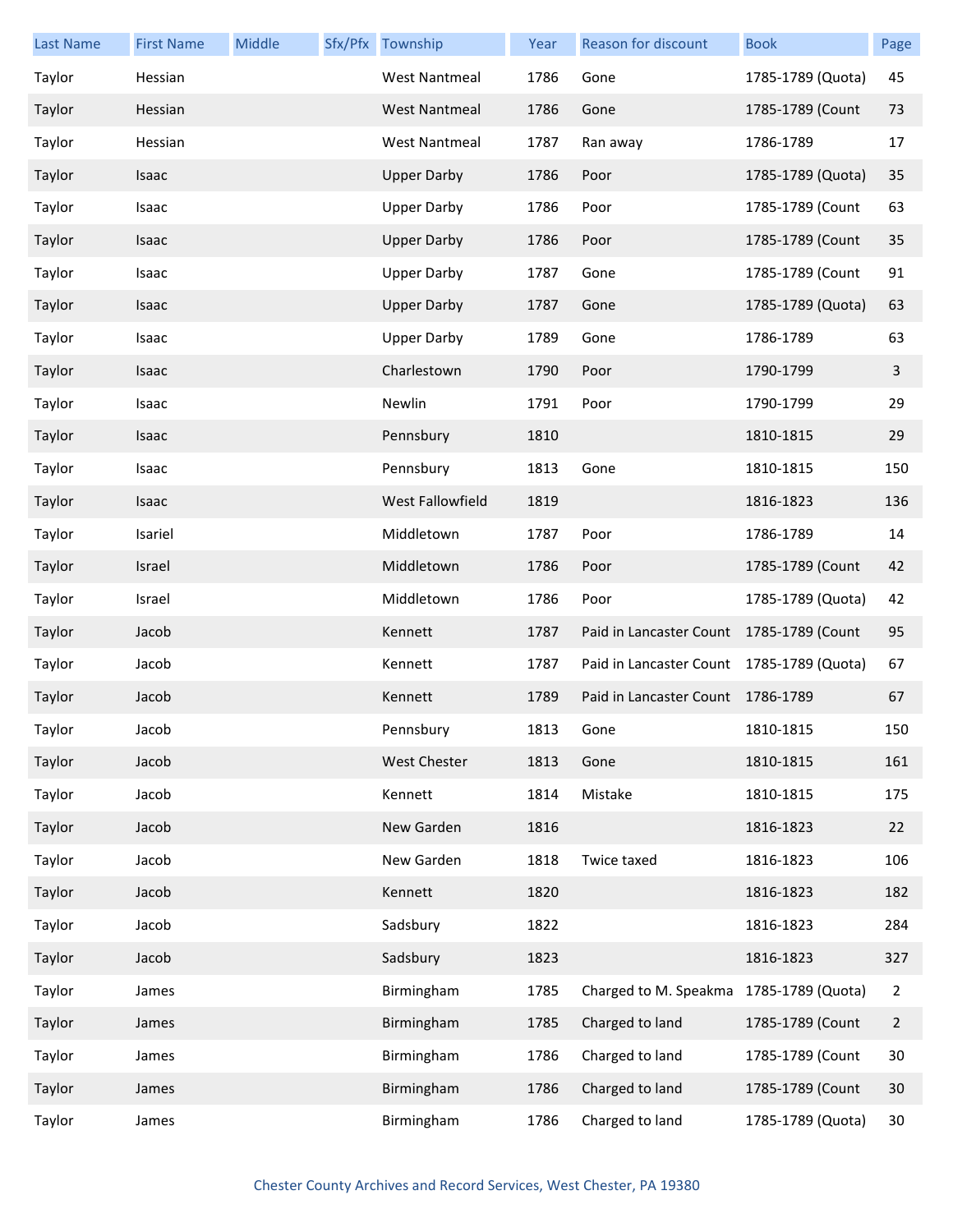| <b>Last Name</b> | <b>First Name</b> | Middle | Sfx/Pfx Township    | Year | Reason for discount                       | <b>Book</b>       | Page           |
|------------------|-------------------|--------|---------------------|------|-------------------------------------------|-------------------|----------------|
| Taylor           | James             |        | Birmingham          | 1786 | Charged to land                           | 1785-1789 (Quota) | 30             |
| Taylor           | James             |        | Birmingham          | 1786 | Charged to land                           | 1785-1789 (Count  | 30             |
| Taylor           | James             |        | Concord             | 1788 | Poor                                      | 1785-1789 (Count  | 116            |
| Taylor           | James             |        | Concord             | 1788 | Poor                                      | 1785-1789 (Quota) | 88             |
| Taylor           | James             |        | Kennett             | 1792 | Poor                                      | 1790-1799         | 45             |
| Taylor           | James             |        | Kennett             | 1793 | Poor                                      | 1790-1799         | 64             |
| Taylor           | James             |        | New Garden          | 1805 | Gone                                      | 1800-1809         | 110            |
| Taylor           | James             |        | West Chester        | 1809 |                                           | 1800-1809         | 199            |
| Taylor           | James             |        | Tredyffrin          | 1821 |                                           | 1816-1823         | 243            |
| Taylor           | James             |        | Charlestown         | 1822 |                                           | 1816-1823         | 258            |
| Taylor           | Jeremiah          |        | Honey Brook         | 1817 |                                           | 1816-1823         | 54             |
| Taylor           | John              |        | Concord             | 1785 | Gone                                      | 1785-1789 (Count  | 4              |
| Taylor           | John              |        | East Marlborough    | 1785 | Gone                                      | 1785-1789 (Quota) | 14             |
| Taylor           | John              |        | Birmingham          | 1785 | Gone                                      | 1785-1789 (Count  | $\overline{2}$ |
| Taylor           | John              |        | Pennsbury           | 1786 | Poor                                      | 1785-1789 (Count  | 76             |
| Taylor           | John              |        | Birmingham          | 1786 | Poor                                      | 1785-1789 (Quota) | 30             |
| Taylor           | John              |        | Birmingham          | 1786 | Poor                                      | 1785-1789 (Count  | 30             |
| Taylor           | John              |        | Kennett             | 1786 |                                           | 1785-1789 (Count  | 67             |
| Taylor           | John              |        | Pennsbury           | 1787 | Poor                                      | 1786-1789         | 48             |
| Taylor           | John              |        | Kennett             | 1787 | Paid in Lancaster Count                   | 1785-1789 (Count  | 95             |
| Taylor           | John              |        |                     | 1787 |                                           | 1786-1789         | 39             |
| Taylor           | John              |        | Kennett             | 1787 | Paid in Lancaster Count 1785-1789 (Quota) |                   | 67             |
| Taylor           | John              |        | Lower Darby         | 1787 | Poor                                      | 1785-1789 (Quota) | 64             |
| Taylor           | John              |        | Lower Darby         | 1788 | Poor                                      | 1786-1789         | 64             |
| Taylor           | John              |        | Nether Providence   | 1788 | Gone                                      | 1785-1789 (Count  | 133            |
| Taylor           | John              |        | Kennett             | 1789 |                                           | 1786-1789         | 67             |
| Taylor           | John              |        | Oxford              | 1790 | Gone                                      | 1790-1799         | 13             |
| Taylor           | John              |        | Kennett             | 1791 | Paid in Lancaster                         | 1790-1799         | 26             |
| Taylor           | John              |        | Pennsbury           | 1792 | Gone                                      | 1790-1799         | 53             |
| Taylor           | John              |        | Oxford              | 1792 | Gone                                      | 1790-1799         | 52             |
| Taylor           | John              |        | Newlin              | 1797 | Poor                                      | 1790-1799         | 124            |
| Taylor           | John              |        | <b>Upper Oxford</b> | 1797 | Gone                                      | 1790-1799         | 127            |
| Taylor           | John              |        | Kennett             | 1799 | Overrated                                 | 1790-1799         | 159            |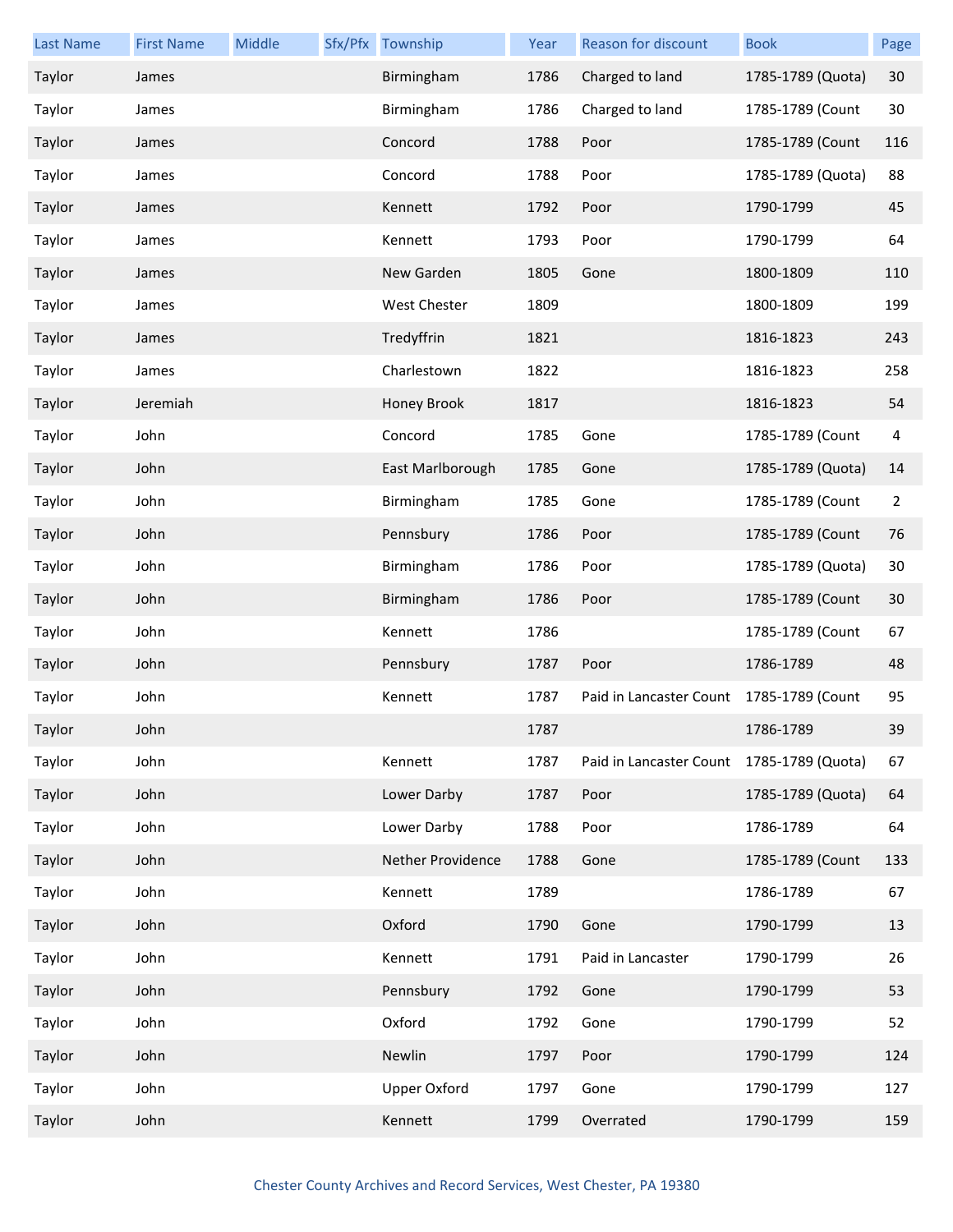| <b>Last Name</b> | <b>First Name</b> | Middle    |     | Sfx/Pfx Township     | Year | Reason for discount | <b>Book</b>       | Page           |
|------------------|-------------------|-----------|-----|----------------------|------|---------------------|-------------------|----------------|
| Taylor           | John              |           |     | Pennsbury            | 1800 | Gone                | 1800-1809         | 15             |
| Taylor           | John              |           |     | <b>West Nantmeal</b> | 1801 | Gone                | 1800-1809         | 33             |
| Taylor           | John              |           |     | Birmingham           | 1803 | Gone                | 1800-1809         | 60             |
| Taylor           | John              |           |     | Kennett              | 1804 | Poor                | 1800-1809         | 87             |
| Taylor           | John              |           |     | Kennett              | 1805 | Poor                | 1800-1809         | 106            |
| Taylor           | John              |           |     | Pennsbury            | 1806 | Gone                | 1800-1809         | 134            |
| Taylor           | John              |           |     | Kennett              | 1806 | Gone                | 1800-1809         | 126            |
| Taylor           | John              |           |     | Pennsbury            | 1810 | No such man         | 1810-1815         | 29             |
| Taylor           | John              |           |     | East Bradford        | 1810 | Two Dogs            | 1810-1815         | $\overline{2}$ |
| Taylor           | John              |           |     | Lower Oxford         | 1811 | Gone                | 1810-1815         | 68             |
| Taylor           | John              |           |     | Lower Oxford         | 1811 | Gone                | 1810-1815         | 68             |
| Taylor           | John              |           |     | Charlestown          | 1812 | Gone                | 1810-1815         | 88             |
| Taylor           | John              |           |     | Lower Oxford         | 1812 | Left the County     | 1810-1815         | 109            |
| Taylor           | John              |           |     | Pennsbury            | 1813 | Gone                | 1810-1815         | 150            |
| Taylor           | John              |           |     | Lower Oxford         | 1815 | Gone                | 1810-1815         | 230            |
| Taylor           | John              |           |     | Charlestown          | 1816 |                     | 1816-1823         | $\overline{7}$ |
| Taylor           | John              |           |     | East Fallowfield     | 1816 |                     | 1816-1823         | 10             |
| Taylor           | John              |           |     | Easttown             | 1817 | No Dog              | 1816-1823         | 50             |
| Taylor           | John              |           |     | Charlestown          | 1817 |                     | 1816-1823         | 48             |
| Taylor           | John              |           |     | Lower Oxford         | 1817 |                     | 1816-1823         | 69             |
| Taylor           | John              |           |     | Pennsbury            | 1817 |                     | 1816-1823         | 70             |
| Taylor           | John              |           |     | Newlin               | 1819 |                     | 1816-1823         | 146            |
| Taylor           | John              |           |     | Pennsbury            | 1820 |                     | 1816-1823         | 198            |
| Taylor           | John              |           | Jr. | East Bradford        | 1821 |                     | 1816-1823         | 211            |
| Taylor           | John              |           |     | East Bradford        | 1822 |                     | 1816-1823         | 253            |
| Taylor           | John              |           |     | Kennett              | 1823 |                     | 1816-1823         | 309            |
| Taylor           | John              |           |     | Pennsbury            | 1823 |                     | 1816-1823         | 324            |
| Taylor           | John              | <b>B.</b> |     | East Marlborough     | 1822 |                     | 1816-1823         | 270            |
| Taylor           | Jonah             |           |     | Easttown             | 1807 | Gone                | 1800-1809         | 144            |
| Taylor           | Joseph            |           |     | New Garden           | 1786 | Gone to Virginia    | 1785-1789 (Count  | 43             |
| Taylor           | Joseph            |           |     | London Grove         | 1786 | Gone                | 1785-1789 (Count  | 40             |
| Taylor           | Joseph            |           |     | New Garden           | 1786 | Gone to Virginia    | 1785-1789 (Quota) | 43             |
| Taylor           | Joseph            |           |     | New Garden           | 1786 | Gone                | 1785-1789 (Count  | 71             |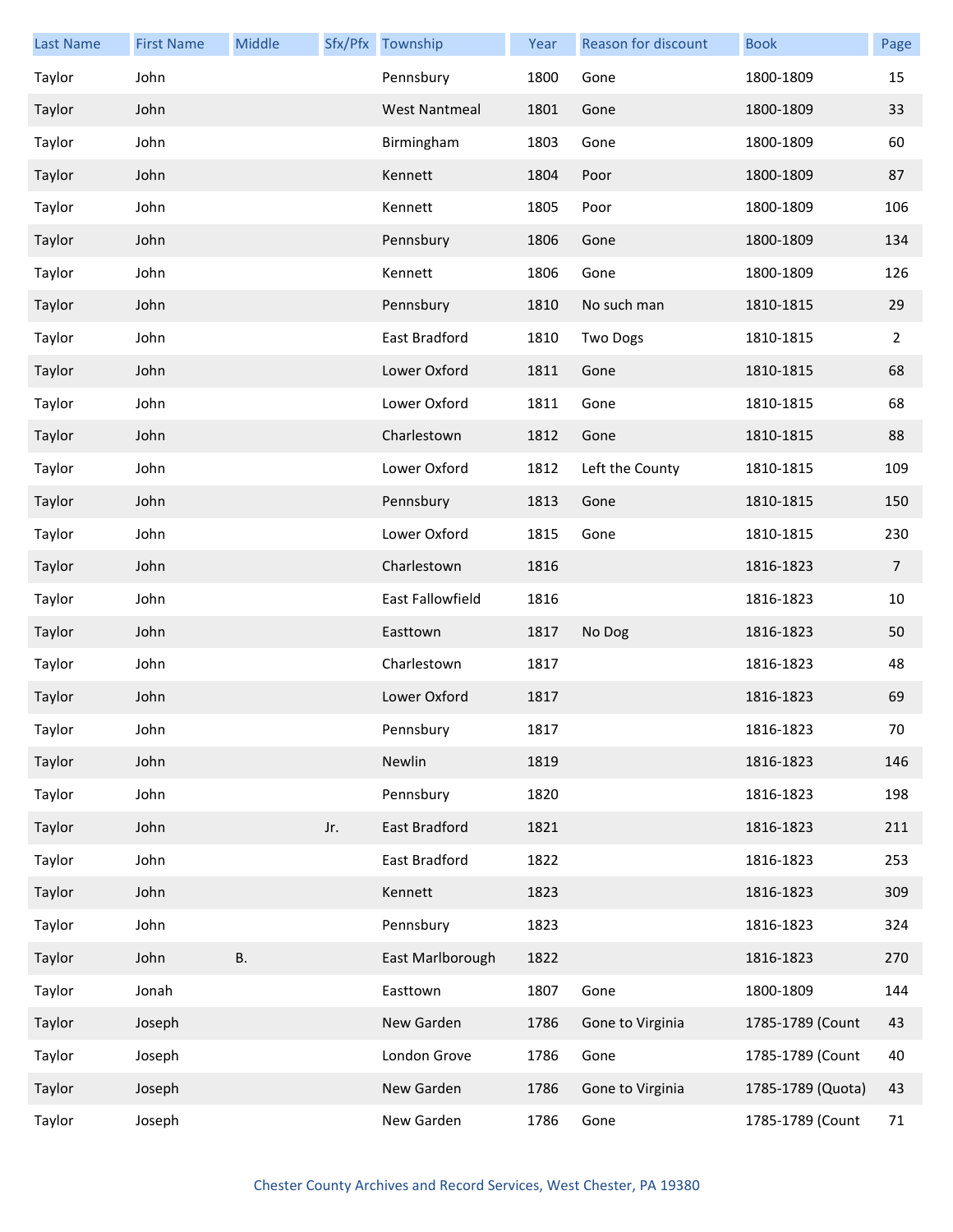| <b>Last Name</b> | <b>First Name</b> | Middle | Sfx/Pfx Township | Year | <b>Reason for discount</b> | <b>Book</b>       | Page |
|------------------|-------------------|--------|------------------|------|----------------------------|-------------------|------|
| Taylor           | Joseph            |        | London Grove     | 1786 | Gone                       | 1785-1789 (Quota) | 40   |
| Taylor           | Joseph            |        | New Garden       | 1787 | Gone                       | 1785-1789 (Count  | 99   |
| Taylor           | Joseph            |        | New Garden       | 1787 | Gone                       | 1785-1789 (Quota) | 71   |
| Taylor           | Joseph            |        | London Grove     | 1788 | Gone                       | 1786-1789         | 12   |
| Taylor           | Joseph            |        | New Garden       | 1788 | Gone                       | 1786-1789         | 43   |
| Taylor           | Joseph            |        | New Garden       | 1788 | Gone to Virginia           | 1786-1789         | 15   |
| Taylor           | Joseph            |        | Pennsbury        | 1795 | Gone                       | 1790-1799         | 89   |
| Taylor           | Joseph            |        | West Marlborough | 1810 | Cripple                    | 1810-1815         | 19   |
| Taylor           | Joseph            |        | Sadsbury         | 1810 | Gone                       | 1810-1815         | 31   |
| Taylor           | Joseph            |        | Sadsbury         | 1813 | Gone                       | 1810-1815         | 152  |
| Taylor           | Joseph            |        | Pennsbury        | 1814 | Dog Gone                   | 1810-1815         | 190  |
| Taylor           | Joseph            |        | East Fallowfield | 1819 | Gone & Under age           | 1816-1823         | 135  |
| Taylor           | Joseph            |        | West Goshen      | 1821 |                            | 1816-1823         | 222  |
| Taylor           | Joshua            |        | East Bradford    | 1789 | Gone                       | 1785-1789 (Count  | 142  |
| Taylor           | Joshua            |        | East Bradford    | 1789 | Gone                       | 1785-1789 (Quota) | 114  |
| Taylor           | Joshua            |        | East Bradford    | 1790 | Gone                       | 1790-1799         | 1    |
| Taylor           | Joshua            |        | Kennett          | 1817 |                            | 1816-1823         | 55   |
| Taylor           | Levi              |        | Pennsbury        | 1803 | Gone                       | 1800-1809         | 74   |
| Taylor           | Levi              |        | Pennsbury        | 1805 | Gone                       | 1800-1809         | 114  |
| Taylor           | Matthew           |        | West Fallowfield | 1810 | Gone                       | 1810-1815         | 11   |
| Taylor           | Matthew           |        | Lower Oxford     | 1823 |                            | 1816-1823         | 323  |
| Taylor           | Morris            |        | Uwchlan          | 1823 |                            | 1816-1823         | 330  |
| Taylor           | Nathan            |        | Willistown       | 1821 |                            | 1816-1823         | 247  |
| Taylor           | Peter             |        | Willistown       | 1810 | Gone                       | 1810-1815         | 36   |
| Taylor           | Peter             |        | Willistown       | 1821 |                            | 1816-1823         | 247  |
| Taylor           | Reuben            |        | Pennsbury        | 1815 | No Dog                     | 1810-1815         | 231  |
| Taylor           | Richard           |        | East Caln        | 1801 | Gone                       | 1800-1809         | 22   |
| Taylor           | Robert            |        | West Marlborough | 1812 | Gone                       | 1810-1815         | 100  |
| Taylor           | Robert            |        | Willistown       | 1814 | Enlisted                   | 1810-1815         | 197  |
| Taylor           | Robert            |        | East Caln        | 1816 |                            | 1816-1823         | 5    |
| Taylor           | Samuel            |        | East Bradford    | 1787 | Overrated                  | 1785-1789 (Count  | 86   |
| Taylor           | Samuel            |        | East Bradford    | 1787 | Under age                  | 1785-1789 (Quota) | 59   |
| Taylor           | Samuel            |        | East Bradford    | 1789 | Gone                       | 1785-1789 (Quota) | 114  |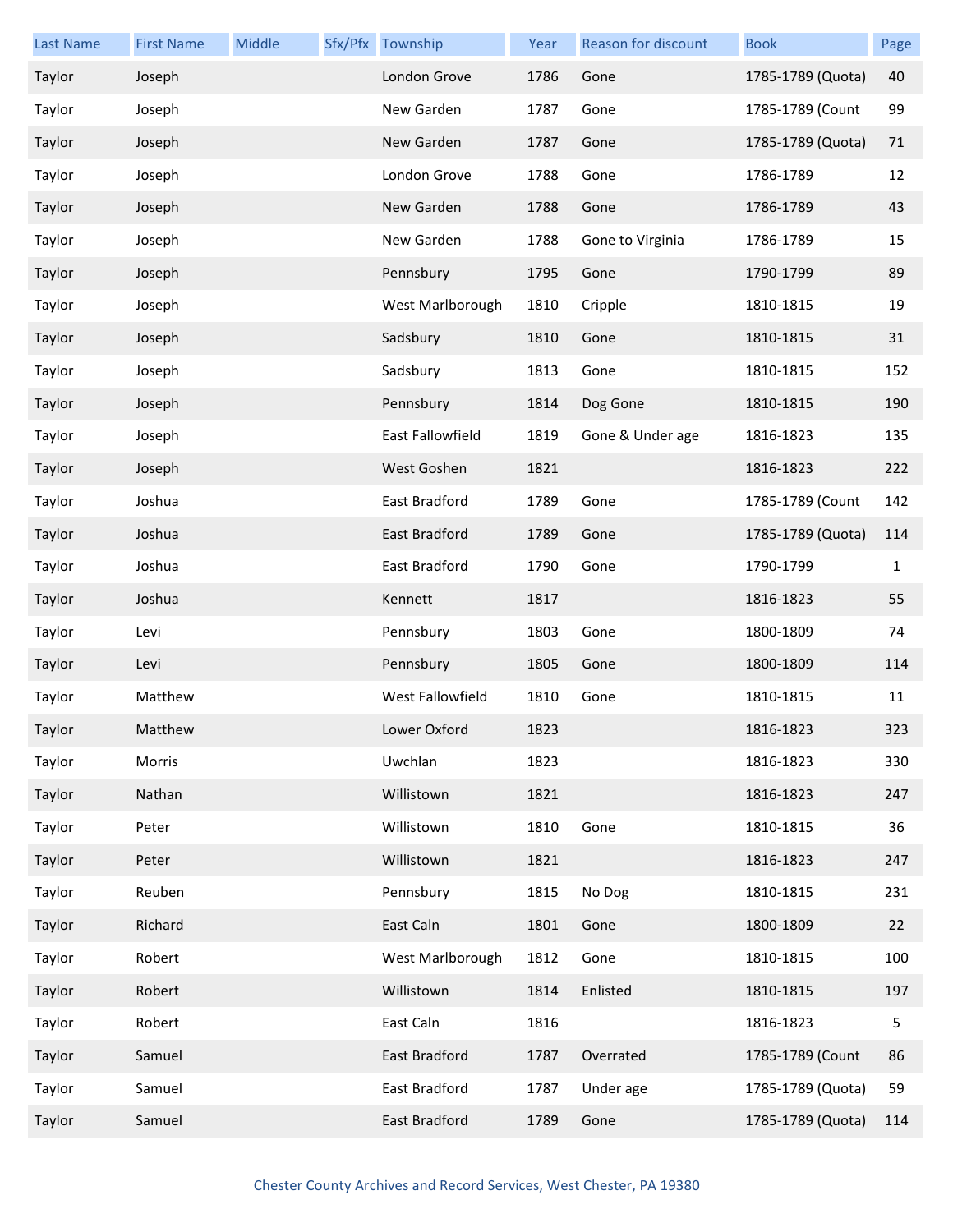| <b>Last Name</b> | <b>First Name</b> | Middle | Sfx/Pfx Township     | Year | Reason for discount    | <b>Book</b>      | Page |
|------------------|-------------------|--------|----------------------|------|------------------------|------------------|------|
| Taylor           | Samuel            |        | East Bradford        | 1791 | Gone                   | 1790-1799        | 20   |
| Taylor           | Samuel            |        | East Bradford        | 1820 |                        | 1816-1823        | 169  |
| Taylor           | Samuel            |        | East Bradford        | 1822 |                        | 1816-1823        | 253  |
| Taylor           | Stephen           |        | Pennsbury            | 1795 | In Birmingham          | 1790-1799        | 89   |
| Taylor           | Stephen           |        | Thornbury            | 1796 | Gone                   | 1790-1799        | 110  |
| Taylor           | Thomas            |        | Thornbury            | 1785 | Poor                   | 1785-1789 (Count | 24   |
| Taylor           | Thomas            |        | Springfield          | 1785 | Poor                   | 1785-1789 (Count | 23   |
| Taylor           | Thomas            |        | Lower Darby          | 1787 | Poor                   | 1785-1789 (Count | 92   |
| Taylor           | Thomas            |        | Kennett              | 1812 | Gone                   | 1810-1815        | 95   |
| Taylor           | Thomas            |        | Tredyffrin           | 1815 | No Dog                 | 1810-1815        | 235  |
| Taylor           | Thomas            |        | Westtown             | 1818 | Gone                   | 1816-1823        | 121  |
| Taylor           | Thomas            |        | West Whiteland       | 1822 |                        | 1816-1823        | 292  |
| Taylor           | Thomas            |        | East Bradford        | 1823 |                        | 1816-1823        | 296  |
| Taylor           | <b>Titus</b>      |        | Westtown             | 1811 | No Dog                 | 1810-1815        | 77   |
| Taylor           | <b>Titus</b>      |        | Westtown             | 1821 |                        | 1816-1823        | 248  |
| Taylor           | William           |        | Goshen               | 1798 | Gone                   | 1790-1799        | 138  |
| Taylor           | William           |        | West Marlborough     | 1800 | Gone                   | 1800-1809        | 10   |
| Taylor           | William           |        | <b>West Bradford</b> | 1801 | Taxed in East Bradford | 1800-1809        | 21   |
| Taylor           | William           |        | West Chester         | 1803 | Stock                  | 1800-1809        | 80   |
| Taylor           | William           |        | Brandywine           | 1811 | Gone                   | 1810-1815        | 45   |
| Taylor           | William           |        | Pennsbury            | 1811 | Gone                   | 1810-1815        | 70   |
| Taylor           | William           |        | Uwchlan              | 1815 | Gone                   | 1810-1815        | 236  |
| Taylor           | William           |        | Lower Oxford         | 1815 | Error                  | 1810-1815        | 230  |
| Taylor           | William           |        | West Bradford        | 1816 |                        | 1816-1823        | 3    |
| Taylor           | William           |        | West Marlborough     | 1820 |                        | 1816-1823        | 187  |
| Taylor           | William           |        | East Bradford        | 1821 |                        | 1816-1823        | 211  |
| Taylor           | William           |        | Pennsbury            | 1821 |                        | 1816-1823        | 239  |
| Taylor           | William           |        | Thornbury            | 1823 |                        | 1816-1823        | 328  |
| Tayney           | Samuel            |        | <b>East Nantmeal</b> | 1808 | Gone                   | 1800-1809        | 172  |
| Tays             | John              |        | West Fallowfield     | 1803 | Gone                   | 1800-1809        | 65   |
| Teage            | Andrew            |        | West Caln            | 1818 |                        | 1816-1823        | 89   |
| Teague           | Andrew            |        | West Caln            | 1822 |                        | 1816-1823        | 257  |
| Teaney           | John              |        | Pikeland             | 1818 |                        | 1816-1823        | 113  |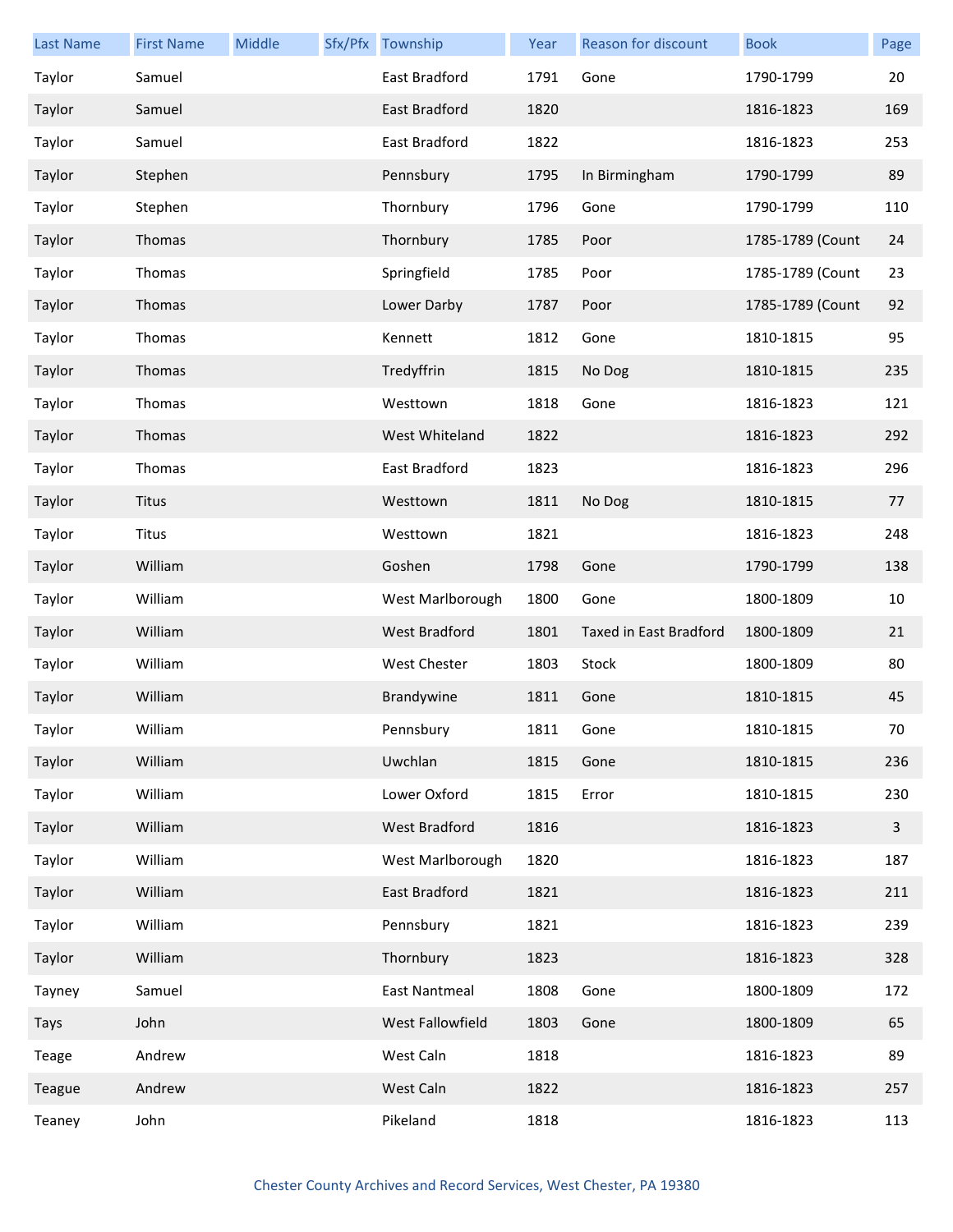| <b>Last Name</b> | <b>First Name</b> | Middle | Sfx/Pfx Township     | Year | Reason for discount | <b>Book</b>       | Page           |
|------------------|-------------------|--------|----------------------|------|---------------------|-------------------|----------------|
| Teany            | Michael           |        | Pikeland             | 1811 | Gone                | 1810-1815         | 71             |
| Teany            | Samuel            |        | <b>West Nantmeal</b> | 1817 |                     | 1816-1823         | 67             |
| Teany            | Samuel            |        | <b>West Nantmeal</b> | 1819 |                     | 1816-1823         | 152            |
| Teat             | Samuel            |        | Honey Brook          | 1819 | Unseated land       | 1816-1823         | 139            |
| Teat             | Samuel            |        | Honey Brook          | 1820 | Unseated land       | 1816-1823         | 181            |
| Teeny            | Michael           |        | Pikeland             | 1802 | Gone                | 1800-1809         | 55             |
| Temanus          | Charles           |        | Lower Oxford         | 1820 |                     | 1816-1823         | 196            |
| Temanus          | Charles           |        | New London           | 1821 |                     | 1816-1823         | 231            |
| Temple           | Benjamin          |        | East Bradford        | 1795 | Charged to land     | 1790-1799         | 77             |
| Temple           | Caleb             |        | Pennsbury            | 1787 | Paid in Wilmington  | 1785-1789 (Count  | 104            |
| Temple           | Caleb             |        | Pennsbury            | 1787 | Paid in Wilmington  | 1785-1789 (Quota) | 76             |
| Temple           | Caleb             |        | Pennsbury            | 1789 | Paid in Wilmington  | 1786-1789         | 76             |
| Temple           | James             |        | Uwchlan              | 1806 | Gone                | 1800-1809         | 136            |
| Temple           | James             |        | Uwchlan              | 1811 | Poor                | 1810-1815         | 75             |
| Temple           | James             |        | Uwchlan              | 1813 | Gone                | 1810-1815         | 155            |
| Temple           | James             |        | East Whiteland       | 1817 |                     | 1816-1823         | 79             |
| Temple           | John              |        | East Caln            | 1786 |                     | 1785-1789 (Count  | 62             |
| Temple           | John              |        | East Caln            | 1788 |                     | 1786-1789         | 34             |
| Temple           | John              |        | East Caln            | 1790 | Gone                | 1790-1799         | $\overline{2}$ |
| Temple           | John              |        | Uwchlan              | 1791 | Gone                | 1790-1799         | 36             |
| Temple           | John              |        | <b>Brandywine</b>    | 1791 | Gone                | 1790-1799         | 21             |
| Temple           | John              |        | Pennsbury            | 1801 | Under age           | 1800-1809         | 34             |
| Temple           | John              |        | Pennsbury            | 1822 |                     | 1816-1823         | 283            |
| Temple           | John              |        | Pennsbury            | 1823 |                     | 1816-1823         | 324            |
| Temple           | Joseph            |        | Pennsbury            | 1797 | Gone                | 1790-1799         | 128            |
| Temple           | Joseph            |        | New Garden           | 1811 | Dog gone mad        | 1810-1815         | 63             |
| Temple           | Joseph            |        | Pennsbury            | 1813 | Poor                | 1810-1815         | 150            |
| Temple           | Joseph            |        | Pennsbury            | 1813 | Dog Dead            | 1810-1815         | 150            |
| Temple           | Joseph            |        | Pennsbury            | 1817 |                     | 1816-1823         | 70             |
| Temple           | Joseph            |        | Sadsbury             | 1822 |                     | 1816-1823         | 284            |
| Temple           | Robert            |        | Pennsbury            | 1800 | Under age           | 1800-1809         | 15             |
| Temple           | Robert            |        | Pennsbury            | 1817 |                     | 1816-1823         | 70             |
| Temple           | Samuel            |        | Pennsbury            | 1788 | Paid in Kennett     | 1785-1789 (Quota) | 104            |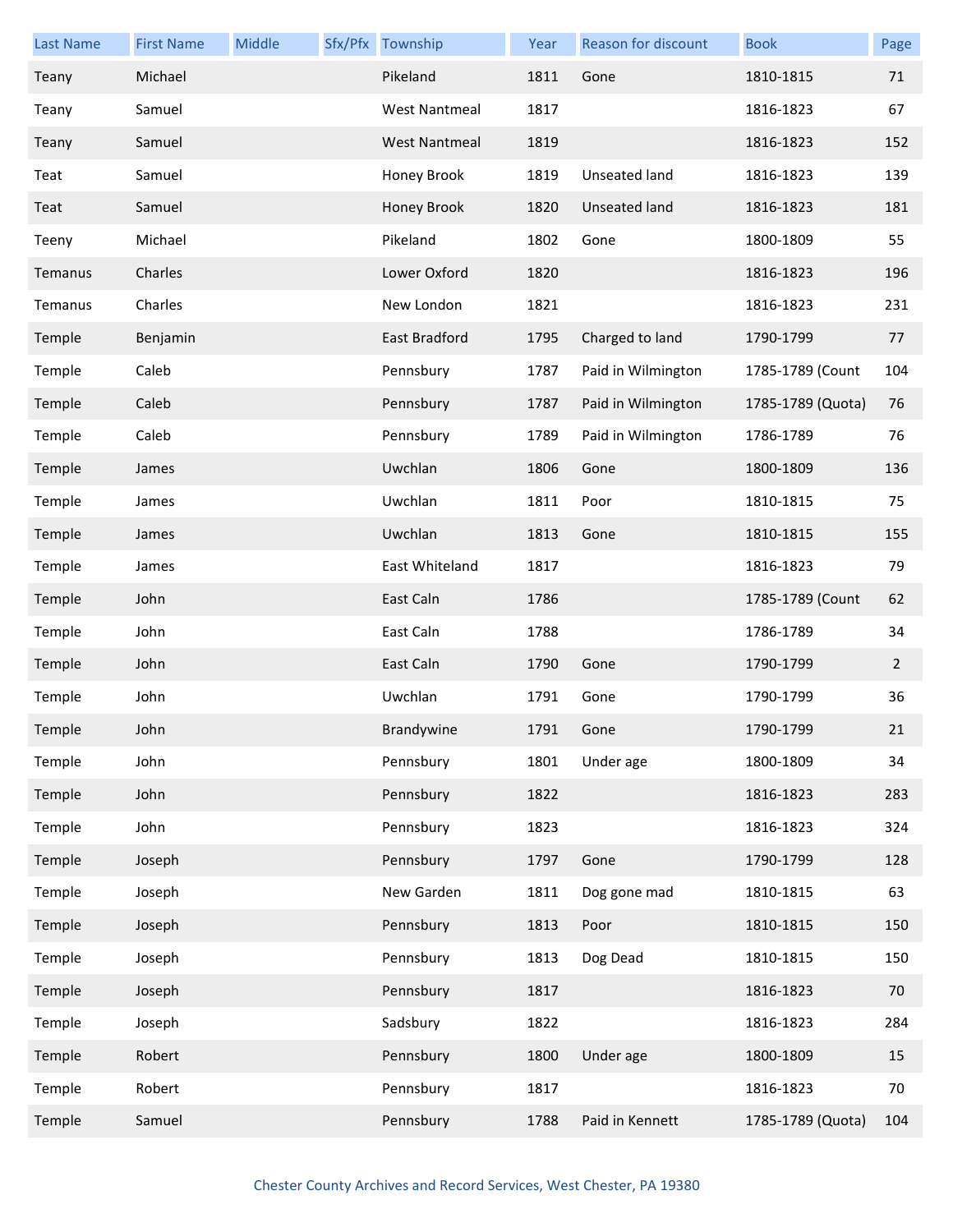| <b>Last Name</b> | <b>First Name</b> | Middle |     | Sfx/Pfx Township     | Year | <b>Reason for discount</b> | <b>Book</b>       | Page           |
|------------------|-------------------|--------|-----|----------------------|------|----------------------------|-------------------|----------------|
| Temple           | Samuel            |        |     | Pennsbury            | 1788 | Paid in Kennett            | 1785-1789 (Count  | 132            |
| Temple           | Samuel            |        |     | <b>West Bradford</b> | 1816 |                            | 1816-1823         | 3              |
| Temple           | Samuel            |        |     | Pennsbury            | 1819 |                            | 1816-1823         | 156            |
| Temple           | Stephen           |        |     | London Grove         | 1787 | Gone                       | 1785-1789 (Quota) | 68             |
| Temple           | Stephen           |        |     | London Grove         | 1787 | Gone                       | 1785-1789 (Count  | 96             |
| Temple           | Stephen           |        |     | London Grove         | 1788 | Gone                       | 1786-1789         | 68             |
| Temple           | Stephen           |        |     | London Grove         | 1792 | Gone                       | 1790-1799         | 46             |
| Temple           | Stephen           |        |     | London Grove         | 1793 | Gone                       | 1790-1799         | 65             |
| Temple           | Thomas            |        | Jr. | Birmingham           | 1785 | Gone                       | 1785-1789 (Count  | $\overline{2}$ |
| Temple           | Thomas            |        |     | East Caln            | 1785 | Gone                       | 1785-1789 (Count  | 6              |
| Temple           | Thomas            |        |     | East Marlborough     | 1786 | Poor                       | 1785-1789 (Count  | 70             |
| Temple           | Thomas            |        |     | East Marlborough     | 1787 | Poor                       | 1786-1789         | 42             |
| Temple           | Thomas            |        |     | East Caln            | 1791 | Gone                       | 1790-1799         | 22             |
| Temple           | Thomas            |        |     | Pennsbury            | 1798 | Gone                       | 1790-1799         | 147            |
| Temple           | Thomas            |        |     | Brandywine           | 1804 | Paid in Uwchlan            | 1800-1809         | 82             |
| Temple           | Thomas            |        |     | Pennsbury            | 1820 | Dead                       | 1816-1823         | 198            |
| Temple           | Thomas            |        |     | West Marlborough     | 1820 |                            | 1816-1823         | 187            |
| Temple           | Thomas            |        |     | Pennsbury            | 1821 |                            | 1816-1823         | 239            |
| Temple           | William           |        |     | East Caln            | 1787 | Poor                       | 1785-1789 (Count  | 90             |
| Temple           | William           |        |     | East Caln            | 1787 | Poor                       | 1785-1789 (Quota) | 62             |
| Temple           | William           |        |     | East Marlborough     | 1813 | Gone                       | 1810-1815         | 139            |
| Temple           | William           |        |     | New London           | 1815 | Gone                       | 1810-1815         | 223            |
| Temple           | William           |        |     | East Marlborough     | 1817 |                            | 1816-1823         | 59             |
| Temple           | William           |        |     | Pennsbury            | 1819 |                            | 1816-1823         | 156            |
| Temple           | William           |        |     | Sadsbury             | 1822 |                            | 1816-1823         | 284            |
| Templen          | Samuel            |        |     | Tredyffrin           | 1810 | Gone                       | 1810-1815         | 33             |
| Templer          | David             |        |     | <b>West Nantmeal</b> | 1810 |                            | 1810-1815         | 26             |
| Temples          | Joseph            |        |     | Brandywine           | 1820 |                            | 1816-1823         | 171            |
| Templeton        | Alexander         |        |     | East Whiteland       | 1821 |                            | 1816-1823         | 249            |
| Templeton        | John              |        |     | East Whiteland       | 1786 | Old                        | 1785-1789 (Count  | 83             |
| Templeton        | John              |        |     | East Whiteland       | 1788 | Old                        | 1786-1789         | 55             |
| Templeton        | John              |        |     | New London           | 1793 | Poor                       | 1790-1799         | 68             |
| Templeton        | John              |        |     | East Whiteland       | 1820 |                            | 1816-1823         | 206            |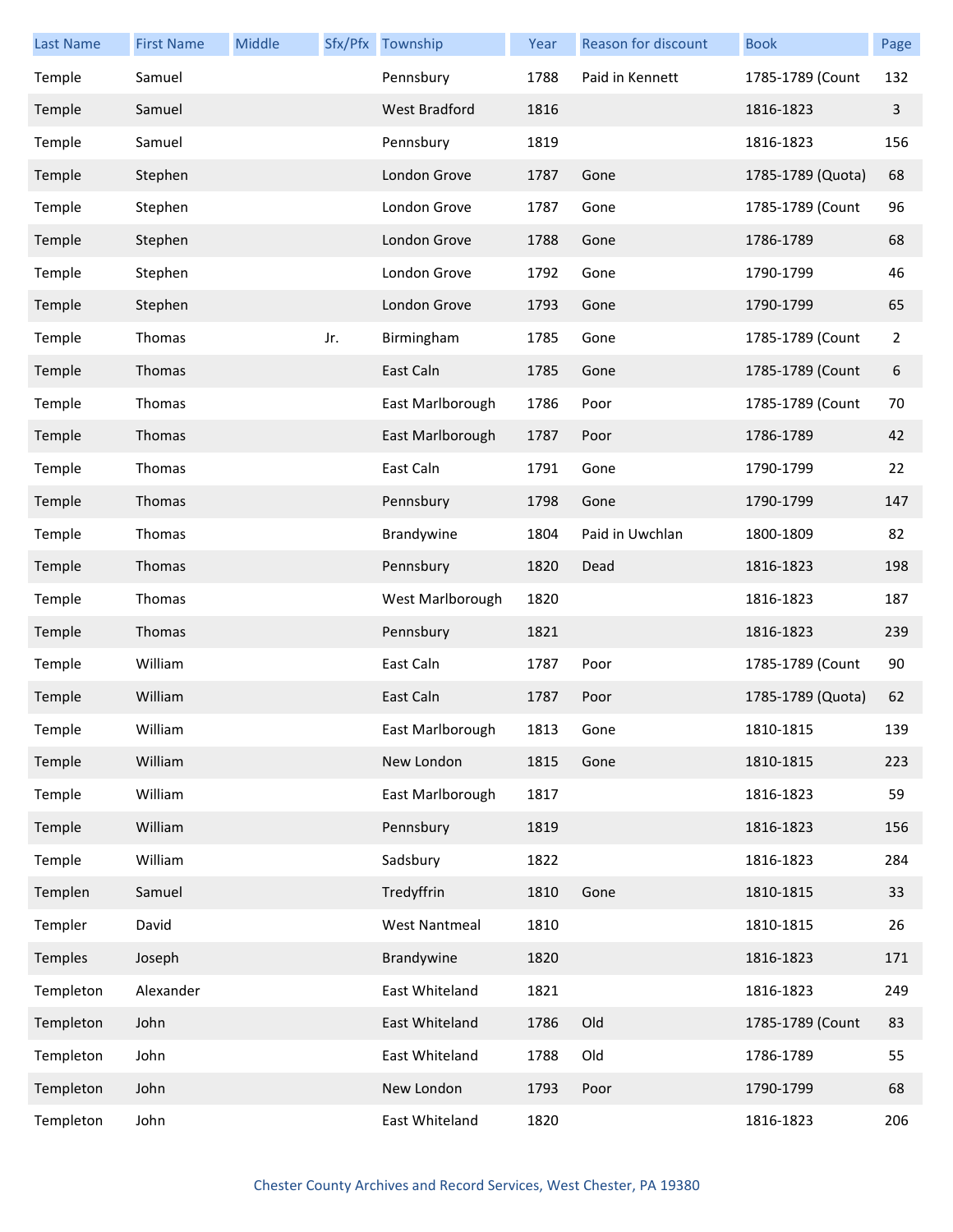| <b>Last Name</b> | <b>First Name</b> | Middle | Sfx/Pfx Township     | Year | Reason for discount | <b>Book</b>       | Page           |
|------------------|-------------------|--------|----------------------|------|---------------------|-------------------|----------------|
| Templeton        | John              |        | West Caln            | 1823 |                     | 1816-1823         | 300            |
| Templeton        | Samuel            |        | West Caln            | 1788 | Gone                | 1785-1789 (Quota) | 90             |
| Templeton        | Samuel            |        | West Caln            | 1788 | Gone                | 1785-1789 (Count  | 118            |
| Templin          | J.                | D.     | East Caln            | 1817 |                     | 1816-1823         | 46             |
| Templin          | John              |        | Uwchlan              | 1815 | Gone                | 1810-1815         | 236            |
| Templin          | John              |        | Coventry             | 1816 |                     | 1816-1823         | 8              |
| Templin          | William           |        | Brandywine           | 1811 | No Dog              | 1810-1815         | 45             |
| Tenny            | Neal              |        | East Marlborough     | 1818 |                     | 1816-1823         | 102            |
| Tensley          | William           |        | West Fallowfield     | 1815 | Poor                | 1810-1815         | 213            |
| Teny             | William           |        | New London           | 1812 | No Dog              | 1810-1815         | 102            |
| Terrence         | John              |        | East Caln            | 1817 |                     | 1816-1823         | 46             |
| Terrence         | Thomas            |        | Coventry             | 1820 |                     | 1816-1823         | 174            |
| <b>Terry</b>     | David             |        | West Marlborough     | 1808 | Gone                | 1800-1809         | 169            |
| Terry            | David             |        | London Grove         | 1813 | Gone                | 1810-1815         | 136            |
| Terry            | David             |        | London Grove         | 1815 | Poor                | 1810-1815         | 217            |
| Terry            | Reece             |        | East Nottingham      | 1815 |                     | 1810-1815         | 225            |
| <b>Terry</b>     | William           |        | Londonderry          | 1805 | Not found           | 1800-1809         | 108            |
| Thacker          | William           |        | West Bradford        | 1819 |                     | 1816-1823         | 128            |
| Tharp            | Jesse             |        | New Garden           | 1806 |                     | 1800-1809         | 130            |
| Tharp            | William           |        | West Bradford        | 1818 |                     | 1816-1823         | 86             |
| Thatcher         | James             |        | Birmingham           | 1785 | Gone                | 1785-1789 (Count  |                |
| Thatcher         | James             |        | Birmingham           | 1787 | Gone                | 1785-1789 (Count  | 86             |
| Thatcher         | James             |        | Birmingham           | 1787 | Gone                | 1785-1789 (Quota) | 58             |
| Thatcher         | Joseph            |        | Birmingham           | 1785 | Gone                | 1785-1789 (Count  | $\overline{2}$ |
| Thatcher         | Thomas            |        | East Fallowfield     | 1818 | Gone                | 1816-1823         | 93             |
| Thayer           | Timothy           |        | New London           | 1819 |                     | 1816-1823         | 147            |
| Thomas           | Abel              |        | Charlestown          | 1822 |                     | 1816-1823         | 258            |
| Thomas           | Absalom           |        | New Garden           | 1816 |                     | 1816-1823         | 22             |
| Thomas           | Amos              |        | Easttown             | 1796 | Gone                | 1790-1799         | 98             |
| Thomas           | Ann               |        | <b>West Nantmeal</b> | 1786 | Poor                | 1785-1789 (Quota) | 45             |
| Thomas           | Archibald         |        | West Fallowfield     | 1808 | Gone                | 1800-1809         | 165            |
| Thomas           | Archibald         |        | Sadsbury             | 1814 | Gone                | 1810-1815         | 192            |
| Thomas           | Benjamin          |        | Charlestown          | 1805 | Twice taxed         | 1800-1809         | 103            |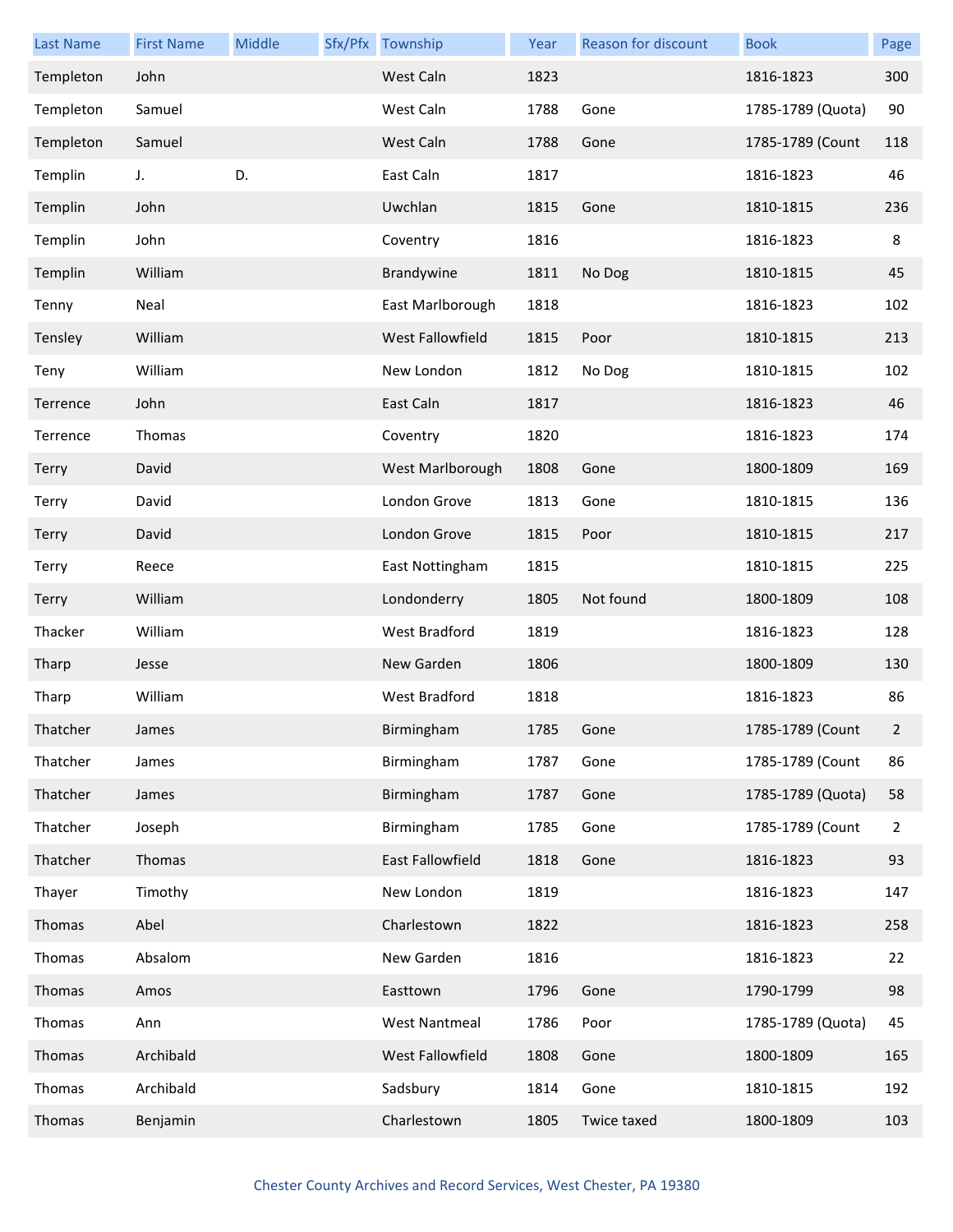| <b>Last Name</b> | <b>First Name</b> | Middle | Sfx/Pfx Township     | Year | <b>Reason for discount</b> | <b>Book</b>       | Page |
|------------------|-------------------|--------|----------------------|------|----------------------------|-------------------|------|
| Thomas           | Benjamin          |        | Westtown             | 1814 | Dog Dead                   | 1810-1815         | 198  |
| Thomas           | Benjamin          | F.     | Lower Oxford         | 1819 |                            | 1816-1823         | 154  |
| Thomas           | David             |        | Charlestown          | 1796 | Poor                       | 1790-1799         | 97   |
| Thomas           | David             |        | Charlestown          | 1798 | Poor                       | 1790-1799         | 136  |
| Thomas           | David             |        | East Caln            | 1821 |                            | 1816-1823         | 214  |
| Thomas           | David             |        | Charlestown          | 1821 |                            | 1816-1823         | 217  |
| Thomas           | David             |        | Charlestown          | 1822 |                            | 1816-1823         | 258  |
| Thomas           | Edward            |        | <b>West Nantmeal</b> | 1804 | Gone                       | 1800-1809         | 93   |
| Thomas           | Edward            |        | West Chester         | 1815 | Dead                       | 1810-1815         | 242  |
| Thomas           | Edward            |        | West Caln            | 1816 | No Dog                     | 1816-1823         | 6    |
| Thomas           | Elijah            |        | Vincent              | 1795 | Gone                       | 1790-1799         | 92   |
| Thomas           | Elijah            |        | Vincent              | 1797 | Gone                       | 1790-1799         | 130  |
| Thomas           | Elijah            |        | Vincent              | 1800 | Gone                       | 1800-1809         | 18   |
| Thomas           | Elijah            |        | Honey Brook          | 1816 |                            | 1816-1823         | 13   |
| Thomas           | Ezekiel           |        | <b>West Nantmeal</b> | 1811 | Gone                       | 1810-1815         | 62   |
| Thomas           | Ezekiel           |        | East Nantmeal        | 1819 |                            | 1816-1823         | 151  |
| Thomas           | Frederick         |        | Sadsbury             | 1818 | Gone                       | 1816-1823         | 115  |
| Thomas           | Frederick         |        | West Caln            | 1823 |                            | 1816-1823         | 300  |
| Thomas           | Frederick         |        | Sadsbury             | 1823 |                            | 1816-1823         | 327  |
| Thomas           | George            |        | London Grove         | 1813 | Gone                       | 1810-1815         | 136  |
| Thomas           | George            |        | West Fallowfield     | 1818 |                            | 1816-1823         | 94   |
| Thomas           | George            |        | West Fallowfield     | 1819 |                            | 1816-1823         | 136  |
| Thomas           | George            |        | Pikeland             | 1822 |                            | 1816-1823         | 282  |
| Thomas           | Hazael            |        | Uwchlan              | 1787 | Overrated                  | 1785-1789 (Quota) | 82   |
| Thomas           | Hazael            |        | Vincent              | 1787 | Old waggon                 | 1785-1789 (Quota) | 81   |
| Thomas           | Hazael            |        | Uwchlan              | 1787 |                            | 1785-1789 (Count  | 110  |
| Thomas           | Hazael            |        | Vincent              | 1789 | Overrated                  | 1785-1789 (Quota) | 138  |
| Thomas           | Hazael            |        | Uwchlan              | 1789 |                            | 1786-1789         | 82   |
| Thomas           | Hazael            |        | Vincent              | 1789 | Overrated                  | 1785-1789 (Count  | 166  |
| Thomas           | Hazael            |        | Vincent              | 1792 | Overrated                  | 1790-1799         | 55   |
| Thomas           | Hazael            |        | Uwchlan              | 1818 |                            | 1816-1823         | 118  |
| Thomas           | Isaac             |        | East Caln            | 1786 |                            | 1785-1789 (Quota) | 34   |
| Thomas           | Isaac             |        | Willistown           | 1786 | Gone                       | 1785-1789 (Count  | 82   |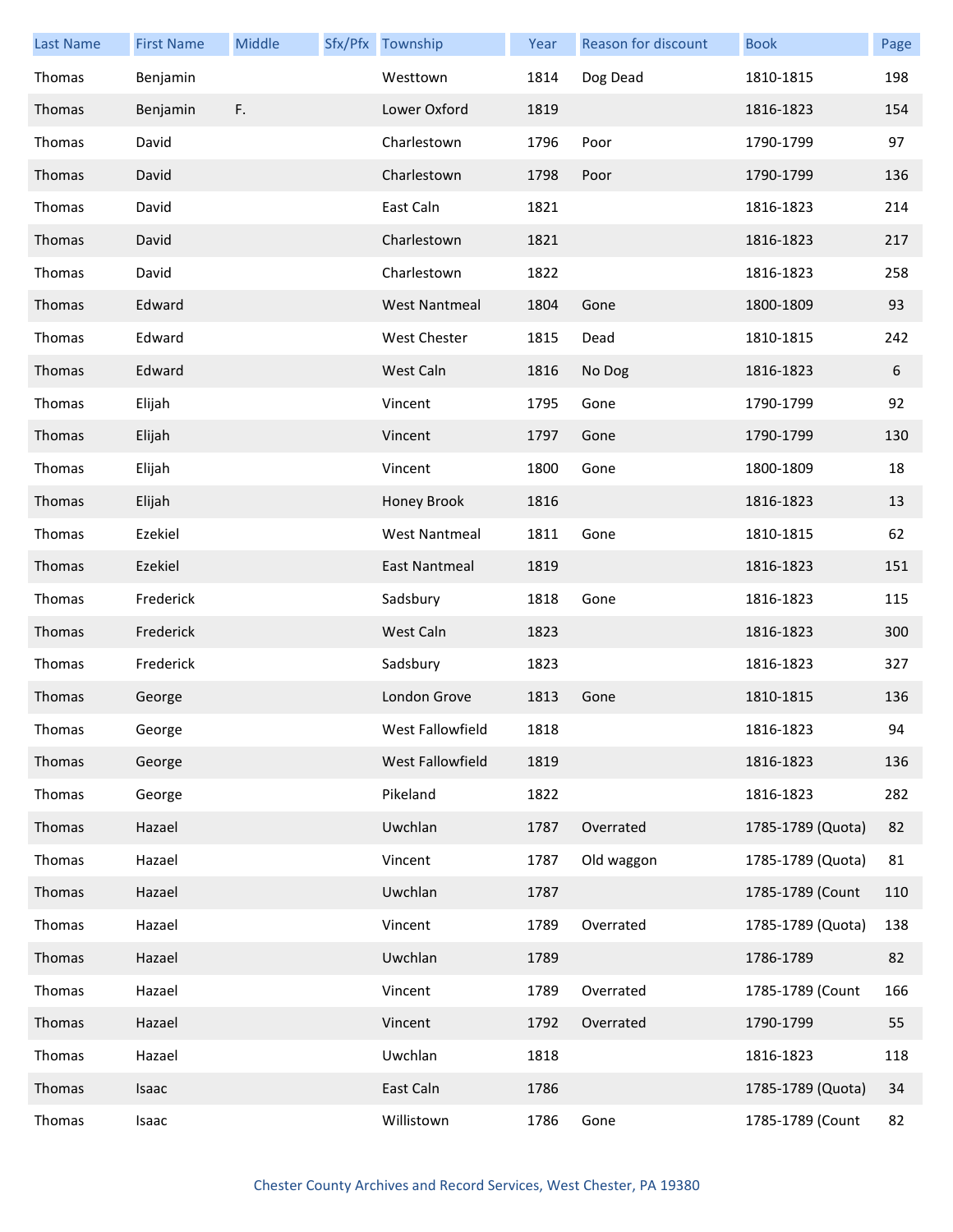| <b>Last Name</b> | <b>First Name</b> | Middle | Sfx/Pfx Township        | Year | Reason for discount | <b>Book</b>       | Page           |
|------------------|-------------------|--------|-------------------------|------|---------------------|-------------------|----------------|
| Thomas           | Isaac             |        | Willistown              | 1786 | Gone                | 1785-1789 (Quota) | 54             |
| Thomas           | Isaac             |        | Willistown              | 1787 | Gone                | 1786-1789         | 54             |
| Thomas           | Isaac             |        | Sadsbury                | 1807 | Gone                | 1800-1809         | 155            |
| Thomas           | Isaac             |        | Goshen                  | 1812 | No Dog              | 1810-1815         | 93             |
| Thomas           | Isaac             |        | Tredyffrin              | 1815 |                     | 1810-1815         | 235            |
| Thomas           | Isaac             |        | Goshen                  | 1816 |                     | 1816-1823         | 12             |
| Thomas           | Jacob             |        | East Fallowfield        | 1796 | Poor                | 1790-1799         | 118            |
| Thomas           | Jacob             |        | East Fallowfield        | 1797 | Poor                | 1790-1799         | 118            |
| Thomas           | Jacob             |        | Sadsbury                | 1808 | Paid in Fallowfield | 1800-1809         | 175            |
| Thomas           | Jacob             |        | East Fallowfield        | 1809 | Gone                | 1800-1809         | 184            |
| Thomas           | Jacob             |        | <b>East Fallowfield</b> | 1811 | Gone                | 1810-1815         | 51             |
| Thomas           | Jacob             |        | Tredyffrin              | 1816 |                     | 1816-1823         | 32             |
| Thomas           | Jacob             |        | Tredyffrin              | 1817 |                     | 1816-1823         | 74             |
| Thomas           | Jacob             |        | Tredyffrin              | 1823 |                     | 1816-1823         | 334            |
| Thomas           | James             |        | Vincent                 | 1786 | Gone                | 1785-1789 (Quota) | 53             |
| Thomas           | James             |        | Vincent                 | 1789 | Poor                | 1785-1789 (Quota) | 138            |
| Thomas           | James             |        | Charlestown             | 1819 |                     | 1816-1823         | 132            |
| Thomas           | James             |        | Lower Oxford            | 1820 |                     | 1816-1823         | 196            |
| Thomas           | James             |        | Willistown              | 1820 |                     | 1816-1823         | 204            |
| Thomas           | James             |        | Lower Oxford            | 1821 |                     | 1816-1823         | 237            |
| Thomas           | James             |        | Pikeland                | 1822 |                     | 1816-1823         | 282            |
| Thomas           | Jesse             |        | Goshen                  | 1787 | Gone                | 1786-1789         | 66             |
| Thomas           | Jesse             |        | Goshen                  | 1787 | Gone                | 1785-1789 (Count  | 94             |
| Thomas           | Jesse             |        | Goshen                  | 1787 | Gone                | 1785-1789 (Quota) | 66             |
| Thomas           | Jesse             |        | Charlestown             | 1810 | Gone                | 1810-1815         | $\overline{7}$ |
| Thomas           | Jesse             |        | London Grove            | 1810 | Paid in New London  | 1810-1815         | 15             |
| Thomas           | Jesse             |        | Londonderry             | 1819 |                     | 1816-1823         | 143            |
| Thomas           | Jesse             |        | Pikeland                | 1819 |                     | 1816-1823         | 155            |
| Thomas           | John              |        | Vincent                 | 1785 | Under age           | 1785-1789 (Count  | 26             |
| Thomas           | John              |        | Radnor                  | 1786 | Gone                | 1786-1789         | 22             |
| Thomas           | John              |        | Vincent                 | 1786 | Gone                | 1785-1789 (Count  | 53             |
| Thomas           | John              |        | Radnor                  | 1786 | Gone                | 1785-1789 (Count  | 50             |
| Thomas           | John              |        | Vincent                 | 1786 | Gone                | 1786-1789         | 25             |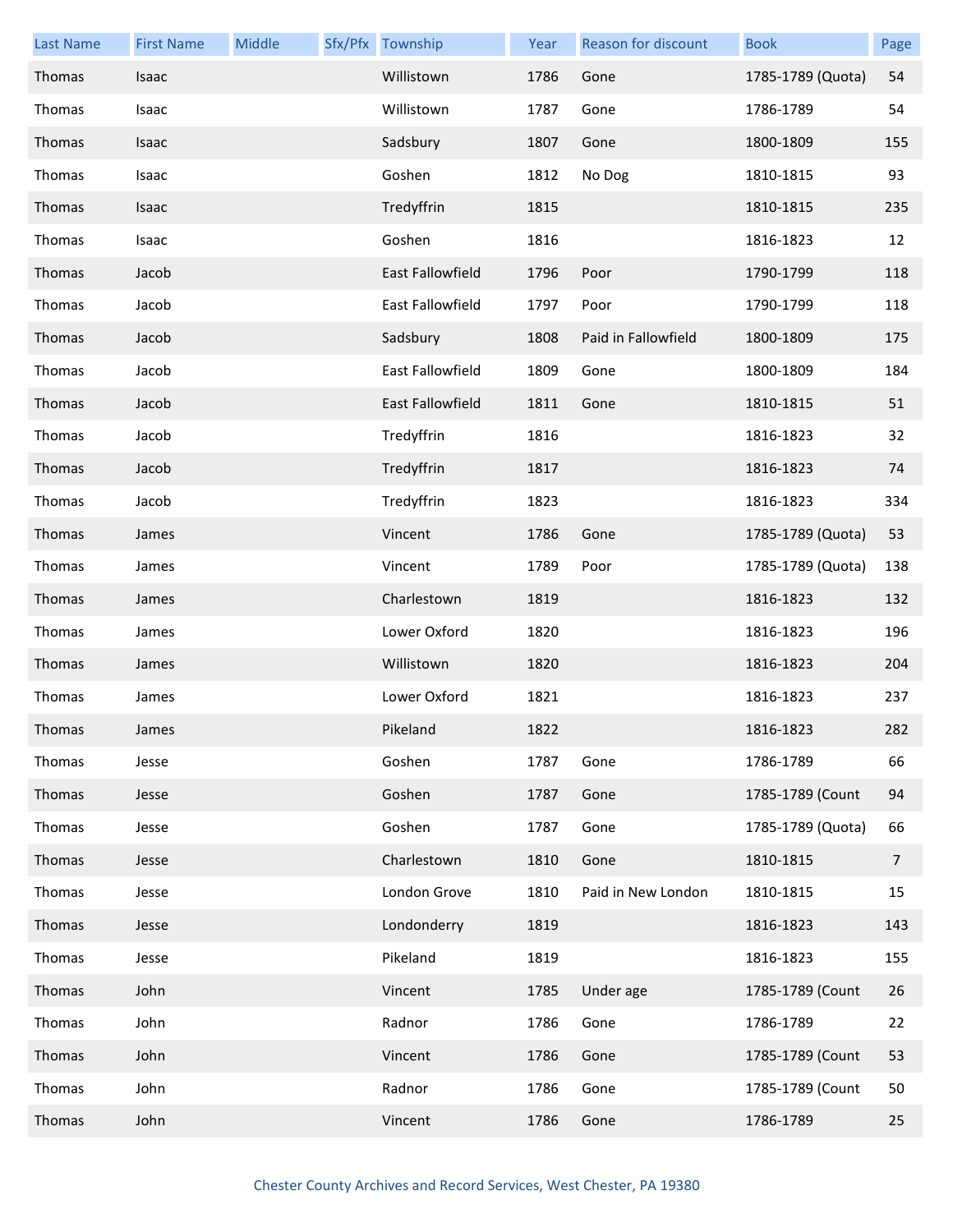| <b>Last Name</b> | <b>First Name</b> | Middle |     | Sfx/Pfx Township     | Year | Reason for discount | <b>Book</b>       | Page |
|------------------|-------------------|--------|-----|----------------------|------|---------------------|-------------------|------|
| Thomas           | John              |        | Jr. | Radnor               | 1786 | Gone                | 1785-1789 (Count  | 78   |
| Thomas           | John              |        |     | Radnor               | 1786 | Gone                | 1785-1789 (Quota) | 50   |
| Thomas           | John              |        | Jr. | Radnor               | 1787 | Gone                | 1786-1789         | 50   |
| Thomas           | John              |        |     | West Fallowfield     | 1797 | Gone                | 1790-1799         | 119  |
| Thomas           | John              |        |     | Charlestown          | 1806 | Poor                | 1800-1809         | 123  |
| Thomas           | John              |        |     | Sadsbury             | 1807 | Gone                | 1800-1809         | 155  |
| Thomas           | John              |        |     | Charlestown          | 1807 | Gone                | 1800-1809         | 143  |
| Thomas           | John              |        |     | Charlestown          | 1808 | Poor                | 1800-1809         | 163  |
| Thomas           | John              |        |     | Tredyffrin           | 1808 | Gone                | 1800-1809         | 176  |
| Thomas           | John              |        |     | East Nantmeal        | 1811 | Gone                | 1810-1815         | 61   |
| Thomas           | John              |        |     | Uwchlan              | 1812 | Under age           | 1810-1815         | 115  |
| Thomas           | John              |        |     | Vincent              | 1814 | Gone                | 1810-1815         | 196  |
| Thomas           | John              |        |     | West Caln            | 1814 |                     | 1810-1815         | 167  |
| Thomas           | John              |        |     | Goshen               | 1816 |                     | 1816-1823         | 12   |
| Thomas           | John              |        |     | Kennett              | 1816 | Paid elsewhere      | 1816-1823         | 14   |
| Thomas           | John              |        |     | New Garden           | 1817 |                     | 1816-1823         | 63   |
| Thomas           | John              |        |     | Pikeland             | 1817 |                     | 1816-1823         | 71   |
| Thomas           | John              |        |     | <b>West Nantmeal</b> | 1818 |                     | 1816-1823         | 110  |
| Thomas           | John              |        |     | Charlestown          | 1819 |                     | 1816-1823         | 132  |
| Thomas           | John              |        |     | <b>Upper Oxford</b>  | 1820 |                     | 1816-1823         | 195  |
| Thomas           | John              |        |     | Vincent              | 1821 |                     | 1816-1823         | 246  |
| Thomas           | John              |        |     | Vincent              | 1822 |                     | 1816-1823         | 288  |
| Thomas           | John              |        |     | <b>West Nantmeal</b> | 1823 |                     | 1816-1823         | 321  |
| Thomas           | John              |        |     | Vincent              | 1823 |                     | 1816-1823         | 331  |
| Thomas           | Jonathan          |        |     | Vincent              | 1786 | Poor                | 1785-1789 (Quota) | 53   |
| Thomas           | Jonathan          |        |     | Vincent              | 1786 | Gone                | 1785-1789 (Count  | 81   |
| Thomas           | Jonathan          |        |     | Newtown              | 1789 | Losses              | 1785-1789 (Quota) | 128  |
| Thomas           | Jonathan          |        |     | Newtown              | 1789 | Losses              | 1785-1789 (Count  | 156  |
| Thomas           | Jonathan          |        |     | Easttown             | 1814 | Dog Dead            | 1810-1815         | 170  |
| Thomas           | Jonathan          |        |     | Vincent              | 1816 |                     | 1816-1823         | 35   |
| Thomas           | Jonathan          |        |     | Pikeland             | 1820 |                     | 1816-1823         | 197  |
| Thomas           | Jonathan          |        |     | Sadsbury             | 1822 |                     | 1816-1823         | 284  |
| Thomas           | Joseph            |        |     | West Fallowfield     | 1799 | Gone                | 1790-1799         | 158  |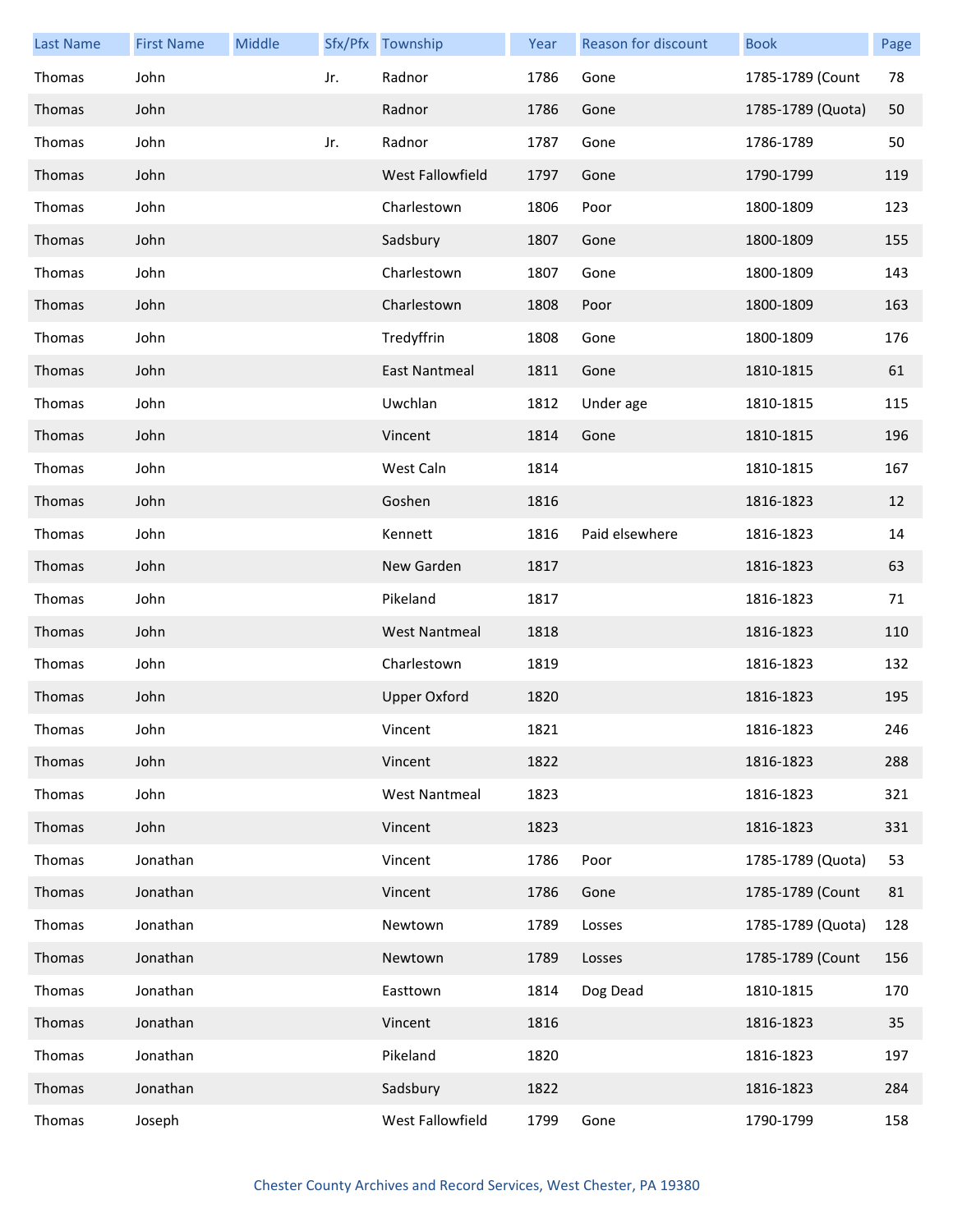| <b>Last Name</b> | <b>First Name</b> | Middle | Sfx/Pfx Township        | Year | Reason for discount  | <b>Book</b>       | Page |
|------------------|-------------------|--------|-------------------------|------|----------------------|-------------------|------|
| Thomas           | Joseph            |        | Uwchlan                 | 1801 | Gone                 | 1800-1809         | 37   |
| Thomas           | Joseph            |        | London Britain          | 1809 | <b>Unseated land</b> | 1800-1809         | 188  |
| Thomas           | Joshua            |        | Marple                  | 1788 | Gone                 | 1785-1789 (Quota) | 97   |
| Thomas           | Michael           |        | Easttown                | 1802 | Gone                 | 1800-1809         | 44   |
| Thomas           | Morgan            |        | Lower Oxford            | 1817 |                      | 1816-1823         | 69   |
| Thomas           | Morgan            | I.     | Charlestown             | 1820 |                      | 1816-1823         | 175  |
| Thomas           | Morris            |        | Charlestown             | 1788 | Gone                 | 1785-1789 (Count  | 119  |
| Thomas           | Morris            |        | Charlestown             | 1788 | Gone                 | 1785-1789 (Quota) | 91   |
| Thomas           | Morris            |        | Charlestown             | 1789 | Poor                 | 1785-1789 (Count  | 146  |
| Thomas           | Nathan            |        | Uwchlan                 | 1813 | Enlisted             | 1810-1815         | 155  |
| Thomas           | Obro              |        | Charlestown             | 1809 | Gone                 | 1800-1809         | 183  |
| Thomas           | Owen              |        | Radnor                  | 1789 | Gone                 | 1785-1789 (Count  | 163  |
| Thomas           | Owen              |        | Uwchlan                 | 1817 |                      | 1816-1823         | 74   |
| Thomas           | Peter             |        | <b>Upper Providence</b> | 1787 | Gone                 | 1785-1789 (Quota) | 77   |
| Thomas           | Peter             |        | <b>Upper Providence</b> | 1787 | Gone                 | 1785-1789 (Count  | 105  |
| Thomas           | Peter             |        | Radnor                  | 1789 | Gone                 | 1785-1789 (Count  | 163  |
| Thomas           | Peter             |        | Radnor                  | 1789 | Gone                 | 1785-1789 (Quota) | 140  |
| Thomas           | Richard           |        | East Nantmeal           | 1821 |                      | 1816-1823         | 235  |
| Thomas           | Stuey             |        | West Fallowfield        | 1798 | Gone                 | 1790-1799         | 138  |
| Thomas           | Theophilus        |        | Vincent                 | 1786 | Poor                 | 1785-1789 (Quota) | 53   |
| Thomas           | Theophilus        |        | Vincent                 | 1786 | Poor                 | 1786-1789         | 25   |
| Thomas           | Theophilus        |        | Vincent                 | 1786 | Poor                 | 1785-1789 (Count  | 53   |
| Thomas           | Theophilus        |        | Vincent                 | 1786 | Poor                 | 1785-1789 (Count  | 81   |
| Thomas           | Theophilus        |        | Vincent                 | 1787 | Poor                 | 1785-1789 (Count  | 109  |
| Thomas           | Theophilus        |        | Vincent                 | 1787 | Poor                 | 1785-1789 (Quota) | 81   |
| Thomas           | Theophilus        |        | Vincent                 | 1788 | Poor                 | 1786-1789         | 81   |
| Thomas           | Theophilus        |        | Vincent                 | 1788 | Poor                 | 1786-1789         | 53   |
| Thomas           | Theophilus        |        | Vincent                 | 1795 | Poor                 | 1790-1799         | 92   |
| Thomas           | Theophilus        |        | Vincent                 | 1796 | Gone                 | 1790-1799         | 111  |
| Thomas           | Thomas            |        | Radnor                  | 1786 | Gone                 | 1786-1789         | 22   |
| Thomas           | Thomas            |        | Radnor                  | 1786 | Gone                 | 1785-1789 (Quota) | 50   |
| Thomas           | Thomas            |        | Radnor                  | 1786 | Gone                 | 1785-1789 (Count  | 50   |
| Thomas           | Thomas            |        | Uwchlan                 | 1792 | Poor                 | 1790-1799         | 55   |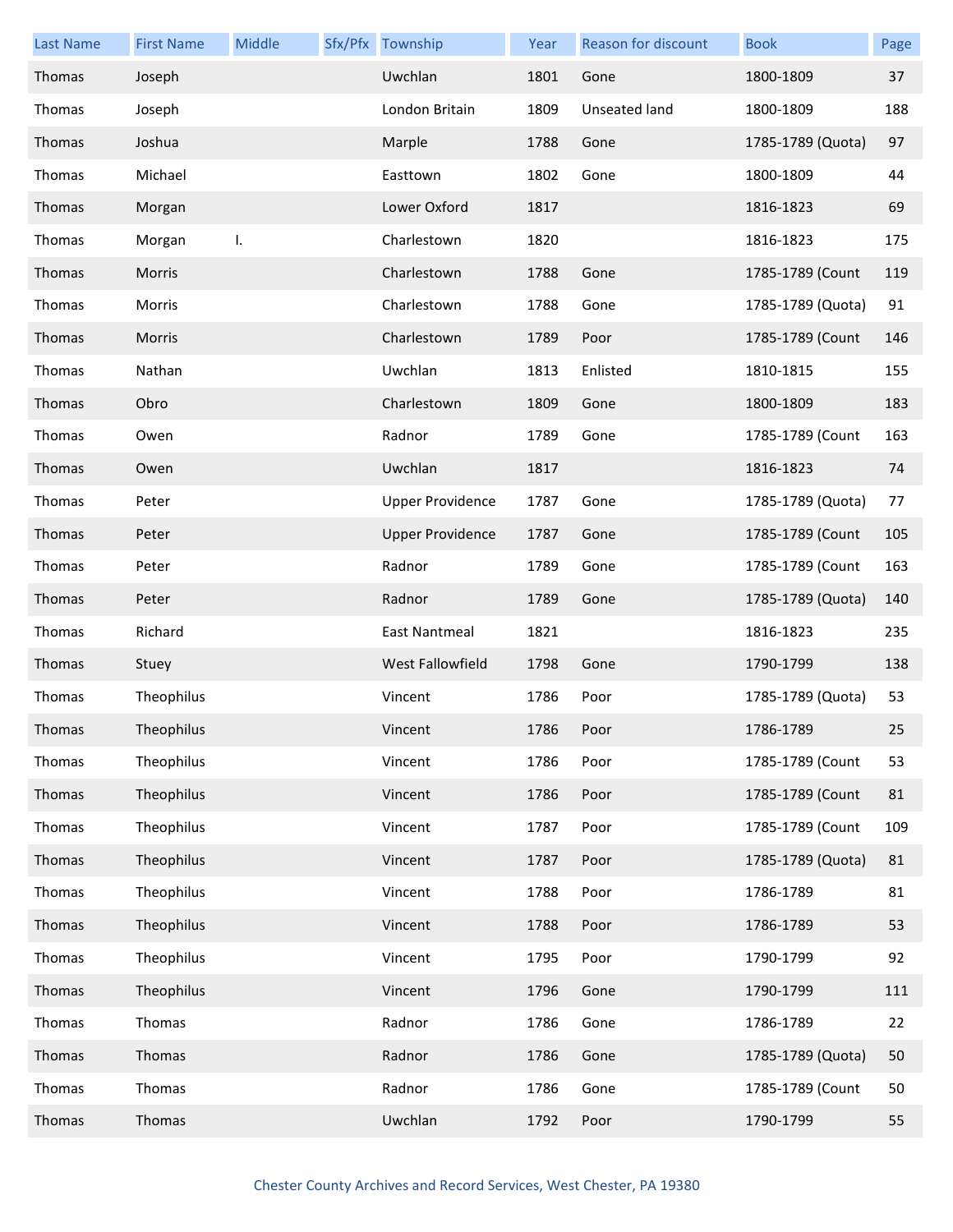| <b>Last Name</b> | <b>First Name</b> | Middle | Sfx/Pfx Township        | Year | Reason for discount | <b>Book</b>       | Page |
|------------------|-------------------|--------|-------------------------|------|---------------------|-------------------|------|
| Thomas           | Thomas            |        | Uwchlan                 | 1796 | Gone to Maryland    | 1790-1799         | 110  |
| Thomas           | Thomas            |        | Goshen                  | 1815 | Gone                | 1810-1815         | 214  |
| Thomas           | Watson            |        | Pikeland                | 1816 |                     | 1816-1823         | 30   |
| Thomas           | William           |        | <b>Upper Providence</b> | 1789 | Paid in Marple      | 1785-1789 (Quota) | 132  |
| Thomas           | William           |        | <b>Upper Providence</b> | 1789 | Paid in Marple      | 1785-1789 (Count  | 160  |
| Thomas           | William           |        | Sadsbury                | 1793 | Gone                | 1790-1799         | 72   |
| Thomas           | William           |        | Charlestown             | 1798 | Dead                | 1790-1799         | 136  |
| Thomas           | William           |        | Honey Brook             | 1802 | Gone                | 1800-1809         | 46   |
| Thomas           | William           |        | Westtown                | 1803 | Gone                | 1800-1809         | 78   |
| Thomas           | William           |        | East Whiteland          | 1807 | Gone                | 1800-1809         | 158  |
| Thomas           | William           |        | Sadsbury                | 1811 | Gone                | 1810-1815         | 72   |
| Thomas           | William           |        | Sadsbury                | 1812 | Not found           | 1810-1815         | 112  |
| Thomas           | William           |        | Uwchlan                 | 1813 | Dead                | 1810-1815         | 155  |
| Thomas           | William           |        | Uwchlan                 | 1813 | Dead                | 1810-1815         | 155  |
| Thomas           | William           |        | Charlestown             | 1814 | Gone                | 1810-1815         | 168  |
| Thomas           | William           |        | Charlestown             | 1820 |                     | 1816-1823         | 175  |
| Thomas           | William           |        | Charlestown             | 1823 |                     | 1816-1823         | 301  |
| Thompkins        | Isaac             |        | Charlestown             | 1796 | Poor                | 1790-1799         | 97   |
| Thompson         | Abner             |        | Uwchlan                 | 1800 | Gone                | 1800-1809         | 17   |
| Thompson         | Abner             |        | Uwchlan                 | 1801 | Gone                | 1800-1809         | 37   |
| Thompson         | Abraham           |        | Charlestown             | 1804 | Gone                | 1800-1809         | 84   |
| Thompson         | Abraham           |        | West Chester            | 1810 | <b>Black</b>        | 1810-1815         | 40   |
| Thompson         | Abram             |        | West Chester            | 1809 | Gone                | 1800-1809         | 199  |
| Thompson         | Abram             |        | Charlestown             | 1809 | Gone                | 1800-1809         | 183  |
| Thompson         | Alexander         |        | Middletown              | 1788 | Gone                | 1785-1789 (Quota) | 98   |
| Thompson         | Alexander         |        | Middletown              | 1788 | Gone                | 1785-1789 (Count  | 126  |
| Thompson         | Alexander         |        | Brandywine              | 1797 | Gone                | 1790-1799         | 115  |
| Thompson         | Alexander         |        | East Bradford           | 1801 | Gone                | 1800-1809         | 21   |
| Thompson         | Andrew            |        | East Caln               | 1786 | Gone                | 1785-1789 (Count  | 62   |
| Thompson         | Andrew            |        | East Caln               | 1786 | Poor                | 1785-1789 (Count  | 34   |
| Thompson         | Andrew            |        | East Caln               | 1788 | Gone                | 1785-1789 (Quota) | 90   |
| Thompson         | Andrew            |        | East Caln               | 1788 | Gone                | 1786-1789         | 34   |
| Thompson         | Andrew            |        | East Caln               | 1788 | Poor                | 1785-1789 (Count  | 118  |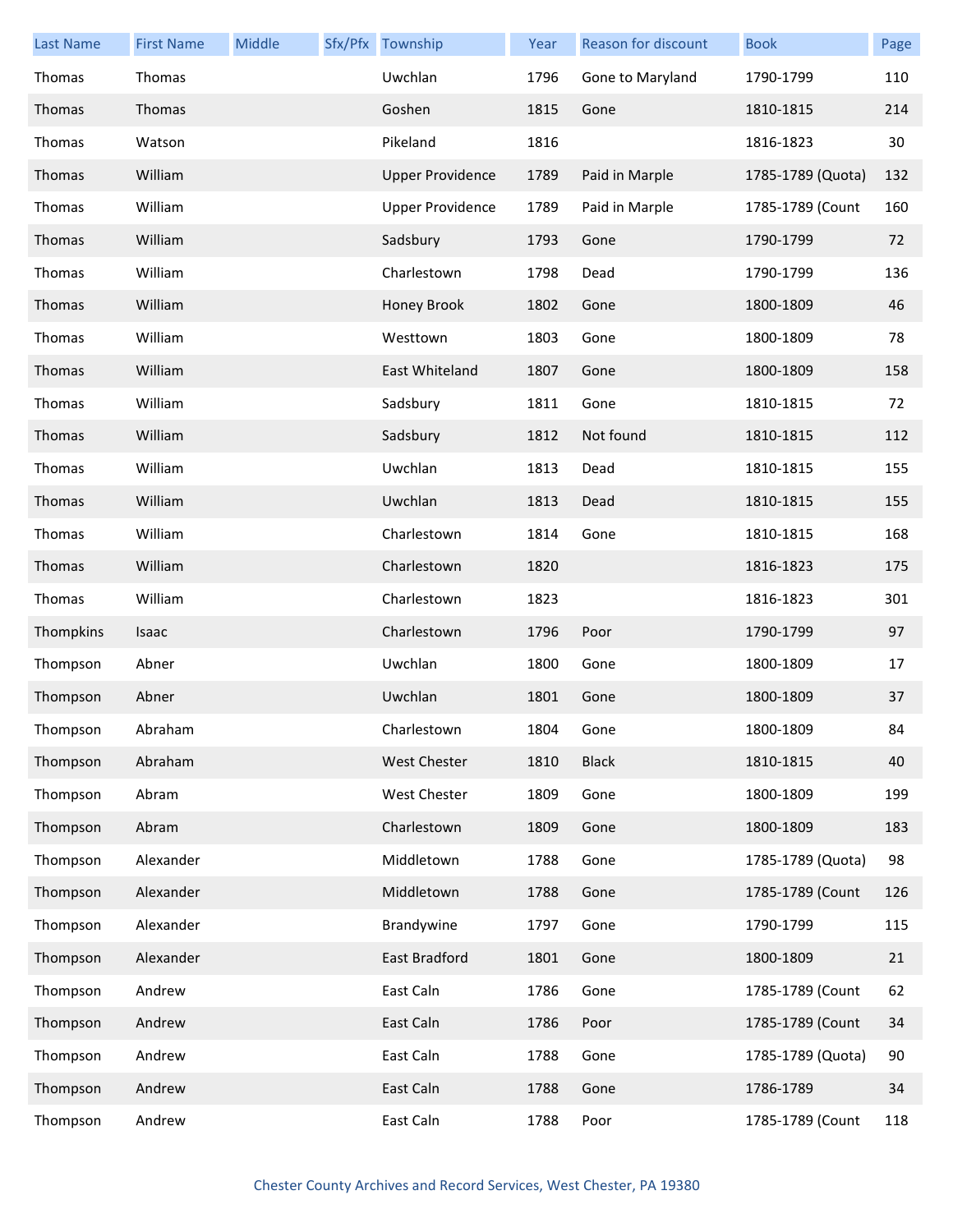| <b>Last Name</b> | <b>First Name</b> | Middle |     | Sfx/Pfx Township     | Year | Reason for discount | <b>Book</b>       | Page        |
|------------------|-------------------|--------|-----|----------------------|------|---------------------|-------------------|-------------|
| Thompson         | Andrew            |        |     | East Caln            | 1788 | Poor                | 1786-1789         | 6           |
| Thompson         | Andrew            |        |     | <b>West Nantmeal</b> | 1789 | Gone                | 1785-1789 (Quota) | 130         |
| Thompson         | Andrew            |        |     | <b>West Nantmeal</b> | 1789 | Gone                | 1785-1789 (Count  | 158         |
| Thompson         | Andrew            |        |     | <b>West Nantmeal</b> | 1790 | Overrated           | 1790-1799         | 13          |
| Thompson         | Andrew            |        |     | Sadsbury             | 1816 |                     | 1816-1823         | 31          |
| Thompson         | Andrew            |        |     | Sadsbury             | 1816 |                     | 1816-1823         | 31          |
| Thompson         | Archibald         |        |     | <b>West Nantmeal</b> | 1785 | Poor                | 1785-1789 (Quota) | 17          |
| Thompson         | Archibald         |        |     | <b>West Nantmeal</b> | 1788 | Poor                | 1785-1789 (Quota) | 101         |
| Thompson         | Archibald         |        |     | <b>West Nantmeal</b> | 1789 | Dead                | 1785-1789 (Quota) | 130         |
| Thompson         | Archibald         |        |     | <b>West Nantmeal</b> | 1789 | Dead                | 1785-1789 (Count  | 158         |
| Thompson         | Benjamin          |        |     | Goshen               | 1791 | Gone                | 1790-1799         | 25          |
| Thompson         | Benjamin          |        |     | Goshen               | 1792 | Poor                | 1790-1799         | 44          |
| Thompson         | Benjamin          |        |     | Goshen               | 1793 | Gone                | 1790-1799         | 63          |
| Thompson         | Charles           |        |     | London Grove         | 1818 | Gone                | 1816-1823         | 99          |
| Thompson         | Charles           |        |     | London Grove         | 1819 |                     | 1816-1823         | 141         |
| Thompson         | Charles           |        |     | London Grove         | 1820 |                     | 1816-1823         | 183         |
| Thompson         | Daniel            |        | Jr. | West Whiteland       | 1799 | Gone                | 1790-1799         | 172         |
| Thompson         | Daniel            |        |     | Goshen               | 1804 | Gone                | 1800-1809         | 86          |
| Thompson         | Daniel            |        |     | <b>West Nantmeal</b> | 1818 |                     | 1816-1823         | 110         |
| Thompson         | David             |        |     | West Nantmeal        | 1786 | Ran away            | 1785-1789 (Count  | 45          |
| Thompson         | David             |        |     | <b>West Nantmeal</b> | 1787 | Ran away            | 1786-1789         | 17          |
| Thompson         | David             |        |     | <b>West Nantmeal</b> | 1793 | Gone                | 1790-1799         | 70          |
| Thompson         | David             |        |     | East Bradford        | 1810 | Gone                | 1810-1815         | $2^{\circ}$ |
| Thompson         | Eber              |        |     | <b>West Nantmeal</b> | 1822 |                     | 1816-1823         | 278         |
| Thompson         | Francis           |        |     | West Fallowfield     | 1808 |                     | 1800-1809         | 165         |
| Thompson         | George            |        |     | <b>West Nantmeal</b> | 1797 | Gone                | 1790-1799         | 126         |
| Thompson         | George            |        |     | Uwchlan              | 1803 | Error               | 1800-1809         | 77          |
| Thompson         | George            |        |     | Tredyffrin           | 1807 | Gone                | 1800-1809         | 155         |
| Thompson         | George            |        |     | <b>Upper Oxford</b>  | 1812 | Gone                | 1810-1815         | 108         |
| Thompson         | Hugh              |        |     | West Caln            | 1789 | Losses              | 1785-1789 (Quota) | 118         |
| Thompson         | Hugh              |        |     | West Caln            | 1789 | Losses              | 1785-1789 (Count  | 146         |
| Thompson         | Hugh              |        |     | West Caln            | 1814 |                     | 1810-1815         | 167         |
| Thompson         | Isaac             |        |     | Springfield          | 1786 | Gone                | 1785-1789 (Count  | 51          |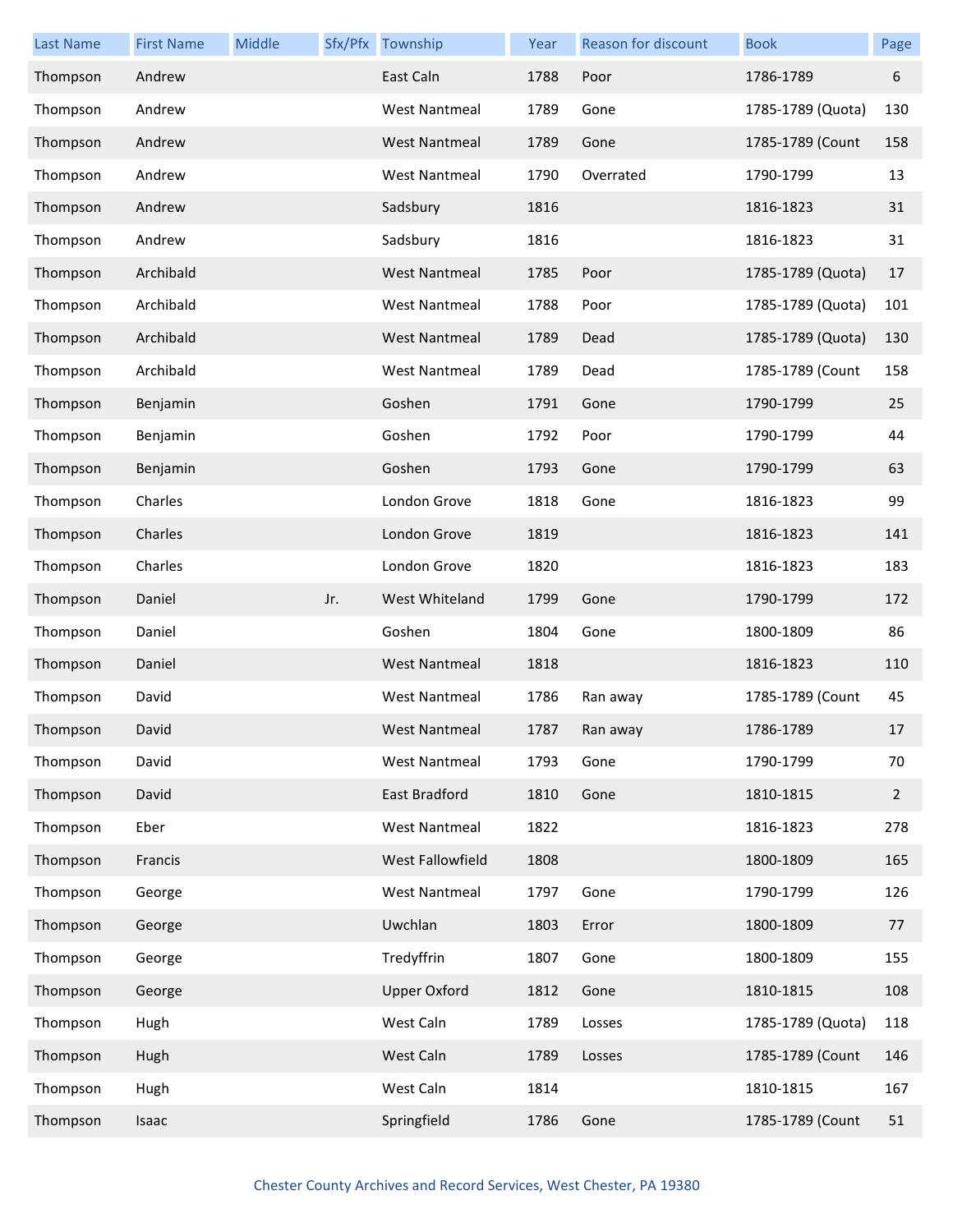| <b>Last Name</b> | <b>First Name</b> | Middle | Sfx/Pfx Township     | Year | Reason for discount | <b>Book</b>       | Page         |
|------------------|-------------------|--------|----------------------|------|---------------------|-------------------|--------------|
| Thompson         | Isaac             |        | Springfield          | 1786 |                     | 1785-1789 (Quota) | 51           |
| Thompson         | Isaac             |        | Springfield          | 1786 | Gone                | 1785-1789 (Count  | 79           |
| Thompson         | Isaac             |        | Springfield          | 1787 | Gone                | 1786-1789         | 23           |
| Thompson         | Isaac             |        | Brandywine           | 1807 | Gone                | 1800-1809         | 141          |
| Thompson         | Isaac             |        | <b>East Nantmeal</b> | 1814 | Gone                | 1810-1815         | 186          |
| Thompson         | Isaac             |        | <b>West Nantmeal</b> | 1820 |                     | 1816-1823         | 194          |
| Thompson         | Jacob             |        | Honey Brook          | 1790 | Gone                | 1790-1799         | 6            |
| Thompson         | Jacob             |        | Honey Brook          | 1810 | Gone                | 1810-1815         | 13           |
| Thompson         | Jacob             |        | West Fallowfield     | 1816 |                     | 1816-1823         | 11           |
| Thompson         | James             |        | Aston                | 1785 | Overrated           | 1785-1789 (Count  | $\mathbf{1}$ |
| Thompson         | James             |        | Aston                | 1785 | Gone                | 1785-1789 (Quota) | 1            |
| Thompson         | James             |        | East Caln            | 1788 | Overrated           | 1785-1789 (Quota) | 90           |
| Thompson         | James             |        | East Caln            | 1788 | Overrated           | 1785-1789 (Count  | 118          |
| Thompson         | James             |        | West Caln            | 1791 | Gone                | 1790-1799         | 22           |
| Thompson         | James             |        | Brandywine           | 1791 |                     | 1790-1799         | 21           |
| Thompson         | James             |        | Brandywine           | 1792 | Gone                | 1790-1799         | 40           |
| Thompson         | James             |        | West Caln            | 1793 | Gone                | 1790-1799         | 60           |
| Thompson         | James             |        | Brandywine           | 1793 | Gone                | 1790-1799         | 59           |
| Thompson         | James             |        | Londonderry          | 1798 | Not found           | 1790-1799         | 140          |
| Thompson         | James             |        | Willistown           | 1801 | Gone                | 1800-1809         | 38           |
| Thompson         | James             |        | West Whiteland       | 1808 | Gone                | 1800-1809         | 179          |
| Thompson         | James             |        | West Caln            | 1811 | Gone                | 1810-1815         | 47           |
| Thompson         | James             |        | West Caln            | 1812 | Gone                | 1810-1815         | 87           |
| Thompson         | James             |        | East Caln            | 1814 | Gone                | 1810-1815         | 166          |
| Thompson         | James             |        | New Garden           | 1815 | Gone                | 1810-1815         | 224          |
| Thompson         | James             |        | <b>West Chester</b>  | 1815 |                     | 1810-1815         | 242          |
| Thompson         | James             |        | New London           | 1816 |                     | 1816-1823         | 21           |
| Thompson         | James             |        | New London           | 1819 |                     | 1816-1823         | 147          |
| Thompson         | John              |        | Ridley               | 1786 | Gone                | 1785-1789 (Count  | 78           |
| Thompson         | John              |        | East Nantmeal        | 1786 | Gone                | 1785-1789 (Count  | 44           |
| Thompson         | John              |        | West Whiteland       | 1786 | Paid in Goshen      | 1785-1789 (Quota) | 56           |
| Thompson         | John              |        | West Whiteland       | 1786 | Paid in Goshen      | 1785-1789 (Count  | 84           |
| Thompson         | John              |        | Ridley               | 1787 | Gone                | 1786-1789         | 50           |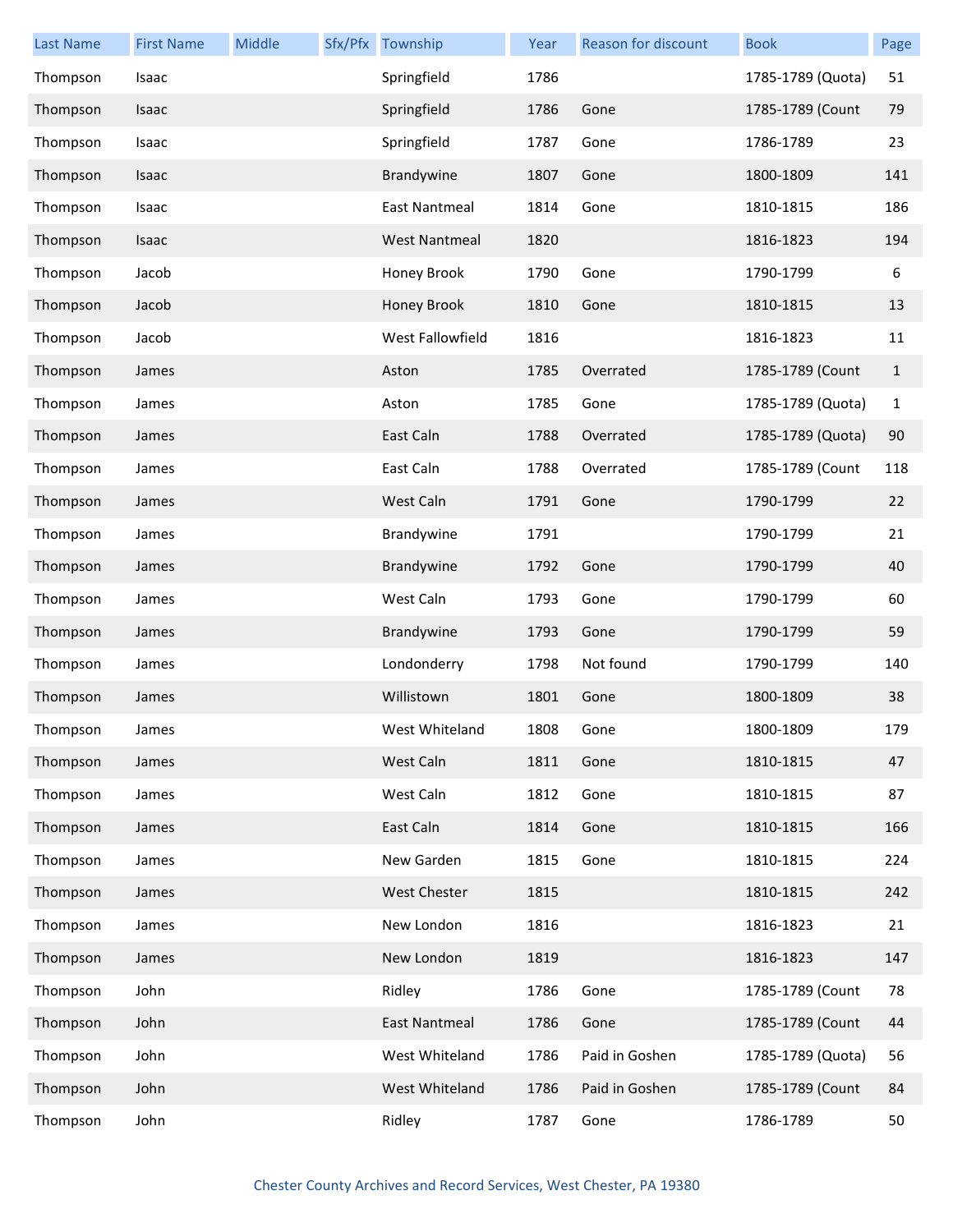| <b>Last Name</b> | <b>First Name</b> | Middle | Sfx/Pfx Township     | Year | Reason for discount | <b>Book</b>       | Page         |
|------------------|-------------------|--------|----------------------|------|---------------------|-------------------|--------------|
| Thompson         | John              |        | <b>Upper Darby</b>   | 1788 | Gone                | 1785-1789 (Quota) | 91           |
| Thompson         | John              |        | Uwchlan              | 1788 | Gone                | 1785-1789 (Count  | 138          |
| Thompson         | John              |        | Uwchlan              | 1788 | Gone                | 1785-1789 (Quota) | 110          |
| Thompson         | John              |        | London Grove         | 1788 | Overrated           | 1785-1789 (Quota) | 96           |
| Thompson         | John              |        | London Grove         | 1788 | Overrated           | 1785-1789 (Count  | 124          |
| Thompson         | John              |        | <b>Upper Darby</b>   | 1788 | Gone                | 1785-1789 (Count  | 119          |
| Thompson         | John              |        | <b>East Bradford</b> | 1789 | Gone                | 1785-1789 (Quota) | 114          |
| Thompson         | John              |        | East Bradford        | 1789 | Gone                | 1785-1789 (Count  | 142          |
| Thompson         | John              |        | East Bradford        | 1790 | Gone                | 1790-1799         | $\mathbf{1}$ |
| Thompson         | John              |        | <b>West Nantmeal</b> | 1791 | Paid in Brandywine  | 1790-1799         | 32           |
| Thompson         | John              |        | Brandywine           | 1791 | Gone                | 1790-1799         | 21           |
| Thompson         | John              |        | West Caln            | 1792 | Gone                | 1790-1799         | 41           |
| Thompson         | John              |        | West Caln            | 1793 | Gone                | 1790-1799         | 60           |
| Thompson         | John              |        | Goshen               | 1803 | Gone                | 1800-1809         | 66           |
| Thompson         | John              |        | Pennsbury            | 1804 | Gone                | 1800-1809         | 94           |
| Thompson         | John              |        | Londonderry          | 1806 | Gone                | 1800-1809         | 127          |
| Thompson         | John              |        | Uwchlan              | 1812 | Gone                | 1810-1815         | 115          |
| Thompson         | John              |        | Honey Brook          | 1815 | No Dog              | 1810-1815         | 215          |
| Thompson         | John              |        | Honey Brook          | 1815 |                     | 1810-1815         | 215          |
| Thompson         | John              |        | Newlin               | 1816 | Gone to Ohio        | 1816-1823         | 20           |
| Thompson         | John              |        | Honey Brook          | 1816 |                     | 1816-1823         | 13           |
| Thompson         | John              |        | West Fallowfield     | 1817 |                     | 1816-1823         | 52           |
| Thompson         | John              |        | West Whiteland       | 1819 | Error               | 1816-1823         | 165          |
| Thompson         | John              |        | Londonderry          | 1820 |                     | 1816-1823         | 185          |
| Thompson         | John              |        | Kennett              | 1823 |                     | 1816-1823         | 309          |
| Thompson         | John              | R.     | <b>West Nantmeal</b> | 1818 |                     | 1816-1823         | 110          |
| Thompson         | Joseph            |        | <b>West Nantmeal</b> | 1785 | Gone                | 1785-1789 (Quota) | 17           |
| Thompson         | Joseph            |        | <b>West Nantmeal</b> | 1785 | Gone                | 1785-1789 (Count  | 17           |
| Thompson         | Joseph            |        | <b>West Nantmeal</b> | 1786 | Gone                | 1785-1789 (Quota) | 45           |
| Thompson         | Joseph            |        | <b>West Nantmeal</b> | 1786 | Ran away            | 1785-1789 (Count  | 45           |
| Thompson         | Joseph            |        | <b>West Nantmeal</b> | 1786 | Gone                | 1785-1789 (Count  | 73           |
| Thompson         | Joseph            |        | <b>West Nantmeal</b> | 1787 | Ran away            | 1786-1789         | 17           |
| Thompson         | Joseph            |        | West Whiteland       | 1799 | Gone                | 1790-1799         | 172          |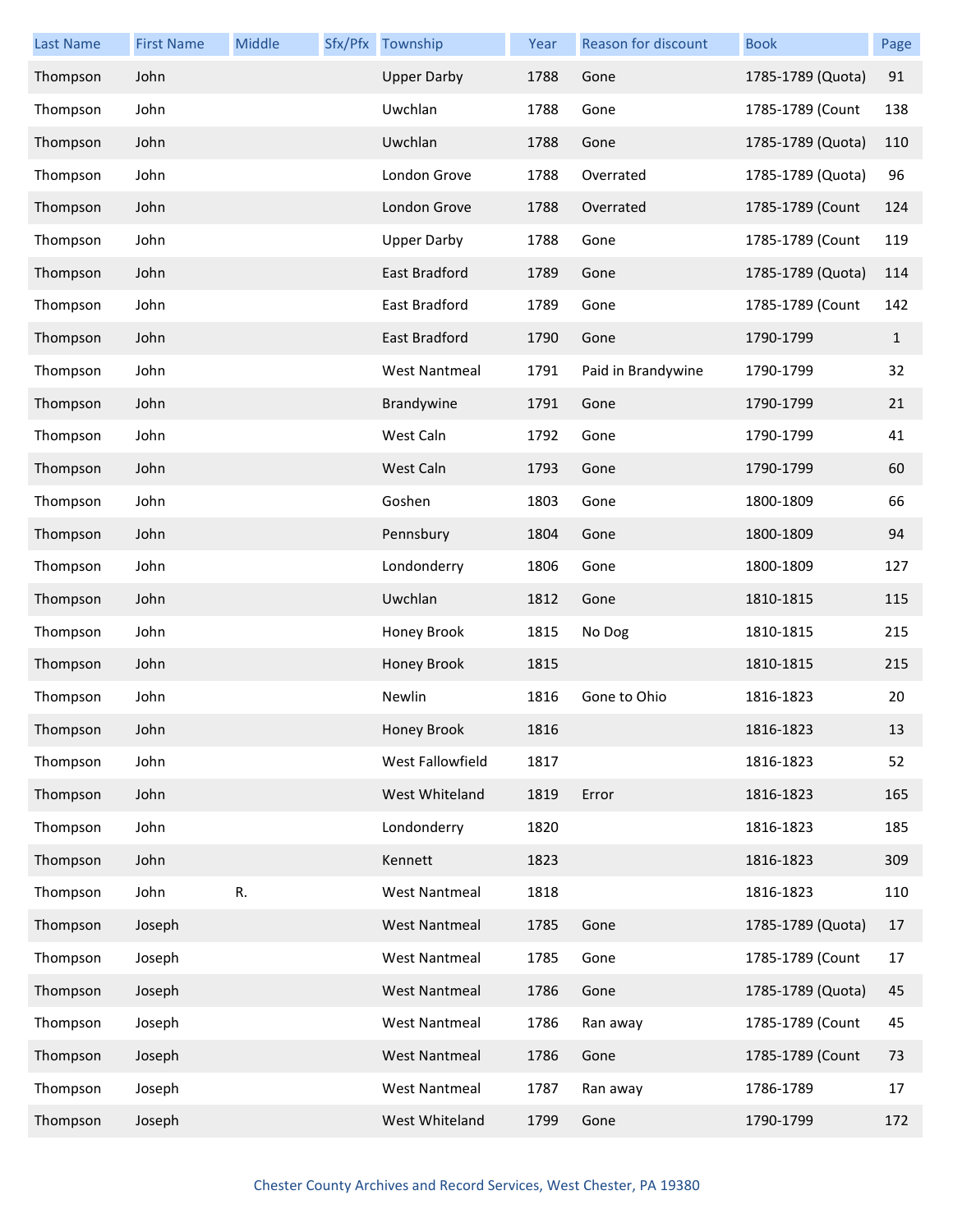| <b>Last Name</b> | <b>First Name</b> | Middle | Sfx/Pfx Township    | Year | Reason for discount | <b>Book</b>       | Page |
|------------------|-------------------|--------|---------------------|------|---------------------|-------------------|------|
| Thompson         | Joseph            |        | London Britain      | 1808 | Unseated land       | 1800-1809         | 168  |
| Thompson         | Joseph            |        | West Whiteland      | 1820 |                     | 1816-1823         | 207  |
| Thompson         | Joseph            |        | West Whiteland      | 1823 |                     | 1816-1823         | 335  |
| Thompson         | Joseph            |        | New London          | 1823 |                     | 1816-1823         | 316  |
| Thompson         | Joshua            |        | Marple              | 1788 | Gone                | 1785-1789 (Count  | 125  |
| Thompson         | Joshua            |        | London Grove        | 1797 |                     | 1790-1799         | 121  |
| Thompson         | Joshua            |        | London Grove        | 1798 | Gone                | 1790-1799         | 140  |
| Thompson         | Levi              |        | Londonderry         | 1816 |                     | 1816-1823         | 17   |
| Thompson         | Mahlon            |        | West Whiteland      | 1800 | Inmate              | 1800-1809         | 20   |
| Thompson         | Mahlon            |        | West Whiteland      | 1801 | Paid in Willistown  | 1800-1809         | 39   |
| Thompson         | Mordecai          |        | Chester             | 1785 | Poor                | 1785-1789 (Quota) | 3    |
| Thompson         | Mordecai          |        | Lower Chichester    | 1785 | Poor                | 1785-1789 (Count  | 5    |
| Thompson         | Moses             |        | Uwchlan             | 1791 | Gone                | 1790-1799         | 36   |
| Thompson         | Nathan            |        | <b>Upper Darby</b>  | 1785 | Dead                | 1785-1789 (Count  | 7    |
| Thompson         | Nathan            |        | <b>Upper Darby</b>  | 1785 | Dead                | 1785-1789 (Quota) | 7    |
| Thompson         | nathaniel         |        | <b>Upper Oxford</b> | 1806 | LD                  | 1800-1809         | 133  |
| Thompson         | Rebecca           |        | London Britain      | 1811 | Unseated land       | 1810-1815         | 56   |
| Thompson         | Robert            |        | East Caln           | 1786 | Poor                | 1785-1789 (Count  | 62   |
| Thompson         | Robert            |        | Radnor              | 1787 | Gone                | 1785-1789 (Quota) | 78   |
| Thompson         | Robert            |        | East Caln           | 1788 | Dead                | 1785-1789 (Quota) | 90   |
| Thompson         | Robert            |        | East Caln           | 1788 | Dead                | 1785-1789 (Count  | 118  |
| Thompson         | Robert            |        | East Caln           | 1788 | Poor                | 1786-1789         | 34   |
| Thompson         | Robert            |        | New London          | 1793 | Gone                | 1790-1799         | 68   |
| Thompson         | Robert            |        | East Whiteland      | 1795 | Gone                | 1790-1799         | 93   |
| Thompson         | Robert            |        | Pennsbury           | 1797 | Under age           | 1790-1799         | 128  |
| Thompson         | Robert            |        | Brandywine          | 1798 | Gone                | 1790-1799         | 134  |
| Thompson         | Robert            |        | Brandywine          | 1801 | Gone                | 1800-1809         | 22   |
| Thompson         | Robert            |        | Lower Oxford        | 1803 | Gone                | 1800-1809         | 74   |
| Thompson         | Robert            |        | East Caln           | 1808 | Gone                | 1800-1809         | 162  |
| Thompson         | Robert            |        | East Marlborough    | 1811 | Gone                | 1810-1815         | 59   |
| Thompson         | Robert            |        | East Marlborough    | 1812 | Gone                | 1810-1815         | 99   |
| Thompson         | Robert            |        | New Garden          | 1814 | Gone                | 1810-1815         | 183  |
| Thompson         | Samuel            |        | East Caln           | 1803 | Gone                | 1800-1809         | 62   |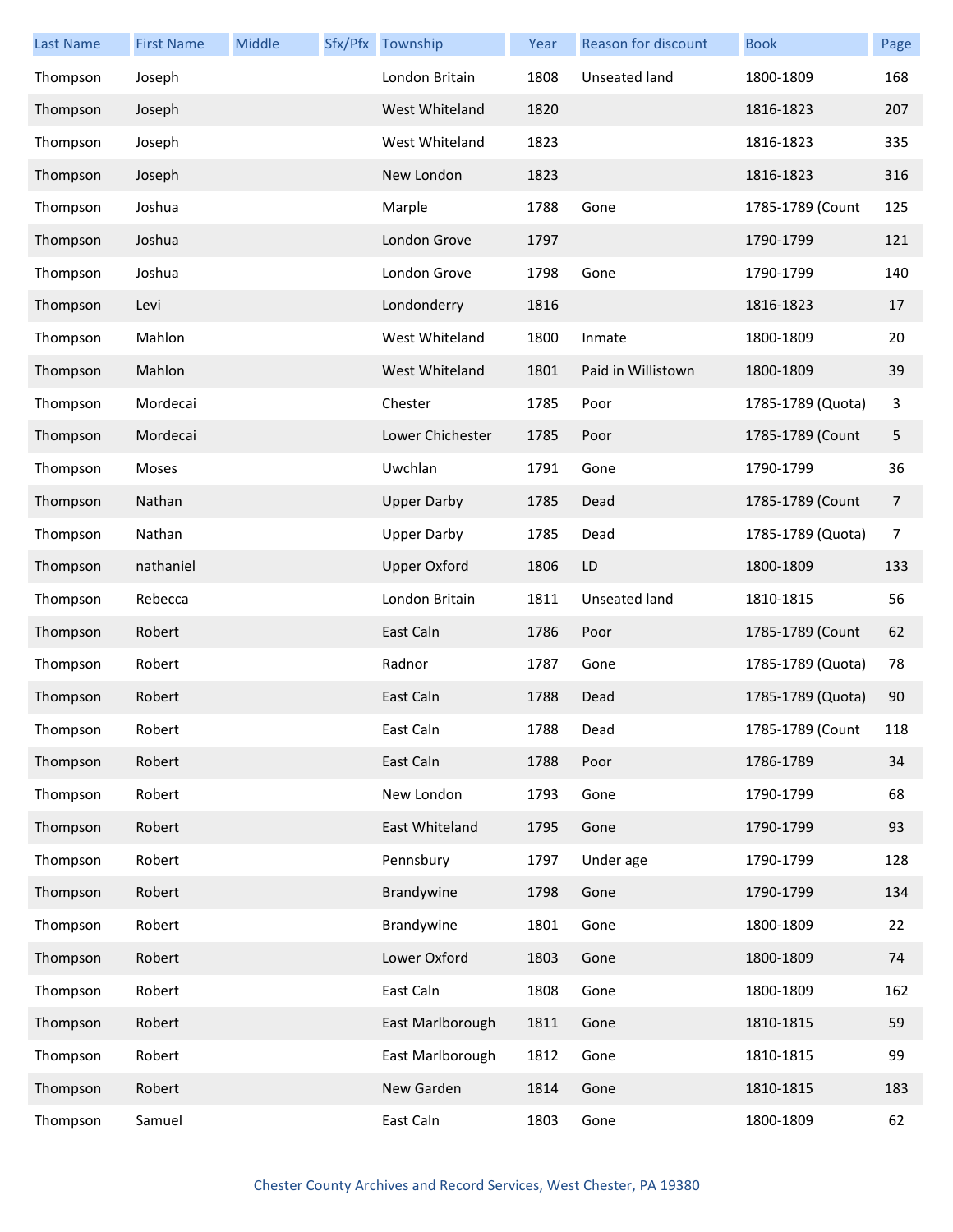| <b>Last Name</b> | <b>First Name</b> | Middle |     | Sfx/Pfx Township     | Year | Reason for discount | <b>Book</b>       | Page           |
|------------------|-------------------|--------|-----|----------------------|------|---------------------|-------------------|----------------|
| Thompson         | Samuel            |        |     | New London           | 1819 |                     | 1816-1823         | 147            |
| Thompson         | Thomas            |        |     | Lower Chichester     | 1785 | Poor                | 1785-1789 (Count  | 5              |
| Thompson         | Thomas            |        |     | Sadsbury             | 1811 | Dead                | 1810-1815         | 72             |
| Thompson         | William           |        |     | East Caln            | 1785 | Under age           | 1785-1789 (Quota) | 6              |
| Thompson         | William           |        |     | Uwchlan              | 1786 | Gone                | 1785-1789 (Quota) | 54             |
| Thompson         | William           |        |     | Uwchlan              | 1786 | Gone                | 1785-1789 (Count  | 82             |
| Thompson         | William           |        |     | Uwchlan              | 1786 | Gone                | 1785-1789 (Count  | 54             |
| Thompson         | William           |        |     | West Whiteland       | 1787 | Not found           | 1785-1789 (Quota) | 84             |
| Thompson         | William           |        |     | London Grove         | 1788 | Infirm              | 1785-1789 (Quota) | 96             |
| Thompson         | William           |        |     | New Garden           | 1788 | Paid in Kennett     | 1785-1789 (Quota) | 99             |
| Thompson         | William           |        |     | New Garden           | 1788 | Paid in Kennett     | 1785-1789 (Count  | 127            |
| Thompson         | William           |        |     | Kennett              | 1788 | Gone                | 1785-1789 (Quota) | 95             |
| Thompson         | William           |        |     | London Grove         | 1788 | Infirm              | 1785-1789 (Count  | 124            |
| Thompson         | William           |        |     | Kennett              | 1788 | Gone                | 1785-1789 (Count  | 123            |
| Thompson         | William           |        |     | London Grove         | 1791 | Gone                | 1790-1799         | 27             |
| Thompson         | William           |        |     | <b>West Nantmeal</b> | 1801 | Gone                | 1800-1809         | 33             |
| Thompson         | William           |        |     | Goshen               | 1802 | Gone                | 1800-1809         | 46             |
| Thompson         | William           |        |     | Thornbury            | 1802 | Gone                | 1800-1809         | 56             |
| Thompson         | William           |        | Sr. | East Nottingham      | 1803 |                     | 1800-1809         | 71             |
| Thompson         | William           |        |     | East Bradford        | 1809 | Paid elsewhere      | 1800-1809         | 180            |
| Thompson         | William           |        |     | London Britain       | 1812 | Gone                | 1810-1815         | 98             |
| Thompson         | William           |        |     | New Garden           | 1817 |                     | 1816-1823         | 63             |
| Thompson         | William           |        |     | Honey Brook          | 1818 |                     | 1816-1823         | 97             |
| Thompson         | William           |        |     | Westtown             | 1822 |                     | 1816-1823         | 290            |
| Thomson          |                   |        | Dr. | East Nottingham      | 1823 |                     | 1816-1823         | 318            |
| Thomson          | Abraham           |        |     | Uwchlan              | 1810 | Gone                | 1810-1815         | 34             |
| Thomson          | Abraham           |        |     | Uwchlan              | 1812 | Dead                | 1810-1815         | 115            |
| Thomson          | Abram             |        |     | Charlestown          | 1810 | Gone                | 1810-1815         | 7              |
| Thomson          | Daniel            |        |     | West Whiteland       | 1810 | Gone                | 1810-1815         | 39             |
| Thomson          | Daniel            |        | Sr. | West Whiteland       | 1811 | Over taxed          | 1810-1815         | 79             |
| Thomson          | Daniel            |        |     | New Garden           | 1820 |                     | 1816-1823         | 190            |
| Thomson          | David             |        |     | East Bradford        | 1810 | Gone                | 1810-1815         | $\overline{2}$ |
| Thomson          | Isaac             |        |     | <b>West Nantmeal</b> | 1815 | Poor                | 1810-1815         | 228            |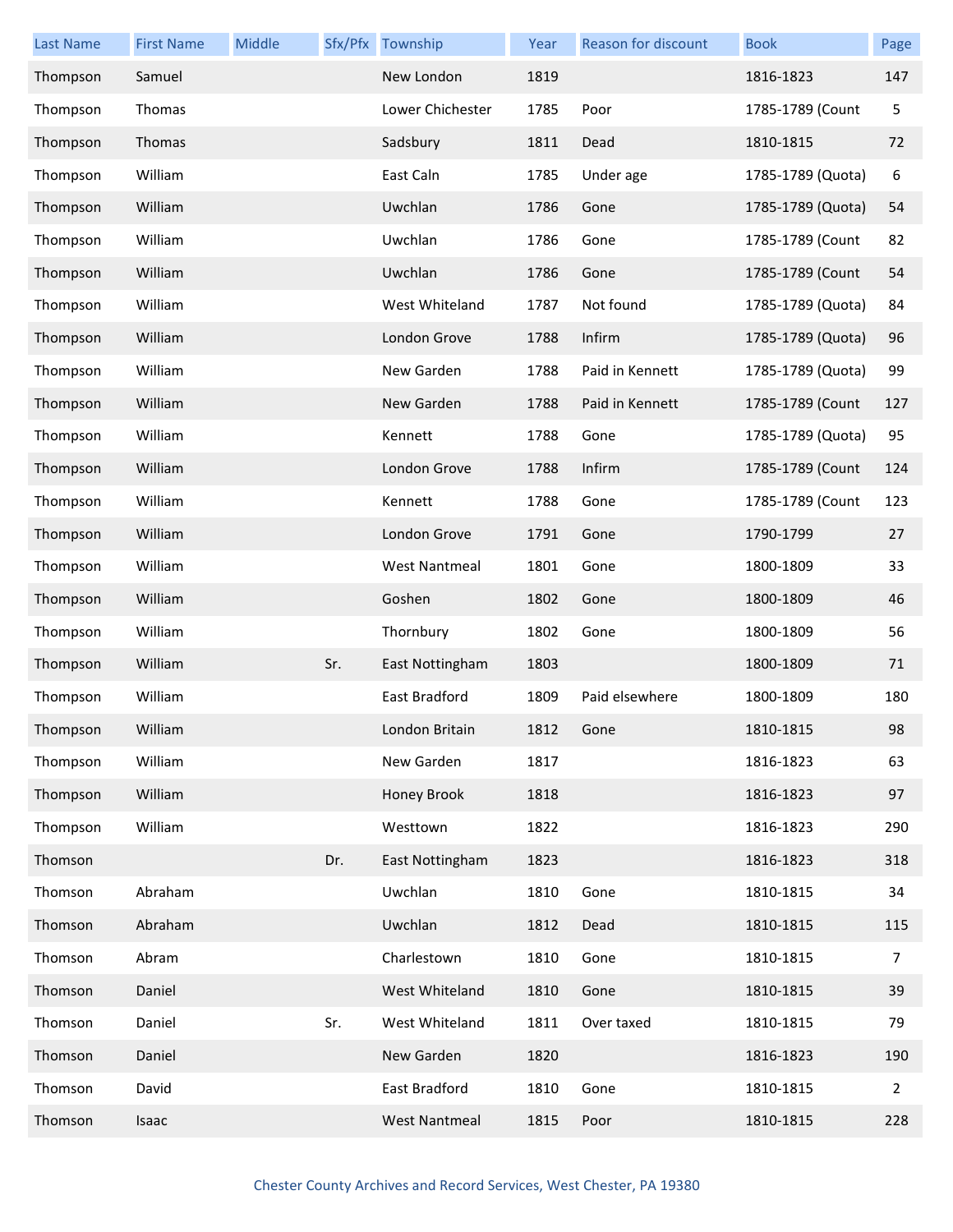| <b>Last Name</b> | <b>First Name</b> | Middle | Sfx/Pfx Township     | Year | Reason for discount  | <b>Book</b>       | Page |
|------------------|-------------------|--------|----------------------|------|----------------------|-------------------|------|
| Thomson          | Isaac             |        | East Nantmeal        | 1822 |                      | 1816-1823         | 277  |
| Thomson          | James             |        | Sadsbury             | 1822 |                      | 1816-1823         | 284  |
| Thomson          | John              |        | <b>East Nantmeal</b> | 1786 | Gone                 | 1785-1789 (Count  | 72   |
| Thomson          | John              |        | West Caln            | 1810 | Not found            | 1810-1815         | 6    |
| Thomson          | John              |        | East Bradford        | 1820 |                      | 1816-1823         | 169  |
| Thomson          | John              |        | Sadsbury             | 1823 |                      | 1816-1823         | 327  |
| Thomson          | John              |        | Tredyffrin           | 1823 |                      | 1816-1823         | 334  |
| Thomson          | John              | R.     | Brandywine           | 1821 |                      | 1816-1823         | 213  |
| Thomson          | Rowland           |        | Brandywine           | 1822 |                      | 1816-1823         | 255  |
| Thomson          | Samuel            |        | <b>West Nantmeal</b> | 1811 | Gone                 | 1810-1815         | 62   |
| Thomson          | William           |        | <b>West Nantmeal</b> | 1810 |                      | 1810-1815         | 26   |
| Thomson          | William           |        | <b>West Nantmeal</b> | 1812 | Gone                 | 1810-1815         | 107  |
| Thomson          | William           |        | <b>West Nantmeal</b> | 1812 | Gone                 | 1810-1815         | 107  |
| Thong            | Joseph            |        | East Caln            | 1814 | Unseated land        | 1810-1815         | 166  |
| Thong            | Joseph            |        | East Caln            | 1815 | Unseated land        | 1810-1815         | 207  |
| Thong            | Joseph            |        | East Caln            | 1819 | Unseated land        | 1816-1823         | 130  |
| Thorn            | Charles           |        | Sadsbury             | 1819 |                      | 1816-1823         | 157  |
| Thorn            | Joseph            |        | East Caln            | 1820 | Unseated land        | 1816-1823         | 172  |
| Thorn            | Joseph            |        | East Caln            | 1821 |                      | 1816-1823         | 214  |
| Thorn            | Joseph            |        | East Caln            | 1822 | <b>Unseated land</b> | 1816-1823         | 256  |
| Thorn            | Joseph            |        | West Fallowfield     | 1823 |                      | 1816-1823         | 305  |
| Thornbury        | Joseph            |        | East Caln            | 1818 |                      | 1816-1823         | 88   |
| Thornbury        | Joseph            |        | East Caln            | 1823 |                      | 1816-1823         | 299  |
| Thornbury        | Richard           |        | <b>West Bradford</b> | 1787 |                      | 1785-1789 (Count  | 87   |
| Thornbury        | Richard           |        | West Bradford        | 1787 | Overrated            | 1785-1789 (Quota) | 58   |
| Thornton         | Jesse             |        | New London           | 1816 |                      | 1816-1823         | 21   |
| Thornton         | John              |        | Newlin               | 1785 | Gone                 | 1785-1789 (Count  | 16   |
| Thornton         | John              |        | New London           | 1805 | Poor                 | 1800-1809         | 110  |
| Thornton         | John              |        | New London           | 1815 | Gone                 | 1810-1815         | 223  |
| Thornton         | John              |        | East Nottingham      | 1820 |                      | 1816-1823         | 191  |
| Thornton         | Patrick           |        | London Grove         | 1787 | Gone                 | 1785-1789 (Quota) | 68   |
| Thornton         | Patrick           |        | London Grove         | 1787 | Gone                 | 1785-1789 (Count  | 96   |
| Thornton         | Patrick           |        | London Grove         | 1788 | Gone                 | 1786-1789         | 68   |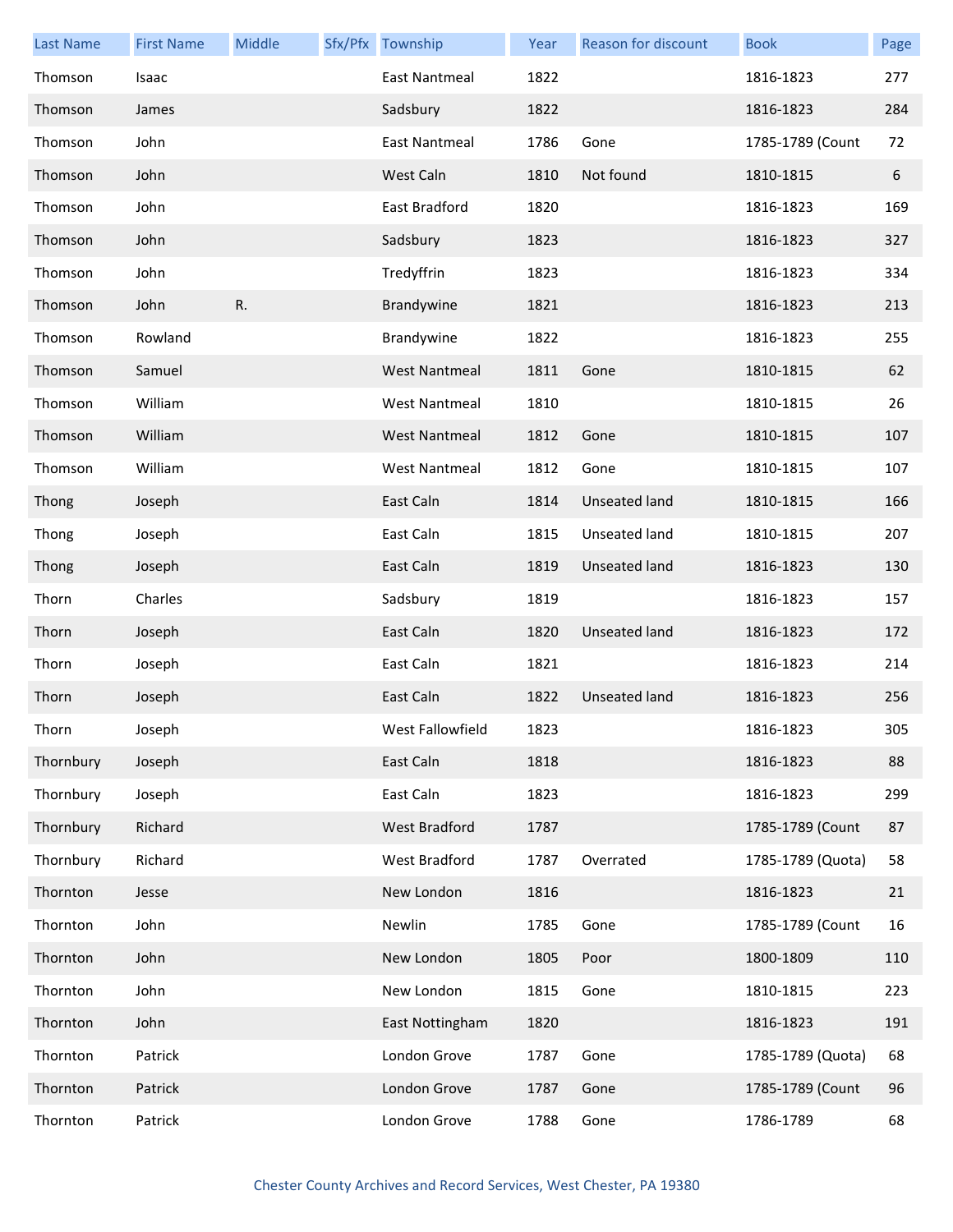| <b>Last Name</b> | <b>First Name</b> | Middle | Sfx/Pfx Township        | Year | Reason for discount | <b>Book</b>       | Page |
|------------------|-------------------|--------|-------------------------|------|---------------------|-------------------|------|
| Thornton         | Patrick           |        | Goshen                  | 1795 | Poor                | 1790-1799         | 81   |
| Thornton         | Patrick           |        | Goshen                  | 1796 | Gone                | 1790-1799         | 100  |
| Thornton         | Samuel            |        | East Fallowfield        | 1785 | Poor                | 1785-1789 (Count  | 9    |
| Thornton         | William           |        | East Fallowfield        | 1809 | Gone                | 1800-1809         | 184  |
| Thorogood        | Thomas            |        | East Nantmeal           | 1806 | Gone                | 1800-1809         | 132  |
| Thorogood        | Thomas            |        | East Nantmeal           | 1809 | Gone                | 1800-1809         | 192  |
| Thorogood        | Thomas            |        | Coventry                | 1821 |                     | 1816-1823         | 216  |
| Thorogood        | William           |        | Uwchlan                 | 1813 | Enlisted            | 1810-1815         | 155  |
| Thorogood        | William           |        | Uwchlan                 | 1821 |                     | 1816-1823         | 245  |
| Thoroughgoo      | William           |        | Uwchlan                 | 1820 |                     | 1816-1823         | 202  |
| Thorougood       | Thomas            |        | <b>East Nantmeal</b>    | 1804 | Gone                | 1800-1809         | 92   |
| Thorp            | Isaiah            |        | Charlestown             | 1822 |                     | 1816-1823         | 258  |
| Threw            | David             |        | West Marlborough        | 1787 | Poor                | 1786-1789         | 43   |
| Threw            | David             |        | West Fallowfield        | 1788 | Poor                | 1785-1789 (Quota) | 94   |
| Threw            | David             |        | West Fallowfield        | 1788 | Poor                | 1785-1789 (Count  | 122  |
| Threw            | David             |        | West Fallowfield        | 1789 | Poor                | 1785-1789 (Quota) | 122  |
| Threw            | David             |        | West Fallowfield        | 1789 | Poor                | 1785-1789 (Count  | 150  |
| Threw            | David             |        | West Fallowfield        | 1807 | Gone                | 1800-1809         | 145  |
| Threw            | James             |        | London Grove            | 1811 | Not found           | 1810-1815         | 58   |
| Threw            | John              |        | <b>East Fallowfield</b> | 1810 | Gone                | 1810-1815         | 10   |
| Through          | David             |        | West Marlborough        | 1786 | Poor                | 1785-1789 (Count  | 43   |
| Through          | David             |        | West Marlborough        | 1786 | Gone                | 1785-1789 (Quota) | 43   |
| Through          | David             |        | West Fallowfield        | 1808 | Gone                | 1800-1809         | 165  |
| Through          | David             |        | East Fallowfield        | 1809 | Gone                | 1800-1809         | 184  |
| Tidwiler         | Chris             |        | <b>West Nantmeal</b>    | 1801 | Gone                | 1800-1809         | 33   |
| Tidwiler         | Jacob             |        | <b>West Nantmeal</b>    | 1803 | Poor                | 1800-1809         | 73   |
| Tidwiler         | Jacob             |        | <b>West Nantmeal</b>    | 1805 | Poor                | 1800-1809         | 113  |
| Tidwiler         | Jacob             |        | <b>West Nantmeal</b>    | 1806 | Poor                | 1800-1809         | 132  |
| Tidwiler         | John              |        | Vincent                 | 1817 | No Dog              | 1816-1823         | 76   |
| Tierney          | Richard           |        | Tredyffrin              | 1814 | Gone                | 1810-1815         | 194  |
| Tilghman         | John              |        | East Bradford           | 1817 |                     | 1816-1823         | 43   |
| Tilman           | John              |        | Goshen                  | 1816 |                     | 1816-1823         | 12   |
| Tilman           | John              |        | <b>West Bradford</b>    | 1819 |                     | 1816-1823         | 128  |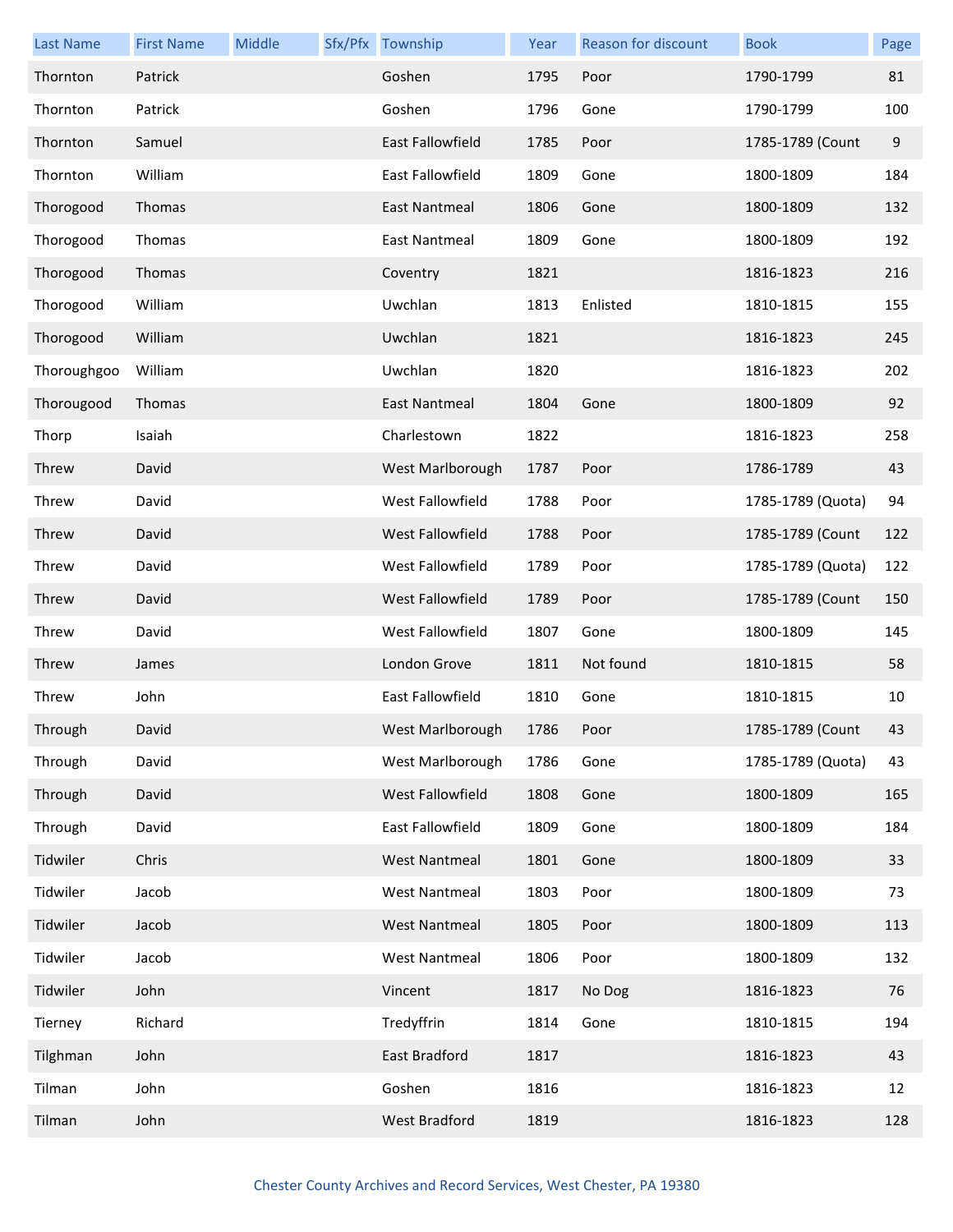| <b>Last Name</b> | <b>First Name</b> | Middle | Sfx/Pfx Township     | Year | Reason for discount | <b>Book</b>       | Page |
|------------------|-------------------|--------|----------------------|------|---------------------|-------------------|------|
| Timanus          | Charles           |        | New London           | 1822 |                     | 1816-1823         | 273  |
| Timbler          | Philip            |        | Goshen               | 1797 | Gone                | 1790-1799         | 119  |
| Timbler          | Philip            |        | Goshen               | 1798 | Poor                | 1790-1799         | 138  |
| Timbler          | Philip            |        | East Bradford        | 1802 | Paid in Goshen      | 1800-1809         | 41   |
| Timler           | Peter             |        | Pikeland             | 1790 | Broke & gone        | 1790-1799         | 14   |
| Timony           | John              |        | Birmingham           | 1786 | Gone                | 1785-1789 (Quota) | 30   |
| Tims             | Henry             |        | Honey Brook          | 1802 | Poor & Old          | 1800-1809         | 46   |
| Tinker           | Sylvester         |        | East Nantmeal        | 1809 | Gone                | 1800-1809         | 192  |
| Tinney           | Neal              |        | West Marlborough     | 1815 | Gone                | 1810-1815         | 221  |
| Tinney           | Samuel            |        | <b>West Nantmeal</b> | 1811 | Gone                | 1810-1815         | 62   |
| Tinney           | Samuel            |        | <b>West Nantmeal</b> | 1811 | Gone                | 1810-1815         | 62   |
| Tinney           | Sarah             |        | Brandywine           | 1810 | Poor                | 1810-1815         | 4    |
| Tinney           | Sarah             |        | Brandywine           | 1812 | Unseated land       | 1810-1815         | 85   |
| Tinny            | Eli               |        | East Caln            | 1818 |                     | 1816-1823         | 88   |
| Tinny            | Neal              |        | East Marlborough     | 1817 |                     | 1816-1823         | 59   |
| Tinsley          | Absalom           |        | London Grove         | 1808 |                     | 1800-1809         | 167  |
| Tinsley          | Joseph            |        | New Garden           | 1799 | Gone                | 1790-1799         | 163  |
| Tinsley          | William           |        | West Fallowfield     | 1817 |                     | 1816-1823         | 52   |
| Tinsley          | William           |        | West Fallowfield     | 1821 |                     | 1816-1823         | 220  |
| Tinsley          | William           |        | <b>Upper Oxford</b>  | 1821 |                     | 1816-1823         | 238  |
| Tinsly           | Absalom           |        | London Grove         | 1810 | Gone                | 1810-1815         | 15   |
| Titlow           | John              |        | Coventry             | 1788 |                     | 1785-1789 (Count  | 116  |
| Titlow           | John              |        | Coventry             | 1788 | Loss by fire        | 1785-1789 (Quota) | 88   |
| <b>Titus</b>     | Richard           |        | East Bradford        | 1819 | Poor                | 1816-1823         | 127  |
| <b>Titus</b>     | William           |        | West Marlborough     | 1802 | Poor                | 1800-1809         | 49   |
| <b>Titus</b>     | William           |        | West Marlborough     | 1818 |                     | 1816-1823         | 103  |
| Titwiler         | Jacob             |        | <b>West Nantmeal</b> | 1809 | Gone                | 1800-1809         | 192  |
| Tizer            | John              |        | West Fallowfield     | 1811 | Gone                | 1810-1815         | 52   |
| Tizer            | John              |        | West Fallowfield     | 1811 | Gone                | 1810-1815         | 52   |
| Toal             | Henry             |        | Charlestown          | 1817 |                     | 1816-1823         | 48   |
| Toal             | Robert            |        | Charlestown          | 1817 |                     | 1816-1823         | 48   |
| Toben            | Ashberry          |        | East Nottingham      | 1815 |                     | 1810-1815         | 225  |
| Toben            | Ashbury           |        | East Nottingham      | 1817 | Gone                | 1816-1823         | 64   |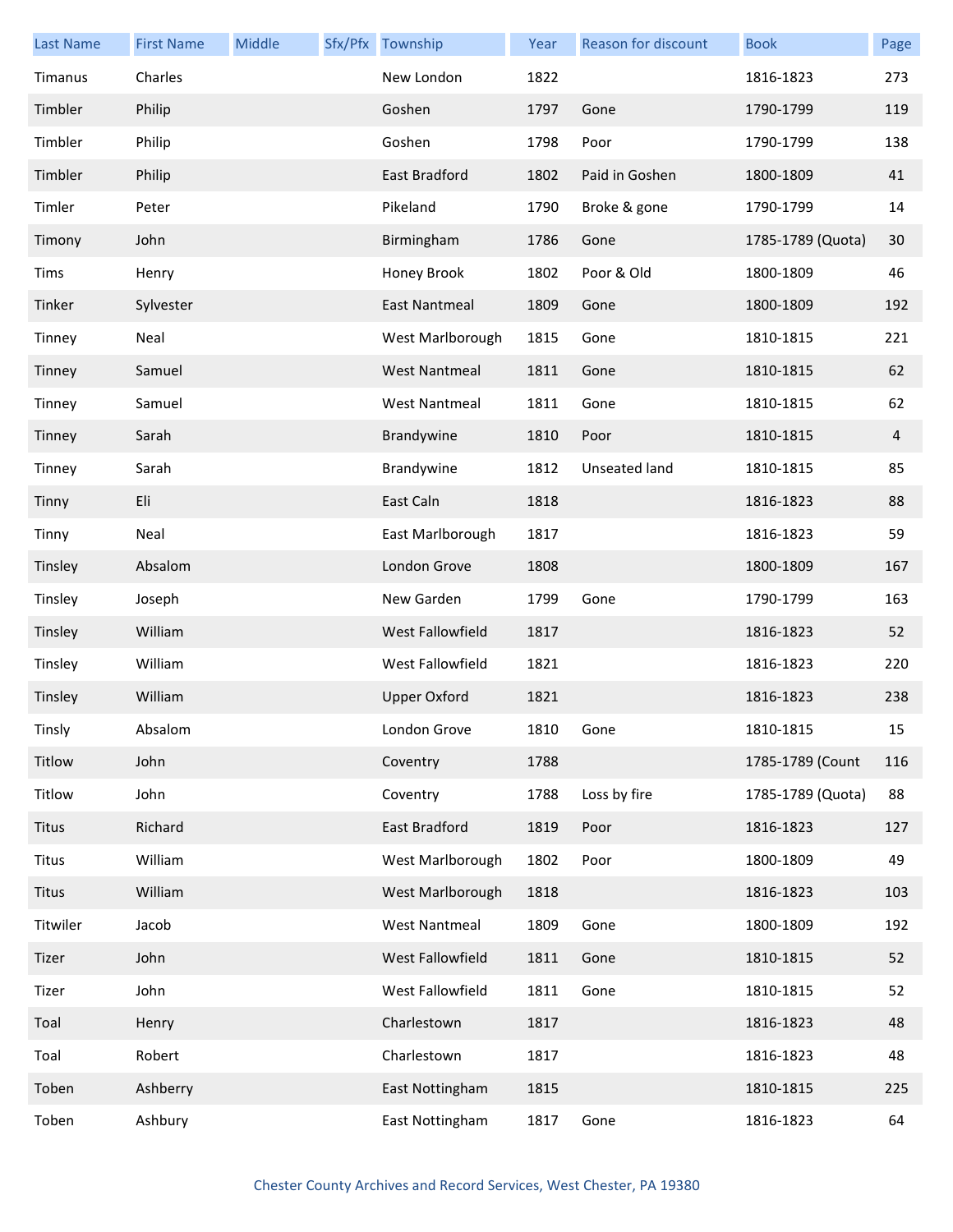| <b>Last Name</b> | <b>First Name</b> | Middle | Sfx/Pfx Township     | Year | Reason for discount                        | <b>Book</b>       | Page |
|------------------|-------------------|--------|----------------------|------|--------------------------------------------|-------------------|------|
| Toben            | Thomas            |        | East Nottingham      | 1815 |                                            | 1810-1815         | 225  |
| Tobin            | Asbury            |        | East Nottingham      | 1814 | One Dog                                    | 1810-1815         | 184  |
| Tobin            | Jacob             |        | Chester              | 1787 |                                            | 1785-1789 (Quota) | 59   |
| Tobin            | Jacob             |        | Chester              | 1787 | Charged to land                            | 1785-1789 (Quota) | 59   |
| Tobin            | William           |        | New London           | 1819 |                                            | 1816-1823         | 147  |
| Tod              | William           |        | East Whiteland       | 1817 |                                            | 1816-1823         | 79   |
| Todd             | George            |        | Chester              | 1785 | Overrated                                  | 1785-1789 (Quota) | 3    |
| Todd             | James             |        | East Whiteland       | 1819 |                                            | 1816-1823         | 164  |
| Todd             | John              |        | East Nantmeal        | 1806 | Gone                                       | 1800-1809         | 132  |
| Todd             | John              |        | East Whiteland       | 1812 | Gone                                       | 1810-1815         | 119  |
| Todd             | John              |        | East Whiteland       | 1812 | Gone                                       | 1810-1815         | 119  |
| Todd             | Quinton           |        | Charlestown          | 1806 | Gone                                       | 1800-1809         | 123  |
| Todd             | Robert            |        | East Caln            | 1808 | Gone                                       | 1800-1809         | 162  |
| Todd             | Robert            |        | East Whiteland       | 1809 | Gone                                       | 1800-1809         | 198  |
| Todd             | Robert            |        | Charlestown          | 1815 |                                            | 1810-1815         | 209  |
| Todd             | Thomas            |        | Kennett              | 1785 | Gone                                       | 1785-1789 (Quota) | 11   |
| Todd             | William           |        | East Whiteland       | 1787 | Moved in place of Willia 1785-1789 (Quota) |                   | 83   |
| Todd             | William           |        | East Whiteland       | 1787 | Error                                      | 1785-1789 (Count  | 111  |
| Todd             | William           |        | East Whiteland       | 1788 | Error                                      | 1786-1789         | 83   |
| Todd             | William           |        | Goshen               | 1800 | Gone                                       | 1800-1809         | 6    |
| Todd             | William           |        | West Nantmeal        | 1803 |                                            | 1800-1809         | 73   |
| Todd             | William           |        | <b>West Nantmeal</b> | 1815 |                                            | 1810-1815         | 228  |
| Todd             | William           |        | East Marlborough     | 1816 | No Dog                                     | 1816-1823         | 18   |
| Toener           | David             |        | Ridley               | 1788 | Taxed for Land                             | 1786-1789         | 78   |
| Tolan            | Robert            |        | Birmingham           | 1817 | Gone                                       | 1816-1823         | 42   |
| Toland           | Charles           |        | London Grove         | 1799 | Gone                                       | 1790-1799         | 160  |
| Toland           | John              |        | Goshen               | 1799 | Gone                                       | 1790-1799         | 158  |
| Toland           | Robert            |        | Pennsbury            | 1812 |                                            | 1810-1815         | 110  |
| Tolbert          | Alexander         |        | Tredyffrin           | 1816 |                                            | 1816-1823         | 32   |
| Tolbert          | Alexander         |        | Tredyffrin           | 1817 |                                            | 1816-1823         | 74   |
| Tolbert          | Henry             |        | Tredyffrin           | 1805 | Gone                                       | 1800-1809         | 115  |
| Tolbert          | William           |        | Tredyffrin           | 1809 | Mischarged                                 | 1800-1809         | 196  |
| Tolbert          | William           |        | Honey Brook          | 1821 |                                            | 1816-1823         | 223  |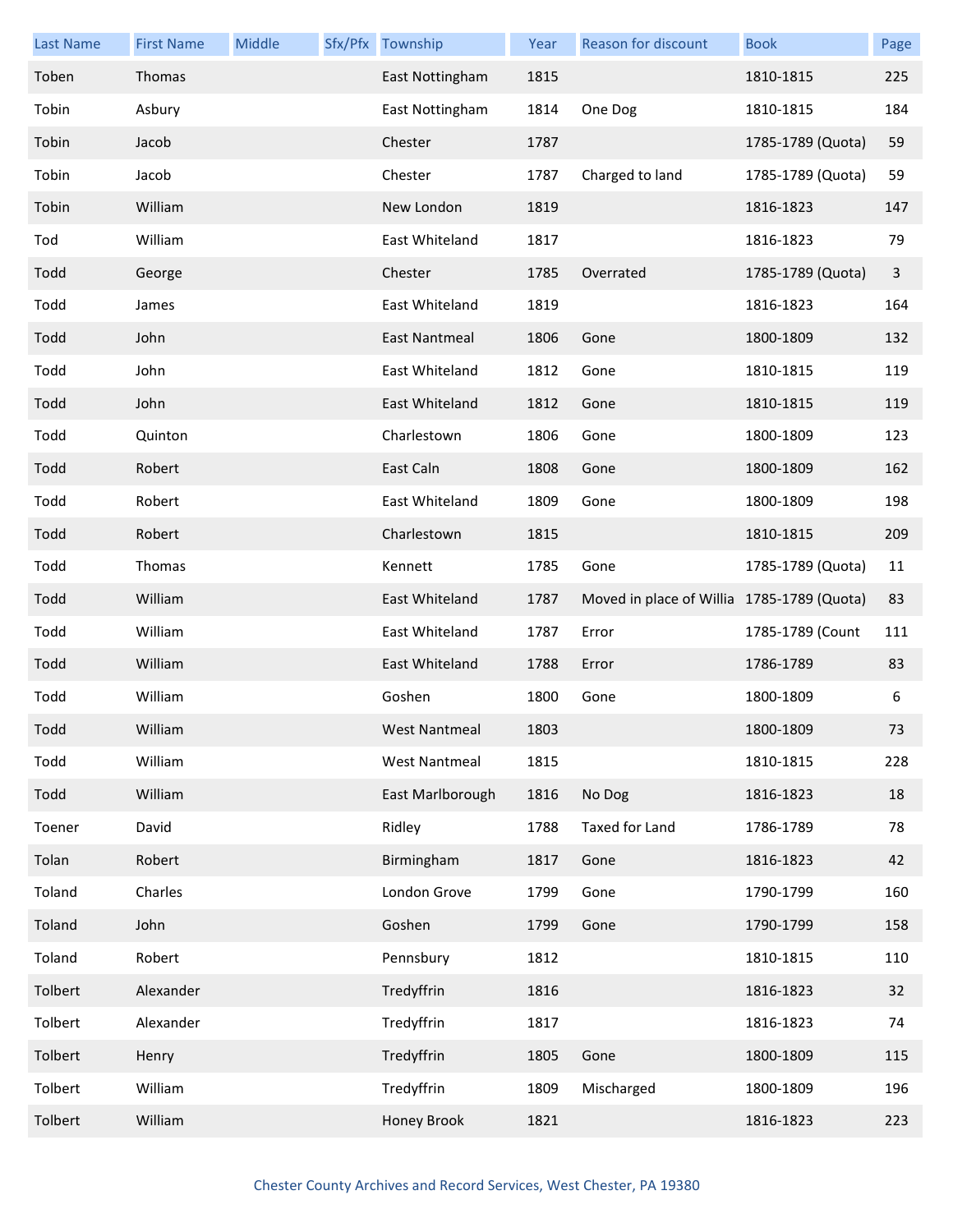| <b>Last Name</b> | <b>First Name</b> | Middle | Sfx/Pfx Township     | Year | Reason for discount | <b>Book</b>       | Page |
|------------------|-------------------|--------|----------------------|------|---------------------|-------------------|------|
| Tolbot           | Adam              |        | Ridley               | 1788 | Gone                | 1785-1789 (Count  | 134  |
| Tolly            | John              |        | Honey Brook          | 1820 |                     | 1816-1823         | 181  |
| Tomkins          | George            |        | Uwchlan              | 1821 |                     | 1816-1823         | 245  |
| Tomkins          | Isaac             |        | Charlestown          | 1802 | Gone                | 1800-1809         | 44   |
| Tomkins          | Isaac             |        | Tredyffrin           | 1810 | Gone                | 1810-1815         | 33   |
| Tomkins          | John              |        | Easttown             | 1823 |                     | 1816-1823         | 303  |
| Tomlinson        | John              |        | Lower Oxford         | 1815 | Gone                | 1810-1815         | 230  |
| Tomlinson        | Moses             |        | Charlestown          | 1823 |                     | 1816-1823         | 301  |
| Tomlinson        | William           |        | Honey Brook          | 1810 | Gone                | 1810-1815         | 13   |
| Tomlison         | Jacob             |        | Pennsbury            | 1788 | Gone                | 1785-1789 (Quota) | 104  |
| Tomlison         | Jacob             |        | Pennsbury            | 1788 | Gone                | 1785-1789 (Count  | 132  |
| Tompkins         | Daniel            |        | Uwchlan              | 1813 | Gone                | 1810-1815         | 155  |
| Tompkins         | George            |        | Uwchlan              | 1820 |                     | 1816-1823         | 202  |
| Tompkins         | Isaac             |        | Tredyffrin           | 1819 |                     | 1816-1823         | 158  |
| Tompkins         | Isaac             |        | Easttown             | 1821 |                     | 1816-1823         | 218  |
| Tompkins         | Nathan            |        | Charlestown          | 1800 | Gone                | 1800-1809         | 4    |
| Tompkins         | Samuel            |        | West Bradford        | 1815 |                     | 1810-1815         | 205  |
| Tompton          | John              |        | New London           | 1806 | Gone                | 1800-1809         | 130  |
| Tomson           | Isaac             |        | Springfield          | 1787 | Gone                | 1786-1789         | 51   |
| Tomson           | Isaac             |        | <b>West Nantmeal</b> | 1821 |                     | 1816-1823         | 236  |
| Tomson           | John              |        | West Whiteland       | 1788 | Paid in Goshen      | 1786-1789         | 56   |
| Toner            | Mathew            |        | West Bradford        | 1808 |                     | 1800-1809         | 161  |
| Toner            | Matthew           |        | East Fallowfield     | 1811 | Gone                | 1810-1815         | 51   |
| Toner            | Matthew           |        | East Fallowfield     | 1812 | Gone                | 1810-1815         | 91   |
| Toony            | Martin            |        | Uwchlan              | 1796 | Poor                | 1790-1799         | 110  |
| Torbert          | Α.                |        | Tredyffrin           | 1813 | Taxed elsewhere     | 1810-1815         | 154  |
| Torbet           | Joseph            |        | East Bradford        | 1799 | Under age           | 1790-1799         | 153  |
| Torbit           | Robert            |        | East Caln            | 1788 | Gone off            | 1786-1789         | 6    |
| Torrance         |                   |        | West Nottingham      | 1789 | Gone                | 1785-1789 (Count  | 159  |
| Torrance         | James             |        | West Caln            | 1810 | No Dog              | 1810-1815         | 6    |
| Torrence         |                   |        | West Nottingham      | 1789 | Gone                | 1785-1789 (Quota) | 131  |
| Torton           | Charles           |        | Ridley               | 1785 | Dead                | 1785-1789 (Quota) | 22   |
| Touchstone       | Henry             |        | East Fallowfield     | 1814 | Poor                | 1810-1815         | 171  |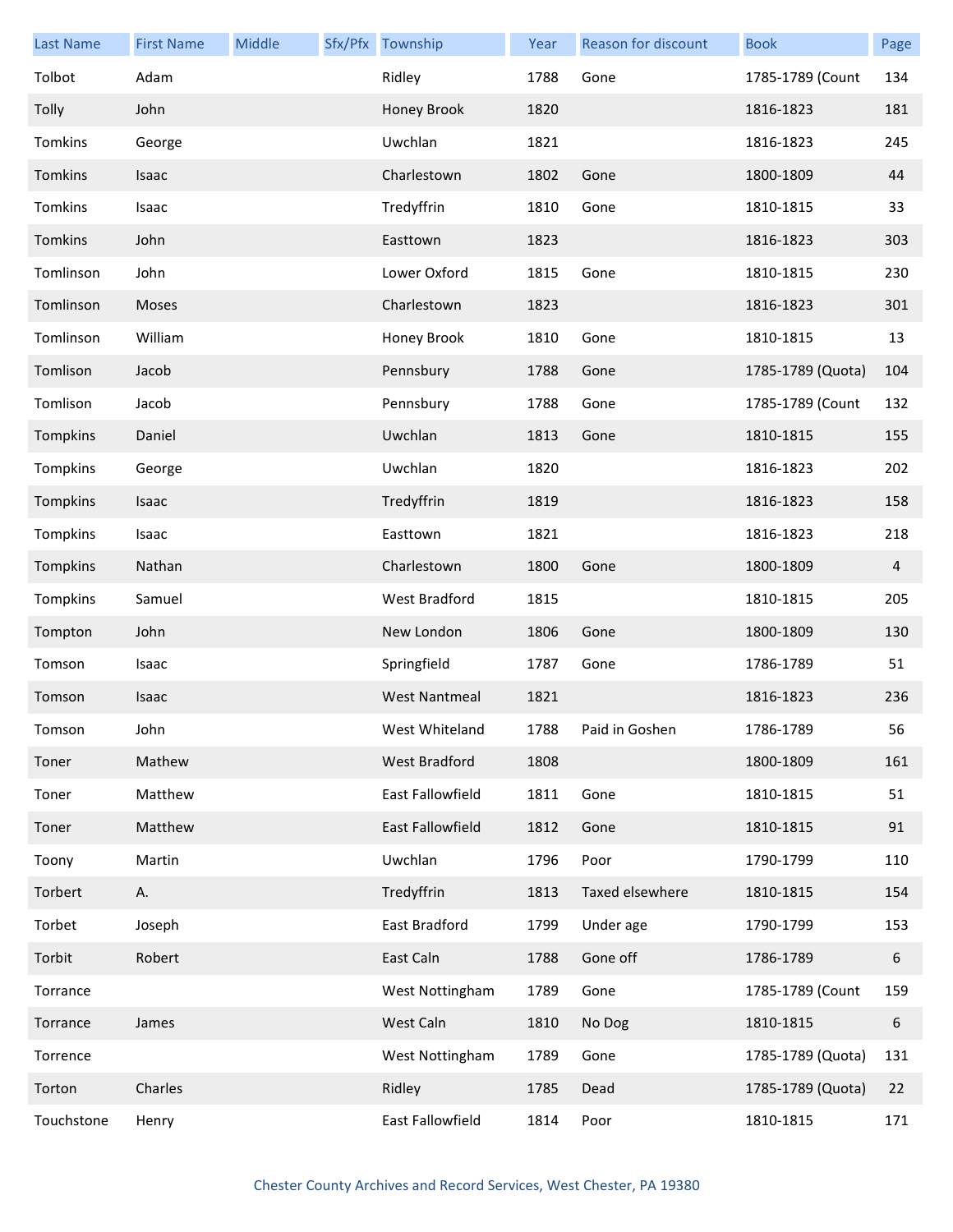| <b>Last Name</b> | <b>First Name</b> | Middle | Sfx/Pfx Township        | Year | Reason for discount | <b>Book</b>       | Page           |
|------------------|-------------------|--------|-------------------------|------|---------------------|-------------------|----------------|
| Toughebaugh      | John              |        | Honey Brook             | 1803 | Gone                | 1800-1809         | 66             |
| Towel            | John              |        | East Caln               | 1788 | Poor                | 1786-1789         | 6              |
| Towell           | John              |        | East Caln               | 1785 | Poor                | 1785-1789 (Count  | 6              |
| Towell           | John              |        | East Caln               | 1786 | Poor                | 1785-1789 (Quota) | 34             |
| Towell           | John              |        | East Caln               | 1786 | Poor                | 1785-1789 (Count  | 34             |
| Towen            | John              |        | East Caln               | 1786 | Poor                | 1785-1789 (Count  | 62             |
| Towen            | John              |        | East Caln               | 1788 | Poor                | 1786-1789         | 34             |
| Townsend         | Abraham           |        | Brandywine              | 1815 | Gone                | 1810-1815         | 206            |
| Townsend         | Abraham           |        | Uwchlan                 | 1822 |                     | 1816-1823         | 287            |
| Townsend         | Abram             |        | Uwchlan                 | 1813 | Gone                | 1810-1815         | 155            |
| Townsend         | Abram             |        | Uwchlan                 | 1817 |                     | 1816-1823         | 74             |
| Townsend         | Benjamin          |        | <b>Upper Chichester</b> | 1785 | Gone                | 1785-1789 (Quota) | 5              |
| Townsend         | Caleb             |        | East Bradford           | 1785 | Gone                | 1785-1789 (Quota) | $\overline{2}$ |
| Townsend         | Caleb             |        | East Bradford           | 1785 | Gone                | 1785-1789 (Count  | 2              |
| Townsend         | Caleb             |        | East Bradford           | 1791 | Gone                | 1790-1799         | 20             |
| Townsend         | Caleb             |        | Coventry                | 1822 |                     | 1816-1823         | 259            |
| Townsend         | David             |        | Brandywine              | 1805 | Gone                | 1800-1809         | 101            |
| Townsend         | David             |        | Brandywine              | 1810 | Poor                | 1810-1815         | 4              |
| Townsend         | David             |        | Brandywine              | 1810 | Gone                | 1810-1815         | 4              |
| Townsend         | David             |        | West Bradford           | 1813 | No Dog              | 1810-1815         | 124            |
| Townsend         | David             |        | West Bradford           | 1818 |                     | 1816-1823         | 86             |
| Townsend         | Davis             |        | Brandywine              | 1804 | Gone                | 1800-1809         | 82             |
| Townsend         | Eliada            |        | Coventry                | 1812 | Gone                | 1810-1815         | 89             |
| Townsend         | Franklin          |        | Coventry                | 1821 |                     | 1816-1823         | 216            |
| Townsend         | Isaac             |        | West Caln               | 1817 |                     | 1816-1823         | 47             |
| Townsend         | Jacob             |        | Coventry                | 1801 | Dead                | 1800-1809         | 23             |
| Townsend         | Jesse             |        | <b>Upper Oxford</b>     | 1817 |                     | 1816-1823         | 68             |
| Townsend         | Joel              |        | Brandywine              | 1816 |                     | 1816-1823         | 4              |
| Townsend         | Joel              |        | Brandywine              | 1820 |                     | 1816-1823         | 171            |
| Townsend         | Joel              |        | Brandywine              | 1822 |                     | 1816-1823         | 255            |
| Townsend         | John              |        | Thornbury               | 1785 | Overrated           | 1785-1789 (Quota) | 24             |
| Townsend         | John              |        | East Bradford           | 1788 | Overrated           | 1785-1789 (Quota) | 86             |
| Townsend         | John              |        | East Fallowfield        | 1813 | Gone                | 1810-1815         | 131            |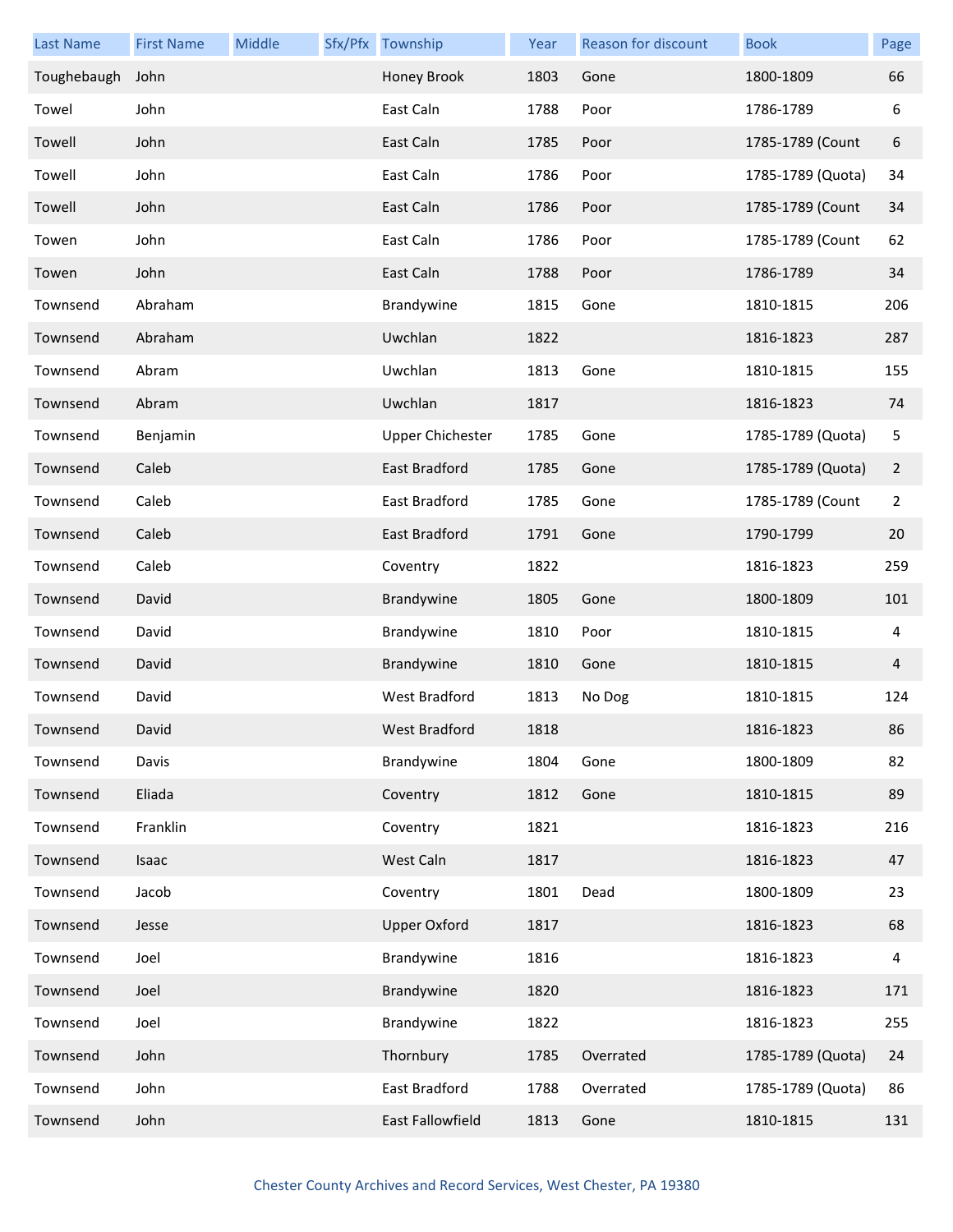| <b>Last Name</b> | <b>First Name</b> | Middle | Sfx/Pfx Township     | Year | Reason for discount | <b>Book</b>       | Page |
|------------------|-------------------|--------|----------------------|------|---------------------|-------------------|------|
| Townsend         | John              |        | East Caln            | 1815 | One Dog             | 1810-1815         | 207  |
| Townsend         | John              |        | West Fallowfield     | 1815 | Unseated land       | 1810-1815         | 213  |
| Townsend         | John              |        | West Fallowfield     | 1816 |                     | 1816-1823         | 11   |
| Townsend         | John              |        | Brandywine           | 1818 | Gone                | 1816-1823         | 87   |
| Townsend         | John              |        | West Fallowfield     | 1820 | Unseated land       | 1816-1823         | 178  |
| Townsend         | John              |        | West Fallowfield     | 1821 |                     | 1816-1823         | 220  |
| Townsend         | John              |        | West Fallowfield     | 1822 |                     | 1816-1823         | 262  |
| Townsend         | John              |        | West Fallowfield     | 1823 |                     | 1816-1823         | 305  |
| Townsend         | Joseph            |        | Lower Chichester     | 1785 | Gone                | 1785-1789 (Count  | 5    |
| Townsend         | Joseph            |        | Brandywine           | 1807 | Gone                | 1800-1809         | 141  |
| Townsend         | Levi              |        | Tredyffrin           | 1809 |                     | 1800-1809         | 196  |
| Townsend         | Levi              |        | Tredyffrin           | 1813 | No Dog              | 1810-1815         | 154  |
| Townsend         | Lewis             |        | Tredyffrin           | 1810 | Gone                | 1810-1815         | 33   |
| Townsend         | Lewis             |        | East Whiteland       | 1812 | Not found           | 1810-1815         | 119  |
| Townsend         | Lewis             |        | East Whiteland       | 1812 | Not found           | 1810-1815         | 119  |
| Townsend         | Lewis             |        | Tredyffrin           | 1814 | Gone                | 1810-1815         | 194  |
| Townsend         | <b>Nicholas</b>   | W.     | East Bradford        | 1817 |                     | 1816-1823         | 43   |
| Townsend         | Pennell           |        | West Whiteland       | 1808 | Gone                | 1800-1809         | 179  |
| Townsend         | Pennell           |        | West Whiteland       | 1810 | Paid elsewhere      | 1810-1815         | 39   |
| Townsend         | Pennell           |        | West Whiteland       | 1817 |                     | 1816-1823         | 80   |
| Townsend         | Pennell           |        | East Goshen          | 1818 |                     | 1816-1823         | 95   |
| Townsend         | Pennell           |        | West Goshen          | 1821 |                     | 1816-1823         | 222  |
| Townsend         | Samuel            |        | East Bradford        | 1786 | Under age           | 1785-1789 (Count  | 30   |
| Townsend         | Samuel            |        | East Bradford        | 1786 | Under age           | 1785-1789 (Quota) | 30   |
| Townsend         | Samuel            |        | East Bradford        | 1788 | Under age           | 1786-1789         | 2    |
| Townsend         | William           |        | West Fallowfield     | 1788 | Lame                | 1785-1789 (Quota) | 94   |
| Townsend         | William           |        | West Fallowfield     | 1788 | Hardships           | 1785-1789 (Count  | 122  |
| Townsend         | William           |        | <b>Upper Oxford</b>  | 1810 | Paid land tax       | 1810-1815         | 27   |
| Townsend         | William           | M.     | East Bradford        | 1815 | Gone                | 1810-1815         | 204  |
| Townsley         | Robert            |        | East Nottingham      | 1785 | Poor                | 1785-1789 (Count  | 18   |
| Townson          | Robert            |        | <b>West Bradford</b> | 1808 |                     | 1800-1809         | 161  |
| Toy              | John              |        | Kennett              | 1821 |                     | 1816-1823         | 224  |
| Trader           | John              |        | Westtown             | 1810 | No Dog              | 1810-1815         | 37   |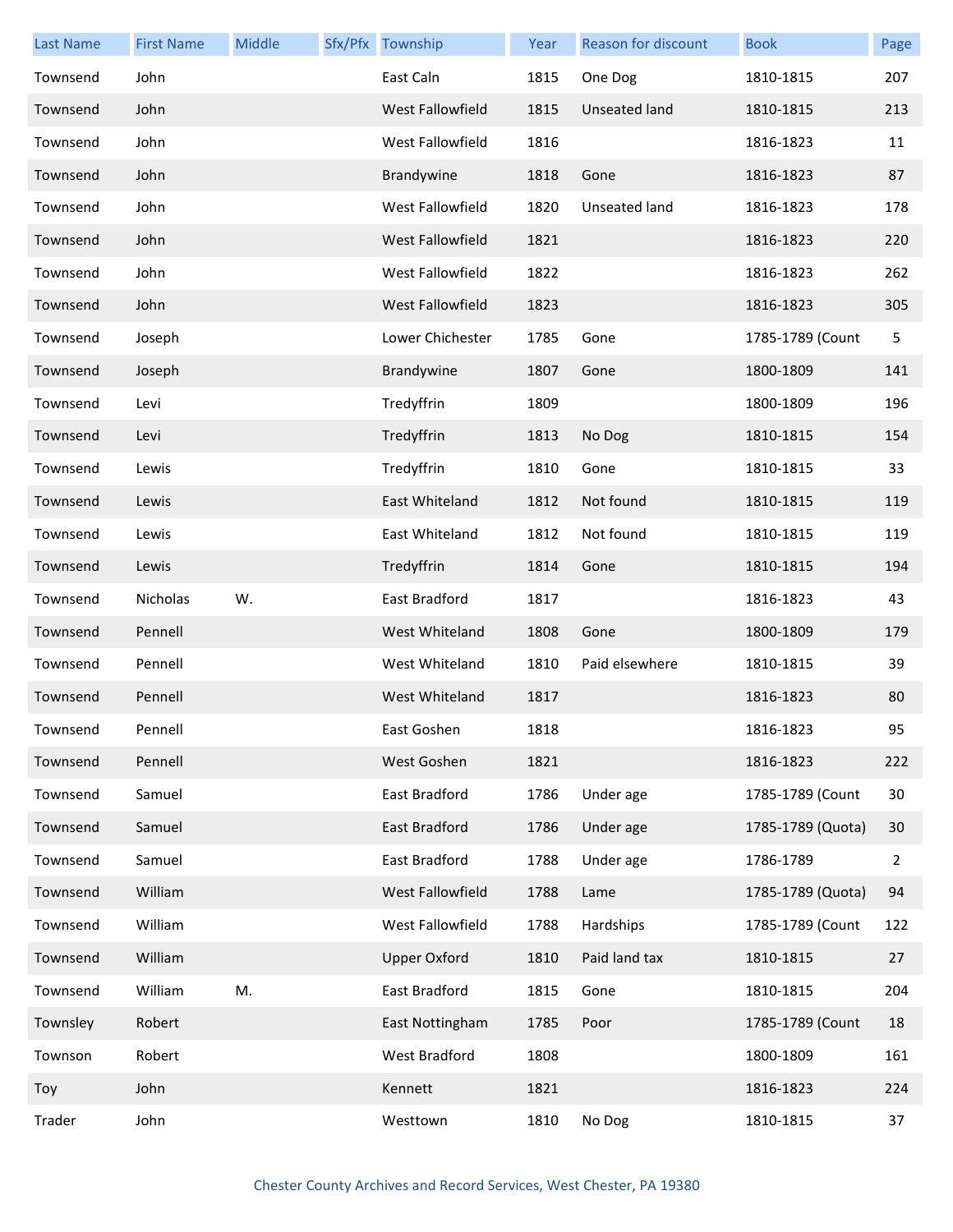| <b>Last Name</b> | <b>First Name</b> | Middle |     | Sfx/Pfx Township | Year | Reason for discount  | <b>Book</b>       | Page           |
|------------------|-------------------|--------|-----|------------------|------|----------------------|-------------------|----------------|
| Trainer          | Abraham           |        |     | East Whiteland   | 1810 | Gone                 | 1810-1815         | 38             |
| Trainer          | George            |        |     | Charlestown      | 1810 | Gone                 | 1810-1815         | 7              |
| Trainer          | George            |        |     | Charlestown      | 1810 | Gone                 | 1810-1815         | $\overline{7}$ |
| Trainer          | James             |        |     | Londonderry      | 1796 | Gone                 | 1790-1799         | 102            |
| Trainer          | Patrick           |        |     | East Nottingham  | 1809 | Paid in Lower Oxford | 1800-1809         | 191            |
| Trainer          | Patrick           |        |     | Kennett          | 1811 | Gone                 | 1810-1815         | 55             |
| Trainer          | Patrick           |        |     | Kennett          | 1811 | Gone                 | 1810-1815         | 55             |
| Trainer          | Patrick           |        |     | Lower Oxford     | 1813 | Gone                 | 1810-1815         | 149            |
| Trainor          | Bartholomew       |        |     | Willistown       | 1819 | Unseated land        | 1816-1823         | 162            |
| Trainor          | James             |        |     | London Grove     | 1803 | Gone                 | 1800-1809         | 67             |
| Trainor          | James             |        |     | New Garden       | 1805 | Gone                 | 1800-1809         | 110            |
| Trainor          | John              |        |     | Tredyffrin       | 1799 | Gone                 | 1790-1799         | 168            |
| Trainor          | John              |        |     | Easttown         | 1802 | Gone                 | 1800-1809         | 44             |
| Trainor          | Patrick           |        |     | Lower Oxford     | 1812 | Paid elsewhere       | 1810-1815         | 109            |
| Traphill         | William           |        |     | Radnor           | 1788 | Gone                 | 1785-1789 (Count  | 134            |
| Travilla         | James             |        |     | Pennsbury        | 1808 | Poor                 | 1800-1809         | 174            |
| Travilla         | Jonathan          |        | Jr. | West Marlborough | 1817 |                      | 1816-1823         | 60             |
| Travillo         | William           |        |     | East Marlborough | 1799 | Dead                 | 1790-1799         | 161            |
| Travis           | John              |        |     | Honey Brook      | 1819 |                      | 1816-1823         | 139            |
| Treadaway        | Edward            |        |     | West Fallowfield | 1819 |                      | 1816-1823         | 136            |
| Treadvill        | Jacob             |        |     | East Nantmeal    | 1822 |                      | 1816-1823         | 277            |
| Treasurer        | Thomas            |        |     | Ridley           | 1788 | Overrated            | 1785-1789 (Quota) | 106            |
| Treat            | Henry             |        |     | Uwchlan          | 1787 | Gone                 | 1785-1789 (Quota) | 82             |
| Treats           | Henry             |        |     | Uwchlan          | 1787 | Gone                 | 1785-1789 (Count  | 110            |
| Treats           | Henry             |        |     | Uwchlan          | 1788 | Gone                 | 1786-1789         | 82             |
| Trebly           | Frederick         |        |     | Lower Oxford     | 1813 | Gone                 | 1810-1815         | 149            |
| <b>Trecy</b>     | John              |        |     | New London       | 1811 | No Dog               | 1810-1815         | 65             |
| Trecy            | John              |        |     | New London       | 1811 | Gone                 | 1810-1815         | 65             |
| Tredenick        | Robert            |        |     | Pikeland         | 1819 | No Dog               | 1816-1823         | 155            |
| Tredenick        | Robert            |        |     | Pikeland         | 1820 |                      | 1816-1823         | 197            |
| Tredenick        | Robert            |        |     | Charlestown      | 1821 |                      | 1816-1823         | 217            |
| Tredenick        | William           |        |     | East Whiteland   | 1822 |                      | 1816-1823         | 291            |
| Tredennick       | Robert            |        |     | Pikeland         | 1813 | Gone                 | 1810-1815         | 151            |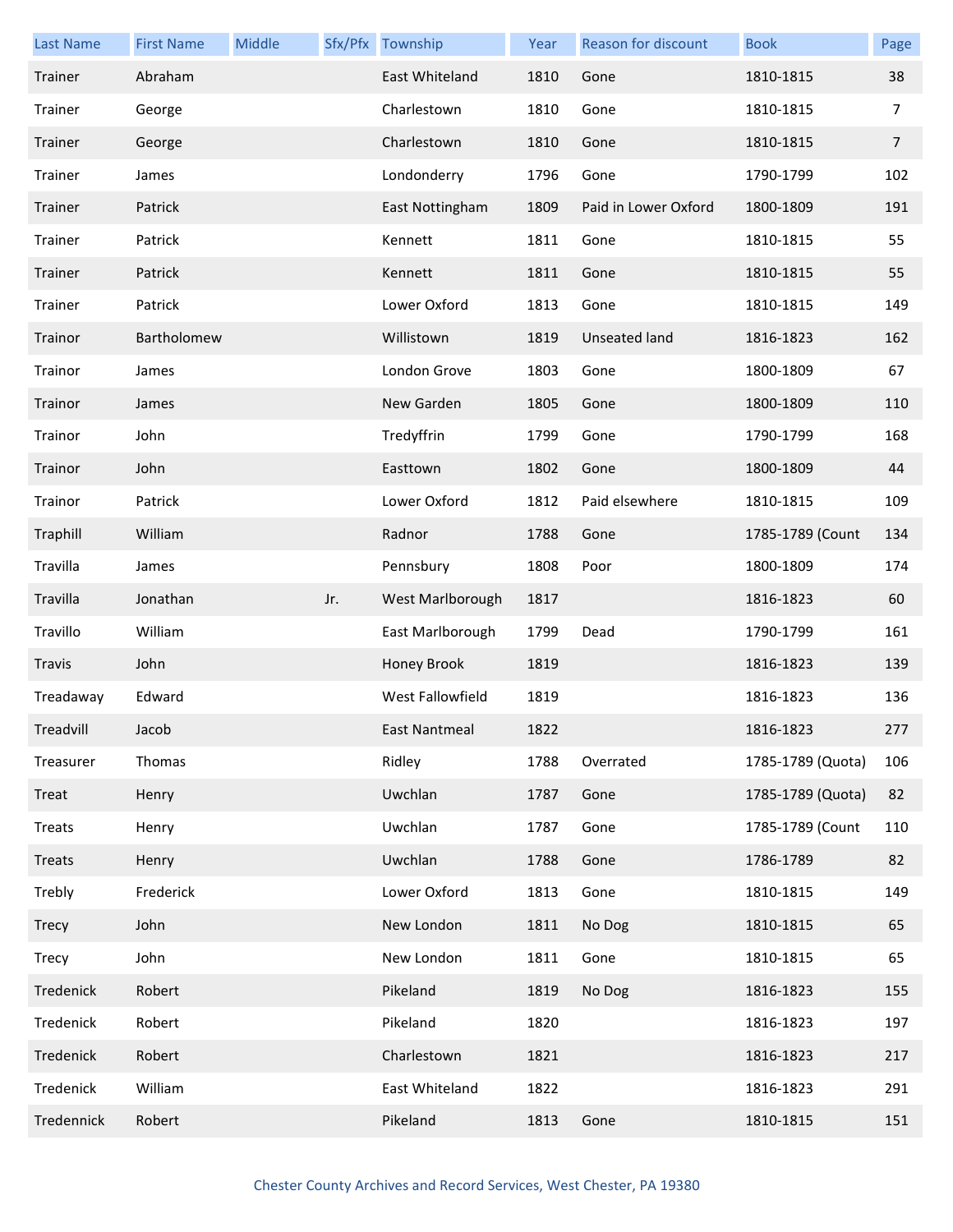| <b>Last Name</b> | <b>First Name</b> | Middle |     | Sfx/Pfx Township        | Year | Reason for discount  | <b>Book</b>       | Page |
|------------------|-------------------|--------|-----|-------------------------|------|----------------------|-------------------|------|
| Tredennick       | William           |        |     | Pikeland                | 1813 | Gone                 | 1810-1815         | 151  |
| Tredinick        | Robert            |        |     | Pikeland                | 1817 |                      | 1816-1823         | 71   |
| Trego            | Amor              |        |     | Goshen                  | 1790 | Mistake              | 1790-1799         | 5    |
| Trego            | Benjamin          |        |     | Goshen                  | 1791 | Gone                 | 1790-1799         | 25   |
| Trego            | Benjamin          |        |     | Honey Brook             | 1795 | Gone                 | 1790-1799         | 82   |
| Trego            | Emmor             |        |     | Goshen                  | 1792 | Gone                 | 1790-1799         | 44   |
| Trego            | Emmor             |        |     | Charlestown             | 1815 |                      | 1810-1815         | 209  |
| Trego            | Enoch             |        |     | Honey Brook             | 1812 | No such man          | 1810-1815         | 94   |
| Trego            | Isaac             |        |     | Honey Brook             | 1790 | Gone                 | 1790-1799         | 6    |
| Trego            | John              |        |     | London Grove            | 1811 | No such man          | 1810-1815         | 58   |
| Trego            | Joseph            |        |     | <b>West Nantmeal</b>    | 1786 |                      | 1785-1789 (Count  | 73   |
| Trego            | Joseph            |        |     | <b>West Nantmeal</b>    | 1786 | Under age            | 1785-1789 (Quota) | 45   |
| Trego            | Joseph            |        |     | Honey Brook             | 1823 |                      | 1816-1823         | 308  |
| Trego            | William           |        |     | East Fallowfield        | 1819 | Gone                 | 1816-1823         | 135  |
| Trener           | David             |        |     | Ridley                  | 1787 | Taxed for land       | 1785-1789 (Count  | 106  |
| Trexler          | Daniel            |        |     | Tredyffrin              | 1804 | Willistown           | 1800-1809         | 96   |
| Trim             | John              |        |     | Thornbury               | 1799 | Gone                 | 1790-1799         | 169  |
| Trimble          |                   |        | Dr. | Charlestown             | 1820 |                      | 1816-1823         | 175  |
| Trimble          |                   |        | Dr. | Charlestown             | 1823 |                      | 1816-1823         | 301  |
| Trimble          | Daniel            |        |     | Tredyffrin              | 1808 | Gone                 | 1800-1809         | 176  |
| Trimble          | George            |        |     | Londonderry             | 1804 | Gone                 | 1800-1809         | 88   |
| Trimble          | James             |        |     | West Bradford           | 1819 |                      | 1816-1823         | 128  |
| Trimble          | John              |        |     | East Fallowfield        | 1788 | Paid in Bucks County | 1785-1789 (Count  | 121  |
| Trimble          | John              |        |     | <b>East Fallowfield</b> | 1789 | Gone                 | 1785-1789 (Quota) | 121  |
| Trimble          | John              |        |     | East Fallowfield        | 1789 | Gone                 | 1785-1789 (Count  | 149  |
| Trimble          | John              |        |     | Newlin                  | 1818 |                      | 1816-1823         | 104  |
| Trimble          | Matthew           |        |     | Pennsbury               | 1816 | Gone                 | 1816-1823         | 29   |
| Trimble          | William           |        |     | Concord                 | 1785 | Overrated            | 1785-1789 (Quota) | 4    |
| Trimble          | William           |        |     | East Fallowfield        | 1798 |                      | 1790-1799         | 137  |
| Trimble          | William           |        |     | Kennett                 | 1809 | Gone                 | 1800-1809         | 186  |
| Trindly          | William           |        |     | Charlestown             | 1819 |                      | 1816-1823         | 132  |
| Trivets          | John              |        |     | Uwchlan                 | 1822 |                      | 1816-1823         | 287  |
| Troble           | Frederick         |        |     | Coventry                | 1790 | Poor                 | 1790-1799         | 8    |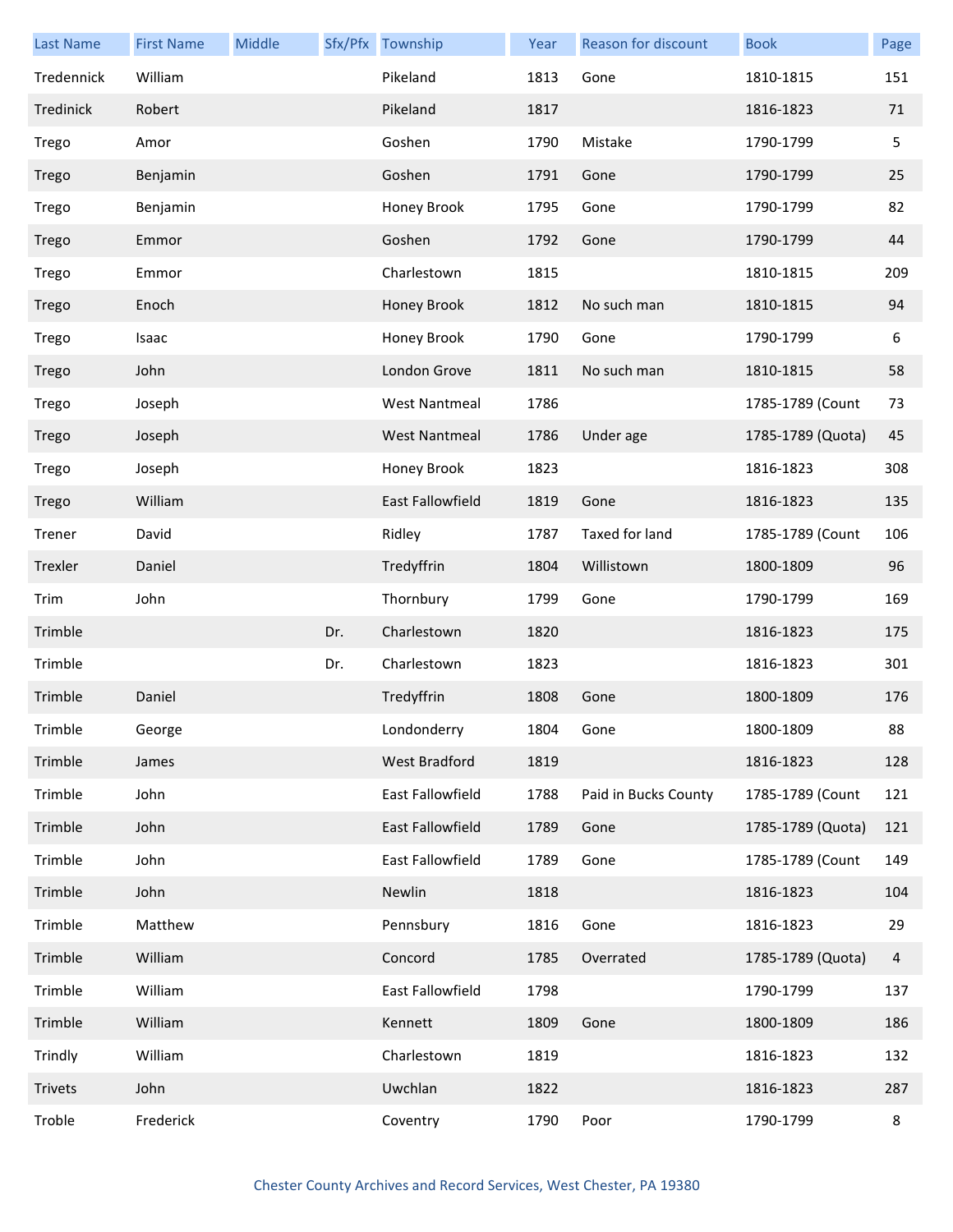| <b>Last Name</b> | <b>First Name</b> | Middle | Sfx/Pfx Township     | Year | Reason for discount | <b>Book</b>       | Page |
|------------------|-------------------|--------|----------------------|------|---------------------|-------------------|------|
| Trobridge        | Elihu             |        | <b>West Nantmeal</b> | 1817 |                     | 1816-1823         | 67   |
| Trout            | Jacob             |        | Charlestown          | 1817 |                     | 1816-1823         | 48   |
| Trout & Rutter   |                   |        | West Caln            | 1817 |                     | 1816-1823         | 47   |
| Trowry           | Calpher           |        | Charlestown          | 1823 |                     | 1816-1823         | 301  |
| Troy             | Mathias           |        | West Fallowfield     | 1786 | Gone                | 1785-1789 (Count  | 38   |
| Troy             | Mathias           |        | West Fallowfield     | 1787 | Gone                | 1785-1789 (Quota) | 66   |
| Troy             | Mathias           |        | West Fallowfield     | 1787 | Gone                | 1785-1789 (Count  | 94   |
| Troy             | Mathias           |        | West Caln            | 1788 | Gone                | 1785-1789 (Quota) | 90   |
| Troy             | Mathias           |        | Honey Brook          | 1789 | Gone                | 1785-1789 (Count  | 151  |
| Troy             | Matthias          |        | Honey Brook          | 1793 | Gone                | 1790-1799         | 64   |
| <b>Trucax</b>    | Jacob             |        | Ridley               | 1789 | Gone                | 1785-1789 (Quota) | 134  |
| <b>Trucax</b>    | Jacob             |        | Ridley               | 1789 | Gone                | 1785-1789 (Count  | 162  |
| Trueman          | John              |        | Uwchlan              | 1785 | Under age           | 1785-1789 (Quota) | 26   |
| Truet            | Samuel            |        | Goshen               | 1809 | Gone                | 1800-1809         | 185  |
| Truman           | John              |        | Sadsbury             | 1816 |                     | 1816-1823         | 31   |
| Truman           | Joseph            |        | West Fallowfield     | 1820 |                     | 1816-1823         | 178  |
| Truman           | Mark              |        | Charlestown          | 1823 |                     | 1816-1823         | 301  |
| Truman           | William           |        | West Caln            | 1788 | Mistake             | 1785-1789 (Count  | 118  |
| Truman           | William           |        | West Caln            | 1788 | Overrated           | 1785-1789 (Quota) | 90   |
| Truman           | William           |        | Sadsbury             | 1818 |                     | 1816-1823         | 115  |
| Trump            | John              |        | Ridley               | 1788 | Chair               | 1785-1789 (Count  | 134  |
| Trump            | John              | C.     | West Whiteland       | 1820 |                     | 1816-1823         | 207  |
| Tubbs            | John              |        | West Caln            | 1789 | Poor                | 1785-1789 (Quota) | 118  |
| Tubs             | John              |        | West Caln            | 1789 | Gone                | 1785-1789 (Count  | 146  |
| Tucker           | Charles           |        | West Caln            | 1814 |                     | 1810-1815         | 167  |
| Tucker           | Charles           |        | East Whiteland       | 1814 | Gone                | 1810-1815         | 199  |
| Tucker           | Isaac             |        | Easttown             | 1813 | Dead                | 1810-1815         | 130  |
| Tucker           | John              |        | <b>East Nantmeal</b> | 1806 | Gone                | 1800-1809         | 132  |
| Tucker           | John              |        | East Nantmeal        | 1812 | Gone                | 1810-1815         | 106  |
| Tucker           | John              |        | East Nantmeal        | 1813 | Gone                | 1810-1815         | 146  |
| Tucker           | John              |        | Tredyffrin           | 1814 | Gone                | 1810-1815         | 194  |
| Tucker           | John              |        | Easttown             | 1816 |                     | 1816-1823         | 9    |
| Tucker           | John              |        | East Caln            | 1819 |                     | 1816-1823         | 130  |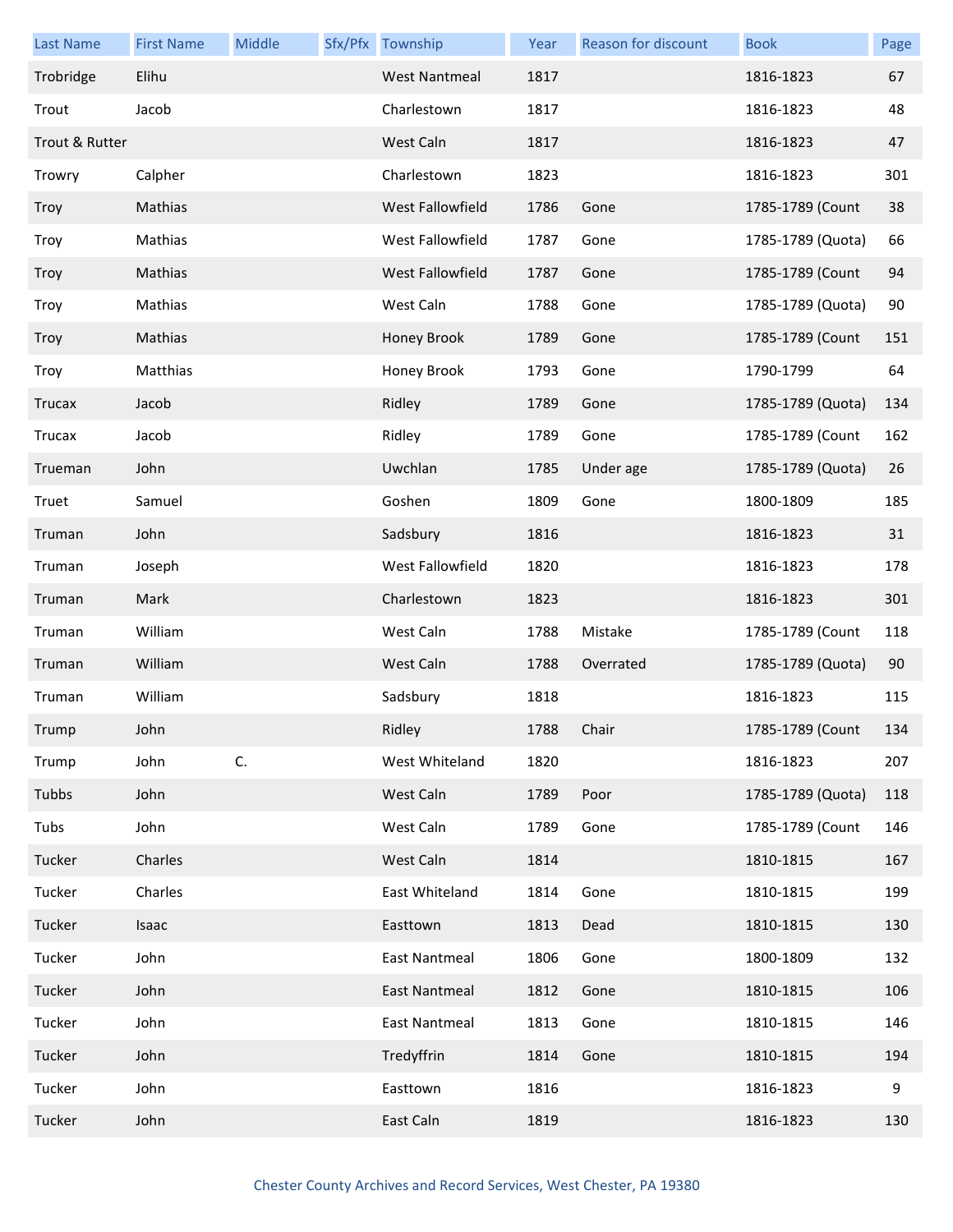| <b>Last Name</b> | <b>First Name</b> | Middle | Sfx/Pfx Township     | Year | Reason for discount | <b>Book</b>       | Page           |
|------------------|-------------------|--------|----------------------|------|---------------------|-------------------|----------------|
| Tucker           | John              |        | East Whiteland       | 1821 |                     | 1816-1823         | 249            |
| Tucker           | John              |        | Willistown           | 1823 |                     | 1816-1823         | 332            |
| Tucker           | Jonathan          |        | Easttown             | 1819 |                     | 1816-1823         | 134            |
| Tucker           | Jonathan          |        | Charlestown          | 1821 |                     | 1816-1823         | 217            |
| Tucker           | Leah              |        | Easttown             | 1817 | No Dog              | 1816-1823         | 50             |
| Tucker           | Leah              |        | Easttown             | 1821 |                     | 1816-1823         | 218            |
| Tucker           | Thomas            |        | Willistown           | 1820 |                     | 1816-1823         | 204            |
| Tuckfield        | William           |        | Sadsbury             | 1823 |                     | 1816-1823         | 327            |
| Tulley           | William           |        | Lower Chichester     | 1786 | Poor                | 1785-1789 (Quota) | 33             |
| Tumbleson        | Jacob             |        | Concord              | 1787 | Gone to Virginia    | 1785-1789 (Quota) | 60             |
| Tumbleson        | Jacob             |        | Concord              | 1787 | Gone to Virginia    | 1785-1789 (Count  | 88             |
| Tumbleson        | Jacob             |        | Concord              | 1788 | Gone to Virginia    | 1786-1789         | 60             |
| Tumbleson        | William           |        | Honey Brook          | 1811 | Gone                | 1810-1815         | 54             |
| Tumbolt          | Thomas            |        | East Bradford        | 1797 | Gone                | 1790-1799         | 114            |
| Turbit           | William           |        | Kennett              | 1820 |                     | 1816-1823         | 182            |
| Turk             | Andrew            |        | <b>West Nantmeal</b> | 1798 | Gone                | 1790-1799         | 145            |
| Turk             | Andrew            |        | Charlestown          | 1800 | Gone                | 1800-1809         | $\overline{4}$ |
| Turk             | Andrew            |        | <b>West Nantmeal</b> | 1806 | Gone                | 1800-1809         | 132            |
| Turk             | James             |        | <b>West Nantmeal</b> | 1809 | Gone                | 1800-1809         | 192            |
| Turk             | Thomas            |        | <b>West Nantmeal</b> | 1820 |                     | 1816-1823         | 194            |
| Turnbolt         | Thomas            |        | Uwchlan              | 1804 | Gone                | 1800-1809         | 97             |
| Turner           | Abraham           |        | Vincent              | 1800 | Married & Gone      | 1800-1809         | 18             |
| Turner           | Abraham           |        | Charlestown          | 1811 | Gone                | 1810-1815         | 48             |
| Turner           | Abraham           |        | Charlestown          | 1812 | Gone                | 1810-1815         | 88             |
| Turner           | Abraham           |        | Charlestown          | 1812 | Gone                | 1810-1815         | 88             |
| Turner           | Alexander         |        | Lower Oxford         | 1821 |                     | 1816-1823         | 237            |
| Turner           | Ambrose           |        | West Bradford        | 1819 |                     | 1816-1823         | 128            |
| Turner           | David             |        | Ridley               | 1787 | Taxed for land      | 1785-1789 (Quota) | 78             |
| Turner           | Henderson         |        | East Bradford        | 1808 | Gone                | 1800-1809         | 160            |
| Turner           | Henry             |        | Kennett              | 1797 | Poor                | 1790-1799         | 120            |
| Turner           | Henry             |        | Vincent              | 1820 |                     | 1816-1823         | 203            |
| Turner           | Henry             |        | Vincent              | 1821 |                     | 1816-1823         | 246            |
| Turner           | Jacob             |        | Vincent              | 1804 | Gone                | 1800-1809         | 97             |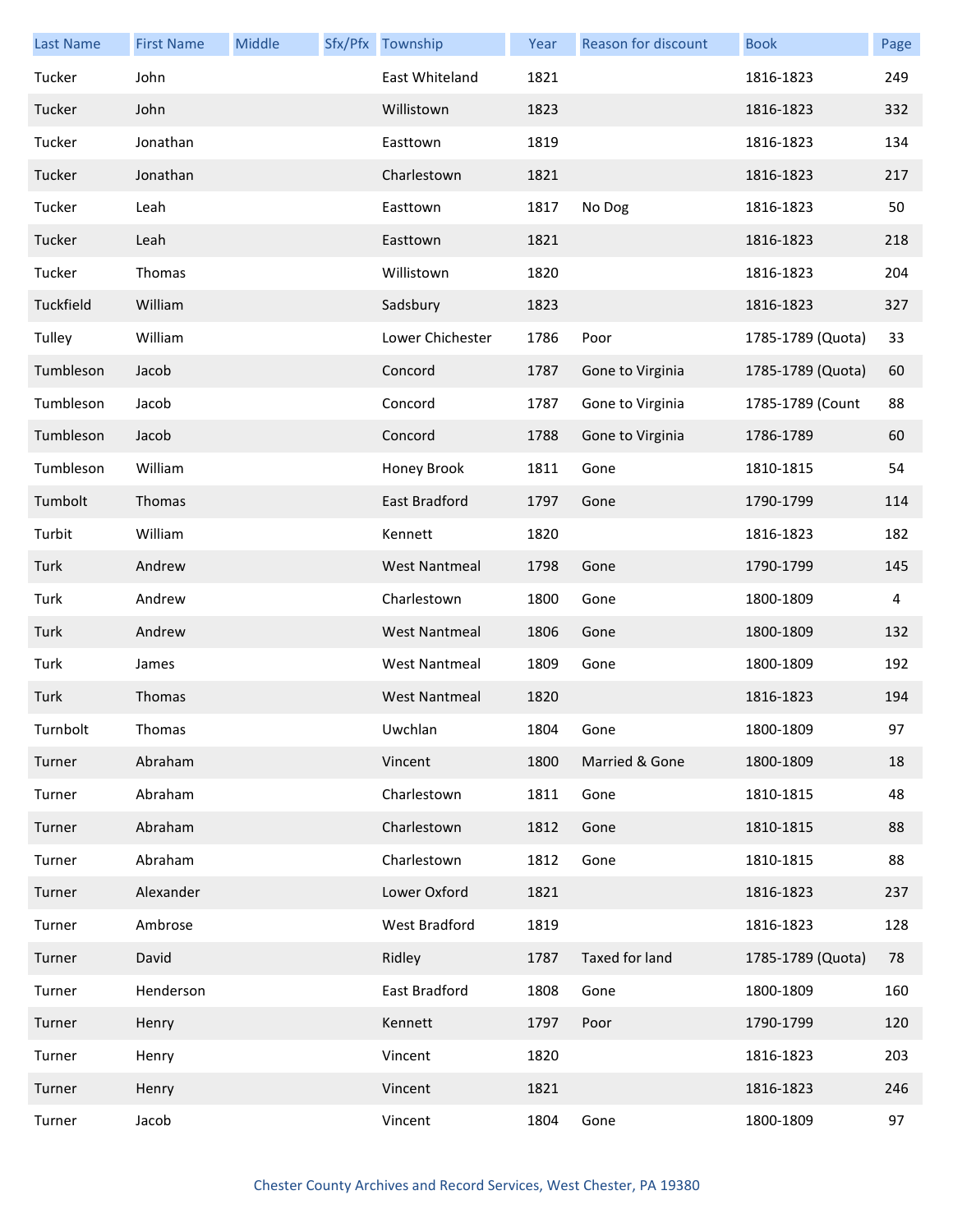| <b>Last Name</b> | <b>First Name</b> | Middle | Sfx/Pfx Township    | Year | Reason for discount | <b>Book</b>       | Page           |
|------------------|-------------------|--------|---------------------|------|---------------------|-------------------|----------------|
| Turner           | James             |        | Oxford              | 1795 | Insane              | 1790-1799         | 89             |
| Turner           | John              |        | Vincent             | 1789 | Overrated           | 1785-1789 (Count  | 166            |
| Turner           | John              |        | Vincent             | 1789 | Overrated           | 1785-1789 (Quota) | 138            |
| Turner           | John              |        | Vincent             | 1790 | Gone                | 1790-1799         | 17             |
| Turner           | John              |        | Lower Oxford        | 1816 |                     | 1816-1823         | 28             |
| Turner           | John              |        | East Nottingham     | 1821 |                     | 1816-1823         | 233            |
| Turner           | John              |        | East Nottingham     | 1822 |                     | 1816-1823         | 275            |
| Turner           | Michael           |        | Pennsbury           | 1813 | No Dog              | 1810-1815         | 150            |
| Turner           | Moses             |        | <b>Upper Oxford</b> | 1809 |                     | 1800-1809         | 193            |
| Turner           | Moses             |        | Lower Oxford        | 1813 | Gone                | 1810-1815         | 149            |
| Turner           | Moses             |        | <b>Upper Oxford</b> | 1819 | Poor                | 1816-1823         | 153            |
| Turner           | Moses             |        | <b>Upper Oxford</b> | 1820 |                     | 1816-1823         | 195            |
| Turner           | Peter             |        | Vincent             | 1815 | No Dog              | 1810-1815         | 237            |
| Turner           | Philip            |        | East Bradford       | 1801 | Married             | 1800-1809         | 21             |
| Turner           | Philip            |        | East Caln           | 1803 | Gone                | 1800-1809         | 62             |
| Turner           | Philip            |        | Goshen              | 1808 | Gone                | 1800-1809         | 165            |
| Turner           | Philip            |        | East Bradford       | 1813 | Gone                | 1810-1815         | 123            |
| Turner           | Phillip           |        | East Bradford       | 1809 | Gone                | 1800-1809         | 180            |
| Turner           | Samuel            |        | Charlestown         | 1815 |                     | 1810-1815         | 209            |
| Turney           | Samuel            |        | East Whiteland      | 1816 |                     | 1816-1823         | 38             |
| Tussey           | John              |        | Goshen              | 1813 | Gone                | 1810-1815         | 133            |
| Tussy            | Isaac             |        | Goshen              | 1798 | For tax paid        | 1790-1799         | 138            |
| Tustin           | Isaac             |        | Pikeland            | 1814 | Gone                | 1810-1815         | 191            |
| Tustin           | Thomas            |        | Uwchlan             | 1823 |                     | 1816-1823         | 330            |
| Tuston           | Jacob             |        | <b>Upper Darby</b>  | 1787 | Gone                | 1785-1789 (Quota) | 63             |
| Tuston           | Jacob             |        | <b>Upper Darby</b>  | 1787 | Gone                | 1785-1789 (Count  | 91             |
| Tuston           | Jacob             |        | <b>Upper Darby</b>  | 1789 | Gone                | 1786-1789         | 63             |
| Tuton            | William           |        | West Bradford       | 1811 | Not found           | 1810-1815         | 44             |
| Twaddle          | Charles           |        | Pennsbury           | 1811 | Two Dogs            | 1810-1815         | 70             |
| Twaddle          | Charles           |        | Pennsbury           | 1813 | Paid in Delaware    | 1810-1815         | 150            |
| Twaddle          | William           |        | Birmingham          | 1785 | Overrated           | 1785-1789 (Quota) | $\overline{2}$ |
| Twaddle          | William           |        | Birmingham          | 1789 | Overrated           | 1785-1789 (Quota) | 114            |
| Twadle           | John              |        | West Whiteland      | 1820 |                     | 1816-1823         | 207            |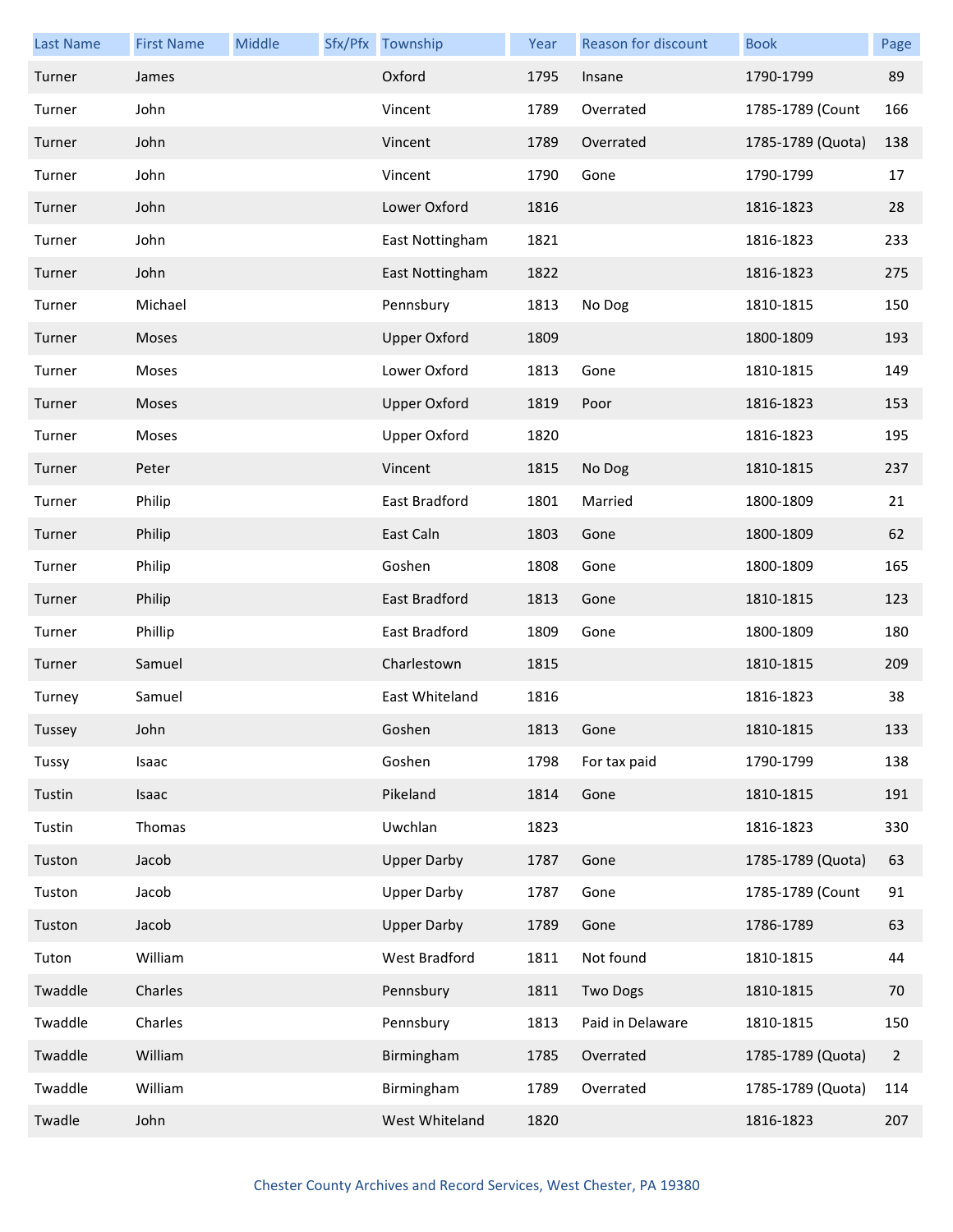| <b>Last Name</b> | <b>First Name</b> | <b>Middle</b> | Sfx/Pfx Township     | Year | Reason for discount | <b>Book</b>           | Page           |
|------------------|-------------------|---------------|----------------------|------|---------------------|-----------------------|----------------|
| Tweed            | John              |               | New Garden           | 1823 | Unseated land       | 1816-1823             | 317            |
| Tweedy           | Thomas            |               | West Marlborough     | 1786 | Gone                | 1785-1789 (Quota)     | 43             |
| Tweedy           | Thomas            |               | West Marlborough     | 1786 | Poor                | 1785-1789 (Count      | 43             |
| Tyce             | William           |               | Pennsbury            | 1818 | Gone                | 1816-1823             | 114            |
| Tyson            | Daniel            |               | Londonderry          | 1819 | Error               | 1816-1823             | 143            |
| Tyson            | James             |               | <b>West Nantmeal</b> | 1795 | Not found           | 1790-1799             | 107            |
| Tyson            | James             |               | London Britain       | 1806 | Paid elsewhere      | 1800-1809             | 128            |
| Tyson            | Jesse             |               | East Nottingham      | 1817 | Unseated land       | 1816-1823             | 64             |
| Tyson            | John              |               | <b>Upper Darby</b>   | 1788 | Old chair           | 1785-1789 (Quota)     | 91             |
| Tyson            | John              |               | <b>Upper Darby</b>   | 1788 | Old Chair           | 1785-1789 (Count      | 119            |
| Tyson            | Joseph            |               | Tredyffrin           | 1820 |                     | 1816-1823             | 201            |
| Tyson            | Levis             |               | <b>Upper Darby</b>   | 1786 | Gone                | 1785-1789 (Count      | 35             |
| Tyson            | Lewis             |               | <b>Upper Darby</b>   | 1786 | Gone                | 1785-1789 (Quota)     | 35             |
| Tyson            | Samuel            |               | London Britain       | 1799 | Pays land tax       | 1790-1799             | 161            |
| Tyson            | Samuel            |               | London Britain       | 1813 | Gone                | 1810-1815             | 138            |
| Uble             | Frederick         |               | Honey Brook          | 1804 | Gone                | 1800-1809             | 86             |
| Ulias            | William           |               | East Nantmeal        | 1786 | Gone                | 1785-1789 (Count      | 44             |
| Ulias            | William           |               | East Nantmeal        | 1789 | Poor                | 1785-1789 (Count      | 157            |
| Ulias            | William           |               | East Nantmeal        | 1790 | Poor                | 1790-1799             | 12             |
| Ulius            | William           |               | East Nantmeal        | 1786 | Gone                | 1785-1789 (Quota)     | 44             |
| Ullis            | William           |               | East Nantmeal        | 1789 | Gone                | 1785-1789 (Quota) 129 |                |
| Ulrick           | John              |               | Uwchlan              | 1791 | Gone                | 1790-1799             | 36             |
| Umble            | John              |               | West Fallowfield     | 1822 |                     | 1816-1823             | 262            |
| Umstead          | Enos              |               | Brandywine           | 1820 |                     | 1816-1823             | 171            |
| Umstead          | John              |               | Charlestown          | 1810 | Gone                | 1810-1815             | $\overline{7}$ |
| Umstead          | John              |               | West Caln            | 1823 |                     | 1816-1823             | 300            |
| Umstead          | John              |               | West Chester         | 1823 |                     | 1816-1823             | 336            |
| Umstead          | Joseph            |               | <b>West Nantmeal</b> | 1822 |                     | 1816-1823             | 278            |
| Umstead          | William           |               | Brandywine           | 1819 |                     | 1816-1823             | 129            |
| Umstead          | William           |               | Brandywine           | 1820 |                     | 1816-1823             | 171            |
| Umstead          | William           |               | Uwchlan              | 1822 |                     | 1816-1823             | 287            |
| Umsted           | Jacob             |               | <b>West Nantmeal</b> | 1815 | Gone                | 1810-1815             | 228            |
| Underwood        | James             |               | Newlin               | 1785 | Gone                | 1785-1789 (Count      | 16             |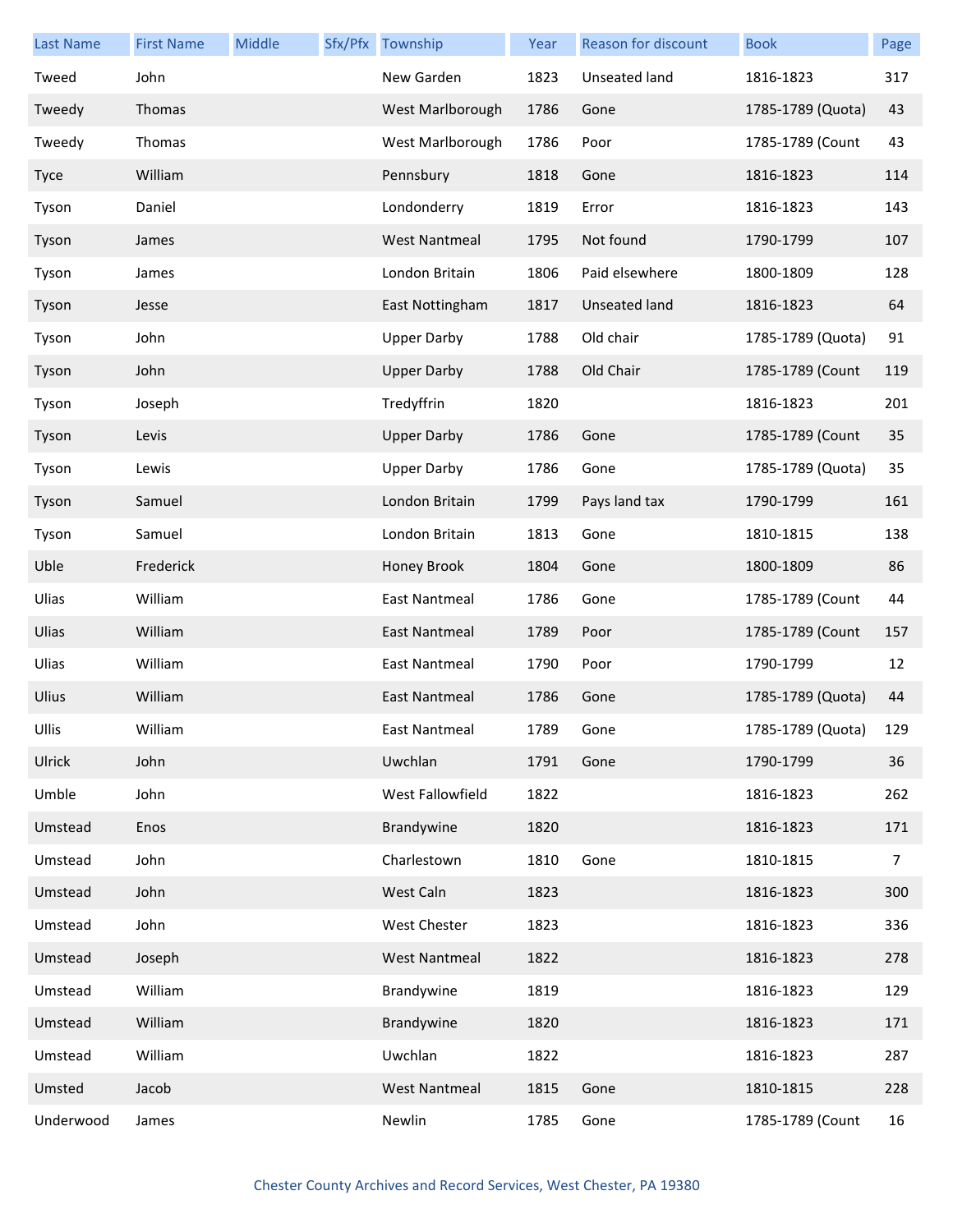| <b>Last Name</b> | <b>First Name</b> | Middle | Sfx/Pfx Township     | Year | Reason for discount     | <b>Book</b>       | Page           |
|------------------|-------------------|--------|----------------------|------|-------------------------|-------------------|----------------|
| Underwood        | Jeramiah          |        | London Grove         | 1818 |                         | 1816-1823         | 99             |
| Underwood        | Jeremiah          |        | West Marlborough     | 1823 |                         | 1816-1823         | 314            |
| Underwood        | John              |        | Goshen               | 1816 |                         | 1816-1823         | 12             |
| Underwood        | John              |        | Goshen               | 1817 |                         | 1816-1823         | 53             |
| Underwood        | John              |        | Kennett              | 1819 |                         | 1816-1823         | 140            |
| Underwood        | Joseph            |        | East Bradford        | 1785 | Poor                    | 1785-1789 (Quota) | $\overline{2}$ |
| Underwood        | Joseph            |        | East Bradford        | 1788 | Gone                    | 1785-1789 (Quota) | 86             |
| Underwood        | Joseph            |        | East Bradford        | 1788 | Gone                    | 1785-1789 (Count  | 114            |
| Underwood        | Thomas            |        | Lower Oxford         | 1811 | No Dog                  | 1810-1815         | 68             |
| Underwood        | William           |        | West Bradford        | 1820 |                         | 1816-1823         | 170            |
| Unemaker         | Michael           |        | West Caln            | 1812 | Gone                    | 1810-1815         | 87             |
| Unger            | Mark              |        | <b>West Nantmeal</b> | 1805 | Poor                    | 1800-1809         | 112            |
| Unger            | Mark              |        | <b>West Nantmeal</b> | 1809 | Gone                    | 1800-1809         | 192            |
| Unsler           | John              |        | Brandywine           | 1809 | Poor                    | 1800-1809         | 181            |
| Updegraff        | Abraham           |        | East Nantmeal        | 1798 | Error                   | 1790-1799         | 145            |
| Updegraff        | Mark              |        | Charlestown          | 1808 | Gone                    | 1800-1809         | 163            |
| Updegraw         | Mark              |        | Charlestown          | 1810 | Gone                    | 1810-1815         | $\overline{7}$ |
| Updike           | Daniel            |        | East Fallowfield     | 1819 | Poor                    | 1816-1823         | 135            |
| Updike           | Daniel            |        | East Fallowfield     | 1820 |                         | 1816-1823         | 177            |
| Updyke           | Daniel            |        | East Fallowfield     | 1821 |                         | 1816-1823         | 219            |
| Upperman         | Henry             |        | East Whiteland       | 1809 | Gone                    | 1800-1809         | 198            |
| Upperman         | Henry             |        | East Whiteland       | 1810 | Gone                    | 1810-1815         | 38             |
| Upperman         | Henry             |        | Charlestown          | 1818 |                         | 1816-1823         | 90             |
| Uptigraff        | Mark              |        | Charlestown          | 1809 | Gone                    | 1800-1809         | 183            |
| Urbaugh          | Michael           |        | West Caln            | 1800 | Lame                    | 1800-1809         | $\overline{3}$ |
| Urbuch           | Peter             |        | <b>West Nantmeal</b> | 1799 | Moved                   | 1790-1799         | 165            |
| Ureny            | John              |        | Pikeland             | 1789 | Overrated               | 1786-1789         | 76             |
| Urian            | Andrew            |        | Lower Darby          | 1786 | Overflowing of the tide | 1785-1789 (Quota) | 36             |
| Urmey            | John              |        | Pikeland             | 1785 | Struck with Palsy       | 1785-1789 (Quota) | 20             |
| Urmey            | John              |        | Pikeland             | 1791 | Losses                  | 1790-1799         | 33             |
| Urmy             | John              |        | Pikeland             | 1787 | Overrated               | 1785-1789 (Count  | 104            |
| Urmy             | John              |        | Pikeland             | 1787 | Poor                    | 1785-1789 (Quota) | 76             |
| Urner            | Jonas             |        | Coventry             | 1795 | Poor                    | 1790-1799         | 80             |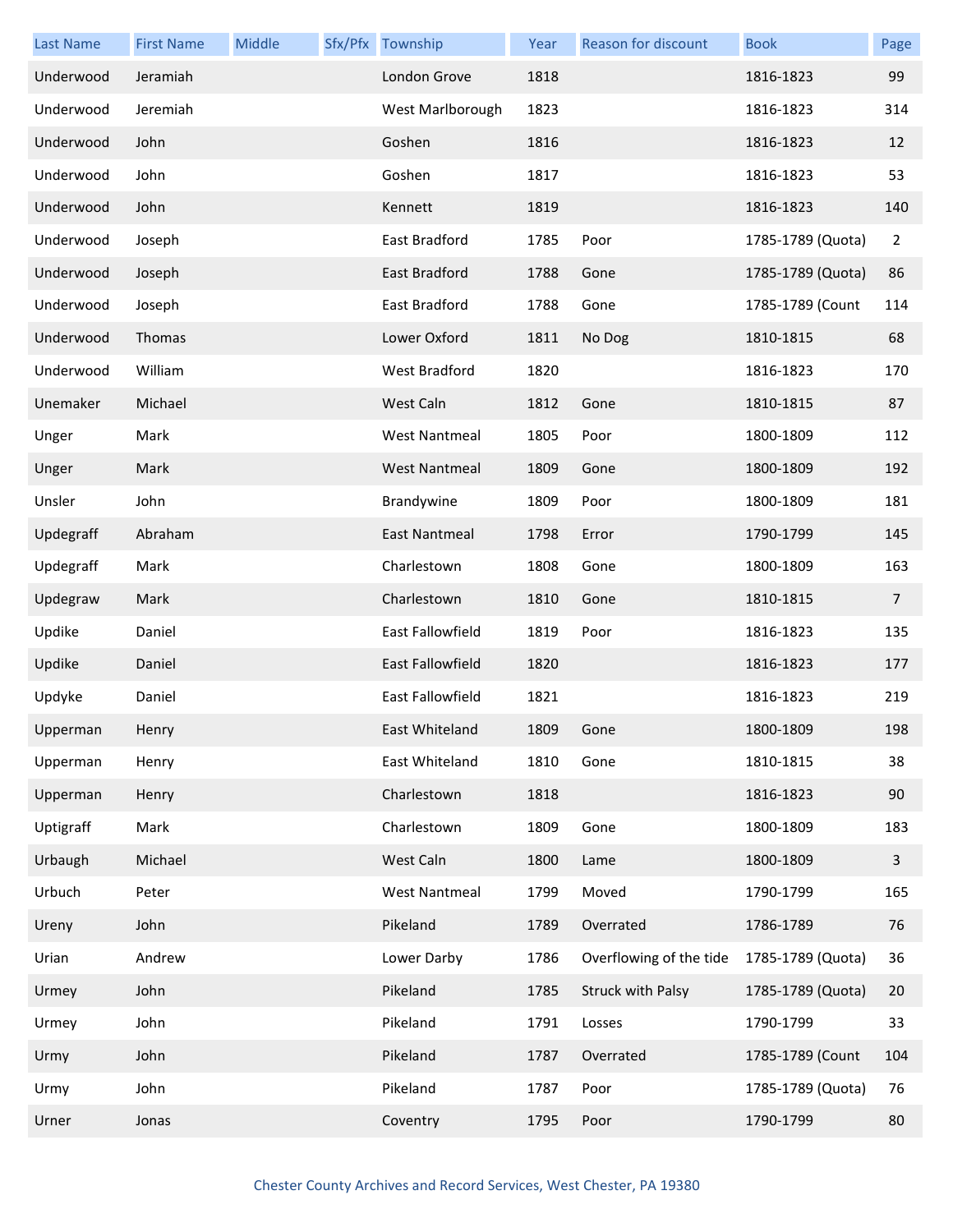| <b>Last Name</b> | <b>First Name</b> | Middle | Sfx/Pfx Township     | Year | <b>Reason for discount</b> | <b>Book</b>       | Page           |
|------------------|-------------------|--------|----------------------|------|----------------------------|-------------------|----------------|
| Urner            | Valentine         |        | Pikeland             | 1791 | Overrated                  | 1790-1799         | 33             |
| Urner            | Valentine         |        | Pikeland             | 1793 | Overrated                  | 1790-1799         | 72             |
| Valentine        | Absalom           |        | East Caln            | 1790 | Poor                       | 1790-1799         | $\overline{2}$ |
| Valentine        | Absalom           |        | West Bradford        | 1800 | Poor                       | 1800-1809         | $\overline{2}$ |
| Valentine        | Absalom           |        | West Bradford        | 1807 | Poor                       | 1800-1809         | 141            |
| Valentine        | Absalom           |        | <b>West Bradford</b> | 1808 | Poor                       | 1800-1809         | 161            |
| Valentine        | Absalom           |        | West Bradford        | 1809 |                            | 1800-1809         | 181            |
| Valentine        | Absalom           |        | <b>West Bradford</b> | 1810 | Poor                       | 1810-1815         | 3              |
| Valentine        | Absalom           |        | West Bradford        | 1813 | Poor                       | 1810-1815         | 124            |
| Valentine        | Absalom           |        | <b>West Bradford</b> | 1815 |                            | 1810-1815         | 205            |
| Valentine        | Absalom           |        | West Bradford        | 1820 |                            | 1816-1823         | 170            |
| Valentine        | Absalom           |        | Londonderry          | 1821 |                            | 1816-1823         | 226            |
| Valentine        | Absalom           |        | Newlin               | 1823 |                            | 1816-1823         | 315            |
| Valentine        | <b>Bond</b>       |        | East Caln            | 1818 |                            | 1816-1823         | 88             |
| Valentine        | Elijah            |        | London Grove         | 1814 | No Dog                     | 1810-1815         | 176            |
| Valentine        | Elijah            |        | East Caln            | 1818 | No Dog                     | 1816-1823         | 88             |
| Valentine        | Hamilton          |        | West Caln            | 1812 | Gone                       | 1810-1815         | 87             |
| Valentine        | Hamilton          |        | West Caln            | 1812 | Gone                       | 1810-1815         | 87             |
| Valentine        | Hamilton          |        | East Nantmeal        | 1814 | Gone                       | 1810-1815         | 186            |
| Valentine        | Hamilton          |        | <b>West Nantmeal</b> | 1818 |                            | 1816-1823         | 110            |
| Valentine        | Jehu              |        | East Bradford        | 1796 | Gone                       | 1790-1799         | 95             |
| Valentine        | Jehu              |        | East Bradford        | 1799 | Sickness                   | 1790-1799         | 153            |
| Valentine        | John              |        | Brandywine           | 1792 | Married                    | 1790-1799         | 40             |
| Valentine        | John              |        | East Nottingham      | 1808 | Gone                       | 1800-1809         | 171            |
| Valentine        | John              |        | West Caln            | 1808 |                            | 1800-1809         | 162            |
| Valentine        | John              |        | Tredyffrin           | 1820 | <b>Unseated land</b>       | 1816-1823         | 201            |
| Valentine        | John              |        | West Bradford        | 1823 |                            | 1816-1823         | 297            |
| Valentine        | Jonathan          |        | East Caln            | 1786 |                            | 1785-1789 (Count  | 34             |
| Valentine        | Jonathan          |        | East Caln            | 1786 | Overrated                  | 1785-1789 (Quota) | 34             |
| Valentine        | Jonathan          |        | East Caln            | 1787 | Overrated                  | 1785-1789 (Count  | 90             |
| Valentine        | Jonathan          |        | East Caln            | 1787 | Overrated                  | 1785-1789 (Quota) | 62             |
| Valentine        | Jonathan          |        | East Caln            | 1788 | Overrated                  | 1785-1789 (Quota) | 90             |
| Valentine        | Jonathan          |        | East Caln            | 1788 | Overrated                  | 1786-1789         | 6              |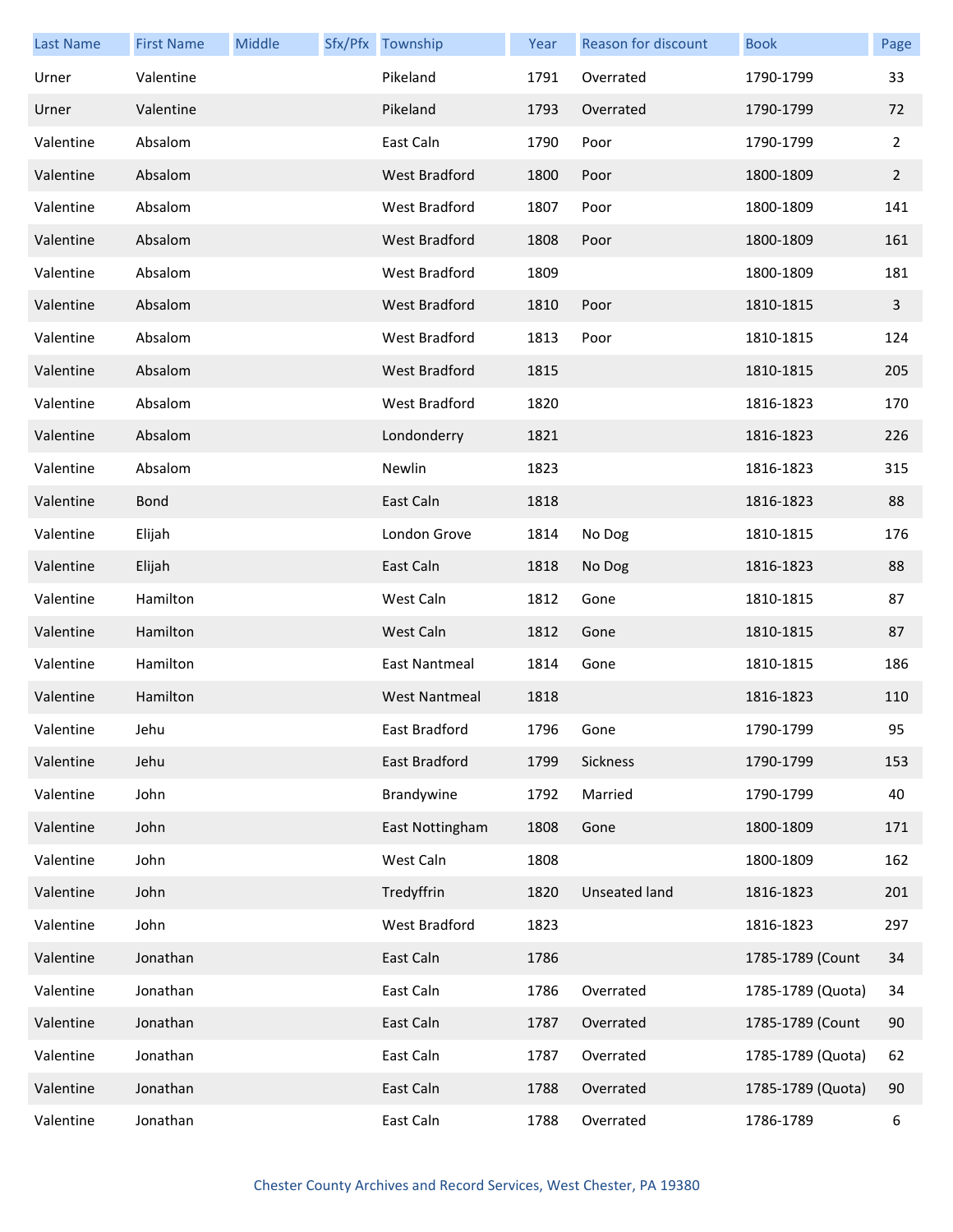| <b>Last Name</b> | <b>First Name</b> | Middle |     | Sfx/Pfx Township     | Year | Reason for discount    | <b>Book</b>       | Page |
|------------------|-------------------|--------|-----|----------------------|------|------------------------|-------------------|------|
| Valentine        | Jonathan          |        |     | <b>West Bradford</b> | 1788 | Mistake                | 1785-1789 (Quota) | 87   |
| Valentine        | Jonathan          |        | Jr. | West Bradford        | 1789 | Gone                   | 1785-1789 (Count  | 143  |
| Valentine        | Jonathan          |        |     | West Bradford        | 1789 | Overrated              | 1785-1789 (Count  | 143  |
| Valentine        | Jonathan          |        | Jr. | West Bradford        | 1789 | Gone                   | 1785-1789 (Quota) | 115  |
| Valentine        | Jonathan          |        |     | <b>West Bradford</b> | 1789 | Overrated              | 1785-1789 (Quota) | 115  |
| Valentine        | Jonathan          |        | Jr. | West Bradford        | 1790 | Gone                   | 1790-1799         | 2    |
| Valentine        | Jonathan          |        |     | <b>West Bradford</b> | 1791 | Peculiar circumstances | 1790-1799         | 21   |
| Valentine        | Jonathan          |        |     | West Bradford        | 1792 | Error                  | 1790-1799         | 40   |
| Valentine        | Jonathan          |        |     | East Caln            | 1799 | Overrated              | 1790-1799         | 155  |
| Valentine        | Joseph            |        |     | West Bradford        | 1823 |                        | 1816-1823         | 297  |
| Valentine        | Robert            |        |     | East Caln            | 1786 | Overrated              | 1785-1789 (Quota) | 34   |
| Valentine        | Robert            |        |     | East Caln            | 1788 | Overrated              | 1785-1789 (Quota) | 90   |
| Valentine        | Samuel            |        |     | West Bradford        | 1822 |                        | 1816-1823         | 254  |
| Valentine        | Thomas            |        |     | Charlestown          | 1785 | Gone                   | 1785-1789 (Count  | 7    |
| Valentine        | Thomas            |        |     | East Caln            | 1805 | Gone                   | 1800-1809         | 102  |
| Valentine        | Thomas            |        |     | Easttown             | 1807 | Gone                   | 1800-1809         | 144  |
| Valentine        | Thomas            |        |     | Uwchlan              | 1822 |                        | 1816-1823         | 287  |
| Valentine        | William           |        |     | Charlestown          | 1785 | Gone                   | 1785-1789 (Count  | 7    |
| Valentine        | William           |        |     | Tredyffrin           | 1819 |                        | 1816-1823         | 158  |
| Vallance         | James             |        |     | Tredyffrin           | 1785 | Gone                   | 1785-1789 (Count  | 25   |
| Valoon           | Robert            |        |     | Tredyffrin           | 1818 |                        | 1816-1823         | 116  |
| Vance            | Jacob             |        |     | East Nantmeal        | 1801 | Poor                   | 1800-1809         | 32   |
| Vance            | Jacob             |        |     | East Nantmeal        | 1808 | Poor                   | 1800-1809         | 172  |
| Vance            | Jacob             |        |     | <b>East Nantmeal</b> | 1809 |                        | 1800-1809         | 192  |
| Vance            | Jacob             |        |     | <b>East Nantmeal</b> | 1810 | Poor                   | 1810-1815         | 25   |
| Vance            | Thomas            |        |     | <b>East Nantmeal</b> | 1807 | Poor                   | 1800-1809         | 152  |
| Vance            | William           |        |     | <b>East Nantmeal</b> | 1795 | Gone                   | 1790-1799         | 88   |
| Vancount         | Moses             |        |     | Easttown             | 1806 | Gone                   | 1800-1809         | 124  |
| Vandegraff       | Aaron             |        |     | East Fallowfield     | 1808 | Poor                   | 1800-1809         | 164  |
| Vandegraft       | C.                |        |     | Tredyffrin           | 1816 |                        | 1816-1823         | 32   |
| Vandegrif        | Peter             |        |     | Pennsbury            | 1810 | Gone                   | 1810-1815         | 29   |
| Vandegriff       | Abel              |        |     | East Fallowfield     | 1820 |                        | 1816-1823         | 177  |
| Vandegriff       | Thomas            |        |     | Uwchlan              | 1811 | Not found              | 1810-1815         | 75   |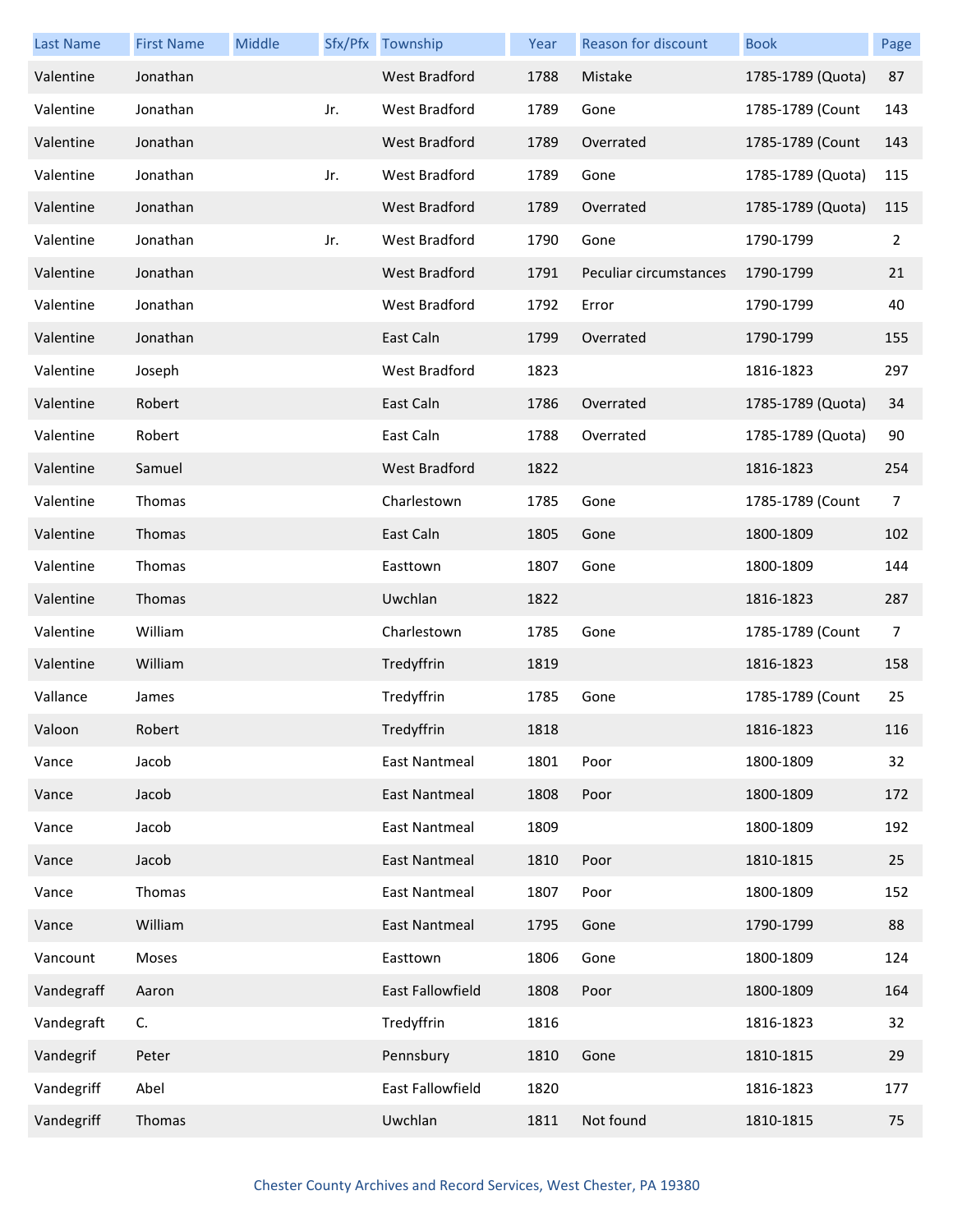| <b>Last Name</b> | <b>First Name</b> | Middle |       | Sfx/Pfx Township        | Year | Reason for discount  | <b>Book</b>       | Page           |
|------------------|-------------------|--------|-------|-------------------------|------|----------------------|-------------------|----------------|
| Vandegrift       | Aaron             |        |       | West Bradford           | 1807 | Gone                 | 1800-1809         | 141            |
| Vandegrift       | Aaron             |        |       | <b>East Fallowfield</b> | 1809 | Gone                 | 1800-1809         | 184            |
| Vanderslice      | Jacob             |        |       | Charlestown             | 1816 |                      | 1816-1823         | 7              |
| Vanderslice      | John              |        |       | Charlestown             | 1818 |                      | 1816-1823         | 90             |
| Vanderslice      | John              |        |       | Charlestown             | 1820 |                      | 1816-1823         | 175            |
| Vanderslice      | Joseph            |        |       | Coventry                | 1820 |                      | 1816-1823         | 174            |
| Vanderslice      | Joseph            |        |       | Vincent                 | 1821 | Unseated land        | 1816-1823         | 246            |
| Vanderslice      | Joseph            |        |       | Coventry                | 1821 |                      | 1816-1823         | 216            |
| Vanderslice      | Joseph            |        |       | Vincent                 | 1822 | Unseated land        | 1816-1823         | 288            |
| Vanderslice      | Joseph            |        |       | Vincent                 | 1823 | Unseated land        | 1816-1823         | 331            |
| Vanderslice      | Thomas            |        |       | Pikeland                | 1823 |                      | 1816-1823         | 325            |
| Vanderslice      | William           |        |       | Coventry                | 1800 | Gone                 | 1800-1809         | 4              |
| Vanderslice      | William           |        |       | Coventry                | 1801 | Gone                 | 1800-1809         | 23             |
| Vanderslice      | William           |        |       | Coventry                | 1802 | Gone                 | 1800-1809         | 43             |
| Vandever         | Thomas            |        |       | Newlin                  | 1817 |                      | 1816-1823         | 61             |
| Vandiver         | Thomas            |        |       | West Marlborough        | 1822 |                      | 1816-1823         | 271            |
| Vandyke          | Andrew            |        |       | Tinicum                 | 1786 | Poor                 | 1786-1789         | 24             |
| Vandyke          | Andrew            |        |       | Tinicum                 | 1786 | Poor                 | 1785-1789 (Quota) | 52             |
| Vandyke          | Andrew            |        |       | Tinicum                 | 1786 | Poor                 | 1785-1789 (Count  | 52             |
| Vanert           | Samuel            |        |       | Charlestown             | 1817 |                      | 1816-1823         | 48             |
| Vanfacen         | John              |        |       | Lower Oxford            | 1808 | Gone                 | 1800-1809         | 173            |
| Vanfacen         | John              |        |       | <b>Upper Oxford</b>     | 1808 | Gone                 | 1800-1809         | 173            |
| Vanfosen         | Ezra              |        |       | Sadsbury                | 1805 | Gone                 | 1800-1809         | 115            |
| Vanfosum         | Amos              |        |       | Coventry                | 1822 |                      | 1816-1823         | 259            |
| Vanfouson        | John              |        |       | Lower Oxford            | 1814 | Gone                 | 1810-1815         | 189            |
| Vanheart         | Jonathan          |        |       | Pennsbury               | 1811 | Gone                 | 1810-1815         | 70             |
| Vanhorn          | Bernard           |        |       | Charlestown             | 1785 | Gone                 | 1785-1789 (Count  | $\overline{7}$ |
| Vanleer          |                   |        |       | <b>West Nantmeal</b>    | 1802 | Twice taxed          | 1800-1809         | 53             |
| Vanleer          | Barnard           |        |       | East Caln               | 1815 | Unseated land        | 1810-1815         | 207            |
| Vanleer          | Bernard           |        | & Com | West Caln               | 1818 |                      | 1816-1823         | 89             |
| Vanleer          | L.                | W.     |       | West Fallowfield        | 1817 |                      | 1816-1823         | 52             |
| Vanleer          | Isaac             |        |       | West Caln               | 1812 | <b>Unseated land</b> | 1810-1815         | 87             |
| Vanleer          | Isaac             |        |       | Tredyffrin              | 1814 | Easttown             | 1810-1815         | 194            |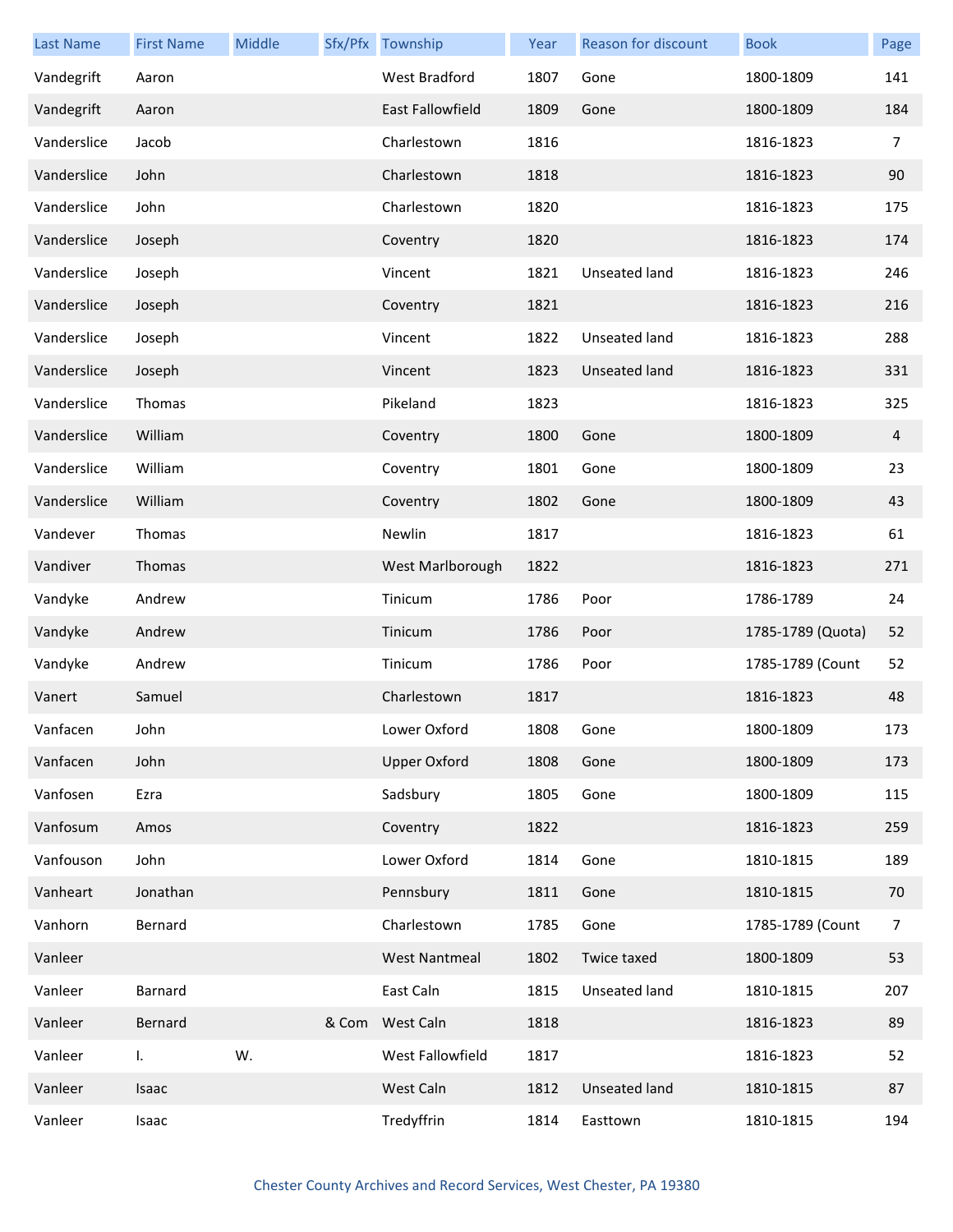| <b>Last Name</b> | <b>First Name</b> | Middle | Sfx/Pfx Township | Year | <b>Reason for discount</b> | <b>Book</b>       | Page |
|------------------|-------------------|--------|------------------|------|----------------------------|-------------------|------|
| Vanleer          | Isaac             | W.     | West Caln        | 1809 | Unseated land              | 1800-1809         | 182  |
| Vanleer          | Isaac             | W.     | West Fallowfield | 1810 | Unseated land              | 1810-1815         | 11   |
| Vanleer          | Isaac             | W.     | Honey Brook      | 1811 | No Dog                     | 1810-1815         | 54   |
| Vanleer          | Isaac             | W.     | Honey Brook      | 1814 | Unseated land              | 1810-1815         | 174  |
| Vanleer          | Isaac             | W.     | Honey Brook      | 1815 |                            | 1810-1815         | 215  |
| Vanleer          | Isaac             | W.     | West Fallowfield | 1815 | Unseated land              | 1810-1815         | 213  |
| Vanleer          | Isaac             | W.     | West Fallowfield | 1816 |                            | 1816-1823         | 11   |
| Vanleer          | Isaac             | W.     | Honey Brook      | 1816 | Unseated land              | 1816-1823         | 13   |
| Vanleer          | Isaac             | W.     | West Fallowfield | 1819 |                            | 1816-1823         | 136  |
| Vanleer          | Isaac             | W.     | West Fallowfield | 1820 | <b>Unseated land</b>       | 1816-1823         | 178  |
| Vanleer          | Samuel            |        | East Nantmeal    | 1808 | Overcharged                | 1800-1809         | 172  |
| Vanleer          | William           |        | Tredyffrin       | 1811 | No Dog                     | 1810-1815         | 74   |
| Vanlevoneigh     | Zachariah         |        | East Bradford    | 1822 |                            | 1816-1823         | 253  |
| Vanlivough       | Zachariah         |        | East Bradford    | 1817 |                            | 1816-1823         | 43   |
| Vanort           | Samuel            |        | Charlestown      | 1815 |                            | 1810-1815         | 209  |
| Vanterwise       | John              |        | Vincent          | 1793 | Gone                       | 1790-1799         | 74   |
| Vantrump         | John              |        | East Caln        | 1819 |                            | 1816-1823         | 130  |
| Vanzount         | Amos              |        | East Fallowfield | 1796 | Gone                       | 1790-1799         | 118  |
| Varley           | Elizabeth         |        | Coventry         | 1814 | No Dog                     | 1810-1815         | 169  |
| Varley           | Elizabeth         |        | East Nantmeal    | 1822 |                            | 1816-1823         | 277  |
| Varley           | John              |        | Charlestown      | 1799 | Gone                       | 1790-1799         | 156  |
| Varley           | Philip            |        | Charlestown      | 1792 | Gone                       | 1790-1799         | 42   |
| Varner           | Edward            |        | Kennett          | 1821 |                            | 1816-1823         | 224  |
| Varney           | John              |        | Charlestown      | 1823 |                            | 1816-1823         | 301  |
| Varnon           | Jacob             |        | East Nantmeal    | 1820 |                            | 1816-1823         | 193  |
| Varnum           | John              |        | West Bradford    | 1816 |                            | 1816-1823         | 3    |
| Vartue           | Archibald         |        | Goshen           | 1813 |                            | 1810-1815         | 133  |
| Vaughan          | Edward            |        | Lower Darby      | 1787 | Gone                       | 1785-1789 (Quota) | 64   |
| Vaughan          | Edward            |        | Lower Darby      | 1787 | Gone                       | 1785-1789 (Count  | 92   |
| Vaughan          | Edward            |        | Lower Darby      | 1788 | Gone                       | 1785-1789 (Count  | 120  |
| Vaughan          | Joseph            |        | East Bradford    | 1799 | Gone                       | 1790-1799         | 153  |
| Vaughan          | Joseph            |        | East Bradford    | 1813 | Gone                       | 1810-1815         | 123  |
| Vaughan          | Thomas            |        | Kennett          | 1806 | Gone                       | 1800-1809         | 126  |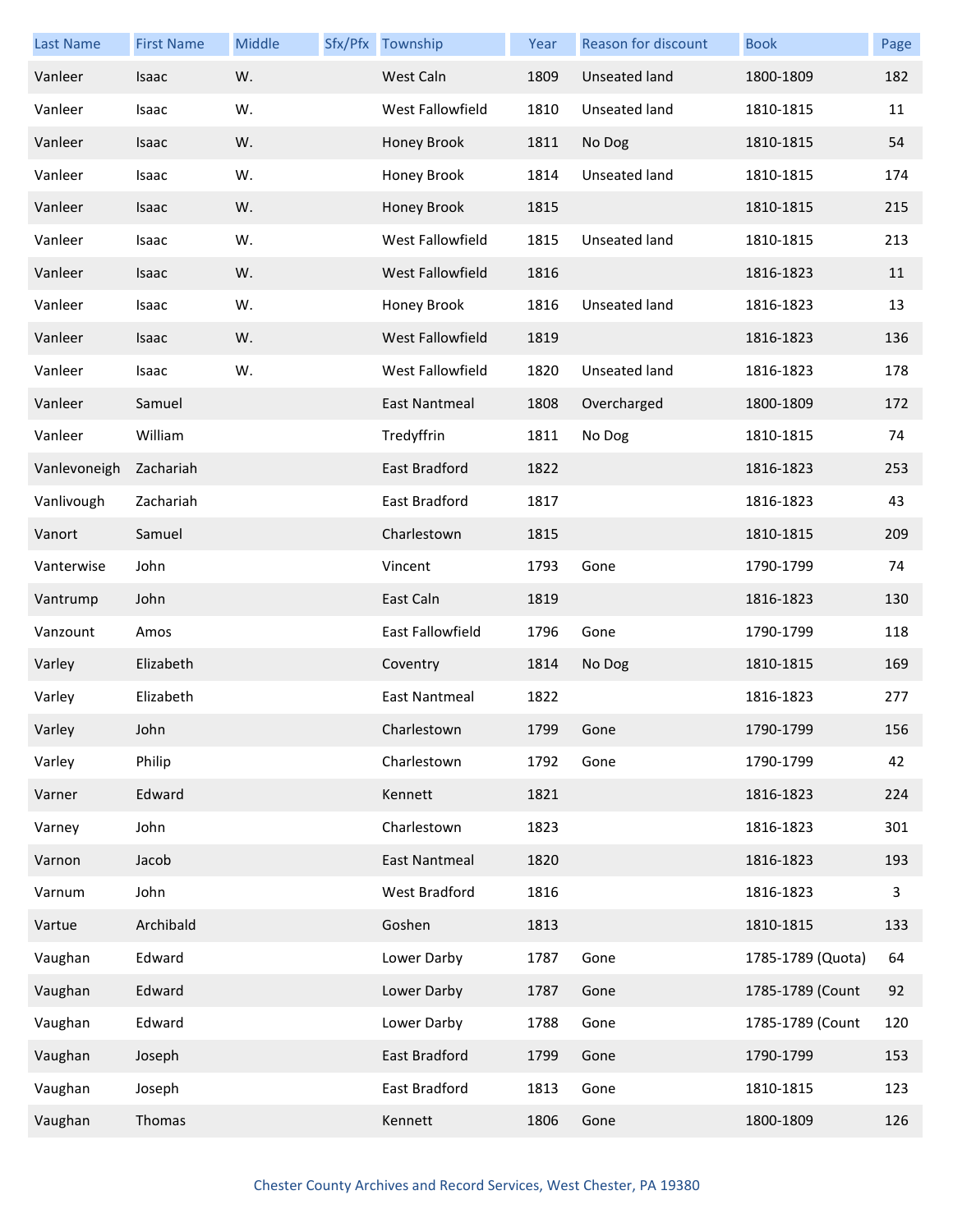| <b>Last Name</b> | <b>First Name</b> | <b>Middle</b> | Sfx/Pfx Township  | Year | <b>Reason for discount</b> | <b>Book</b>       | Page           |
|------------------|-------------------|---------------|-------------------|------|----------------------------|-------------------|----------------|
| Vaughen          | Joseph            |               | East Bradford     | 1816 | Gone                       | 1816-1823         | $\overline{2}$ |
| Verdries         | Jesse             |               | East Fallowfield  | 1815 | Gone                       | 1810-1815         | 212            |
| Verley           | John              |               | Charlestown       | 1822 |                            | 1816-1823         | 258            |
| Verly            | Philip            |               | Charlestown       | 1791 | Gone                       | 1790-1799         | 23             |
| Vernon           | Abram             |               | West Whiteland    | 1785 | Gone                       | 1785-1789 (Count  | 28             |
| Vernon           | Abram             |               | Thornbury         | 1787 | Gone                       | 1785-1789 (Quota) | 80             |
| Vernon           | Abram             |               | West Caln         | 1817 |                            | 1816-1823         | 47             |
| Vernon           | Edward            |               | Chester           | 1786 | Chair useless              | 1785-1789 (Count  | 59             |
| Vernon           | Edward            |               | Chester           | 1787 | Not in use                 | 1785-1789 (Quota) | 59             |
| Vernon           | Edward            |               | Chester           | 1788 | Chair useless              | 1786-1789         | 59             |
| Vernon           | Elias             |               | Chester           | 1785 | Ran away                   | 1785-1789 (Count  | 3              |
| Vernon           | Elias             |               | Nether Providence | 1789 | Poor                       | 1785-1789 (Count  | 161            |
| Vernon           | Elias             |               | Nether Providence | 1789 | Poor                       | 1785-1789 (Quota) | 133            |
| Vernon           | George            |               | Newlin            | 1811 | Gone                       | 1810-1815         | 64             |
| Vernon           | George            |               | East Fallowfield  | 1815 | <b>Burnt out</b>           | 1810-1815         | 212            |
| Vernon           | John              |               | East Caln         | 1785 | Gone                       | 1785-1789 (Count  | 6              |
| Vernon           | John              |               | East Caln         | 1786 | Gone                       | 1785-1789 (Quota) | 34             |
| Vernon           | John              |               | East Caln         | 1786 | Gone                       | 1785-1789 (Count  | 34             |
| Vernon           | John              |               | East Caln         | 1786 | Gone                       | 1785-1789 (Count  | 62             |
| Vernon           | John              |               | East Caln         | 1788 | Gone off                   | 1786-1789         | 6              |
| Vernon           | John              |               | East Caln         | 1788 | Gone                       | 1786-1789         | 34             |
| Vernon           | John              |               | Goshen            | 1802 | Gone                       | 1800-1809         | 46             |
| Vernon           | John              |               | West Fallowfield  | 1810 | Unseated land              | 1810-1815         | 11             |
| Vernon           | Jonathan          |               | Goshen            | 1788 | Gone                       | 1785-1789 (Count  | 122            |
| Vernon           | Jonathan          |               | Goshen            | 1788 | Gone                       | 1785-1789 (Quota) | 94             |
| Vernon           | Jonathan          |               | Nether Providence | 1789 | Gone                       | 1785-1789 (Count  | 161            |
| Vernon           | Jonathan          |               | Goshen            | 1789 | Error                      | 1785-1789 (Count  | 150            |
| Vernon           | Jonathan          |               | Goshen            | 1789 | Error                      | 1785-1789 (Quota) | 122            |
| Vernon           | Jonathan          |               | Nether Providence | 1789 | Gone                       | 1785-1789 (Quota) | 133            |
| Vernon           | Joseph            |               | Westtown          | 1823 | Gone                       | 1816-1823         | 333            |
| Vernon           | Moses             |               | Nether Providence | 1788 | Overrated                  | 1785-1789 (Quota) | 105            |
| Vernon           | Moses             |               | Nether Providence | 1788 | Overrated                  | 1785-1789 (Count  | 133            |
| Vernon           | Sarah             |               | Aston             | 1789 | Overrated                  | 1785-1789 (Quota) | 113            |